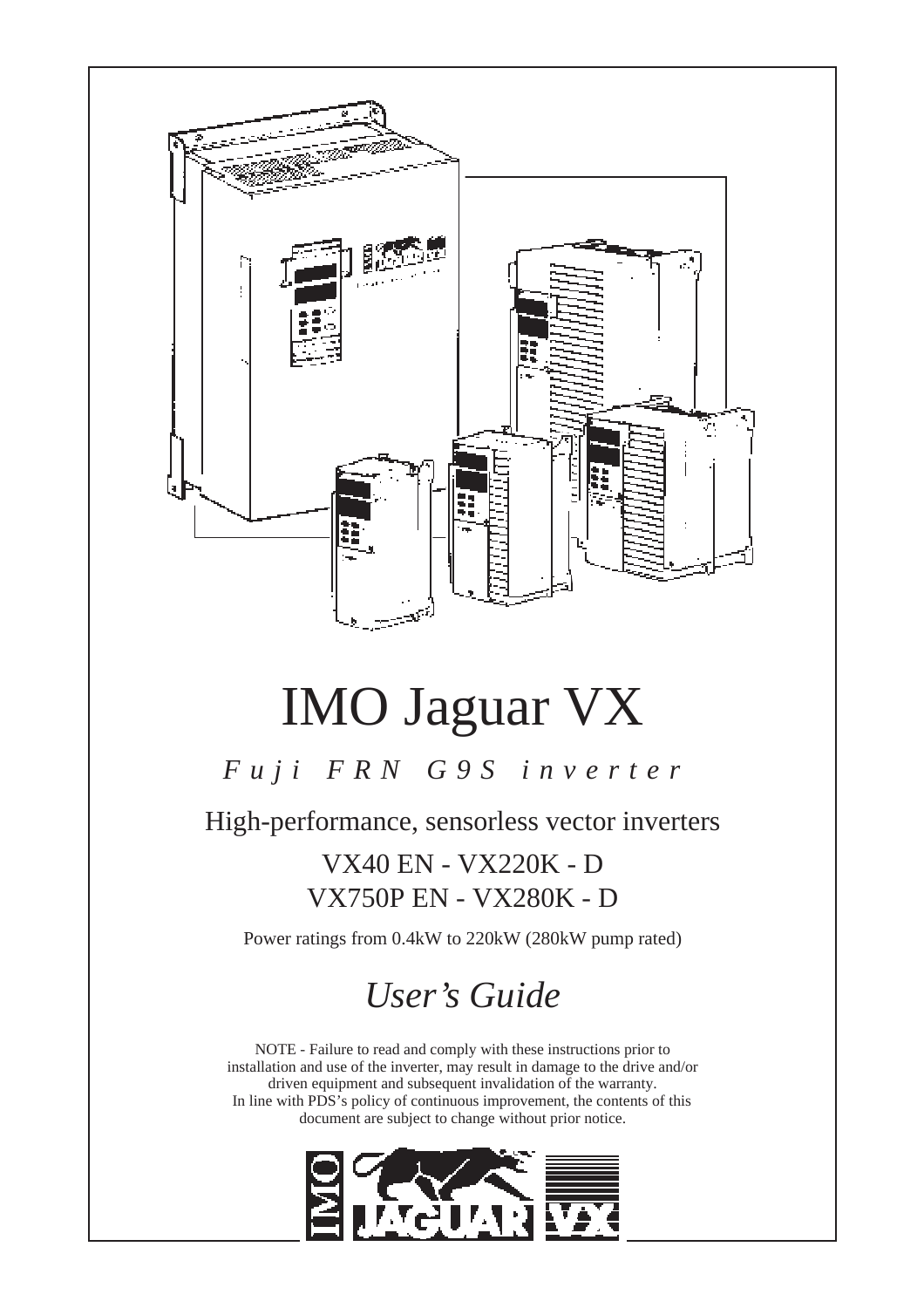## **Electronic Drive Repairs and Preventative Maintenance**

We are able to offer full back up and support for all drive systems, whether new or many years old.

We have workshop facilities to repair and test any electronic drive. We also have engineers based in our northwest repair centre, who are able to visit any site in the UK, to carry our diagnostics, or to carry out preventative maintenance.



Returning a faulty controllers to manufacturers can be time consuming and therefore costly.

Very often, this is how we can help by offering cost effective repairs with a quicker turn around time.

One source for the repair of any make of drive, and a source of replacements.

As there are very few moving parts in electronic motor controls many people believe it is not necessary or not possible to carry out any preventative maintenance/service. However this is not the case!!

The biggest problems are caused by heat, therefore it is essential to keep cooling fans running in their optimum condition and to keep the airways clear.

Also other components deteriorate with age especially those with a liquid or gel electrolyte which slowly dries out.

From equipment and component manufactures data the typical useful life of some of these components is 5 years. The lifetime is affected by six main factors, the prime factor is heat. These components follow the 'Arrhenius' rule in which the lifetime is reduced by half when the temperature is increased by 10°C. This characteristic dominates the useful lifetime of all electronic motor controls and is a primary factor in deciding a maintenance schedule.



Electronic motor controls do not just suddenly fail, they gradually deteriorate over time therefore it is essential to carry out preventive maintenance in order to avoid a catastrophic failure. The power side of a motor controller rarely fails on its own. Failure of the power side is often due to incorrect firing due to the firing control deteriorating and causing avoidable damage and additional cost, not only financial but also down time. Therefore at the first signs of tripping with no external cause the controller should be serviced with out delay before further damage is caused.

*Service being carried out at a regional water company pumping station.* 



Service and repair at glance:- Electronic drives can be sent into our dedicated workshop. Or engineers are able to visit your sites to carry out service work or to identify an optimum service schedule.

#### WORKSHOP REPAIRS:

- \*Fast Turnaround Times
- \*6 Months Warranty
- \*Free Estimates
- \*Extensive Testing
- (Simulation of application) \*Repair to Component Level
- Including Surface Mount
- 

FIELD SERVICE: \*Breakdown Service: \*Same day response if required \*Planned Maintenance \*Installation and commissioning

#### Contact:-

Power Drive Services Ltd. Unit 1, Victoria St. Ind. Est. Leigh, WN7 5SE

Tel 01942 260 206 Fax 01942 260 525 24 Hour 07976 155 625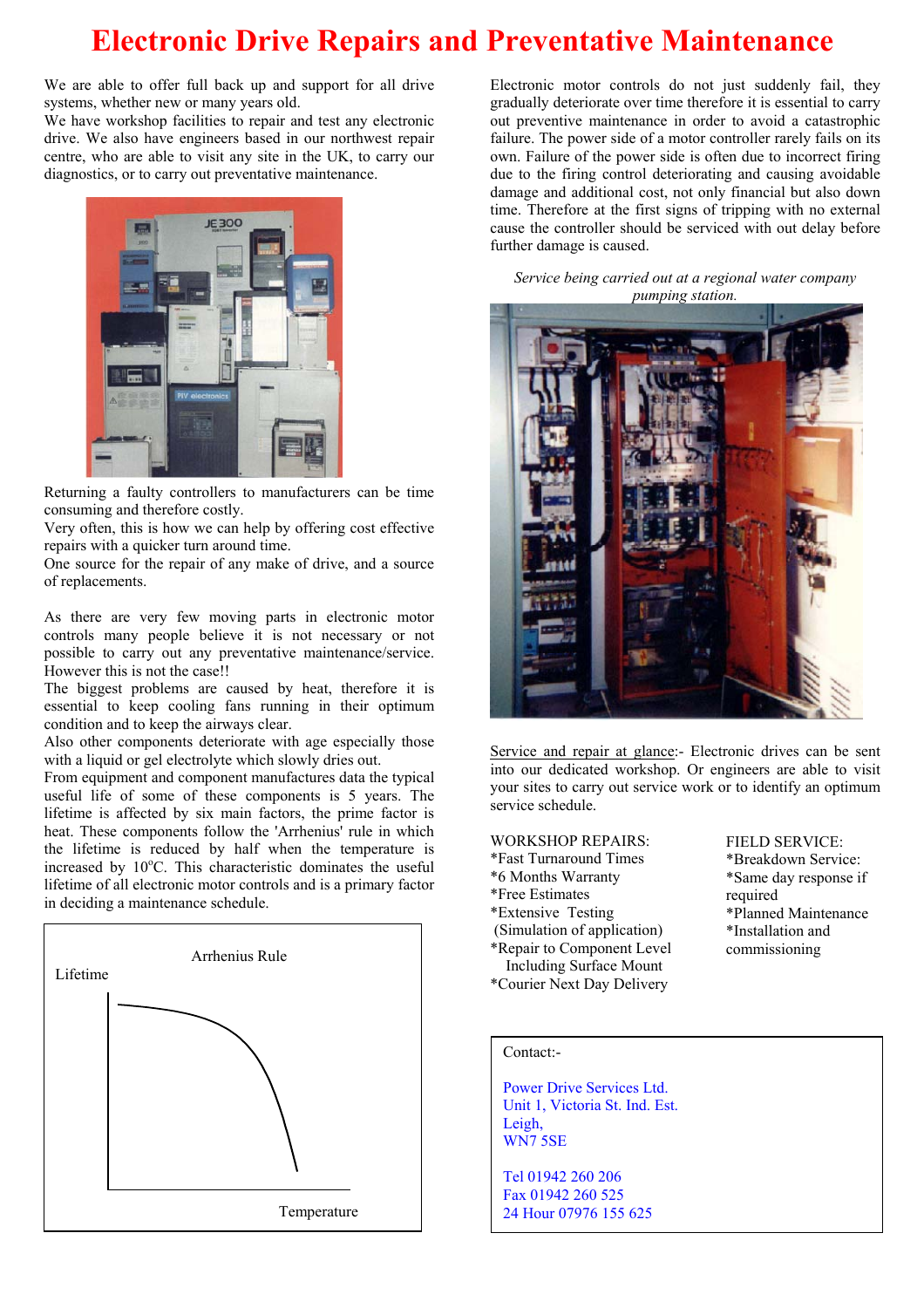## **Contents**

|   |                            | <b>Safety Precautions</b>                                               | Inside front cover |
|---|----------------------------|-------------------------------------------------------------------------|--------------------|
|   | <b>Warranty</b>            |                                                                         | Inside back cover  |
| 1 |                            | <b>Introduction</b>                                                     | 2                  |
|   | $1 - 1$                    | The Jaguar VX Inverter Range                                            | $\mathbf{2}$       |
|   | $1 - 2$                    | Terminology                                                             | $\overline{c}$     |
|   | $1 - 3$                    | Rating Plate Data — typical only                                        | $\overline{2}$     |
| 2 |                            | <b>Inspection, Handling &amp; Storage</b>                               | 3                  |
|   | $2 - 1$                    | <b>Product Enquiries</b>                                                | 3                  |
|   | $2 - 2$                    | Inspection                                                              | 3                  |
|   | $2 - 3$<br>$2 - 4$         | Storage                                                                 | 3<br>3             |
|   | $2 - 5$                    | Storage precautions<br>Handling                                         | 3                  |
| 3 |                            | <b>Technical Data</b>                                                   | 4                  |
|   | $3-1$                      | <b>General Specifications</b>                                           | 4, 5               |
|   | $3 - 2$                    | Ratings; Industrial-rated Inverters 0.4-22kW                            | 6                  |
|   | $3 - 3$                    | Ratings; Industrial-rated Inverters 30-220kW                            | 6                  |
|   | $3-4$                      | Ratings; Pump-rated Inverters 7.5-22kW                                  | 7                  |
|   | $3 - 5$                    | Ratings; Pump-rated Inverters 30-280kW                                  | 7                  |
|   | $3-6$                      | Typical DC Reactor Data                                                 | 8                  |
|   | $3 - 7$<br>$3 - 8$         | Practical Motor Cable Length<br>RCD Trip Ratings for inverters 0.4-22kW | 8<br>9             |
|   | $3-9$                      | <b>Control Specifications</b>                                           | 10                 |
|   | $3-10$                     | <b>Summary of Optional Equipment</b>                                    | 10                 |
| 4 |                            | <b>Installation — Mechanical</b>                                        | 11                 |
|   | $4 - 1$                    | Environment                                                             | 11                 |
|   | $4 - 2$                    | <b>Position and Materials</b>                                           | 11                 |
|   | $4 - 3$                    | Ventilation and Cooling                                                 | 12                 |
|   | $4 - 4$                    | <b>Enclosure Size Calculations</b>                                      | 13                 |
|   | $4 - 5$<br>$4 - 6$         | Inverter Covers $(\leq 22kW)$<br>Removing the Keypad Panel              | 13<br>13           |
|   | $4 - 7$                    | <b>Heat Dissipation</b>                                                 | 14                 |
|   | $4 - 8$                    | Dimensions                                                              | 15, 16, 17         |
| 5 |                            | <b>Installation — Electrical</b>                                        | 18                 |
|   | 5-1                        | <b>Power Connections</b>                                                | 18                 |
|   | $5 - 1 - 1$                | <b>Typical Power Circuit Connections</b>                                | 18                 |
|   | $5 - 1 - 2$                | Access to Terminals                                                     | 19                 |
|   | $5 - 1 - 3$                | <b>Safety Earthing</b>                                                  | 19                 |
|   | $5 - 1 - 4$                | <b>Input Circuit Protection</b>                                         | 19                 |
|   | $5 - 1 - 5$                | Circuit Isolation                                                       | 19                 |
|   | $5 - 1 - 6$<br>$5 - 1 - 7$ | <b>Motor Circuit Connections</b><br>DC Bus Reactor Connections          | 19<br>20           |
|   | $5 - 1 - 8$                | <b>External Braking Connections</b>                                     | 20                 |
|   | $5 - 1 - 9$                | Low Voltage Directive (LVD)                                             | 21                 |
|   | $5 - 1 - 10$               | Surge diverters                                                         | 21                 |
|   | $5-2$                      | <b>Control Terminals</b>                                                | 21                 |
|   | $5 - 2 - 1$                | Control Terminals — General                                             | 21                 |
|   | $5 - 2 - 2$                | <b>RUN/STOP Command Input Terminals</b>                                 | 22                 |
|   | $5 - 2 - 3$                | Analog Frequency Reference Terminals                                    | 22                 |
|   | $5 - 2 - 4$<br>$5 - 2 - 5$ | Programmable Digital Input Terminals<br>Programmable Output Terminals   | 22<br>22           |
|   | $5 - 2 - 6$                | External Alarm Input Terminal                                           | 23                 |
|   | $5 - 2 - 7$                | Optional Control and Auxiliary                                          |                    |
|   |                            | Power Supply Terminals (≥30kW only)                                     | 23                 |
|   | $5 - 2 - 8$                | <b>Notes About Control Wiring</b>                                       | 23                 |
|   | $5 - 2 - 9$                | <b>Control Terminals Connection Diagram</b>                             | 24                 |
|   |                            | <b>Control Terminals List</b><br>$5 - 2 - 10$                           | 25                 |
|   | $5 - 2 - 11$               | Control Terminals — layout and<br>locations                             | 26 to 29           |
|   |                            |                                                                         |                    |

| 6  |          | <b>Electromagnetic Compatibility (EMC)</b>       | 30 |
|----|----------|--------------------------------------------------|----|
|    | $6 - 1$  | <b>Complex Components</b>                        | 30 |
|    | $6 - 2$  | <b>Standards and Marking</b>                     | 30 |
|    | $6 - 3$  | Inverters from 30kW to 280kW                     | 30 |
|    | $6 - 4$  | Power Supply Input Filters                       | 30 |
|    | $6 - 5$  | Electromagnetic Emissions — General              | 30 |
|    | 6-6      | <b>General Precautions</b>                       | 30 |
|    |          | <b>Alternative Connections Diagrams</b>          | 31 |
| 7  |          | <b>Operational Guidelines</b>                    | 32 |
|    | $7-1$    | Power Switching                                  | 32 |
|    | $7 - 2$  | Operation                                        | 32 |
|    | $7 - 3$  | Long Cable Runs                                  | 33 |
|    | $7 - 4$  | Keypad Control Mode                              | 33 |
|    | $7 - 5$  | <b>Terminal Control Mode</b>                     | 33 |
|    | $7 - 6$  | <b>Motor Cooling</b>                             | 33 |
| 8  |          | <b>Getting Started</b>                           | 34 |
|    | $8 - 1$  | Keypad Panel                                     | 34 |
|    | $8-2$    | Keypad Functions and Procedures                  | 35 |
|    | $8-3$    | Keypad Function Diagrams -                       |    |
|    |          | Operating-parameter Display Mode                 | 36 |
|    |          | Change and Store a Set Point                     | 37 |
|    |          | Data Check                                       | 38 |
|    |          | <b>I/O</b> Check                                 | 39 |
|    |          | Trip Indication Check                            | 40 |
|    |          | Trip Factor Check                                | 40 |
| 9  |          | <b>Inverter Functions</b>                        | 41 |
|    | $9-1$    | <b>Functions Index</b><br>41, 42, 43             |    |
|    | $9 - 2$  | Descriptions of Functions<br>44 to 66            |    |
| 10 |          | <b>Trouble Shooting</b>                          | 67 |
|    | $10-1$   | Trip Investigation Procedure                     | 67 |
|    | $10-2$   | <b>Electronic Protection</b>                     | 68 |
|    | $10-3$   | Trip Alarms - Programmable Outputs               | 68 |
|    | $10 - 4$ | Non-Tripping Electronic Protection               | 68 |
|    | $10-5$   | Trip and Alarm Codes and Displays                | 69 |
|    | $10-6$   | <b>Troubleshooting Flow Diagrams</b><br>70 to 83 |    |
|    | $10-7$   | Connections for Measurements and                 |    |
|    |          | <b>Insulation Testing</b>                        | 83 |
|    |          | 11 Motor Braking & Overhauling Loads             | 84 |
|    | $11 - 1$ | Introduction                                     | 84 |
|    | $11 - 2$ | <b>Overhauling Loads</b>                         | 84 |
|    | $11-3$   | <b>Braking Resistor Selection</b>                | 84 |
|    | $11-4$   | <b>Example of Braking Resistor Calculation</b>   | 85 |
|    | $11-5$   | Table of External Braking Units                  |    |
|    |          | and Resistors                                    | 86 |
|    | $11-6$   | <b>Braking Circuit Protection</b>                | 87 |
|    |          | <b>12 RFI-FP Footprint EMC Filters</b>           | 88 |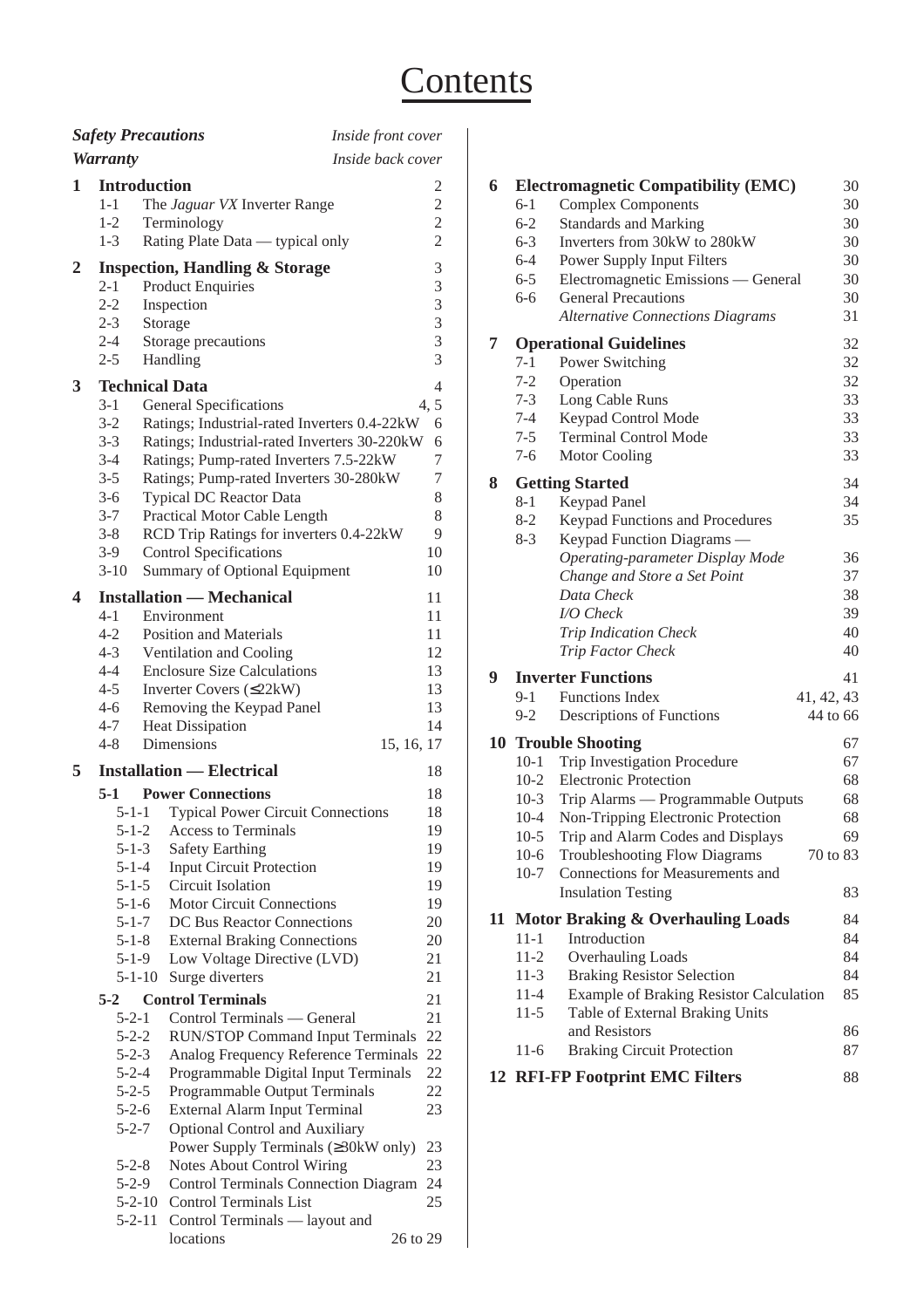## **Introduction**

### **1-1 The** *Jaguar VX* **Inverter Range**

The *Jaguar VX* range comprises 'Industrial-rated' inverters for motors from 0.4kW to 220kW, and 'Pump-rated' inverters for motors from 7.5kW to 280kW.

All inverters in the range are identified by the prefix VX followed by a number which designates the power output rating.

Inverters from 0.4kW to 22kW are designated VX40 to VX2200. Inverters from 30kW are designated VX30K etc.

Pump-rated inverters, all sizes, are identified by the suffix P.

*Examples:*

| <i>Order code Description</i> | <i>Order code Description</i> |
|-------------------------------|-------------------------------|
| VX750 7.5 kW Industrial-rated | VX30K 30kW Industrial-rated   |
| VX750P 7.5kW Pump-rated       | VX30KP 30kW Pump-rated        |

### **1-2 Terminology**

In this manual, the word 'parameter' has the conventional, dictionary meaning, namely, 'a quantity constant in the case considered'. For example, the rated voltage and current are two parameters of a motor or of an inverter.

The term 'Function', with the initial capital letter, is used to designate the fixed or adjustable values written to and readable from the inverter operating software. Without the initial capital, the word 'function' has its ordinary meaning.

- **NOTES 1 Throughout this manual the -EN and -D suffixes have been omitted for simplicity and for considerations of space, but all inverters described in this publication are of the EMC and LVD conformant revision designated by the -EN and -D suffixes, as shown in the illustration below.**
	- **2 Earth terminals. Jaguar VX… -EN and -D now carry the standard symbol instead of the lettering 'GND(PE)'.**

### **1-3 Rating plate data — typical only**

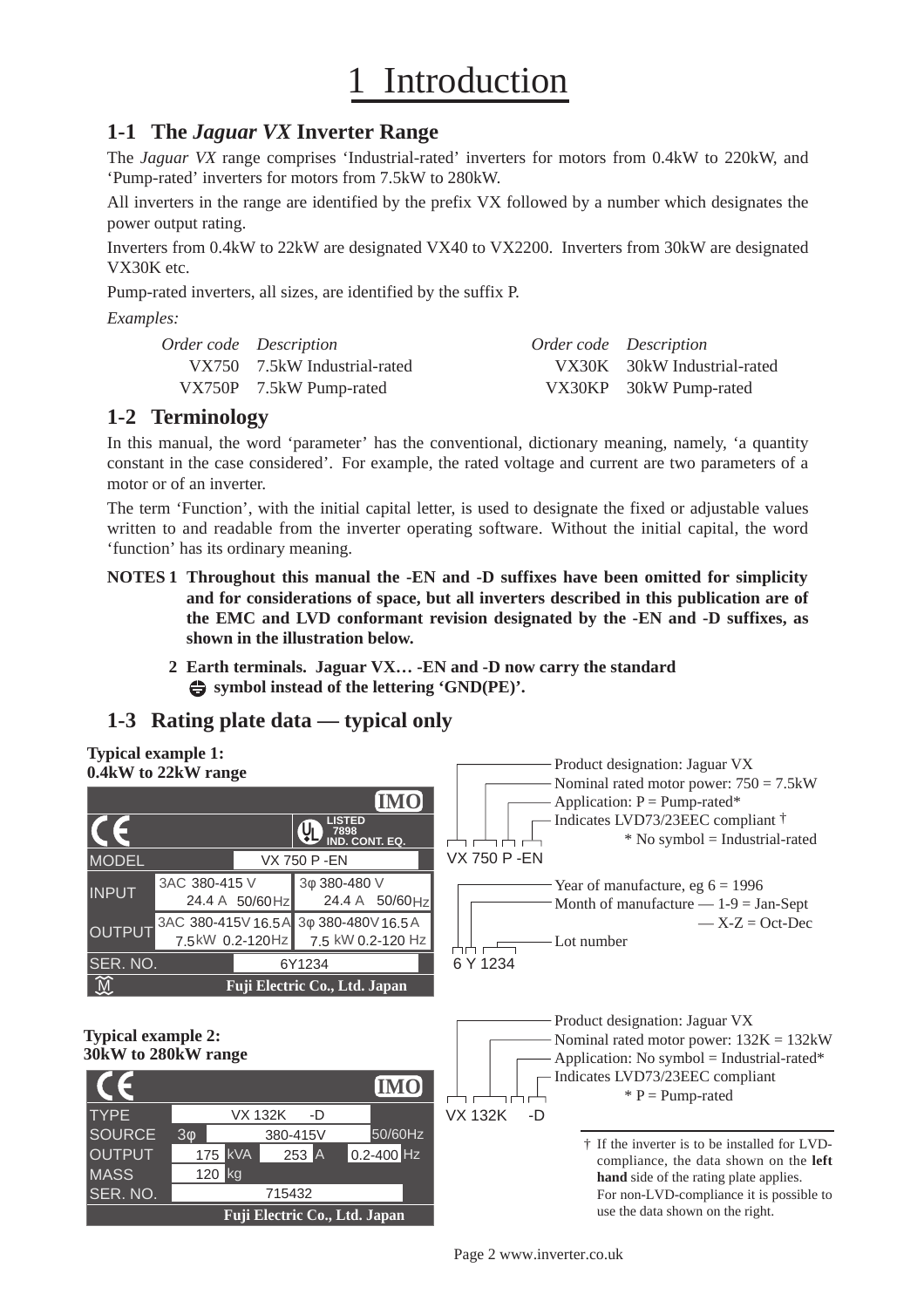### **2-1 Product enquiries**

If at any time you have a difficulty or a question regarding the inverter, please contact Power Drive Services Ltd at the address on the back cover of this Manual. The following information will be required:

- (a) Inverter type (from the Rating Plate).
- (b) Serial number (from the Rating Plate).
- (c) Date of purchase.
- (d) The nature of the trouble (for instance, the location and extent of damage, the point which is unclear or the circumstances under which a malfunction occurred).

### **2-2 Inspection**

Immediately after unpacking the inverter, please inspect as follows.

Check the rating plate on the side of the inverter cover to ensure that the inverter specification corresponds to the order specification. Typical rating plate data is shown on page 2.

Inspect the inverter to determine whether the unit has been damaged in transit. Look for loose components and damage to any part of the cover, side panels, mounting brackets or other components.

### **2-4 Storage Precautions**

- Do not place the inverter directly onto the floor. It should always be placed on a stand or shelf.
- If the inverter is being stored in a less-than-ideal environment, cover it with a plastic sheet for protection.
- If you are concerned about humidity affecting the inverter, place a desiccating agent (such as silica gel) inside the inverter, then cover the inverter with a plastic sheet for protection.

### **2-5 Handling**

Be sure to take a firm grip of the **chassis** of the unit when carrying the inverter.

### **WARNING**

STRAIN HAZARD: Improper lifting practices can cause serious injury. Lift heavy loads only with adequate equipment and trained personnel.

### CAUTION

Hold and lift the inverter by the chassis/heatsink, not by the cover. The cover is a protective shield only, and is not intended for lifting and carrying.

Lifting the inverter by the cover or other front parts may damage it. The cover is intended only to prevent inadvertent access to the internal components. Be careful not to apply too much force to it.

### **2-3 Storage**

| Temperature $(1)$       | $-20^{\circ}$ C to $+65^{\circ}$ C | Avoid places where sudden changes in temperature<br>occur which could cause condensation or freezing.                                                                                                                                      |  |  |  |  |
|-------------------------|------------------------------------|--------------------------------------------------------------------------------------------------------------------------------------------------------------------------------------------------------------------------------------------|--|--|--|--|
| Relative humidity $(2)$ | 20% to 90%                         |                                                                                                                                                                                                                                            |  |  |  |  |
| Environment             | avoided.                           | The inverter should not be placed in direct sunlight. The surrounding atmos-<br>phere should ideally be dry, free from dust, corrosive or inflammable gases,<br>oil mist, steam, dripping water and vibration. A salty environment must be |  |  |  |  |

(1) Short-term temperature conditions during transport or storage.

(2) Condensation or freezing may occur in places where large variations in temperature occur, even if the relative humidity is within the specified range. Such places should be avoided.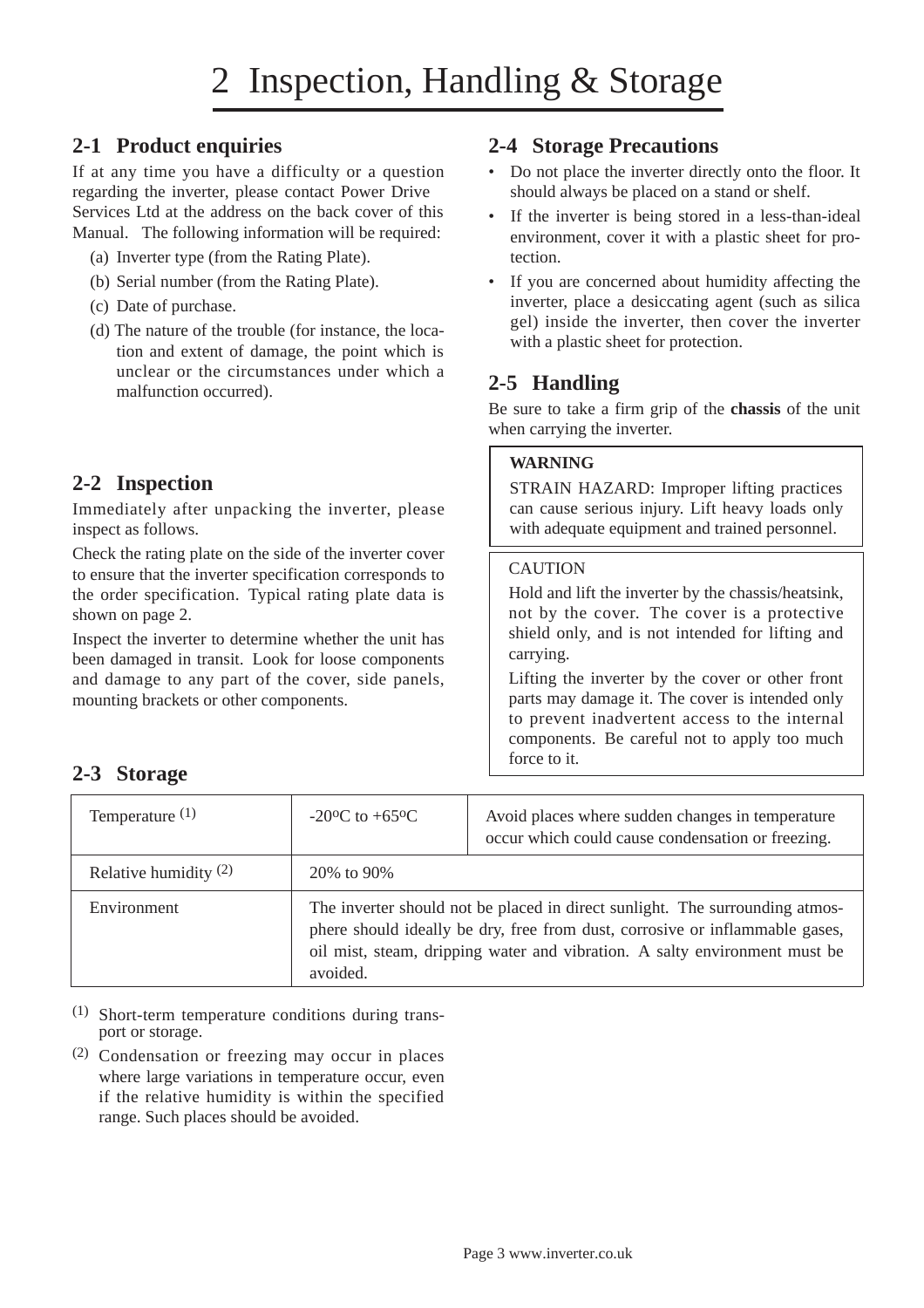### **3-1 General Specifications**

### **ENVIRONMENT**

### **Ambient temperature (operating)**

 $-10^{0}C$  to  $+50^{0}C$ *Jaguar VX Inverters* ≤22kW: When temperature exceeds  $+40^{\circ}$ C, remove ventilation covers. Refer to pages 12 and 13.

**Ambient temperature (storage)** -20<sup>o</sup>C to  $+65$ <sup>o</sup>C

**Atmospheric pressure (operating)** min. 900mb; equivalent to 1000m (3280ft)

**Relative humidity (non-condensing)** 20% to 90%

### **Vibration tolerance**

 $5.9 \text{m/s}^2$  (= 0.6G) maximum

#### **EMC**

*Please refer to Chapter 6, page 30 for data*.

### **Enclosure**

When all removable covers are in position: VX Inverters ≤22kW IP20 VX Inverters ≥30kW IP00 (IP20 optional)

When side covers are removed:

| VX Inverters $\leq$ 22kW  | IP20                |
|---------------------------|---------------------|
| VX Inverters $\geq 30$ kW | IP <sub>0</sub> (0) |
|                           | $\Gamma$            |

V<sub>0</sub> (IP20 optional) Covers not removable

#### **INPUT**

#### **3-phase supply system**

*Jaguar VX* Inverters ≤22kW **— LVD-compliant** 50/60Hz, ±5%: 380V to 415V, +10% -15% Phase imbalance — voltage —  $\leq 3\%$ 

*Jaguar VX* Inverters ≤22kW **— non-LVD-compliant** 50/60Hz, ±5%: 380V to 480V, +10% -15% Phase imbalance — voltage —  $\leq 3\%$ 

*Jaguar VX* Inverters ≥30kW **— LVD-compliant**

50Hz, ±5%: 380V, 400V to 415V, +10% -15%

60Hz, ±5%: 380V to 415V, +10% -15% Phase imbalance — voltage — ≤3%

### *Jaguar VX* Inverters ≥30kW **— non-LVD-compliant**

50Hz, ±5%: 380V, 400V to 420V +10% -15%

60Hz, ±5%: 380V to 420V, 440V to 460V,

 $+10\% -15\%$ Phase imbalance — voltage — ≤3%

### **Overload protection:**

#### *Jaguar VX* Inverters ≤22kW

*Industrial-rated* 150% FLC for 60s 200% FLC for 0.5s *Pump-rated* 120% FLC for 60s

### *Jaguar VX* Inverters ≥30kW

*Industrial-rated* 150% FLC for 60s 180% FLC for 0.5s *Pump-rated* 120% FLC for 60s

#### **Surge protection**

*Jaguar VX* Inverters ≤22kW

| Phase to earth | Up to 1.2 x 50 $\mu$ s, 4kV <sub>pk</sub> |
|----------------|-------------------------------------------|
| Phase-to-phase | Up to 10 x 200 $\mu$ s, 2kV <sub>pk</sub> |

*Jaguar VX* Inverters ≥30kW

| Phase to earth | Up to 1.2 x 50 $\mu$ s, 4kV <sub>pk</sub> |
|----------------|-------------------------------------------|
| Phase-to-phase | Up to 1.2 x 50 $\mu$ s, 2kV <sub>pk</sub> |

### **Momentary voltage dip recovery**

When the input voltage is  $\geq$ 310V, the inverter can be operated continuously. When the input voltage falls below 310V, the inverter can be operated for 15ms (within 85% nominal load of a standard motor). *Jaguar VX* inverters are equipped to recover smoothly from a transient loss of supply voltage. Refer to Function 10, page 46.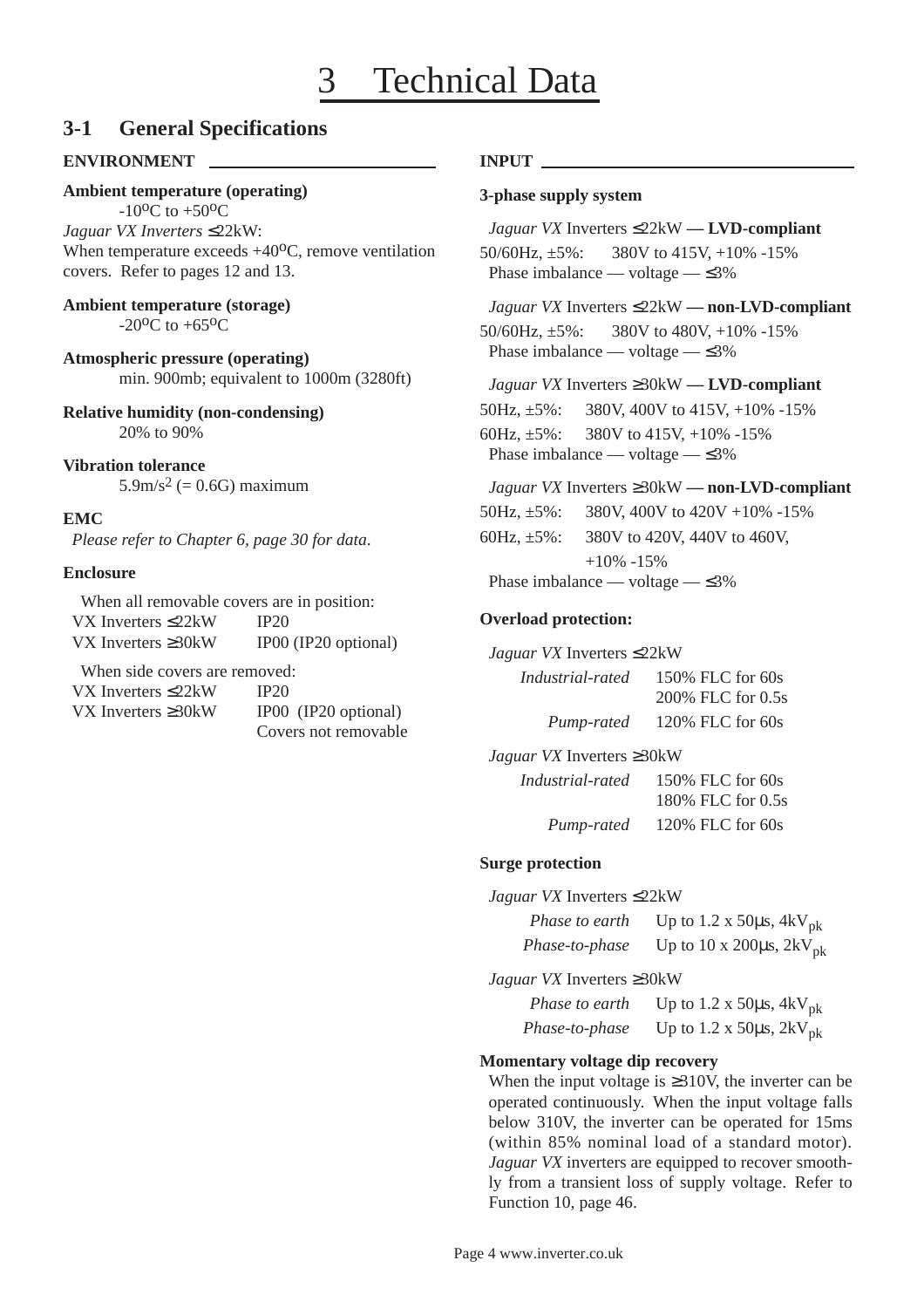#### **OUTPUT**

#### **Inverter output voltage** 3-phase PWM waveform, 0V to  $V_L$  input  $(1)$

#### **Inverter output frequency**

#### **Frequency range**

| Industrial-rated inverters | $0.2$ Hz to $400$ Hz |
|----------------------------|----------------------|
| Pump-rated inverters       | $0.2$ Hz to $120$ Hz |
|                            |                      |

### **Maximum frequency**

| Industrial-rated inverters | 50Hz to 400Hz |
|----------------------------|---------------|
| Pump-rated inverters       | 50Hz to 120Hz |

#### **Base frequency**

*Industrial-rated inverters* 50Hz to 400Hz *Pump-rated inverters* 50Hz to 120Hz

### **Starting frequency**

0.2Hz to 60Hz

#### **Carrier (PWM) frequency range** (2) **(selectable)**

| VX Inverter                         | Available Range     |
|-------------------------------------|---------------------|
| VX40 to VX2200<br>VX750P to VX2200P | $2kHz$ to $15.6kHz$ |
| VX30K to VX55K                      | 2kHz to 10kHz       |
| VX75K to VX220K<br>VX30KP to VX75KP | 2kHz to 6kHz        |
| VX90KP to VX280KP                   | 2kHz to 4kHz        |

#### **Output accuracy (stability) — analog**

 $\pm 0.2$ % of maximum frequency (at  $25^{\circ}C \pm 10^{\circ}C$ )

### **Output accuracy (stability) — digital**

 $\pm 0.01\%$  of maximum frequency (at -10<sup>o</sup>C to +50<sup>o</sup>C)

#### **Setting resolution — analog**

 $1/3000 = 0.034\%$  of maximum frequency

#### **Setting resolution — digital**

0.01Hz at maximum frequency up to 99.99Hz 0.1Hz at maximum frequency at ≥100Hz

#### **Inverter output protection**

Phase to phase and phase to earth short circuit protected.

#### **Inverter cooling**

*VX40* and *VX75* — Natural convection. All other models are equipped with cooling fans.

#### **Selectable V/f and torque characteristics**

#### **V/f ratio**

Base frequency adjustable. Refer to Function 03, page 44. Constant torque characteristic up to base speed with selectable automatic voltage regulation (AVR).

Maximum output voltage can be independently clamped within the range 320V to  $V_L$ . (1)

#### **Torque boost**

Choice of automatic boost dependent on a mathematical model, or manual selection of boost value.

#### **Starting torque**

For high starting torque with standard motors, *ie* greater than 150% at 1Hz, torque vector control (Function 29, page 50) should be selected.

#### **NOTES**

- (1) The output voltage cannot exceed the power supply system (line) voltage  $V_L$ . For maximum values of  $V_L$ please refer to page 4, 'Input'.
- (2) *Jaguar VX* inverters ≤22kW may automatically reduce the carrier (PWM) frequency to 10kHz to assist inverter protection.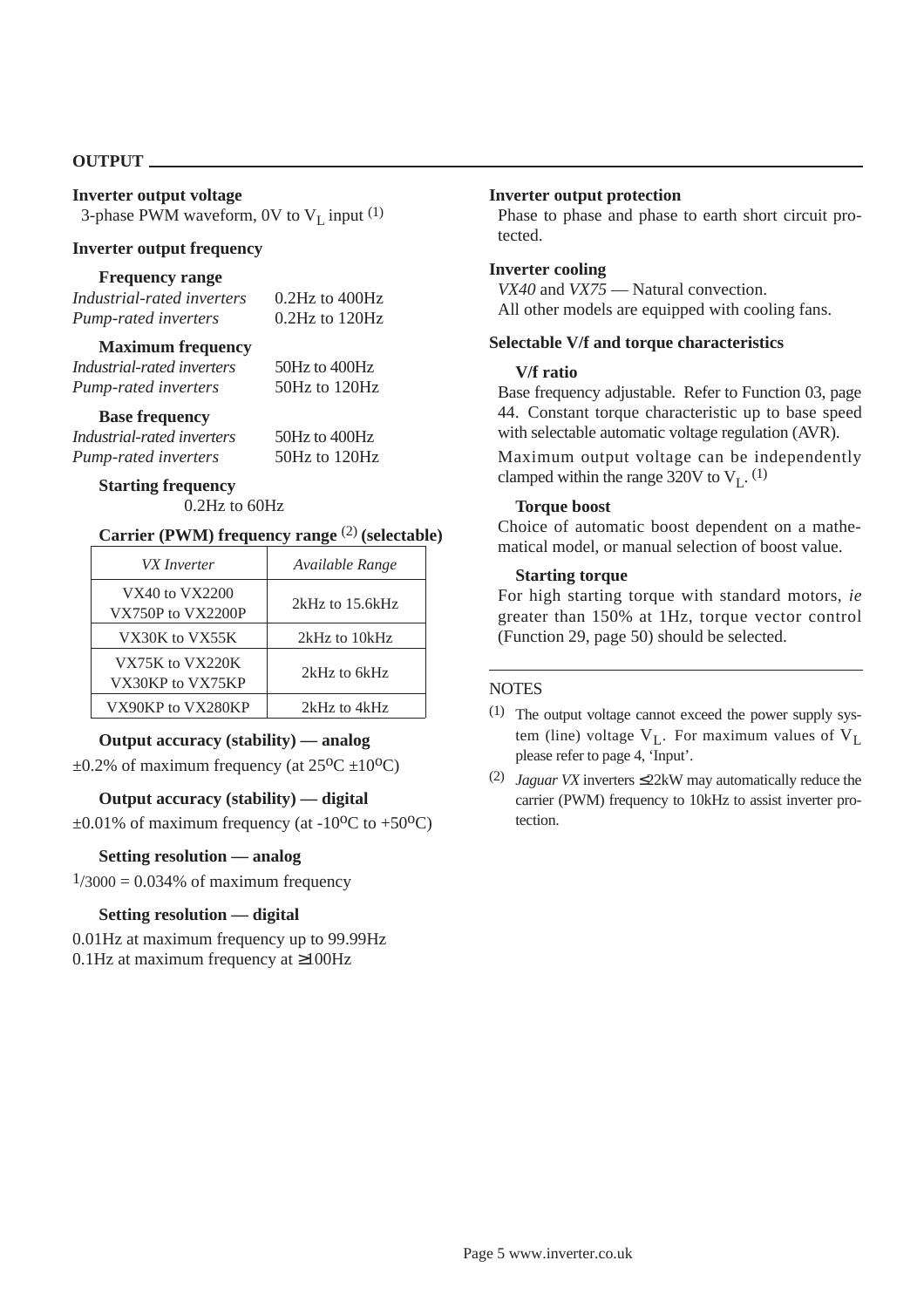| WILLINGS. MUUSU KI-LARU MYVLIVLIS, VITATT IV <i>LE</i> IATT ALTUUT |                 |                |                 |                 |      |                 |      |      |      |      |      |      |
|--------------------------------------------------------------------|-----------------|----------------|-----------------|-----------------|------|-----------------|------|------|------|------|------|------|
| Inverter order code VX                                             |                 | 40             | 75              | 150             | 220  | 400             | 550  | 750  | 1100 | 1500 | 1850 | 2200 |
| Standard motor rating                                              | kW              | 0.4            | 0.55<br>to 0.75 | 1.1<br>to $1.5$ | 2.2  | 3.0<br>to $4.0$ | 5.5  | 7.5  | 11.0 | 15.0 | 18.5 | 22.0 |
| Inverter output capacity $(1)$                                     | kVA             | 1.1            | 1.8             | 2.7             | 4.0  | 6.5             | 9.3  | 13   | 17   | 22   | 28   | 32   |
| Min. supply capacity $(2)(6)$                                      | kVA             | 0.7            | 1.2             | 2.2             | 3.1  | 5.0             | 7.2  | 10   | 15   | 20   | 24   | 29   |
| Inverter output current                                            | A               | 1.5            | 2.5             | 3.7             | 5.5  | 9.0             | 13.0 | 18.0 | 24.0 | 30.0 | 39.0 | 45.0 |
| Inverter 100% rated RMS<br>input - without reactor                 | A               | 1.7            | 2.9             | 5.5             | 7.7  | 12.6            | 18.2 | 24.4 | 36.3 | 48.5 | 59.0 | 72.0 |
| RMS input with DC reactor                                          | A               | 1.0            | 1.7             | 3.2             | 4.4  | 7.2             | 10.4 | 14.0 | 20.8 | 27.8 | 33.8 | 41.0 |
| RMS input with AC inductor                                         | $\mathsf{A}$    | 1.1            | 1.8             | 3.5             | 5.0  | 8.1             | 11.7 | 15.6 | 23.3 | 31.1 | 37.8 | 46.0 |
| Input power factor at 100%<br>FLC with DC reactor fitted           |                 | 0.96           | 0.95            | 0.94            | 0.93 | 0.94            | 0.95 | 0.95 | 0.95 | 0.94 | 0.95 | 0.96 |
| Weight                                                             | kg              | 2.4            | 3.2             | 3.2             | 3.2  | 3.2             | 5.3  | 5.3  | 10.6 | 10.6 | 10.6 | 10.6 |
| Fuse/MCCB ratings $(3)$                                            | A               | $\overline{4}$ | 6               | 10              | 15   | 15              | 30   | 40   | 50   | 60   | 75   | 75   |
| Max. input cable size $(2)$                                        | mm <sup>2</sup> | 1.5            | 1.5             | 1.5             | 1.5  | 2.5             | 2.5  | 4.0  | 6.0  | 10.0 | 16.0 | 16.0 |
| Max. input cable size $(4)$                                        | mm <sup>2</sup> | 2.5            | 2.5             | 2.5             | 2.5  | 2.5             | 4.0  | 6.0  | 10.0 | 16.0 | 25.0 | 35.0 |
| Max. DC reactor cable size mm <sup>2</sup>                         |                 | 1.5            | 2.5             | 2.5             | 2.5  | 2.5             | 2.5  | 4.0  | 6.0  | 10.0 | 16.0 | 16.0 |
| Max. motor cable size                                              | mm <sup>2</sup> | 2.5            | 2.5             | 2.5             | 2.5  | 4.0             | 4.0  | 4.0  | 6.0  | 10.0 | 16.0 | 16.0 |
| Max. dyn. brake cable size                                         | mm <sup>2</sup> | 2.5            | 2.5             | 2.5             | 2.5  | 2.5             | 2.5  | 4.0  | 4.0  | 4.0  | 4.0  | 4.0  |

### **3-2 RATINGS: Industrial-rated Inverters, 0.4kW to 22kW at 400V**

### **3-3 RATINGS: Industrial-rated Inverters, 30kW to 220kW at 400V**

| Inverter order code VX                                   |                 | 30K  | 37K  | 45K  | 55K  | 75K             | <b>90K</b>           | 110K            | 132K | 160K | 200K | 220K |
|----------------------------------------------------------|-----------------|------|------|------|------|-----------------|----------------------|-----------------|------|------|------|------|
| Standard motor rating                                    | kW              | 30   | 37   | 45   | 55   | 75              | 90                   | 110             | 132  | 160  | 200  | 220  |
| Inverter output capacity $(3)$                           | kVA             | 42   | 52   | 63   | 78   | 104             | 122                  | 145             | 175  | 211  | 261  | 288  |
| Min. supply capacity $(2)(6)$                            | kVA             | 39   | 47   | 57   | 69   | 93              | 111                  | 134             | 160  | 192  | 240  | 263  |
| Inverter output current                                  | A               | 60   | 75   | 91   | 112  | 150             | 176                  | 210             | 253  | 304  | 377  | 415  |
| Inverter 100% rated RMS<br>input - without reactor       | $\mathbf{A}$    | 96   | 117  | 142  | 173  |                 |                      | Not recommended |      |      |      |      |
| RMS input with DC reactor                                | A               | 55   | 67   | 81   | 99   | 134             | 160                  | 193             | 231  | 278  | 345  | 379  |
| RMS input with AC inductor                               | A               | 62   | 75   | 91   | 111  | Not recommended |                      |                 |      |      |      |      |
| Input power factor at 100%<br>FLC with DC reactor fitted |                 | 0.95 | 0.95 | 0.95 | 0.95 | 0.95            | 0.95                 | 0.95            | 0.95 | 0.95 | 0.95 | 0.95 |
| Efficiency at full load, 50Hz                            |                 | 0.96 | 0.96 | 0.96 | 0.96 | 0.97            | 0.97                 | 0.97            | 0.97 | 0.97 | 0.97 | 0.97 |
| Weight                                                   | kg              | 36   | 37   | 44   | 54   | 61              | 88                   | 88              | 120  | 125  | 177  | 177  |
| Fuse/MCCB ratings (4)                                    | $\overline{A}$  | 75   | 100  | 100  | 125  | 175             | 200                  | 225             | 300  | 350  | 400  | 500  |
| Max. input cable size $(2)$                              | mm <sup>2</sup> | 50   | 50   | 50   | 50   | 90              | 90                   | 150             | 150  | 180  | 300  | 300  |
| Max. input cable size $(5)$                              | mm <sup>2</sup> |      |      |      |      |                 | Not recommended      |                 |      |      |      |      |
| Max. DC reactor cable size                               | mm <sup>2</sup> |      |      |      |      |                 | As input cable sizes |                 |      |      |      |      |
| Max. motor cable size                                    | mm <sup>2</sup> |      |      |      |      |                 | As input cable sizes |                 |      |      |      |      |
| Max. dyn. brake cable size                               | mm <sup>2</sup> |      |      |      |      |                 | As input cable sizes |                 |      |      |      |      |

NOTES  $(1)$  At 415V.  $(3)$  At 400V.  $(5)$  Without DC reactor.

(2) With DC reactor fitted.  $(4)$  Recommended values, when used with a DC reactor.

(6) Not applicable for generator-fed supply systems. If in doubt, please contact Power Drive Services Ltd.

Recommended cable sizes are based on 600V cable rating, PVC insulated, max. ambient temperature +50<sup>o</sup>C.

For inverter heat dissipation values, refer to page 14.

**Cable sizes and fuse ratings shown above are for guidance only. If in doubt, please consult Power Drive Services Ltd.**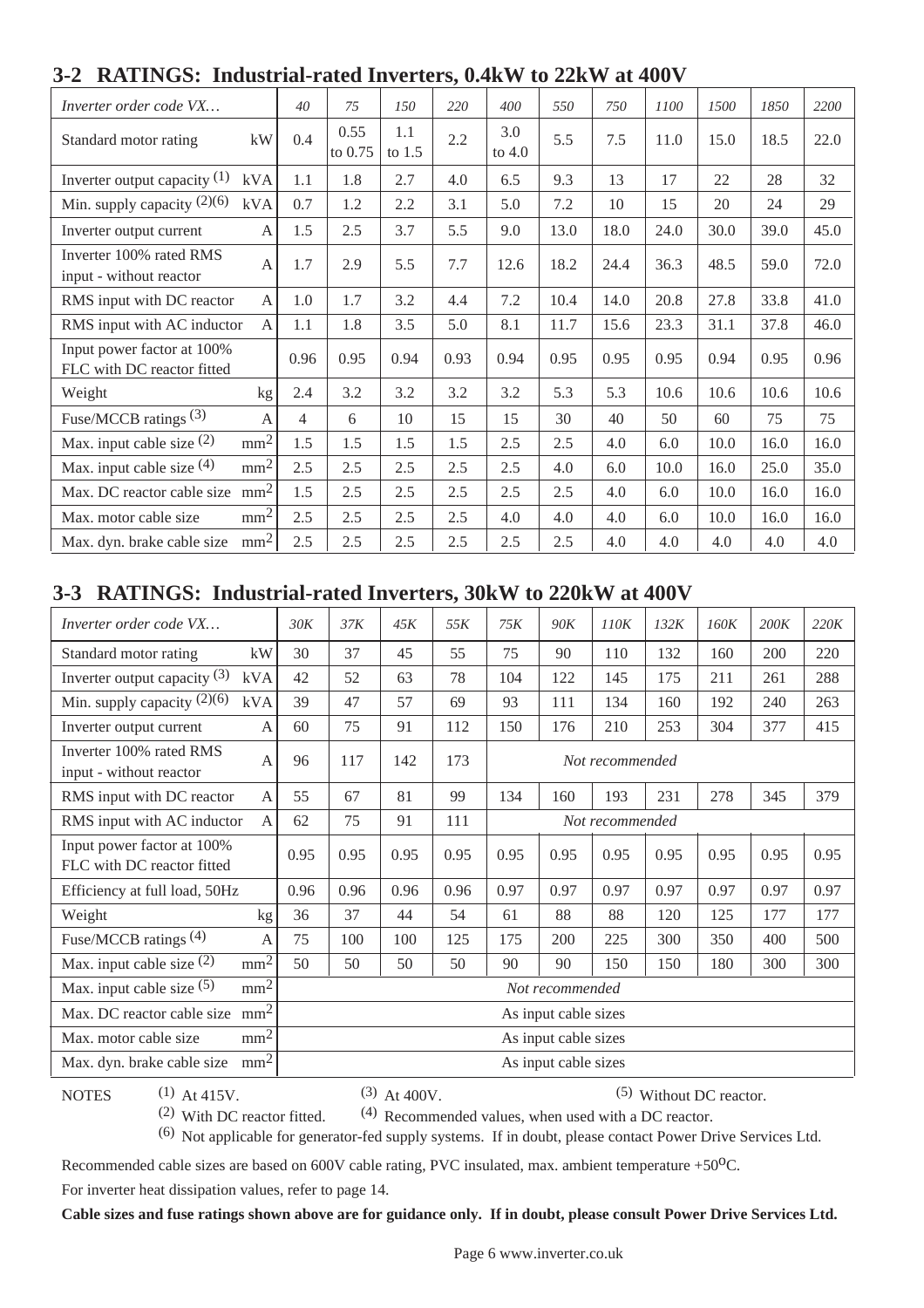| л.<br>Inverter order code VX                             |                 | 750P | 1100P | 1500P | 1850P | 2200P |
|----------------------------------------------------------|-----------------|------|-------|-------|-------|-------|
| Standard motor rating                                    | kW              | 7.5  | 11.0  | 15.0  | 18.5  | 22.0  |
| Inverter output capacity $(1)$                           | kVA             | 11.9 | 16.5  | 21.6  | 26.6  | 31.6  |
| Min. supply capacity $(2)(6)$                            | kVA             | 10   | 15    | 20    | 24    | 29    |
| Inverter output current                                  | A               | 16.5 | 23.0  | 30.0  | 37.0  | 44.0  |
| Inverter 100% rated RMS<br>input - without reactor       | A               | 24.4 | 36.3  | 48.5  | 59.0  | 72.0  |
| RMS input with DC reactor                                | A               | 14.0 | 20.8  | 27.8  | 33.8  | 41.0  |
| RMS input with AC inductor                               | A               | 15.6 | 23.3  | 31.1  | 37.8  | 46.0  |
| Input power factor at 100%<br>FLC with DC reactor fitted |                 | 0.95 | 0.95  | 0.94  | 0.95  | 0.96  |
| Weight                                                   | kg              | 6.5  | 6.5   | 11.5  | 11.5  | 12.0  |
| Fuse/MCCB ratings $(3)$                                  | A               | 40   | 50    | 60    | 75    | 75    |
| Max. input cable size $(2)$                              | mm <sup>2</sup> | 4.0  | 6.0   | 10.0  | 16.0  | 16.0  |
| Max. input cable size $(4)$                              | mm <sup>2</sup> | 6.0  | 10.0  | 16.0  | 25.0  | 35.0  |
| Max. DC reactor cable size                               | $\mathbf{m}^2$  | 4.0  | 6.0   | 10.0  | 16.0  | 16.0  |
| Max. motor cable size.                                   | $\mathbf{m}^2$  | 4.0  | 6.0   | 10.0  | 16.0  | 16.0  |
| Max. dyn. brake cable size                               | mm <sup>2</sup> | 4.0  | 4.0   | 4.0   | 4.0   | 4.0   |

### **3-4 RATINGS: Pump-rated Inverters, 7.5kW to 22kW at 400V**

### **3-5 RATINGS: Pump-rated Inverters, 30kW to 280kW at 400V**

| Inverter order code VX                                   |                                               | 30KP                                                                 | 37KP                                                            | 45KP                          | 55KP | 75KP | <b>90KP</b> | 110KP                | 132KP | 160KP | 200KP | 220KP | 280KP |
|----------------------------------------------------------|-----------------------------------------------|----------------------------------------------------------------------|-----------------------------------------------------------------|-------------------------------|------|------|-------------|----------------------|-------|-------|-------|-------|-------|
| Standard motor rating                                    | kW                                            | 30                                                                   | 37                                                              | 45                            | 55   | 75   | 90          | 110                  | 132   | 160   | 200   | 220   | 280   |
| Inverter output capacity $(3)$                           | <b>kVA</b>                                    | 42                                                                   | 52                                                              | 63                            | 78   | 104  | 122         | 145                  | 175   | 211   | 261   | 288   | 360   |
| Min. supply capacity $(2)(6)$                            | kVA                                           | 39                                                                   | 47                                                              | 57                            | 69   | 93   | 111         | 134                  | 160   | 192   | 239   | 263   | 355   |
| Inverter output current                                  | $\overline{A}$                                | 60                                                                   | 75                                                              | 91                            | 112  | 150  | 176         | 210                  | 253   | 304   | 377   | 415   | 520   |
| Inverter 100% rated RMS<br>input - without reactor       | $\mathbf{A}$                                  | 96                                                                   | 117                                                             | 142<br>173<br>Not recommended |      |      |             |                      |       |       |       |       |       |
| RMS input with DC reactor                                | $\mathsf{A}$                                  | 55                                                                   | 379<br>160<br>193<br>345<br>67<br>81<br>99<br>134<br>231<br>278 |                               |      |      |             |                      | 483   |       |       |       |       |
| RMS input with AC inductor                               | 75<br>62<br>91<br>111<br>A<br>Not recommended |                                                                      |                                                                 |                               |      |      |             |                      |       |       |       |       |       |
| Input power factor at 100%<br>FLC with DC reactor fitted |                                               | 0.95<br>0.95<br>0.95<br>0.95<br>0.95<br>0.95<br>0.95<br>0.95<br>0.95 |                                                                 |                               |      |      | 0.95        | 0.95                 | 0.95  |       |       |       |       |
| Efficiency at full load, 50Hz                            |                                               | 0.96                                                                 | 0.96                                                            | 0.96                          | 0.96 | 0.97 | 0.97        | 0.97                 | 0.97  | 0.97  | 0.97  | 0.97  | 0.97  |
| Weight                                                   | kg                                            | 36                                                                   | 36                                                              | 37                            | 44   | 54   | 61          | 88                   | 88    | 120   | 125   | 177   | 177   |
| Fuse/MCCB ratings $(4)$                                  | $\mathbf{A}$                                  | 75                                                                   | 100                                                             | 100                           | 125  | 175  | 200         | 225                  | 300   | 350   | 400   | 500   | 600   |
| Max. input cable size $(2)$                              | $\overline{\text{mm}^2}$                      | 50                                                                   | 50                                                              | 50                            | 50   | 90   | 90          | 150                  | 150   | 180   | 300   | 300   | 300   |
| Max. input cable size $(5)$                              | mm <sup>2</sup>                               |                                                                      |                                                                 |                               |      |      |             | Not recommended      |       |       |       |       |       |
| Max. DC reactor cable size                               | mm <sup>2</sup>                               | As input cable sizes                                                 |                                                                 |                               |      |      |             |                      |       |       |       |       |       |
| Max. motor cable size                                    | mm <sup>2</sup>                               |                                                                      | As input cable sizes                                            |                               |      |      |             |                      |       |       |       |       |       |
| Max. dyn. brake cable size                               | mm <sup>2</sup>                               |                                                                      |                                                                 |                               |      |      |             | As input cable sizes |       |       |       |       |       |

NOTES  $(1)$  At 415V.  $(3)$  At 400V.  $(5)$  Without DC reactor.

(2) With DC reactor fitted.  $(4)$  Recommended values, when used with a DC reactor.

(6) Not applicable for generator-fed supply systems. If in doubt, please contact Power Drive Services Ltd.

Recommended cable sizes are based on 600V cable rating, PVC insulated, max. ambient temperature +50<sup>o</sup>C.

For inverter heat dissipation values, refer to page 14.

**Cable sizes and fuse ratings shown above are for guidance only. If in doubt, please consult Power Drive Services Ltd.**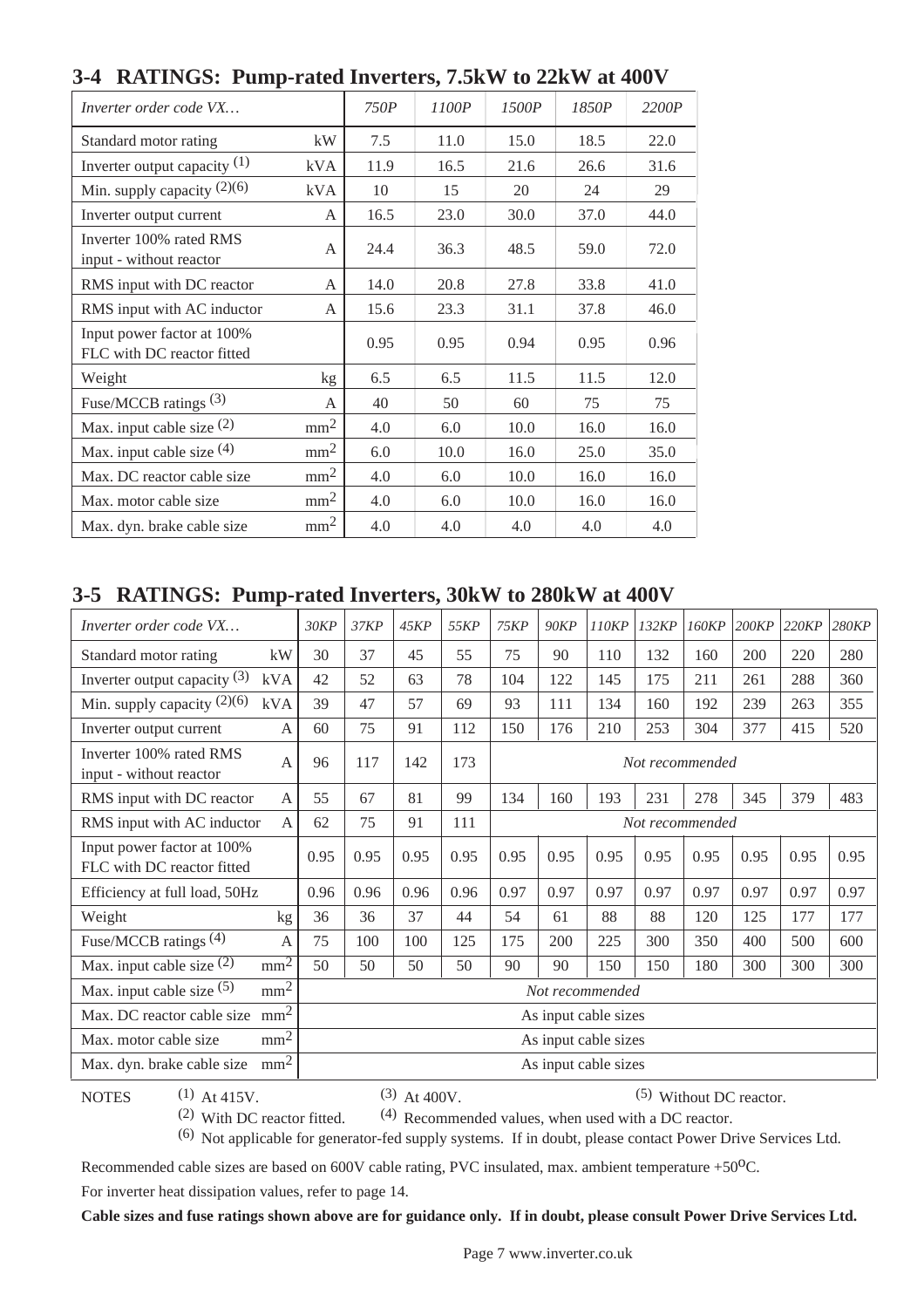### **3-6 Typical DC Reactor Data**

Power Drive Services Ltd. recommend the use of a DC reactor to improve power factor and reduce the harmonics reflected into the supply network. Cable size and fuse rating must be increased if a reactor is not applied. Refer to the ratings tables on pages 6 and 7. Physical dimensions are approximate.

| Inverter <sup>*</sup><br>order code | Reactor<br>type no. | Height<br>mm | Width<br>mm               | Depth<br>mm                     | Weight<br>kg | Inductance<br>mH | Current<br>A | Heat Loss<br>W |
|-------------------------------------|---------------------|--------------|---------------------------|---------------------------------|--------------|------------------|--------------|----------------|
| <i>VX1100</i>                       | VXLC11              |              |                           | Optional application            |              | 2.2              | 25           | 21.0           |
| <i>VX1500</i>                       | VXLC15              |              |                           | For further data please consult |              | 1.8              | 34           | 28.3           |
| <i>VX1850</i>                       | VXLC18              |              | Power Drive Services Ltd. |                                 |              | 1.4              | 34           | 28.3           |
| VX2200                              | VXLC22              |              |                           |                                 |              | 1.2              | 49           | 34.6           |
| VX30K                               | VXLC30              | 210          | 150                       | 110                             | 14           | 0.86             | 80           | 63             |
| VX37K                               | VXLC37              | 210          | 150                       | 130                             | 17           | 0.7              | 100          | 56             |
| VX45K                               | VXLC45              | 210          | 150                       | 140                             | 21           | 0.58             | 120          | 58             |
| VX55K                               | VXLC55              | 210          | 150                       | 156                             | 25           | 0.47             | 146          | 66             |
| VX75K                               | VXLC75              | 250          | 200                       | 150                             | 25           | 0.35             | 200          | 95             |
| VX90K                               | VXLC90              | 280          | 220                       | 170                             | 32           | 0.29             | 238          | 94             |
| VX110K                              | VXLC110             | 290          | 220                       | 180                             | 36           | 0.24             | 291          | 115            |
| <i>VX132K</i>                       | VXLC132             | 360          | 200                       | 180                             | 40           | 0.215            | 326          | 100            |
| <i>VX160K</i>                       | VXLC160             | 350          | 220                       | 170                             | 45           | 0.177            | 395          | 115            |
| <b>VX200K</b>                       | VXLC200             | 310          | 230                       | 180                             | 50           | 0.142            | 494          | 140            |
| <b>VX220K</b>                       | VXLC220             | 320          | 230                       | 200                             | 50           | 0.126            | 557          | 160            |
| VX280KP                             | VXLC280             | 340          | 230                       | 210                             | 58           | 0.1              | 700          | 170            |

\* For Industrial-rated and Pump-rated inverters, *ie VX…, VX…P, VX…K* and *VX…KP*. This information is correct at the time of going to press, but is subject to change without notice.

### **3-7 Practical Motor Cable Length in metres**

The figures given in these tables are proven lengths. Under certain operating conditions the maximum length may be considerably greater. If further assistance is required, please consult Power Drive Services Ltd.

| Inverter order code VX *  |                  | 40 | 75 | 150 | 220 | 400 | 550 | 750 | 1100 | <i>1500</i> | 1850 | 2200 |
|---------------------------|------------------|----|----|-----|-----|-----|-----|-----|------|-------------|------|------|
| Unscreened<br>cable $(1)$ | Without AC choke | 50 | 50 | 100 | 100 | 100 | 200 | 200 | 200  | 200         | 200  | 200  |
|                           | With AC choke    |    |    |     |     |     | 400 |     |      |             |      |      |
| Screened                  | Without AC choke | 30 | 30 | 60  | 60  | 60  | 120 | 120 | 120  | 120         | 120  | 120  |
| cable                     | With AC choke    |    |    |     |     |     | 200 |     |      |             |      |      |

| Inverter order code VX * | 30K              | 37K | 45K | 55K | 75K | 90K | 110K | 132K | 160K | 200K | 220K | 280KP |  |  |
|--------------------------|------------------|-----|-----|-----|-----|-----|------|------|------|------|------|-------|--|--|
| Unscreened               | Without AC choke |     | 200 |     |     |     |      |      |      |      |      |       |  |  |
| cable $(1)$              | With AC choke    |     | 400 |     |     |     |      |      |      |      |      |       |  |  |
| Screened                 | Without AC choke |     | 120 |     |     |     |      |      |      |      |      |       |  |  |
| cable                    | With AC choke    |     |     |     |     |     |      | 200  |      |      |      |       |  |  |

\* For Industrial-rated and Pump-rated inverters,  $(1)$  Armoured, or in conduit or trunking. *ie VX…, VX…P, VX…K* and *VX…KP*.

#### **NOTES**

1 It is recommended that MICC-type cable is NOT used for motor supply, due to high capacitance and hence a greater limitation of maximum length.

2 Longer motor cable lengths **without** motor chokes can be achieved by reducing the Carrier Frequency (Function 81).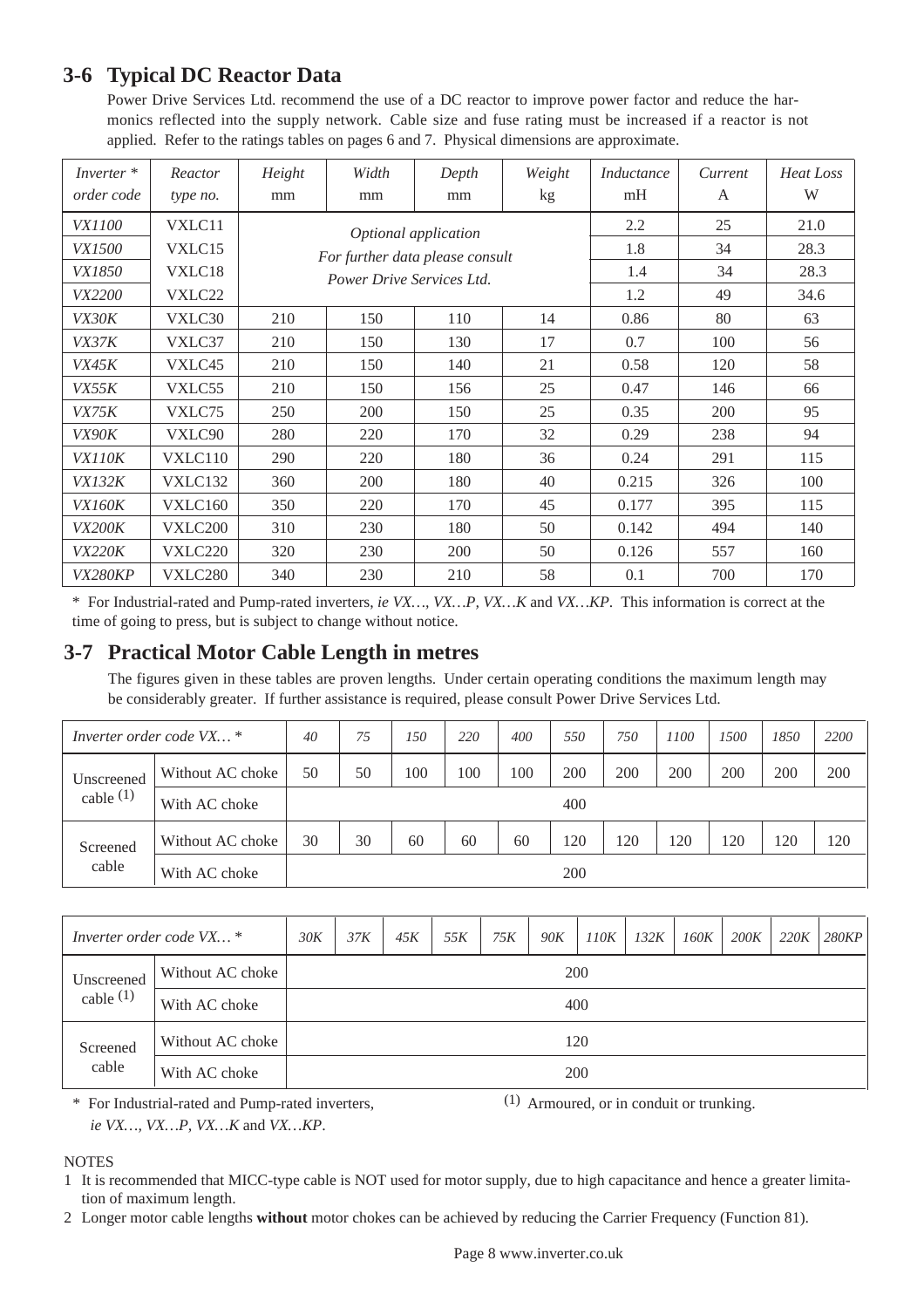### **3-8 Circuit Breaker (RCD) Trip Ratings for Inverters Rated 0.4kW to 22kW**

### **Trip ratings in mA**

| Inverter <sup>*</sup> | Motor cable length (m) |     |     |     |            |     |  |  |  |  |
|-----------------------|------------------------|-----|-----|-----|------------|-----|--|--|--|--|
| order code            | 10                     | 30  | 50  | 100 | <i>200</i> | 300 |  |  |  |  |
| <i>VX40</i>           | 30                     | 30  | 100 | 100 |            |     |  |  |  |  |
| <i>VX75</i>           | 30                     | 30  | 100 | 100 |            |     |  |  |  |  |
| <i>VX150</i>          | 30                     | 30  | 100 | 100 |            |     |  |  |  |  |
| <i>VX220</i>          | 30                     | 30  | 100 | 100 |            |     |  |  |  |  |
| <i>VX400</i>          | 30                     | 30  | 100 | 100 | 200        |     |  |  |  |  |
| <i>VX550</i>          | 30                     | 30  | 100 | 100 | 200        |     |  |  |  |  |
| <i>VX750</i>          | 30                     | 30  | 100 | 100 | 200        |     |  |  |  |  |
| <i>VX1100</i>         | 30                     | 30  | 100 | 100 | 200        |     |  |  |  |  |
| <i>VX1500</i>         | 30                     | 100 | 100 | 100 | 200        |     |  |  |  |  |
| <i>VX1850</i>         | 30                     | 100 | 100 | 200 | 200        | 500 |  |  |  |  |
| <i>VX2200</i>         | 30                     | 100 | 100 | 200 | 200        | 500 |  |  |  |  |

**NOTE** 

If the length of the motor cable is greater than 50m, it may be necessary to set the carrier frequency, Function 81, to 0 to reduce the effect of leakage current at high PWM frequencies.

Consult Power Drive Services Ltd. before using a motor cable in excess of 100m.

\* For Industrial-rated and Pump-rated inverters,

*ie VX…, VX…P*.

### **To calculate the approximate earth leakage current in the motor circuit**

 $I_{\text{leakage}} = 6 \cdot \sqrt{2} \cdot V_L \cdot F_S \cdot (C_C + C_m)$  in milliamps

Where  $F_s$  = value of Function 81 in Hz — please refer to Power Drive Services Ltd. Average *C*<sub>c</sub> for armoured cable is approximately 330pF per metre, Average *C*m is approximately 4.7nF for 7.5kW motors, and *pro rata* for other sizes.

NOTES 1 Values for  $C_c$  and  $C_m$  must be in farads.

2 Local or National Regulations may enforce a maximum permissible earth leakage trip rating of 30mA or 100mA etc for certain types of installation. Always adhere to such regulations. If in doubt, please consult Power Drive Services Ltd.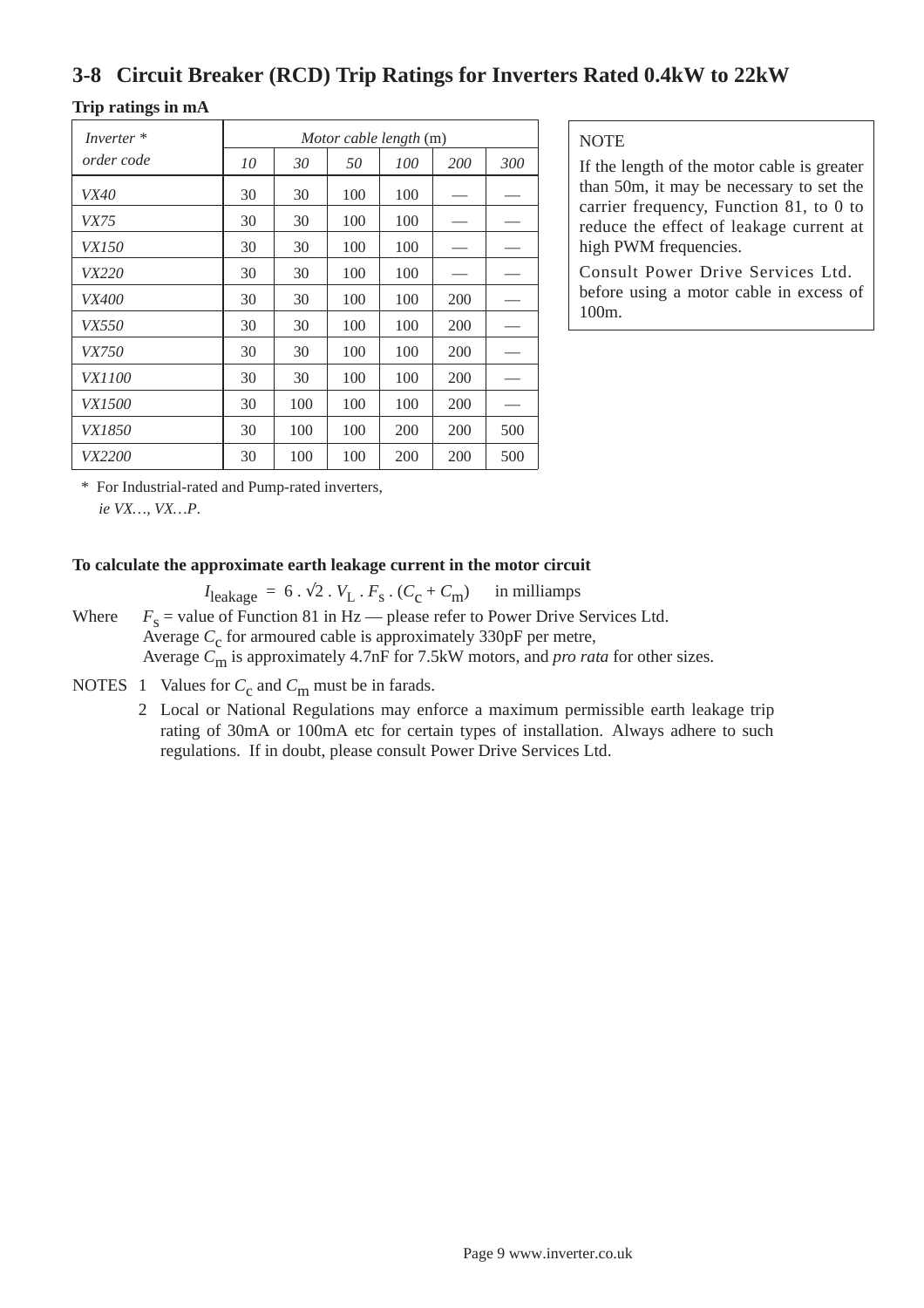### **3-9 Control Specifications**

### **Internal Power Supply +10V DC**

### *All inverters*

Terminal 13: +10.0V, 10mA max. (Pot. 1 $k\Omega$ ). Terminal 12: 0 to +10V input, impedance  $20k\Omega$  $(\leq 22k\Omega)$ , or  $2\overline{2}k\Omega$  ( $\geq 30kW$ ).

Terminal C1: 4 to 20mA input, impedance  $250\Omega$ .

### *Inverters 30kW to 280kW*

Terminal V1:  $-10V$  to  $+10V$  bipolar input, impedance 22k $\Omega$ . (Option for ≤22kW).

### **Internal Power Supply +24V DC**

### *Inverters 0.4kW to 22kW*

Terminal P24: 100mA max., +24V DC (+27V max.)

### *Inverters 30kW to 280kW*

Terminal CMS: 37.5mA max., +24V DC (+27V max.)

### CAUTION

Terminal P24/CMS output capacity is limited as above. Derate individual outputs accordingly.

### **Outputs**

### *Terminals Y1E…Y5E*

When using the internal +24V power supply, **total maximum** output is  $100mA$  ( $\leq 22kW$ ) or  $37.5mA$ (≥30kW). Derate according to the number of channels required,  $eg$   $\frac{37.5 \text{ mA}}{5 \text{ channels}} = 7.5 \text{ mA/channel}$ 

When using an external  $+24V$  power supply, each channel is rated at 50mA (≤22kW) or 37.5mA (≥30kW).

### *Terminals FMA, FMP, all inverters*

0V to +10V DC at 2mA maximum. Minimum connected impedance 5kΩ.

*Resolutions:*

#### **FMA:** 8-bit D-A = 0.05V.

**FMP:** 0.067Hz in the O/P freq. range 0.2Hz to 15Hz; 0.149Hz in the O/P freq. range 15Hz to 300Hz.

### **Inputs (Terminals X1…X5, FWD, REV etc)**

#### *Inverters 0.4kW to 22kW*

All inputs: 4.6mA per channel. When all inputs are in use, total current is:  $11 \times 4.5 \text{ mA} = 49.5 \text{ mA}$ .

#### *Inverters 30kW to 280kW*

All inputs: 2.93mA per channel. When all inputs are in use, total current is:  $11 x 2.93 mA = 32.2 mA.$ 

### **Microprocessor Scan Time**

3.0 milliseconds, all Functions.

#### **Response Time**

From input *command* to output *change:*

*Analog signal inputs*

4ms to 20ms *plus* the value of Function 59

*Digital signal inputs* 4ms to 17ms

*Serial communications* 40ms *plus* baud rate

### **3-10 Summary of Optional Equipment**

*Full specifications and data for optional equipment are available on separate Data Sheets. Please consult IMO Precision Controls Ltd. All options are installed within the inverter unless marked* \*.

### \***Keypad Extension Cable** VXPOD

Permits the Keypad to be remotely mounted.

### \***EMC Filter**

Choice of either Free-standing or Footprint filters to enable compliance with the relevant EMC requirements. Please consult IMO Precision Controls Ltd for further information. Refer to *EMC,* page 30. For details of Footprint filters refer to page 88.

### \***Braking Units, Resistors and Thermal Trip** Refer to page 84.

### **PID Control Mode Unit** VXPID

Digitally-adjustable P, I and D terms through the medium of a supplementary Function menu.

Reference input 0V to 10V DC.

Feedback input 0V to 10V DC or 4-20mA DC.

### \***Function Copy Unit** VXCOPY

Saves and loads stored set-ups for up to 12 complete Function sets. 'Copy', 'edit', 'verify' and 'write-protect' modes available. Operates from an 85V to 265V AC supply. Target or donor drives do not need to be powered up to transfer data.

### **Encoder Feedback Module** VXEFC

Enables *Jaguar VX* inverters to be operated in closedloop control mode. Speed control range 180 to 3600rpm. Speed variation  $\pm 0.2$ % at 3600rpm. Encoder output, 20 to 2000 pulses per revolution. Also available with RS485 port, optional.

### **Serial Communications Module** VXRS485

RS422 or RS485, multi-drop up to 31 *Jaguar VX* inverters of all sizes. Available as opto-isolated or non-isolated signal I/O.

### **Synchronisation Module** VXSYNC

Provides a multi-synch tasking capability via rotary encoders for precision 'Master/Slave' and 'Follower' applications. Also available with RS485 port, optional.

### \***Power Regeneration Module**

Enables a *Jaguar VX* inverter to deliver regenerated power back to mains supply system. Please consult IMO Precision Controls Ltd.

### **Relay Output Module** VXROC

Converts programmable outputs Y1E…Y5E to relay outputs. Contact rating 48V DC, 0.5A.

### **Additional Control I/O Terminals**

R0, T0 Auxiliary control power supply input.

AX1, AX2 Run relay output. Rating 220V AC, 0.5A. Terminals AX1 & AX2 are standard on inverters of 30kW rating and above.

V1 Voltage input for auxiliary frequency input reference. Bipolar ±10V DC. Terminal V1 is **standard** on inverters  $\geq 30$ kW rating; Z = 22kΩ. Optional for inverters ≤22kW; Z = 20kΩ.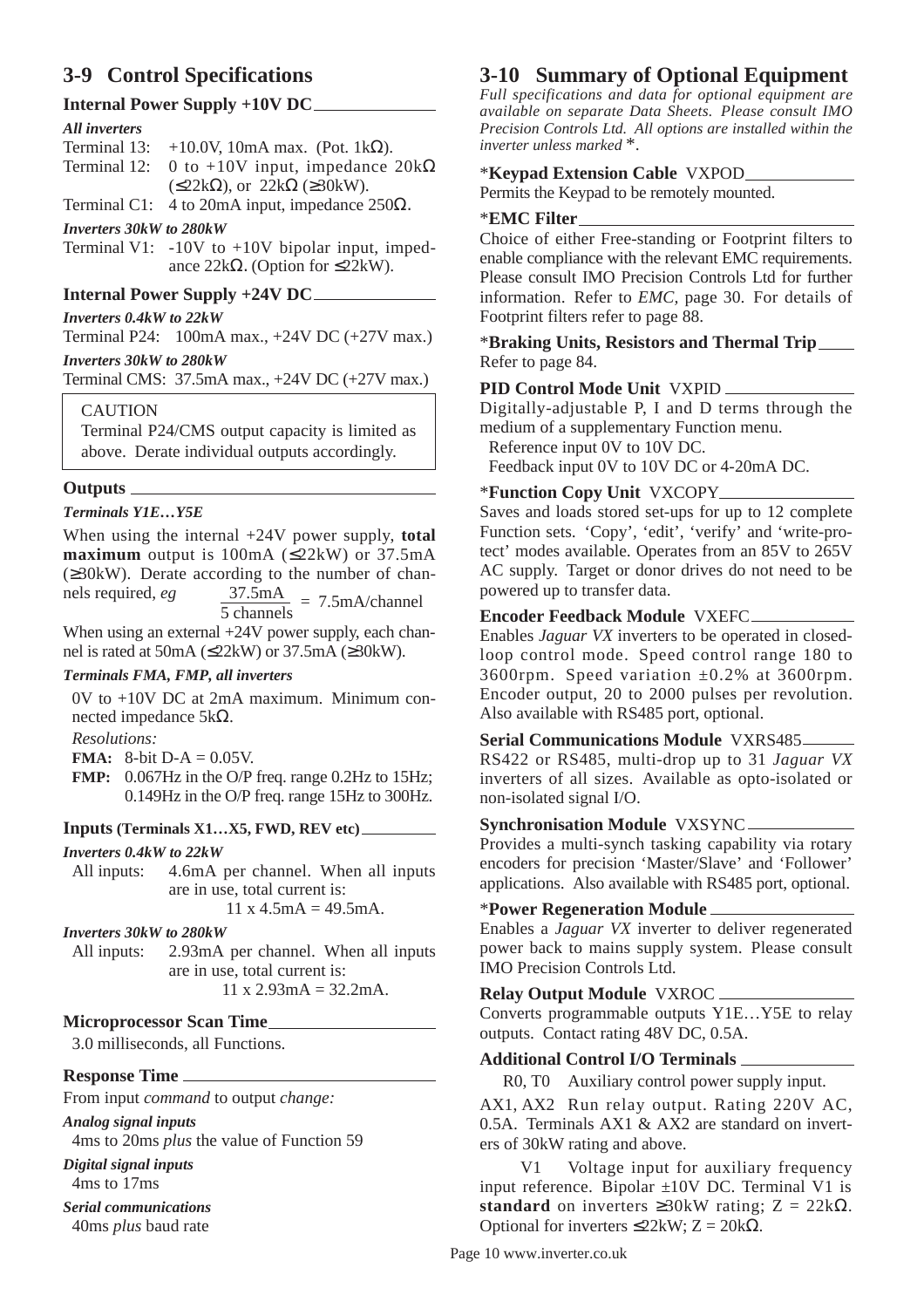**WARNING** FIRE AND EXPLOSION HAZARD: Fires or explosions may result from mounting inverters in hazardous areas such as locations where flammable or combustible vapours or dusts are present. Inverters should be installed away from hazardous areas, even if used with motors suitable for use in these locations.

### **CAUTION**

Be sure to remove the silica-gel desiccant dryer packet(s) before installing the inverter. If not removed, these packets may become lodged in the fan or air passages and cause the inverter to overheat.

### **CAUTION**

The temperature of the inverter cooling fins rises to approximately  $90^{\circ}$ C (194<sup>o</sup>F). The mounting surface for the inverter must be of heat resistant material.

### **CAUTION**

Do not install the inverter upside down or horizontally. Do not install one inverter above another or any apparatus that generates heat while the inverter is operating, unless adequate precautions are taken.

### **4-1 Environment**

Install the inverter in a location that meets the following requirements:

- The ambient temperature is between  $-10^{o}$ C and +50<sup>o</sup>C (+14<sup>o</sup>F to +122<sup>o</sup>F).
- If the ambient maximum temperature exceeds 40 °C (104oF), **remove the ventilation cover(s)** located on top of the inverter to allow increased air flow (inverters  $\leq$ 22kW only). For information about covers refer to page 13.
- The relative humidity is between 20% and 90%. Avoid any location subject to damp atmosphere, condensation, freezing, or where the inverter would come into contact with water, mist or spray.
- Do not install the inverter in any location subject to direct sunlight, dust, corrosive gas, inflammable gas, or oil mist.
- The inverter should be installed at an altitude below 1000m (3281 feet).
- Vibration measured at the location of the inverter installation should be less than 0.6G.
- The inverter should NEVER be installed in any location classified as a Hazardous Area.



*Minimum clearances from adjacent equipment.*

### CAUTION

Because the air heated by the inverter is expelled upwards by the built-in cooling fans (where fitted), do not place the inverter below any material which has a low resistance to heat.

### **4-2 Position and materials**

- Position the inverter vertically so that the inscriptions on the keypad panel are the right way up.
- Secure the inverter firmly to a rigid structure.
- The material of the mounting panel must be able to tolerate the temperature attainable by the inverter heatsink, normally  $90^{\circ}$ C (194<sup>o</sup>F).
- The dimensions of the fixing screws required are shown in the overall dimension diagrams on pages 15, 16 and 17.
- The fixing screws should be used with nuts or washers that will resist vibration.
- **Do not overtighten the fixing screws.**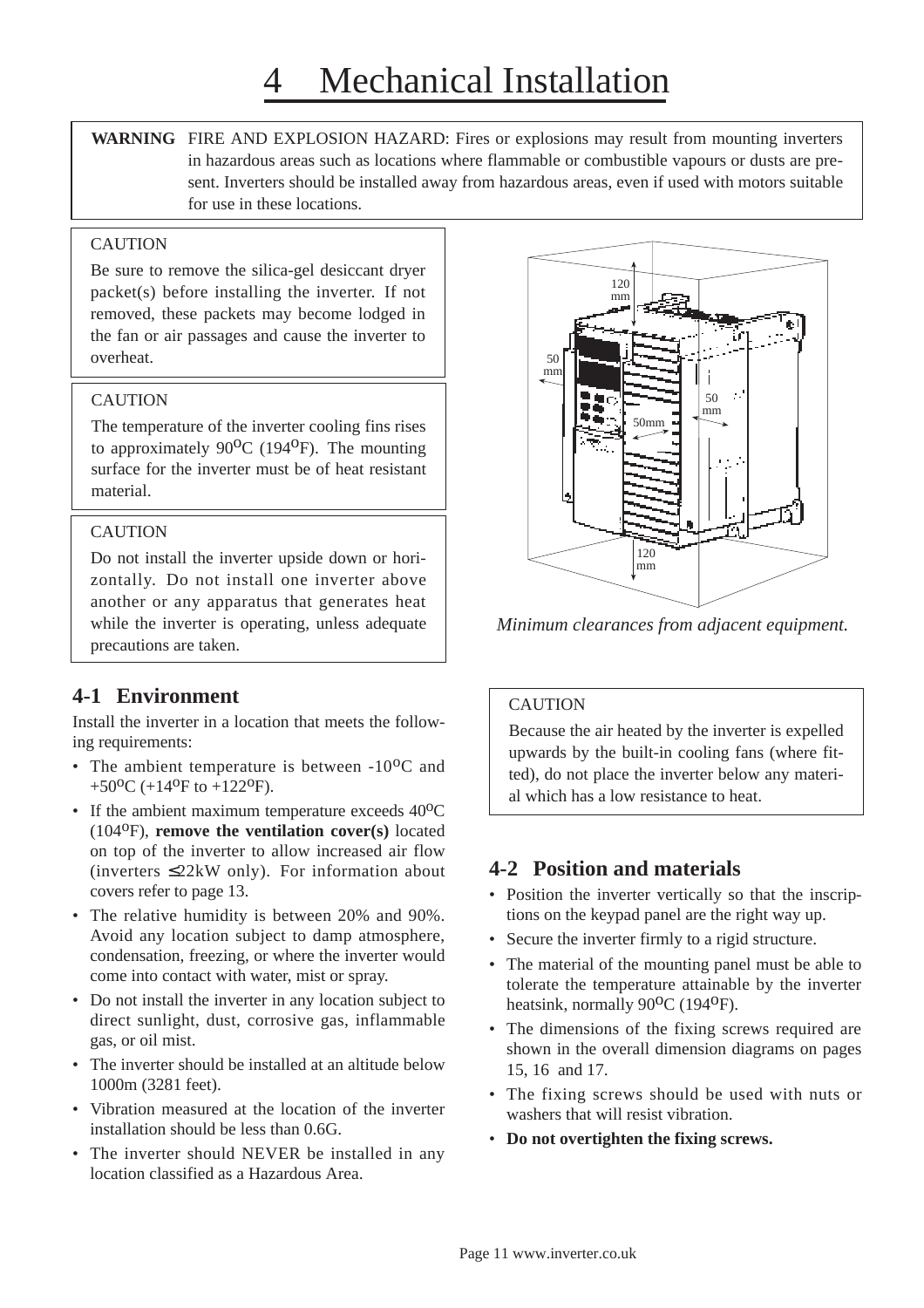### **4-3 Ventilation and cooling**

If the inverter is to be installed in a closed cubicle or cabinet, the minimum clearances to adjacent equipment must be allowed, as shown in the diagram on page 11. If two or more inverters are to be installed in the same enclosure, they should ideally be side by side and the minimum clearance (10mm for inverters up to 4kW or 50mm for all larger sizes *AND provided that* ambient temperature does not exceed  $40^{\circ}$ C) should be allowed between them.

If an inverter is to be mounted above heat-producing equipment of any type, precautions must be taken to ensure that the heat generated by the lower unit does not affect the upper. A deflector plate may be fitted below the inverter to nullify the heating effect, as illustrated below.

Alternatively, satisfactory cooling may be achieved by 'through-panel' mounting, where the heatsinks of the inverters project through the mounting panel into free air or into a ventilating duct. The duct may be supplied with forced air cooling if necessary.

An adapter is required to enable a *Jaguar VX* inverter to be mounted in this way. Please consult Power Drive Services Ltd.



(a) Side-by-side installation. Ventilated enclosure. Front view. (b) Vertical installation. Ventilated enclosure. Side view.

*Installation recommendations for two or more inverters, to ensure adequate ventilation.*

### **CAUTION**

Because the ambient temperature greatly affects inverter life and reliability, do not install the inverter in any location that exceeds the maximum specified temperature of 50<sup>o</sup>C.

Leave the ventilation covers (inverters  $\leq 22kW$ ) in place for temperatures of  $40^{\circ}$ C or below, and **remove them for temperatures between 40oC** and 50<sup>o</sup>C. With covers removed, enclosure rating is IP20. (Covers — refer to page 13.)

(c) Vertical installation. Ducted external cooling. Side view. Optional adaptors are available to facilitate through-hole mounting.

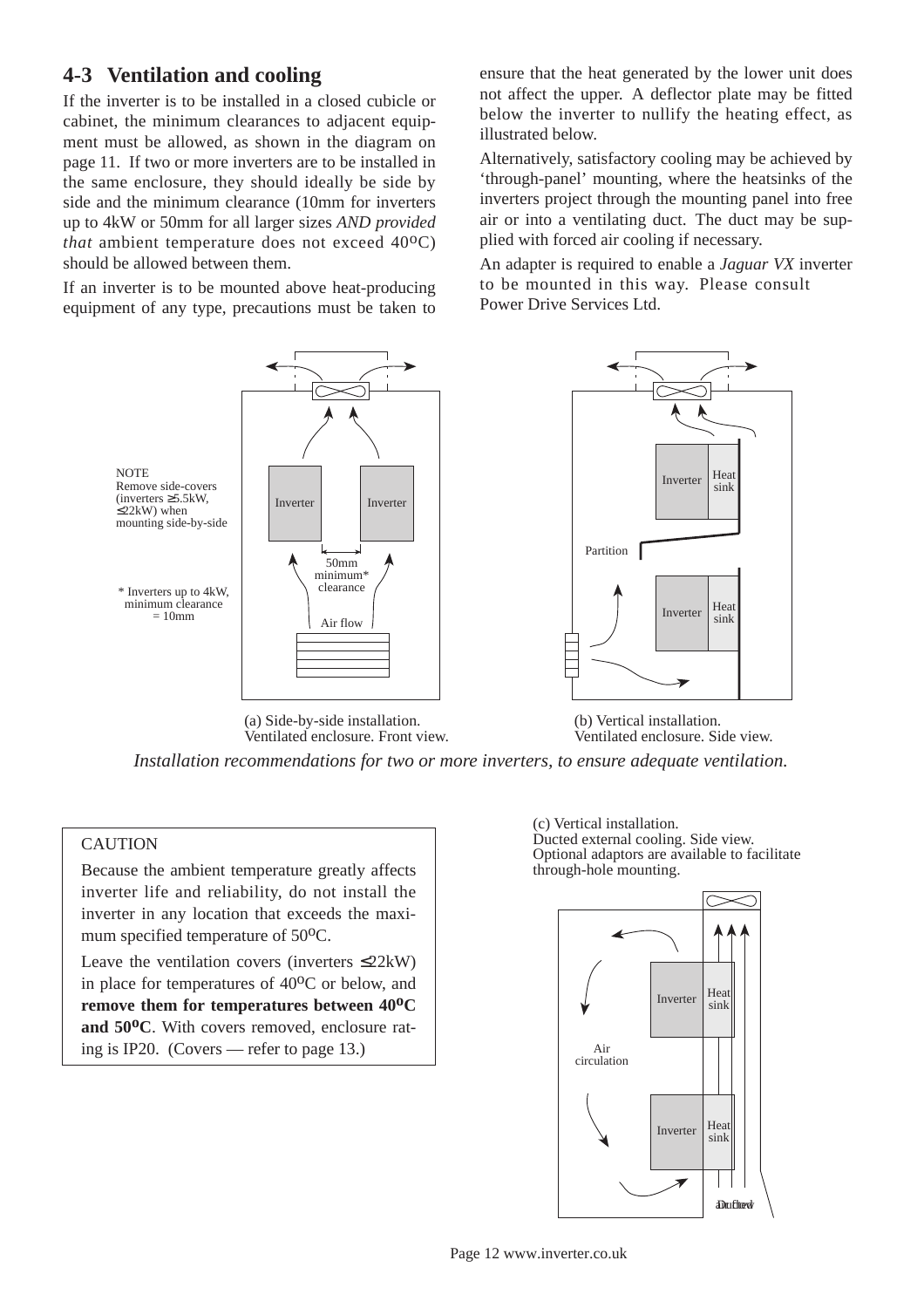### **4-4 Enclosure Size Calculations**

### **PWM carrier frequency and heat loss**

The quantity of heat generated by an inverter varies according the frequency of the PWM carrier wave, adjusted by Function 81, page 64. Heat loss data is given on page 14.

### **Unventilated enclosures**

$$
A = \frac{q}{h \cdot (T_s - T_a)}
$$

- where  $A =$  effective surface area of the enclosure in  $m<sup>2</sup>$ 
	- $q =$  total heat loss of all heat-generating equipment in the enclosure
	- $h =$  thermal radiation factor of the material of the enclosure, typically 5 to 6 W/m<sup>2</sup>/<sup>o</sup>C for steel
	- $T<sub>s</sub>$  = enclosure surface temperature in <sup>o</sup>C
	- $T_a$  = ambient temperature in <sup>o</sup>C
	- NOTE Maximum permissible ambient temperature is 50oC

#### **Force-ventilated enclosures**

$$
Q = \frac{q}{\rho \cdot C \cdot (T_o - T_a)}
$$

where  $Q =$  quantity of ventilating air required in  $m^3$ /s (x60 x60 =  $m^3$ /h)

- $q =$  total heat loss (in kW) of all heatgenerating equipment in the enclosure
- $p =$  relative density of air, 1.057 kg/m<sup>3</sup> at 50oC
- $C =$  specific heat of air,

typically  $1.0$  kJ/ kg $.$ <sup>o</sup>C

- $T<sub>o</sub>$  = exhaust temperature of cooling air in  $0<sup>C</sup>$
- $T_a$  = ambient temperature in <sup>o</sup>C
- NOTE Maximum permissible enclosure surface temperature is  $50^{\circ}$ C



*Please consult Power Drive Services Ltd. or the supplier of the enclosure if data is required*

### **4-5 Inverter covers (**≤**22kW only)**

#### **Front cover**

It is not necessary to remove the inverter front cover for cooling. It should be left in place, except when wiring up, for safety.

### **Top covers**

There are two removable covers fitted to the top face of the inverter. Normally these should be left in place, but removed if the ambient temperature of the installation is likely to exceed  $40^{\circ}$ C.

#### **Side covers**

Inverters from 5.5kW to 22kW are fitted with removable side covers. THESE MUST BE REMOVED if two or more inverters are to be installed side-by-side or if the ambient temperature of the installation is likely to exceed  $40^{\circ}$ C. With side covers removed, enclosure rating is IP20.

### **4-6 Removing the keypad panel**

The keypad panel can be mounted remotely from the inverter if desired. A 2m cable is available for this purpose. With the inverter front cover in place, loosen the two keypad panel fixing screws from the front and remove the keypad panel. Plug the connection cable into the connector behind the keypad panel and into the connector exposed in the inverter front cover. Keypad dimensions are shown on page 15.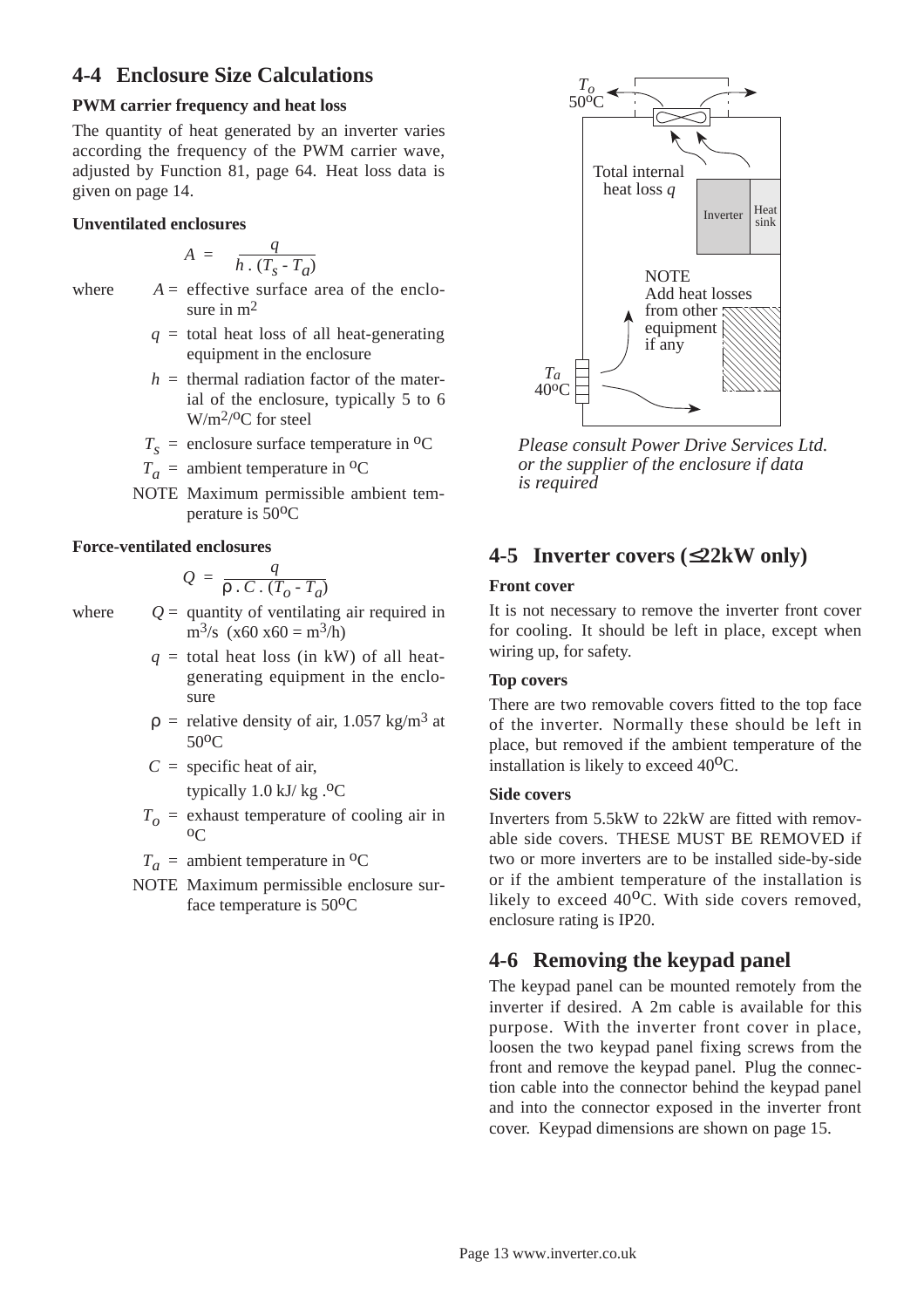

Page 14 www.inverter.co.uk *Heat losses at all available PWM switching (carrier) frequencies.*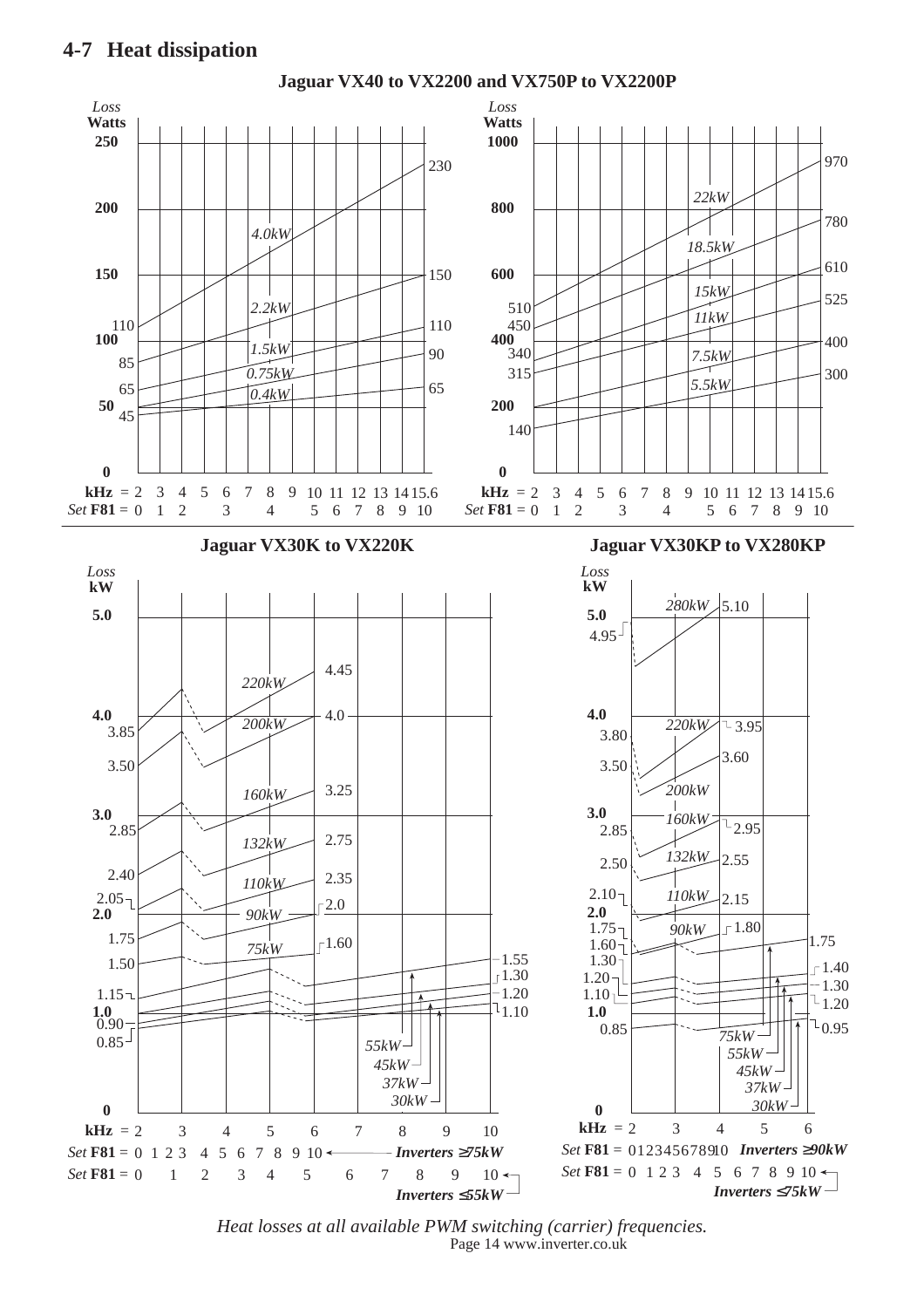### **4-8 Dimensions**

### *Jaguar VX40*





*Keypad panel mounting dimensions. Common to all modules.*



*Remote mounting for keypad. Drilling and cutout dimensions. Pod depth (thickness) 15mm.*

*Jaguar VX75 to VX400*



Page 15 www.inverter.co.uk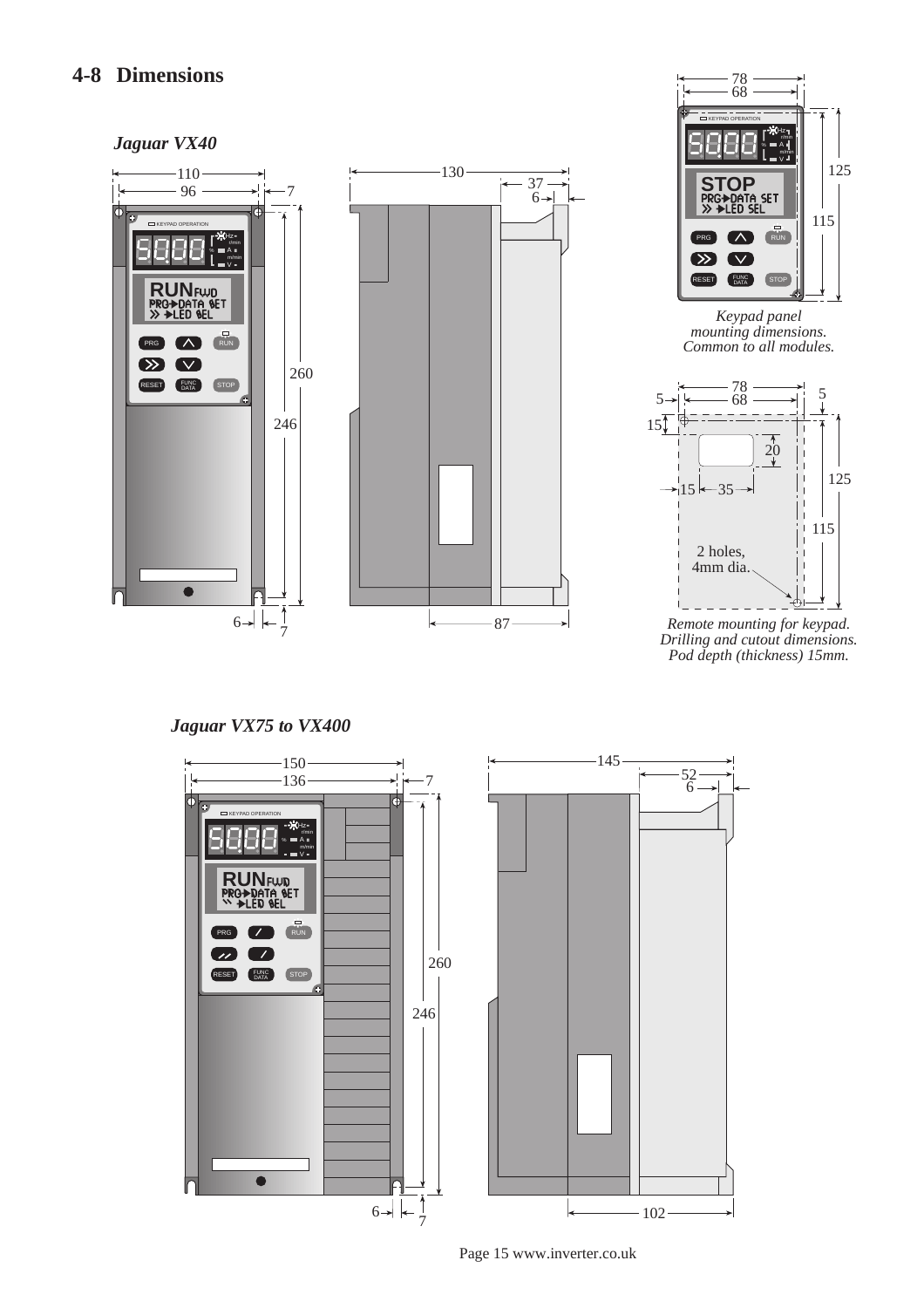*Jaguar VX550, VX750, and VX750P, VX1100P*



*Jaguar VX1100 to VX2200 and VX1500P to VX2200P*



Page 16 www.inverter.co.uk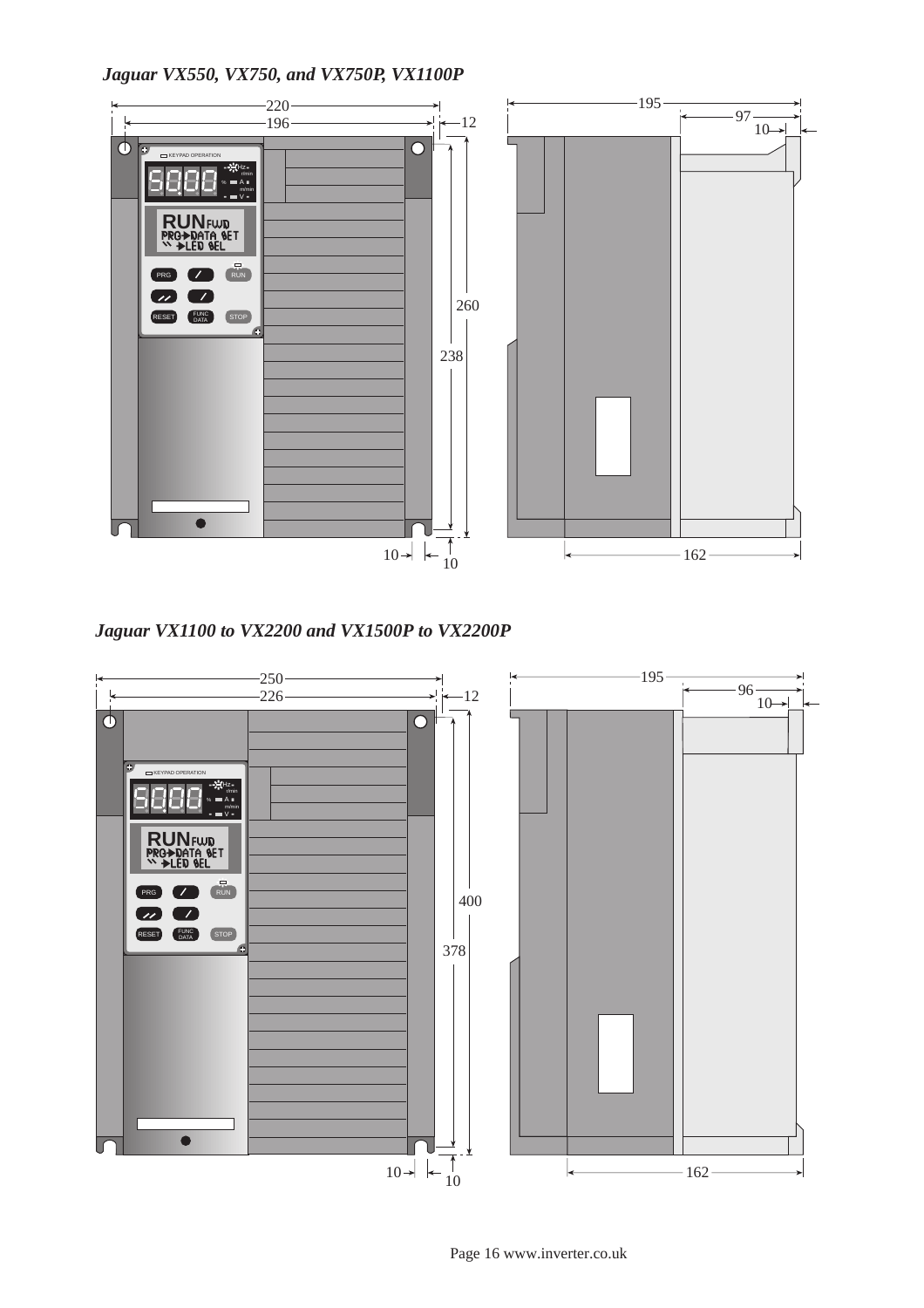### *Jaguar VX30K to VX220K, VX30KP to VX280KP*



|               | Inverter order code | W   | W1  | H    | H1   | H2        | D   | D <sub>1</sub> | d         |
|---------------|---------------------|-----|-----|------|------|-----------|-----|----------------|-----------|
| <i>VX30K</i>  | VX30KP<br>VX37KP    | 340 | 240 | 550  | 530  | 500       | 290 | 185            | 10        |
| <i>VX37K</i>  | <i>VX45KP</i>       | 375 | 275 | 550  | 530  | 500       | 290 | 185            | 10        |
| VX45K         | <i>VX55KP</i>       | 375 | 275 | 675  | 655  | 625       | 275 | 170            | 10        |
| VX55K         | <i>VX75KP</i>       | 530 | 430 | 675  | 645  | 610       | 290 | 185            | 15        |
| VX75K         | <i>VX90KP</i>       | 530 | 430 | 740  | 710  | 675       | 300 | 180            | 15        |
| <i>VX90K</i>  | <i>VX110KP</i>      | 530 | 430 | 740  | 710  | 675       | 330 | 205            | 15        |
| VX110K        | <i>VX132KP</i>      | 530 | 430 | 740  | 710  | 675       | 330 | 205            | 15        |
| <i>VX132K</i> | <i>VX160KP</i>      | 530 | 430 | 1000 | 970  | 935       | 435 | 295            | 15        |
| <i>VX160K</i> | <b>VX200KP</b>      | 530 | 430 | 1000 | 970  | 935       | 435 | 295            | 15        |
| <i>VX200K</i> | <i>VX220KP</i>      | 680 | 580 | 1000 | 980* | <b>NA</b> | 435 | 320            | <b>NA</b> |
| <i>VX220K</i> | <i>VX280KP</i>      | 680 | 580 | 1000 | 980* | <b>NA</b> | 435 | 320            | <b>NA</b> |

\* These inverters have the upper fixing plate only. Dimension H1 is from the upper fixing hole centre line to the underside of the module. Dimensions are in mm.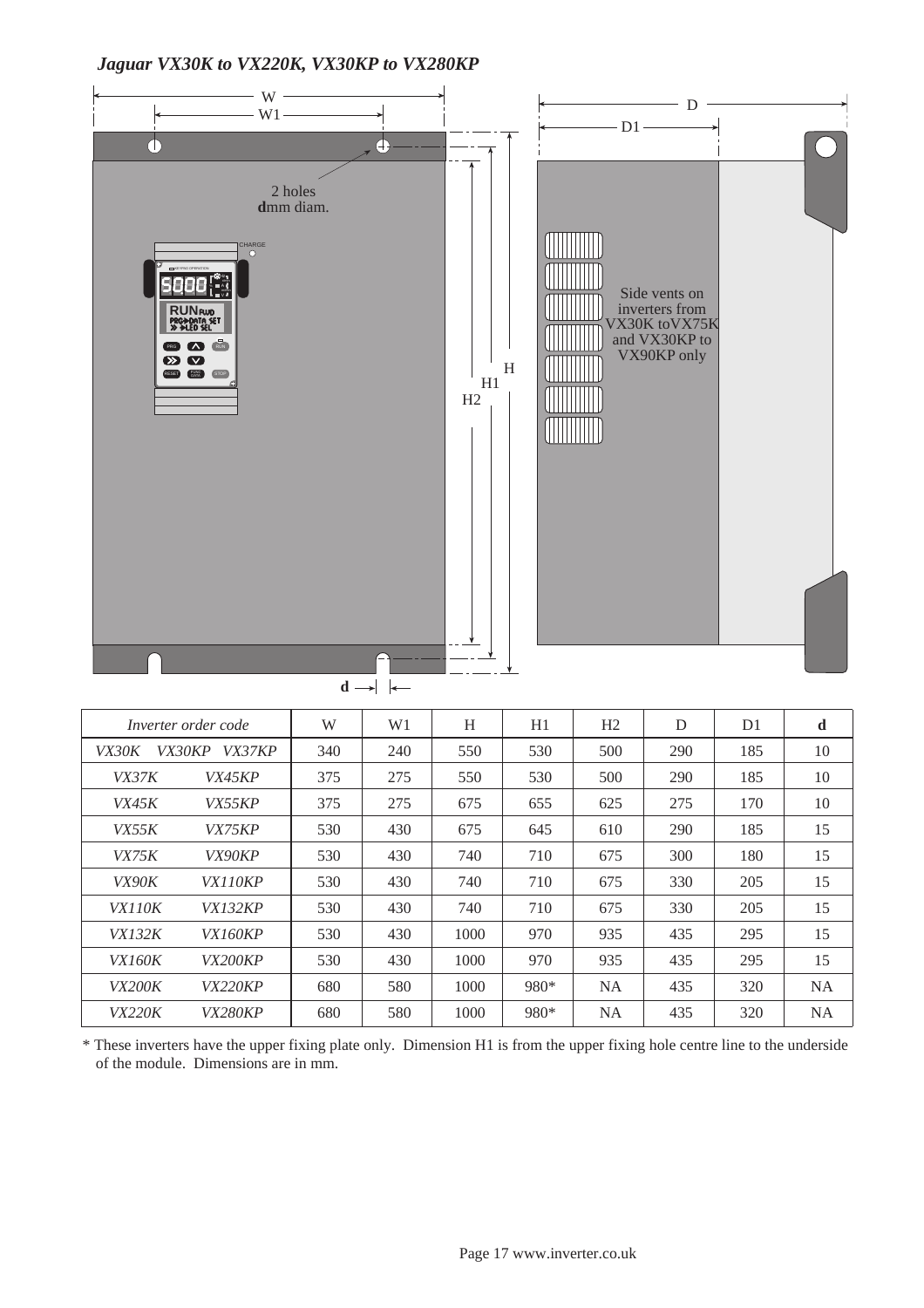### **WARNING — ELECTRICAL SHOCK HAZARD**

Do not touch any electrical parts of the inverter when the power supply is connected, even if the inverter output is at STOP. After the power supply has been disconnected, the built-in smoothing capacitors will hold a residual charge. It takes up to 7 minutes for the capacitors to discharge completely. To avoid danger, wait until the charge indicator LED is extinguished.

On inverters rated ≤22kW the LED (CRG) can be seen when the front cover is removed. On inverters rated ≥30kW the LED can be seen through an aperture, marked CHARGE, in the front cover. If in doubt, use an approved voltage tester to check that the voltage has fallen to a safe level before touching any electrical parts.

### **5-1 Power connections**

| Terminal label | Terminal duty                                          | Description                                                            |
|----------------|--------------------------------------------------------|------------------------------------------------------------------------|
| L1, L2, L3     | Power supply                                           | 3-phase incoming power supply, 50Hz or 60Hz.                           |
| U.V.W          | Motor supply                                           | Connections to 3-phase induction motor.                                |
| $(+), P1$      | DC reactor                                             | Inverters VX40 to VX2200 and VX750P to VX2200P                         |
| $P(+), P1$     |                                                        | Inverters VX30K to VX220K and VX30KP to VX280KP                        |
| $(+)$ , DB     | External braking resistor                              | Inverters VX40 to VX750, VX750P and VX1100P                            |
| $(+), (-)^*$   |                                                        | Inverters VX1100 to VX2200 and VX1500P to VX2200P                      |
| $P(+), N(-)^*$ | <b>Braking Unit</b>                                    | Inverters VX30K to VX220K and VX30KP to VX280KP                        |
|                | A Braking Unit is essential. Refer to pages 20 and 87. | *Do not connect a braking <b>resistor</b> directly to these terminals. |
| ⇔              | <b>Safety earth</b>                                    | <b>WARNING! INVERTER MUST BE EARTHED.</b>                              |

NOTE The motor chassis should be EARTHED to the same earth busbar as the inverter, as shown in the diagram below.

### **5-1-1 Typical power circuit connections**



*Typical power supply connections and switchgear options.*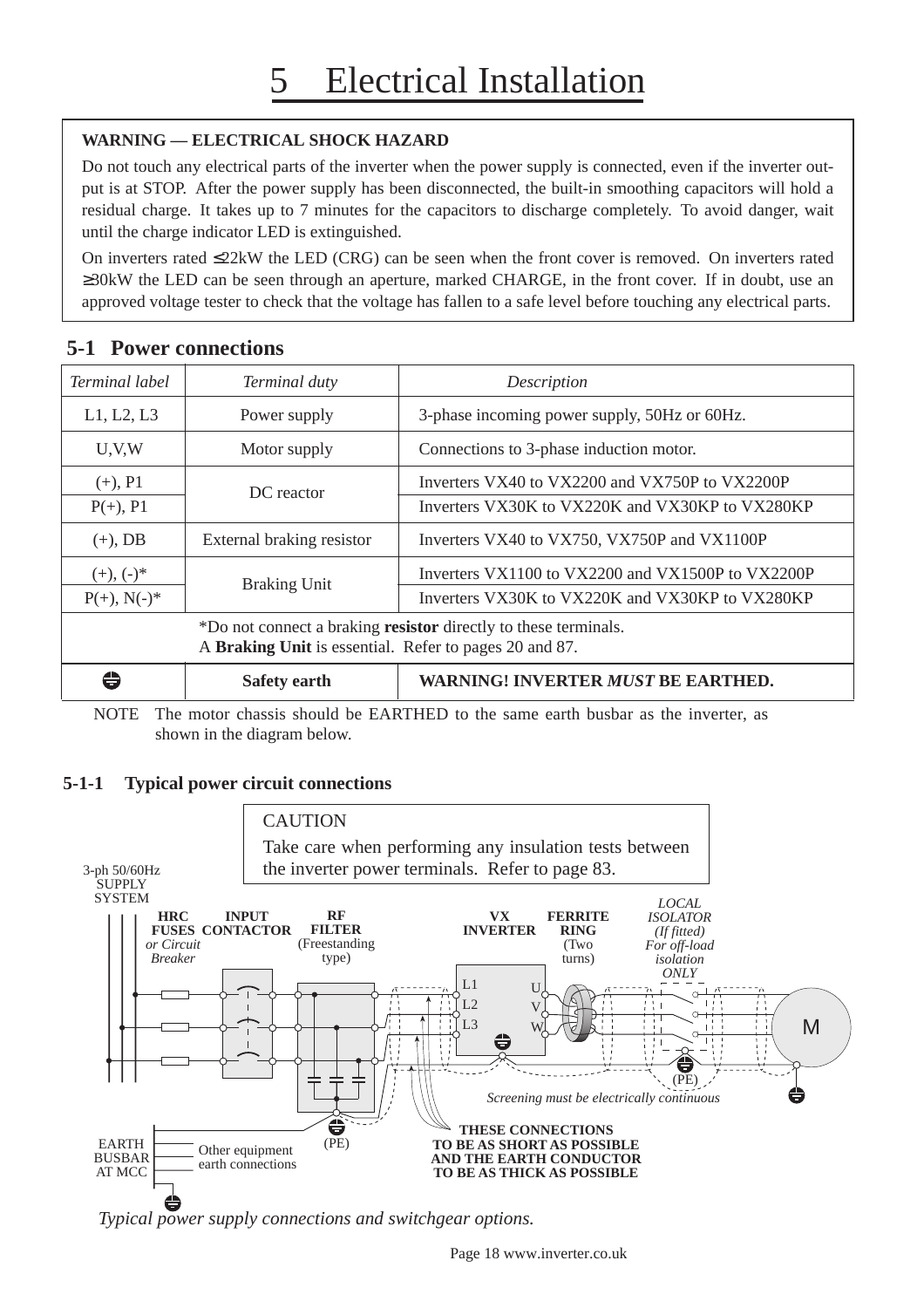### **5-1-2 Access to terminals**

The front cover can be removed and replaced without detaching the keypad panel.

Loosen the inverter cover screw or screws from the front. If the cover is moulded plastic, grip it at the sides, close to the bottom, and exert a firm inward pressure to release the internal moulded catches.

### **5-1-3 Safety earthing**

For safety and to reduce electronic noise, the earth (ground) terminal should be connected to the supply system earth busbar in the motor control centre or switchgear enclosure.

### **WARNING**

ELECTRICAL SHOCK HAZARD: The inverter chassis, motor base and equipment enclosure structure should be earthed in accordance with the national and local safety specifications in force.

### **5-1-4 Input circuit protection**

*Details of fuse and circuit breaker ratings can be found on pages 6 and 7.*

### CAUTION

Do not connect any supply voltage that exceeds the standard specification voltage fluctuation permissible (refer to *Technical Data,* page 4). If excessive voltage is applied to the inverter, internal components will be damaged and the Warranty invalidated.

### **CAUTION**

Connect the power supply only to the power terminals L1, L2, L3, NOT to the output terminals U, V, W.

### CAUTION

Do not connect the power supply to the control circuit terminals.

### **It is essential that the supply circuit to the inverter terminals L1, L2, L3 is properly protected against short circuit and earth faults.**

The alternatives are a fused contactor (for fuse ratings refer to pages 6 and 7) or a circuit breaker of equivalent rating to ensure that all three phases of the supply to the inverter are closed simultaneously.

For starting and stopping the motor in routine service

it is recommended to use the inverter control circuit, terminals (FWD)-(P24)/(CMS) and (REV)- (P24)/(CMS), or the RUN and STOP keys on the keypad panel, rather than to switch the supply contactor or circuit breaker.

**Do not connect the inverter to a single phase power supply.** Only single-phase inverters can be used with single-phase power.

### **Pay particular attention to the following:**

- Ensure that the incoming power supply is connected to the main power supply terminals L1, L2, L3. Connecting the power supply to any other terminals will damage the inverter.
- Be sure to complete both the inverter and motor earth connections to prevent accidental electrical shock. Refer to the diagram on page 18.
- Always use crimped terminations for the power conductors for maximum reliability.
- Ensure that all connections are correctly tightened, and inspect them for tightness at regular intervals. For torque data, refer to pages 26 and 28.
- If the power connections are to be changed after power has been turned off, note that the smoothing capacitors in the DC section of the main circuit take some time to become fully discharged. To avoid danger, wait until the charge LED (CRG) is extinguished. The CRG LED is not visible until the front cover is removed from inverters ≤22kW. If in any doubt, use an approved voltage tester.

### **5-1-5 Circuit isolation**

Safety isolation of the complete drive circuit may be achieved by the intrinsic design of the contactor or circuit breaker, or a separate isolator may be installed for the purpose, according to local needs. Refer also to *Operational Guidelines,* page 32.

An isolator may be installed between the inverter and the motor to meet operational safety requirements where necessary. **On no account should this be used to control the start/stop operation of the motor**. Auxiliary contacts (early break, late make) should interface with the inverter control terminals. Consult Power Drive Services Ltd. for further details if in any doubt.

### **5-1-6 Motor circuit connections**

Connect a 3-phase squirrel-cage induction motor to the inverter output terminals U, V, W in the correct sequence, using screened or armoured cable. If the operational commands (FWD and REV) do not match the desired direction of motor rotation, interchange any two of the U, V, W connections, NOT the L1, L2, L3 connections. *continued…*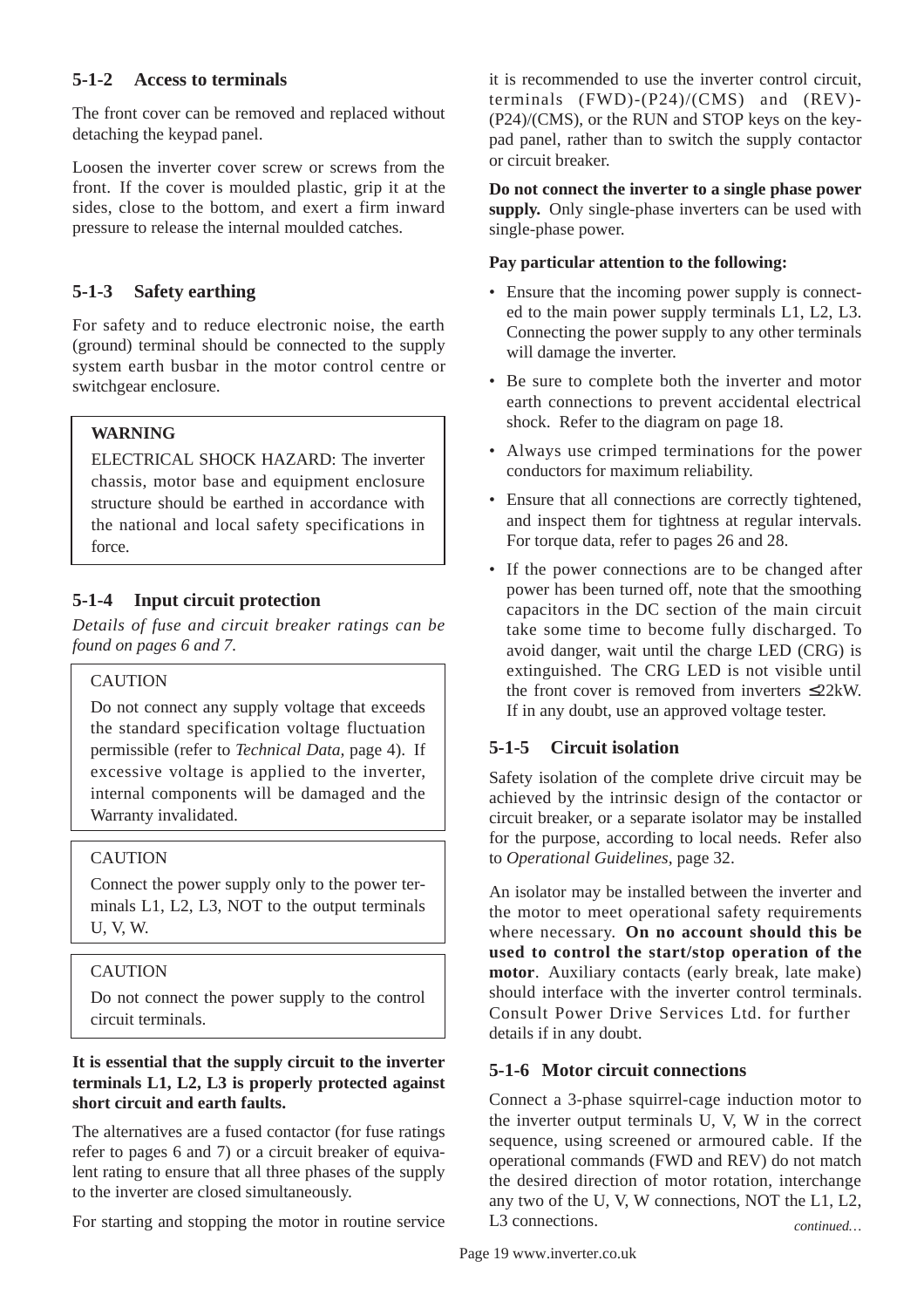The motor circuit is protected by the inverter control software. The installation of any type of automatic or semi-automatic switchgear in the inverter output circuit **is not recommended** except when two or more motors are to be supplied in parallel from the output of one inverter.

If the length of the motor cable is greater than 50m, it may be necessary to set the carrier frequency, Function 81, to 0 to reduce the effect of leakage current at high PWM frequencies.

• Consult Power Drive Services Ltd. before using a motor cable in excess of 100m.

### CAUTION

Do not connect filter capacitors on the output side of the inverter.

### **CAUTION**

Motor thermal overload protection should be provided by a motor thermistor and thermistor relay.

### CAUTION

Do not connect a power factor correcting capacitor or a surge absorber, or any form of automatic switchgear to the output side of the inverter.

### **5-1-7 DC bus reactor connections**



*Connections for the DC bus reactor.*

Power Drive Services Ltd. recommends the use of a DC reactor to improve power factor and reduce the harmonics reflected into the supply network. The use of a DC reactor **is essential** on all inverters of ≥30kW rating, and optional on inverters ≤22kW. For typical reactor data, refer to page 8.

At the time of shipment from the factory, terminals P1 and  $(+)$  [or P1 and  $P(+)$ ] are connected by a short-circuiting link (on inverters of ≤55kW rating only). Remove the link before connecting the DC reactor.

If a DC reactor is not installed on inverters ≤22kW, make sure that terminals P1 and (+) **are linked** as shown in the diagram above.

### **5-1-8 External braking connections**

### **All Inverters —** *IMPORTANT*

#### **CAUTION**

**Do not** connect the power supply to any **braking** terminals on the inverter.

**Do not** short-circuit between braking terminals. **Do not** connect any resistor with an ohmic value of less than the standard application braking resistor (refer to page 86).

#### **CAUTION**

When using an external braking resistor, it is **essential** that a series-connected thermal overload trip circuit is installed and that it opens the **main power supply switch** if a braking transistor fault occurs. Refer to the diagram on page 87.

#### **Terminals (+), DB**

#### Inverters VX40 to VX750 and VX750P to VX1100P.

The standard on-board braking resistor is connected to the (+) and DB terminals internally. If the thermal

capacity of the internal braking resistor is insufficient (if frequent braking or high-torque braking are required, for example), a higher-capacity external braking resistor can be connected instead, to increase the braking capability.

• Connect the terminals of the external braking resistor to the  $(+)$  and DB terminals of the inverter.



*Connections for an external braking resistor.* **Disconnect the internal resistor.**

• Use conductor with a length of 5m maximum.

### CAUTION

**Disconnect the internal braking resistor from terminals (+) and DB. Securely insulate the ends of the disconnected conductors.**

#### **Terminals (+), (-)**

VX1100 to VX2200 and VX1500P to VX2200P.

These inverters do not have an internal braking resistor. To provide a braking capability it is necessary to install an optionally-available external Braking Unit and braking resistor. Connect according to the following procedure.

• Connect the  $(+)$  and  $(-)$  terminals of the inverter to the  $P(+)$  and  $N(-)$  terminals respectively of the braking unit. Conductor length 5m maximum.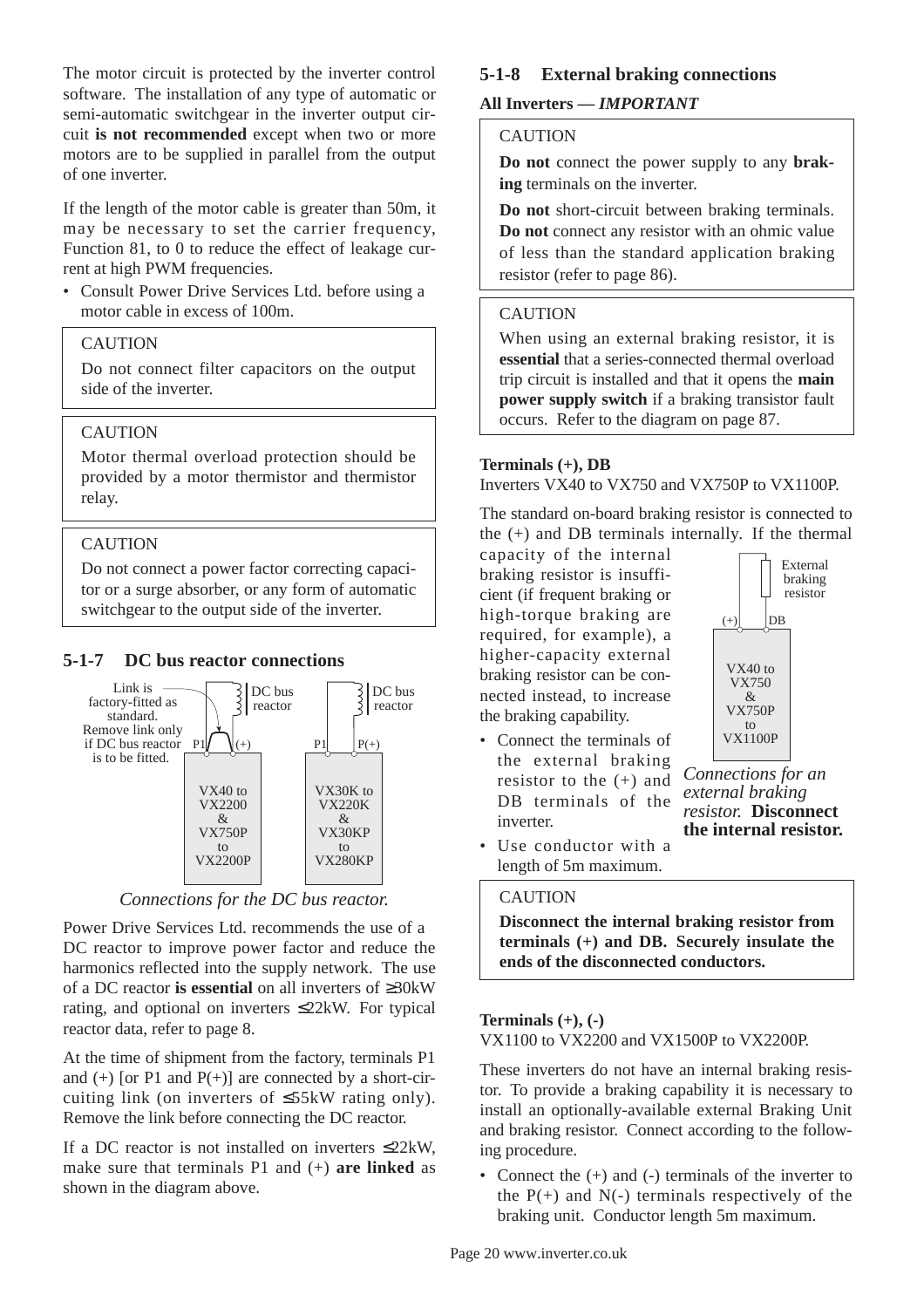

*Connections for an external Braking Unit and resistor.*

• Connect the terminals of the braking resistor to the P(+) and DB terminals of the Braking Unit. Conductor length 5m maximum.

### **Terminals P(+), N(-)**

VX30K to VX220K and VX30KP to VX280KP.

These inverters do not have an internal braking resistor.

• Connect the  $P(+)$  and  $N(-)$  terminals of the inverter to the  $P(+)$  and  $N(-)$  terminals respectively of the Braking Unit. Conductor length 5m maximum.

#### CAUTION

If external braking is not installed, **leave** the terminals **unconnected, NOT linked.** They should NEVER be short-circuited **nor connected directly** to a braking resistor.

### **5-1-9 Low Voltage Directive (LVD)**

IMO Jaguar Inverters carrying the suffix -EN or -D as part of their model number are compliant with Low Voltage Directive 73/23/EEC and conform to the low voltage requirements of DIN VDE 0160/1988/92 for 'over voltage category 2, pollution degree 2' when wired and earthed in accordance with the installation instructions herein and installed within a steel enclosure which satisfies the requirements of 'pollution degree 2' and used in conjunction with a 3-phase AC power supply which is recognised 'over voltage category 2' and has an earthed neutral point.

#### **NOTES**

- 1 Throughout this manual the -EN and -D suffixes have been omitted for simplicity and for considerations of space, but all inverters described in this publication are of the EMC and LVD conformant revision designated by the -EN and -D suffixes. These suffixes form part of the model number shown on the product rating plate (page 2) and on the packaging *eg* VX400-EN, VX200KP-D.
- 2 Use ring- or spade-type crimped terminals for all power and earth cabling.

### **5-1-10 External surge diverters** ≤**22kW**

If the power supply is over voltage category 3 (VDE 0160/1988/92), connect an external surge diverter network in the supply to the inverter as shown in the diagram below.

*Specification:*

**Varistor** Metal oxide

Max. applied voltage: 510V rms AC (670V DC) Max. clamping voltage: 1340V Max. energy: 110.0 Joule, 0.6W Current: 4500A once or 2500A twice

#### **Surge absorber**

DC spark-over voltage: 1500V DC Surge current capacity: 8 x 20µs at 2000A or 8 x 2µs at 100A, 300 times.



*Application of a surge diverter.*

### **5-2 Control terminals**

### **5-2-1 Control input terminals — general**

Refer to the diagram on page 24 and the table on page 25 for details of the control circuits and terminals.

Refer to the diagrams on pages 26 to 29 for details of the layout and location of control terminals.

#### **WARNING**

The stop and start inputs should not be relied upon alone to ensure the safety of personnel. If a safety hazard could arise from the unexpected starting of the motor, an interlock mechanism should be provided to prevent the motor from running except when it is safe for it to do so.

### **CAUTION**

Do not connect the 3-phase power supply to the control circuit terminals.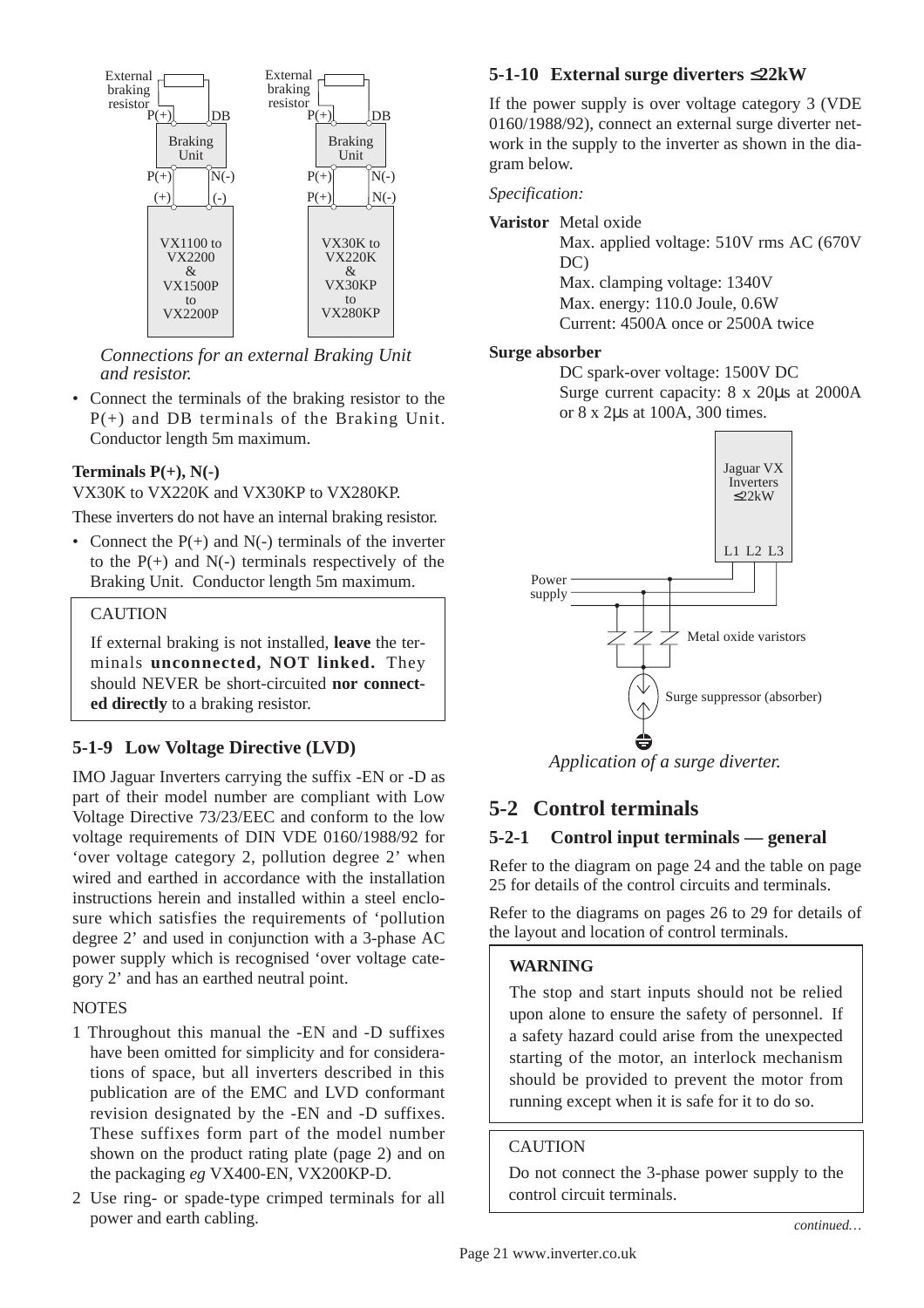

*General control input circuit.*

External control equipment should be equipped with contacts of high reliability which also do not have any closing defects.

### **CAUTION**

Please refer to the data concerning maximum capacity under *Control Specifications,* page 10.

### **5-2-2 RUN/STOP command input terminals**



The RUN/STOP command terminals (FWD)- (P24)/(CMS) are short-circuited by a solid link at the time of shipment, and Function 01 is set to 0 (Keypad Operation).

NOTE Whilst (FWD) is connected to (P24)/(CMS), Function 01 *cannot be changed.*

In this condition, the inverter starts when the RUN key on the keypad panel is pressed, and stops when the STOP key is pressed. The inverter will then accelerate and decelerate in accordance with either:

if Function  $00 = 0$  the ∧ and ∨ keypad keys: if Function  $00 = 1$  frequency reference inputs: analog terminals 13, 12, 11, C1 or digital terminals X1, X2.

**To reverse** the direction of operation permanently, disconnect the (FWD)-(P24)/(CMS) link and instead link terminals (REV)-(P24)/(CMS) as illustrated above.

### **5-2-3 Analog frequency reference terminals**

Terminals  $(13)$ ,  $(12)$ ,  $(11)$  and  $(C1)$  are used for connecting a 0V to +10V analog voltage input or a 4- 20mA analog current input for frequency reference, as shown on page 24.

### **• Voltage reference**

Input 0V to  $+10V$  DC at terminals (12)-(11), for zero to maximum output frequency (Function 02) or 0V to  $+5V$  input if gain is set to 200% (Function  $14 = 200.0$ ).

A potentiometer 1kΩ 1W, may use the internal +10V power supply at terminal (13).

### **• Current reference**

Input 4-20mA at terminals (C1)-(11). Positive reference to  $(C1)$ ; negative to  $(11)$ .

### **• Bipolar reference (**≥**30kW standard,** ≤**22kW option)**

Input  $\pm 10V$  DC at terminals (V1)-(11) to control both the output frequency and direction of motor rotation.

### **5-2-4 Programmable digital input terminals (X1…X5)**

Terminals X1…X5 can be configured for a variety of control functions. Refer to Function 32, page 52, for complete details.

When the inverter is configured for 'motorised pot.' control, terminal X1 allows an 'increase speed' signal to be given when ON (X2 off); terminal X2 similarly reduces the speed when ON (X1 off).

Terminals X1, X2, X3 provide for multistep operation, with 7 different frequencies. Refer to Functions 32 and 20 to 26.

### **5-2-5 Programmable output terminals (Y1E…Y5E)**





### **CAUTION**

Please refer to the data concerning maximum capacity for terminals Y1E…Y5E under *Control Specifications,* page 10.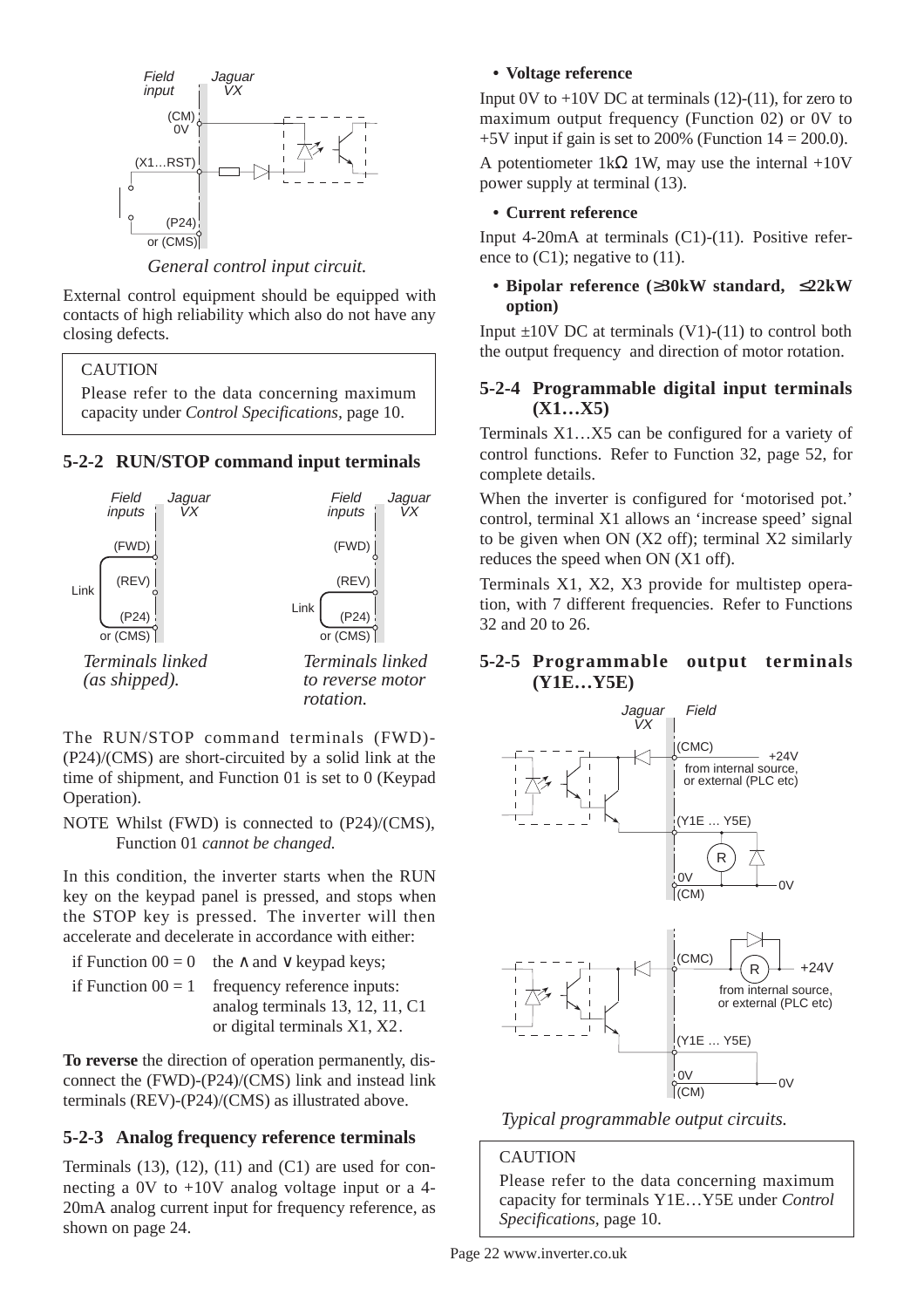### **5-2-6 External alarm input terminal (THR)**

### **CAUTION**

Motor thermal overload protection should be provided by a motor thermistor and thermistor relay.



*(as shipped).*

Terminals (THR)-(P24)/(CMS) are short-circuited at the time of shipment as illustrated above. To use the (THR) terminal, remove the link and connect a relay which opens when an external fault occurs (*ie* connect through a normally-closed contact), as illustrated below.



*External protection relay control. NC contact stops the inverter when open.*

### **5-2-7 Control and auxiliary power supply terminals** ≥**30kW only**

| $R0$ ,<br>$T0*$ | Auxiliary power<br>input for control<br>circuits |                                                                                                            | Connect to the AC power<br>supply upstream of protec-<br>tive switchgear if the key-<br>pad display is required<br>after mains power loss. |  |  |  |  |
|-----------------|--------------------------------------------------|------------------------------------------------------------------------------------------------------------|--------------------------------------------------------------------------------------------------------------------------------------------|--|--|--|--|
| U1,<br>U2       | Control power<br>supply tap<br>change            | If the input voltage is as<br>shown below, move the<br>cable from U1 to U2 posi-<br>tion, pages 28 and 29. |                                                                                                                                            |  |  |  |  |
|                 |                                                  | Frequency<br>Power<br>Hz<br>supply V<br>50<br>380<br>60<br>380 to 400                                      |                                                                                                                                            |  |  |  |  |
| $V1*$           | Bipolar frequen-<br>cy reference                 | $\pm 10V$ DC input.                                                                                        |                                                                                                                                            |  |  |  |  |

Optional for inverters ≤22kW.

### **5-2-8 Notes About Control Wiring**

### **• Specification**

Use pvc-insulated control cables, screened overall, 0.75mm2 cross-section, not >50m long.

### **• Voltage surge suppression**



Sudden changes of flux in the operating coils of relays and magnetic contactors induce high transient EMFs which may cause surge voltages (noise). Such voltages may result in malfunction of internal or external control circuits. It is advisable to suppress these coils as shown above.

### **• Control circuit wiring and screening**



Control circuit wiring should be kept as far away as possible from the power supply circuit wiring. If the control circuit wiring must cross the power circuit or other wiring, it should be arranged to cross at rightangles.

The screening should be connected to earth, at the drive end only, for control circuits as shown above and on page 24. If an external process controller or PLC is used, the screening should be connected to a 0V common terminal at the NON-drive end. The inverter end should be left unconnected.

### CAUTION

Do not perform an insulation test on the inverter control circuit terminals. Refer to page 83.

For continuity testing, use a high resistance tester, not a megger or a buzzer.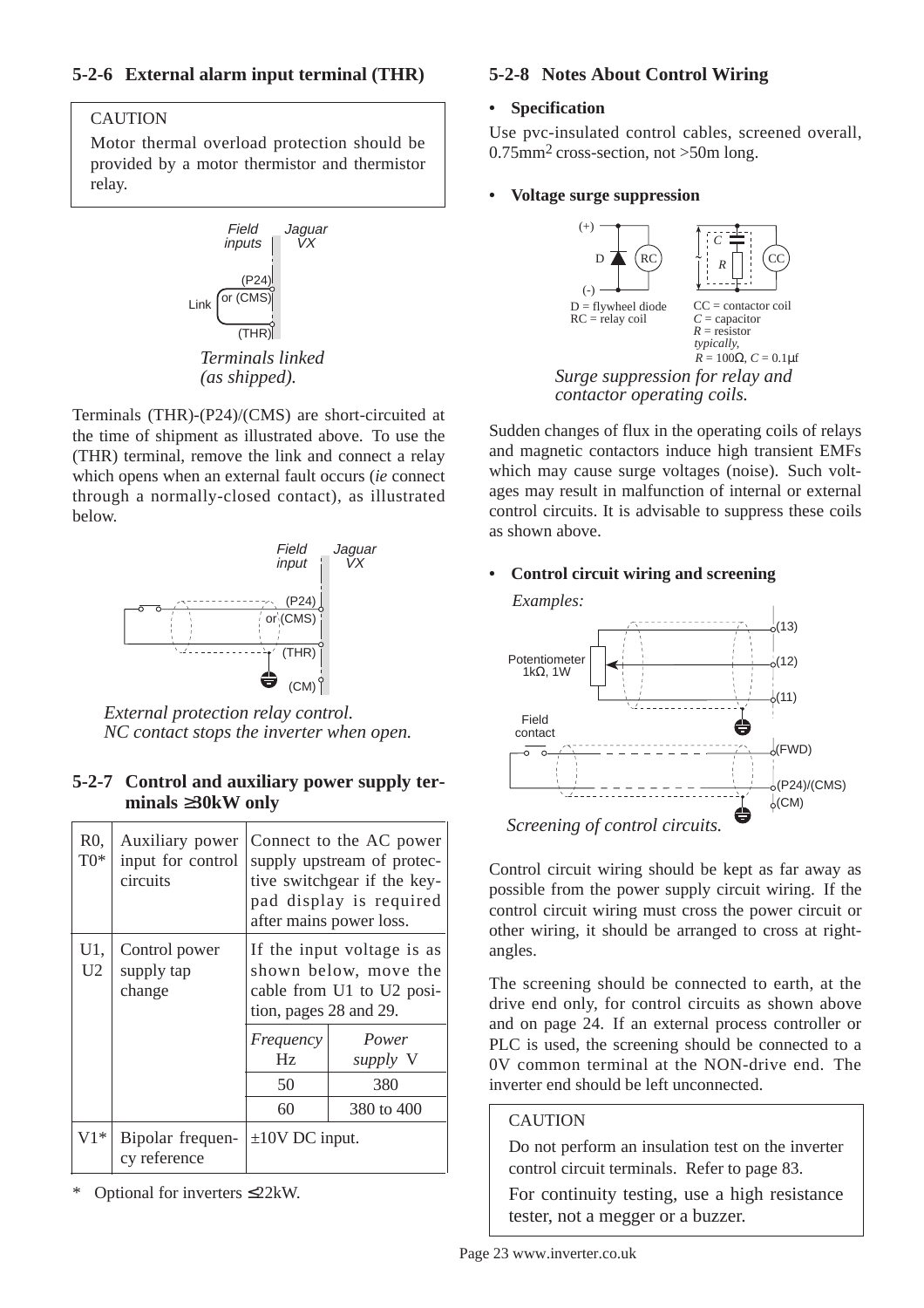

(5) If motor thermistors are required, please consult IMO. (6) Internal +24V DC supply terminal designated P24 (≤22kW) or CMS (≥30kW).

Page 24 www.inverter.co.uk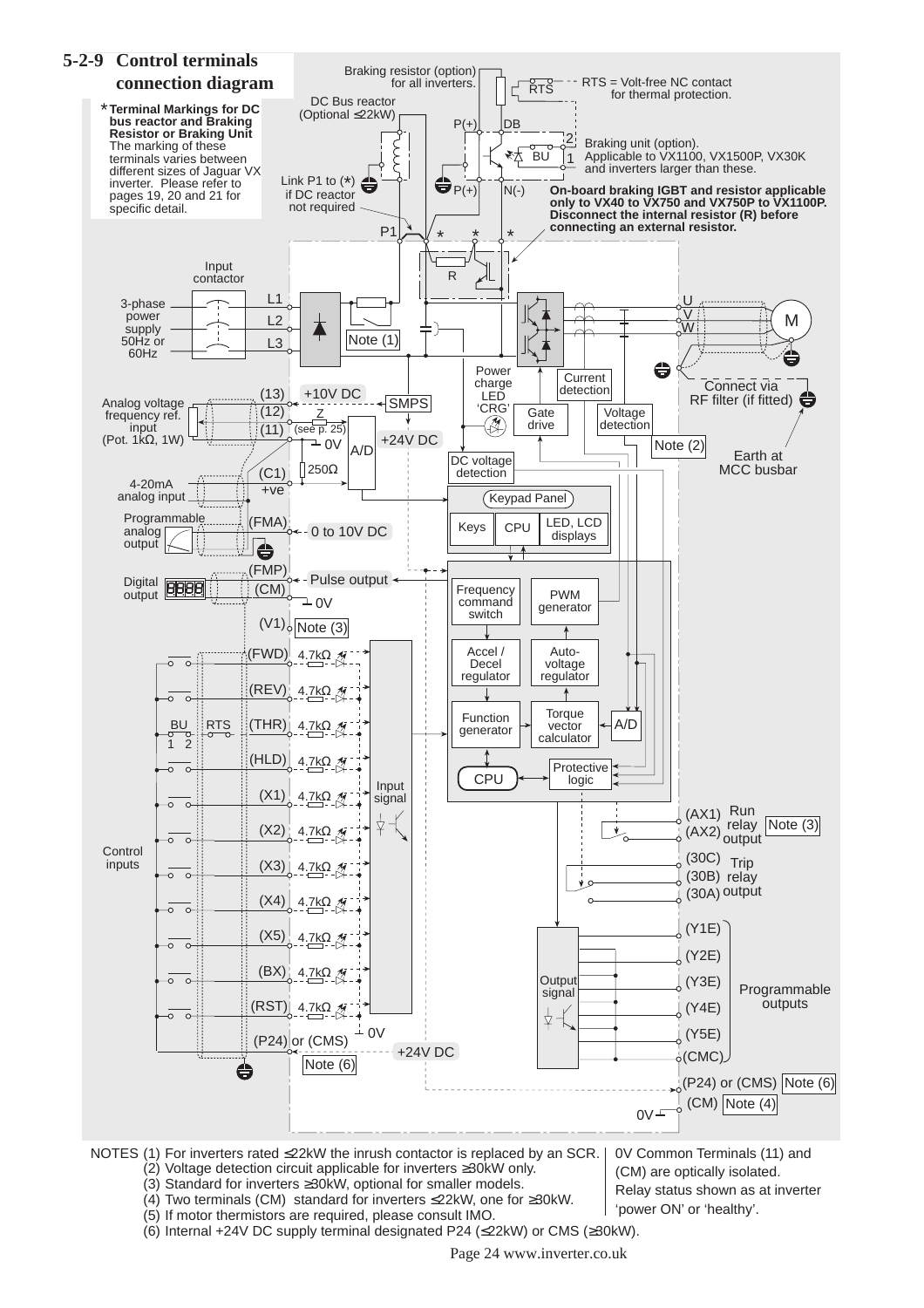### **5-2-10 Control terminals list**

| Purpose                              | Terminal                      | <b>Terminal Name</b>                       | Description                                                                                                                                                                  |  |  |  |  |  |  |  |
|--------------------------------------|-------------------------------|--------------------------------------------|------------------------------------------------------------------------------------------------------------------------------------------------------------------------------|--|--|--|--|--|--|--|
|                                      | 11                            | Speed reference 0V common                  | Use with terminals 12, 13, C1, FMA (and V1, $\geq$ 30kW only).                                                                                                               |  |  |  |  |  |  |  |
|                                      | 12                            | Potentiometer input                        | Maximum speed signal is at $+10V$ with 0V to $+10V$ DC input.<br>Input impedance (Z, see p. 24) $20k\Omega$ ( $\leq$ 22kW), $22k\Omega$ ( $\geq$ 30kW).                      |  |  |  |  |  |  |  |
| Analog<br>frequency                  | 13                            | Potentiometer supply                       | Regulated +10V DC power supply for a 1W, 1k $\Omega$ speed con-<br>trol potentiometer. Input 10mA max.                                                                       |  |  |  |  |  |  |  |
| setting                              | C1                            | Current loop input                         | Maximum speed demand is at 20mA with a 4-20mA DC input,<br>impedance $250\Omega$ . Inverter output frequency is proportional to<br>current input signal, zero speed $=$ 4mA. |  |  |  |  |  |  |  |
|                                      | $V1^{(1)}$                    | Auxiliary freq. reference                  | Bipolar $\pm 10V$ input. Impedance 20k $\Omega$ ( $\leq$ 22kW), 22k $\Omega$ ( $\geq$ 30kW).                                                                                 |  |  |  |  |  |  |  |
|                                      | CM <sup>(2)</sup>             | 0V common                                  | 0V common terminals for general use.                                                                                                                                         |  |  |  |  |  |  |  |
|                                      | <b>FWD</b>                    | Forward and STOP command                   | If FWD and<br>FWD-<br>closed: Motor runs forward.<br>REV are both<br>P24/CMS<br>Motor decelerates to rest.<br>open:<br>closed or both                                        |  |  |  |  |  |  |  |
|                                      | <b>REV</b>                    | Reverse and STOP command                   | open, inverter<br>REV-<br>closed: Motor runs in reverse.<br>output STOPS.<br>P24/CMS<br>Motor decelerates to rest.<br>open:                                                  |  |  |  |  |  |  |  |
|                                      | <b>HLD</b>                    | FWD/REV command hold                       | HLD-<br>closed: Latches momentary FWD or REV inputs.<br>P24/CMS<br>FWD/REV non-latching.<br>open:                                                                            |  |  |  |  |  |  |  |
|                                      | <b>BX</b>                     | Coast-to-stop command                      | $BX -$<br>closed: Inhibit inverter output instantaneously.<br>P24/CMS<br>Normal.<br>open:                                                                                    |  |  |  |  |  |  |  |
|                                      | <b>THR</b>                    | External Trip/Alarm input                  | THR-<br>closed: Normal.<br>P24/CMS<br>Trips inverter output instantaneously (OH2).<br>open:                                                                                  |  |  |  |  |  |  |  |
| Programmable<br><b>RST</b><br>inputs |                               | Trip/Alarm RESET                           | If RST-P24/CMS closed for $\geq$ 100ms, inverter internal fault<br>trips are reset, and also alarm 30A/B/C (see below).                                                      |  |  |  |  |  |  |  |
|                                      | X1                            | Programmable input 1                       | Preset speeds or motorised potentiometer.                                                                                                                                    |  |  |  |  |  |  |  |
|                                      | X2                            | Programmable input 2                       |                                                                                                                                                                              |  |  |  |  |  |  |  |
|                                      | X3                            | Programmable input 3                       | Preset speeds or mains-to-inverter changeover.                                                                                                                               |  |  |  |  |  |  |  |
|                                      | X4                            | Programmable input 4                       | Preset acc/dec command. LOC/REM changeover. DC injec-<br>tion brake command.                                                                                                 |  |  |  |  |  |  |  |
|                                      | X <sub>5</sub>                | Programmable input 5                       | Preset acc/dec times. 2nd motor V/f ratio. Data protection<br>enable/disable.                                                                                                |  |  |  |  |  |  |  |
|                                      | $P24^{(3)}$<br>or $CMS^{(3)}$ | +24V DC power supply                       | 24V current source for programmable I/O terminals and for<br>FWD, REV, HLD, BX, THR, RST and X1 to X5.                                                                       |  |  |  |  |  |  |  |
|                                      | <b>FMA</b>                    | Frequency meter — Analog                   | Output frequency, current, torque or load factor can be select-<br>ed. 0V to +10V DC at 2mA max. (Min. impedance $5k\Omega$ )                                                |  |  |  |  |  |  |  |
| Meter<br>outputs                     | <b>FMP</b>                    | Frequency meter — Pulse                    | Pulse output proportional to inverter output frequency. Pulse<br>frequency 6 to 100 x O/P Hz at +10V DC (adjustable).                                                        |  |  |  |  |  |  |  |
|                                      | <b>CMC</b>                    | Programmable O/P common                    | Common for open-emitter O/Ps Y1EY5E                                                                                                                                          |  |  |  |  |  |  |  |
|                                      | Y1E                           | Programmable output 1                      | $O/P$ ratings:<br>Up to 16 different outputs can be programmed<br>Please refer                                                                                               |  |  |  |  |  |  |  |
| Programmable                         | Y <sub>2</sub> E              | Programmable output 2                      | from the operating Functions representative of<br>to data for<br>dynamic operating conditions.                                                                               |  |  |  |  |  |  |  |
| outputs                              | Y3E                           | Programmable output 3                      | 24V Supply<br>Factory defaults:<br>and Terminals                                                                                                                             |  |  |  |  |  |  |  |
|                                      | Y4E                           | Programmable output 4                      | Y1E Inverter running<br>Y1EY5E,<br>Y2E FAR<br>Y4E Overload early warning                                                                                                     |  |  |  |  |  |  |  |
|                                      | Y5E                           | Programmable output 5                      | page 10.<br>Y3E FDT<br>Y5E Undervoltage                                                                                                                                      |  |  |  |  |  |  |  |
| Relay<br>outputs                     | 30A<br>30B<br>30C             | Normally open<br>Normally closed<br>Common | Relay changes state when an internal protection function is<br>active and when the inverter trips.<br>Contact: 48V DC, capacity 0.5A.                                        |  |  |  |  |  |  |  |
|                                      | $AX1^{(4)}$<br>$AX2^{(4)}$    | Run relay                                  | Relay closes when inverter is running<br>Contact: 220V AC, capacity 0.5A.                                                                                                    |  |  |  |  |  |  |  |

(1) Option for ≤22kW.

(2) Two CM terminals for  $\leq$ 22kW; one for  $\geq$ 30kW.

(3) Two P24 terminals for ≤22kW; two CMS for ≥30kW.

 $(4) \geq 30$ kW only.<br>Page 25 www.inverter.co.uk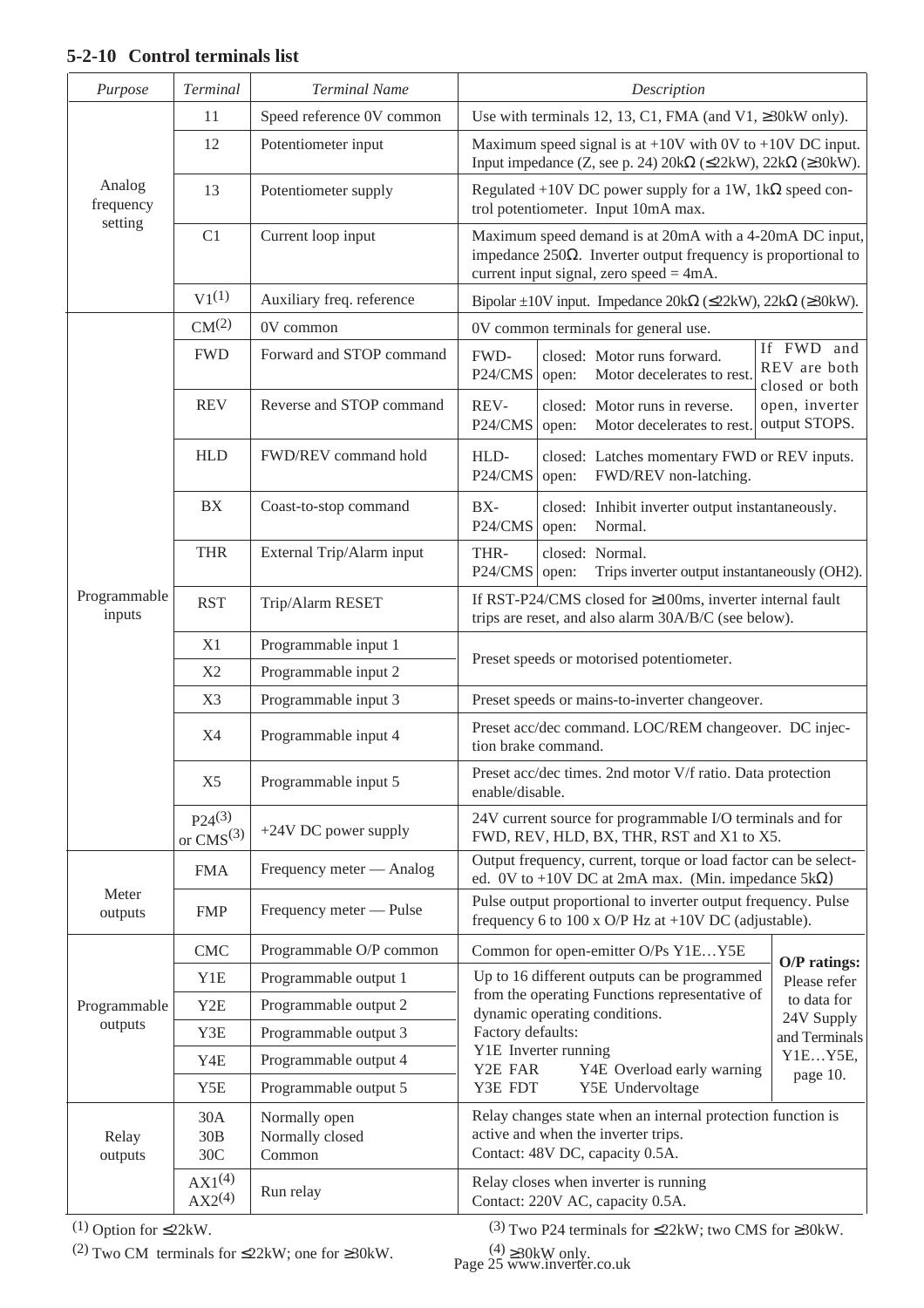### **5-2-11 Control terminals — layout and locations**



#### **Terminal Screw Sizes and Recommended Torque**

| <i>Size</i>    | Nm  | lb in | TB1                                   | $*RO$ , TO     |
|----------------|-----|-------|---------------------------------------|----------------|
| M3.5           | 1.2 | 10.6  | M3.5                                  | M <sub>3</sub> |
| M3.5           | 1.8 | 15.9  | M3.5                                  | M <sub>3</sub> |
| M <sub>4</sub> | 1.8 | 15.9  | M3.5                                  | M <sub>3</sub> |
| M <sub>5</sub> | 3.5 | 31.0  | M3.5                                  | M <sub>3</sub> |
| M <sub>5</sub> | 5.8 | 51.3  | M3.5                                  | M <sub>3</sub> |
|                |     |       | $TB$ and $\bigoplus$<br><b>Torque</b> |                |

\*Option

*General arrangement — Power, control and (optional) auxiliary power terminals, inverters* ≤22kW.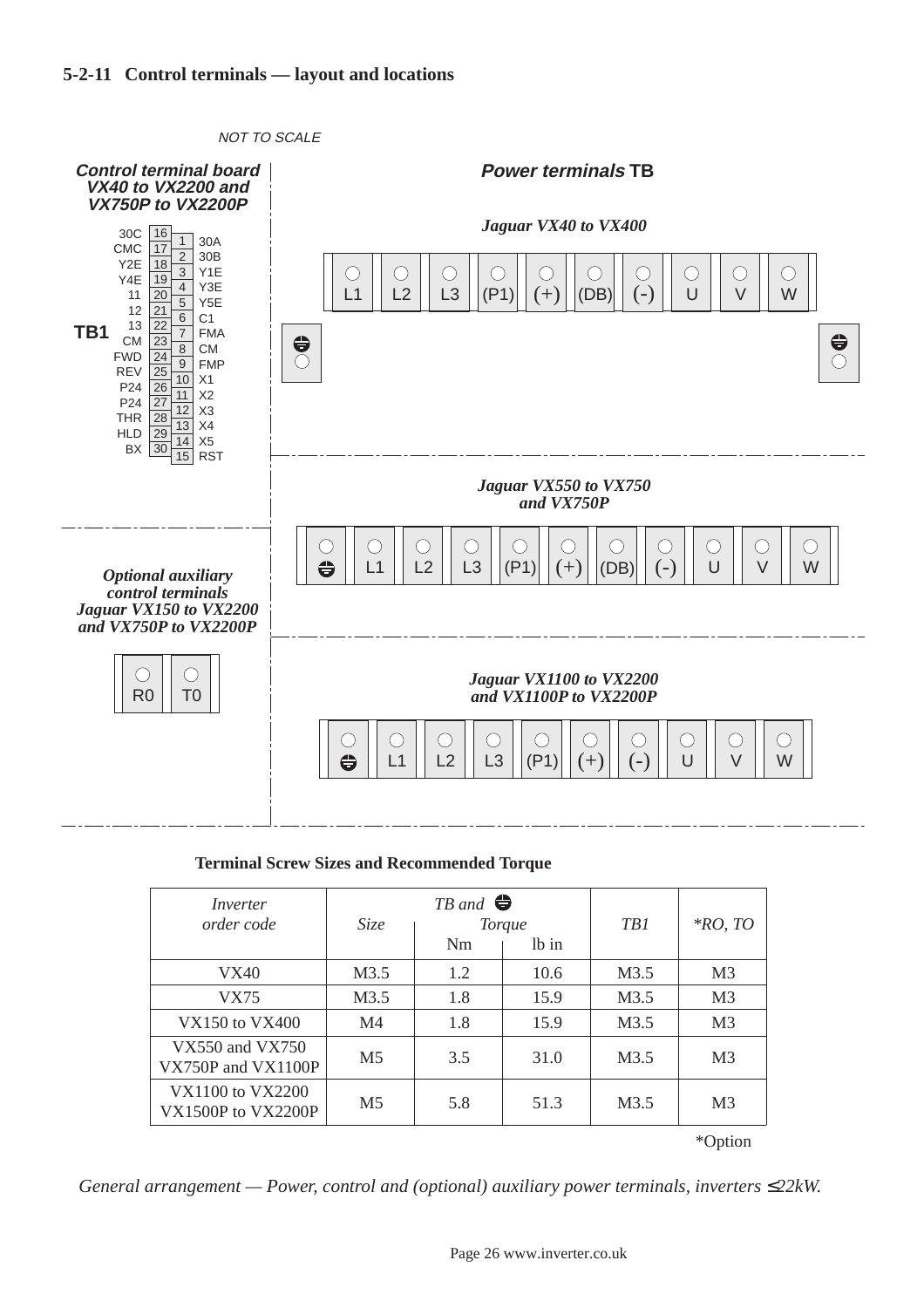



### *Jaguar VX1100 to VX2200, and VX1500P to VX2200P*



NOT TO SCALE

*General locations — Power, control and auxiliary power terminals, inverters* ≤*22kW.*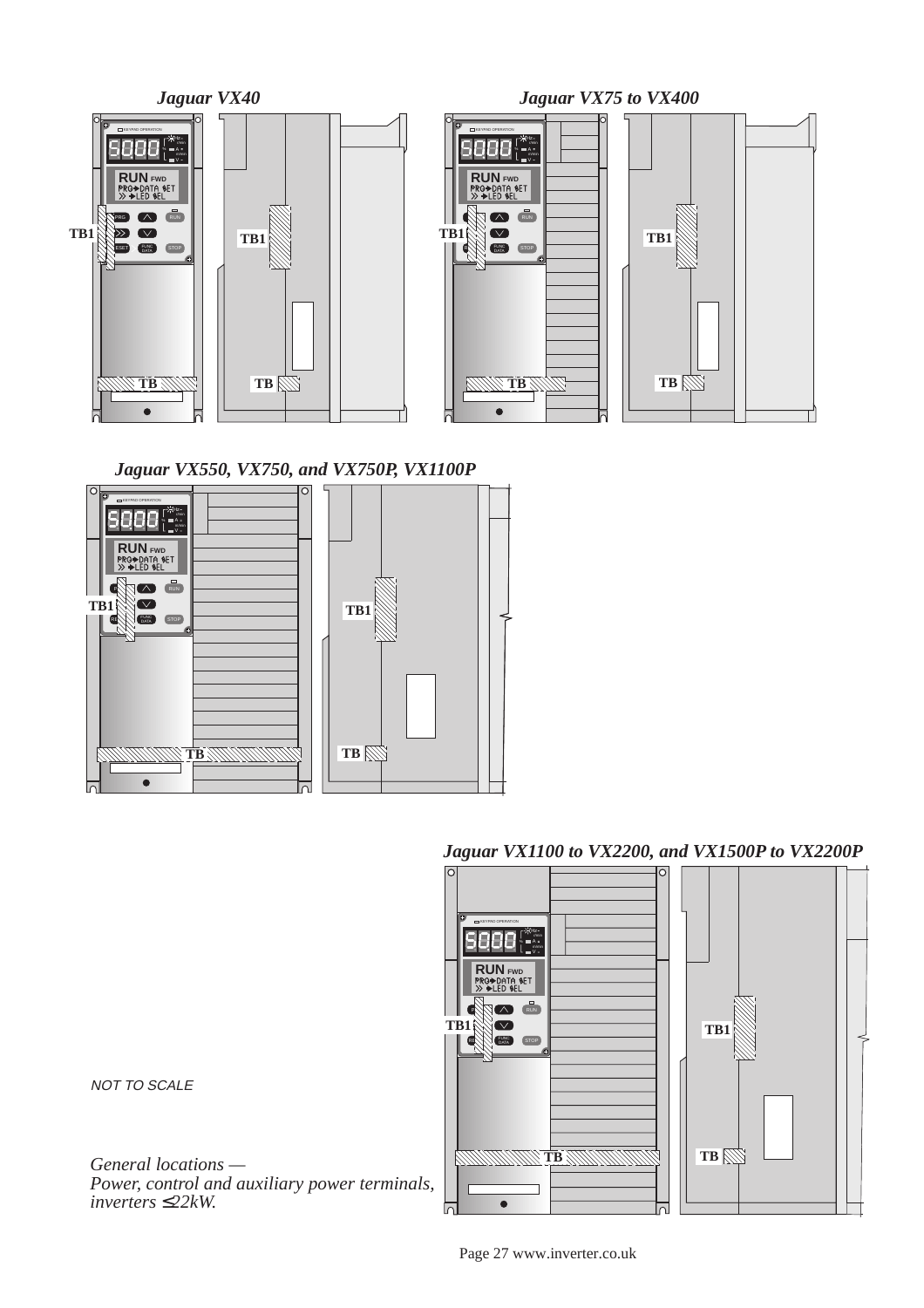

#### **Terminal Screw Sizes and Recommended Torque**

| Inverter                               |                 | T B           |       |             | $\bigoplus$   |       |      |                  |
|----------------------------------------|-----------------|---------------|-------|-------------|---------------|-------|------|------------------|
| order code                             | Size            | <i>Torque</i> |       | <i>Size</i> | <b>Torque</b> |       | TB1  | T <sub>B</sub> 2 |
|                                        |                 | Nm            | lb in |             | Nm            | lb in |      |                  |
| VX30K to VX55K<br>VX30KP to VX75KP     | M8              | 13.5          | 120   | M8          | 13.5          | 120   | M3.5 | M4               |
| VX75K to VX132K<br>VX90KP to VX160KP   | M <sub>10</sub> | 27.0          | 240   | M8          | 13.5          | 120   | M3.5 | M4               |
| VX160K to VX220K<br>VX200KP to VX280KP | M <sub>12</sub> | 48.0          | 425   | M10         | 27.0          | 240   | M3.5 | M4               |

*General arrangement — Power, control and auxiliary power terminals, inverters ≥30kW.*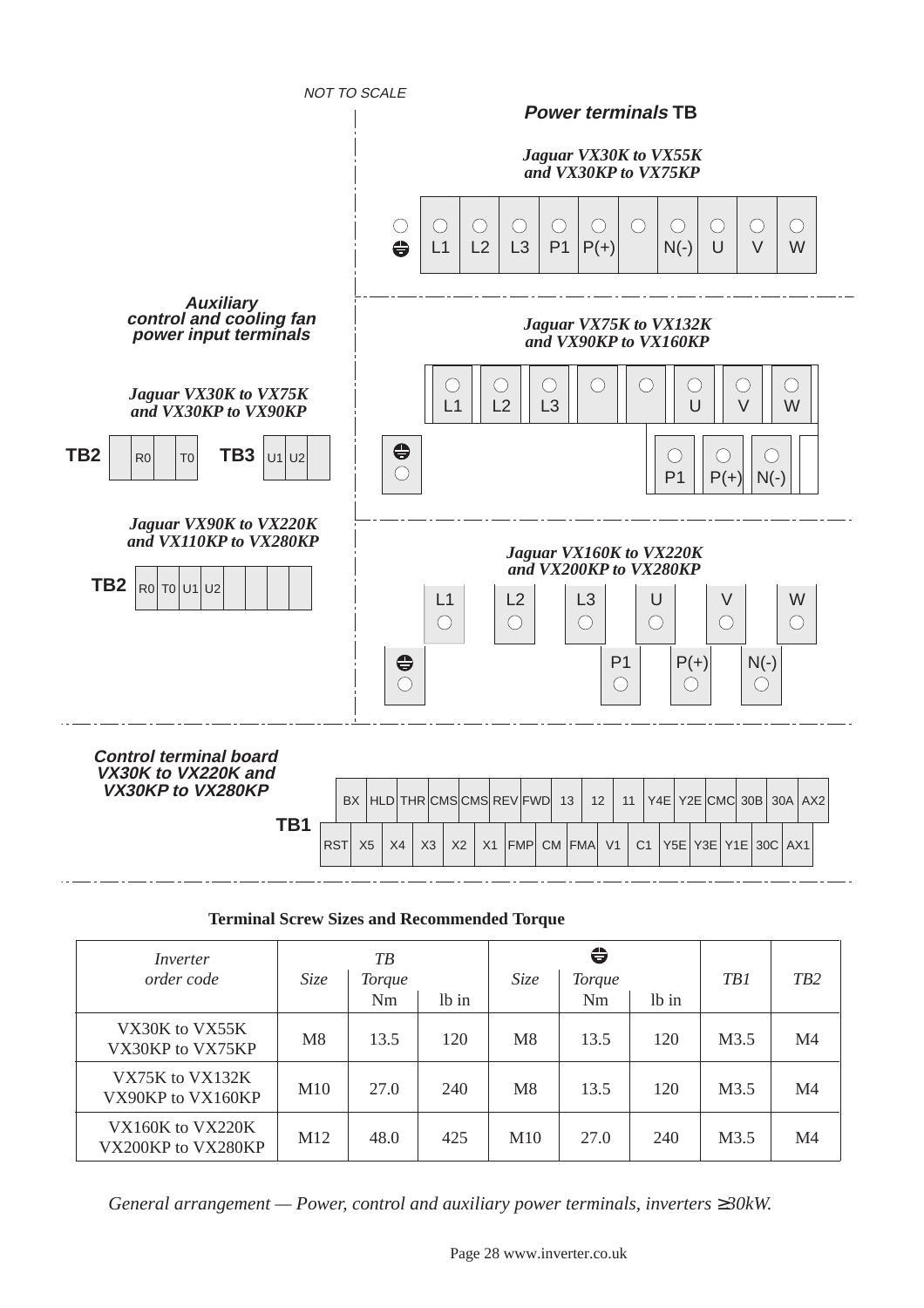

*General locations — Power, control and auxiliary power terminals, inverters ≥30kW.*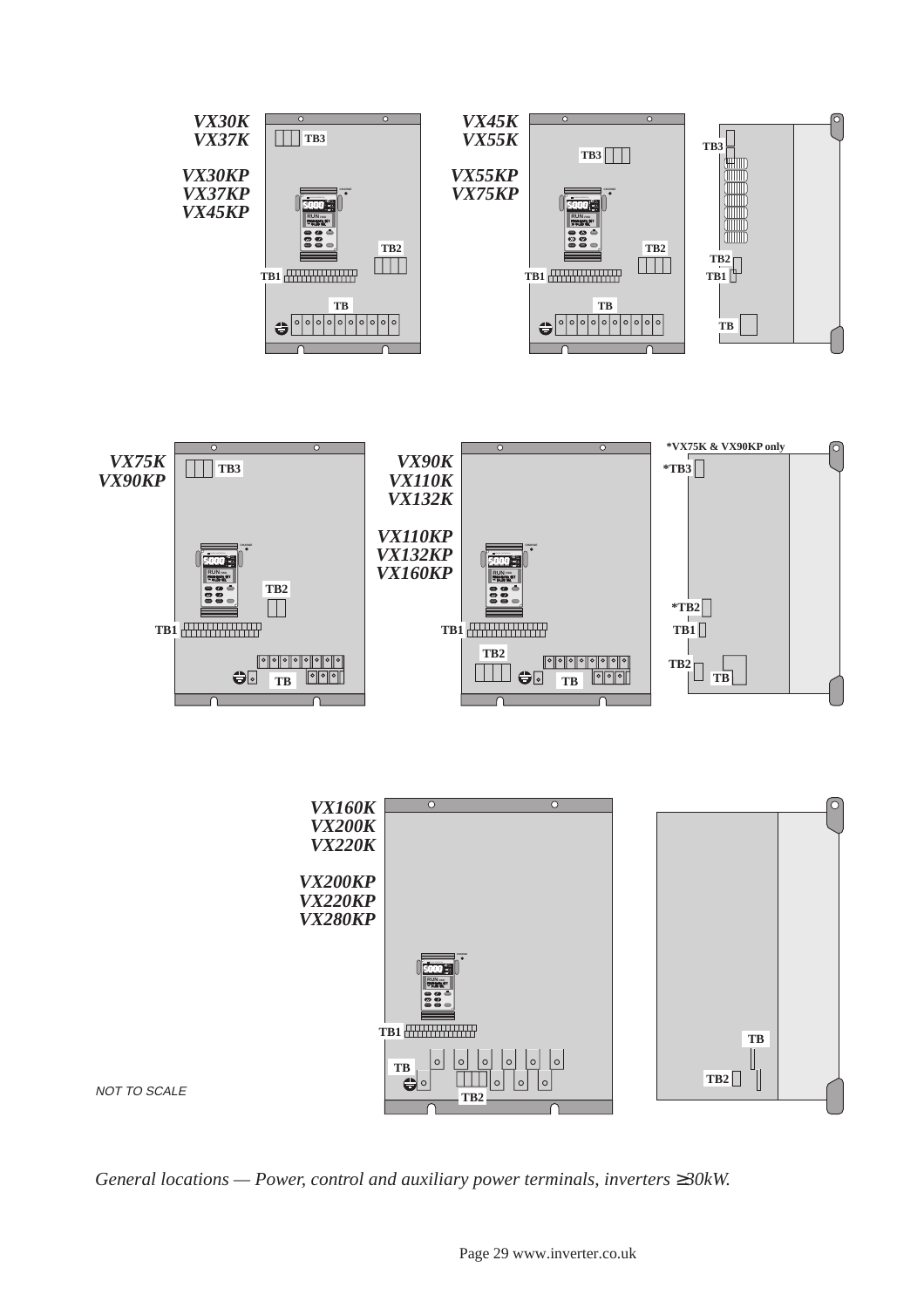### **6-1 Complex Components**

In accordance with the provisions described in the European Commission Guidelines Document on Council Directive 89/336/EEC, IMO Precision Controls Ltd has chosen to classify the *Jaguar VX* range of inverters as "Complex Components". The objective of this decision is to enable Power Drive Services Ltd to maximise their support for customers' own implementation of EC directives.

Classification as a "Complex Component" allows a product to be treated as an "apparatus", and thus permits *compliance with the essential requirements of the EMC Directive* to be demonstrated to both an integrator of *Jaguar VX* inverters (a constructor of switchboards, for example) and to his customer or the installer and the user.

### **6-2 Standards and Marking**

At the time of going to press, *Jaguar VX* inverters up to 55kW are supplied 'CE-marked', signifying compliance with EC Directive 89/336/EEC when fitted with specified filter units installed and earthed in accordance with the data in this Product Manual. It is intended that the complete range of *Jaguar VX* inverters shall be CE-marked in the future.

An *"EC Declaration of Conformity",* citing conformity with European Harmonised Standard EN60 947-1, "Specification for Low Voltage Switchgear and Controlgear", will be available.

This Specification requires the following performance criteria to be met:

### **EMC Immunity**

Fast transient bursts (IEC801-4) Electromagnetic (IEC801-3) Electrostatic disturbances (IEC801-2) Surges 1.2/50µs 8/20 (IEC1000-4-5)

### **EMC Emissions**

EN50081-1 or EN50081-2, as specified in the *EC Declaration of Conformity* related to the inverter.

Normally, *Jaguar VX* inverters will offer compliance with the more severe level of EN50081-1 although the less arduous option of EN50081-2 would be adequate for industrial applications. Reference must, however, be made to the *EC Declaration of Conformity* for precise details, as there are differences between models.

### **Low Voltage Directive (LVD)**

*Jaguar VX* inverters carrying the suffix -EN or -D as part of their model number are compliant with Low Voltage Directive 73/23/EEC and conform to the low voltage requirements of DIN VDE 0160/1988/92 for

'over voltage category 2, pollution degree 2' when wired and earthed in accordance with the installation instructions herein and installed within a steel enclosure which satisfies the requirements of 'pollution degree 2' and used in conjunction with a 3-phase AC power supply which is recognised 'over voltage category 2' and has an earthed neutral point.

NOTE Throughout this manual the -EN and -D suffixes have been omitted for simplicity and space considerations, but all inverters described in this publication are of the EMC and LVD conformant revision designated by the -EN and -D suffixes. These suffixes form part of the model number shown on the product rating plate (page 2) and on the packaging *eg* VX400-EN, VX200KP-D.

### **6-3 Inverters from 30kW to 280kW**

Inverters in this range are most likely to be used under conditions or in environments of a more-specialised nature, where EMC requirements are best considered on a case-by-case basis. That being so, the value of 'CE-marking' for standard environments is questionable, and can be unnecessarily costly. IMO Precision Controls Ltd will advise on appropriate EMC countermeasures in collaboration with the users of inverters in the 30kW to 280kW range.

### **6-4 Power supply input filters**

It is strongly recommended that the appropriate *Jaguar VX* input filter is used, as shown in the diagrams opposite, to limit RF current flowing into the main supply circuit. Without an input filter a *Jaguar VX* installation may not meet statutory requirements. For details of Footprint filters, refer to page 88.

### **6-5 Electromagnetic emissions — general**

*Jaguar VX* inverters contain high-power semi-conductor devices which are switched at high speeds to synthesise a near-sinusoidal current waveform across the frequency range of the output. Typically, the transition time from the OFF state to fully-conducting is of the order of 200ns (200 x  $10^{-9}$  s) for these devices. Such rapidly-changing voltages and currents will generate some degree of electromagnetic emission.

Emissions will be predominantly conducted through the motor and the mains supply cables, although some radiated emissions will be detected in close proximity to the drive system.

It is *essential* that precautions are taken both at the design stage and at the time of installation to prevent radio-frequency interference (RFI) from the drive system affecting sensitive equipment in close proximity.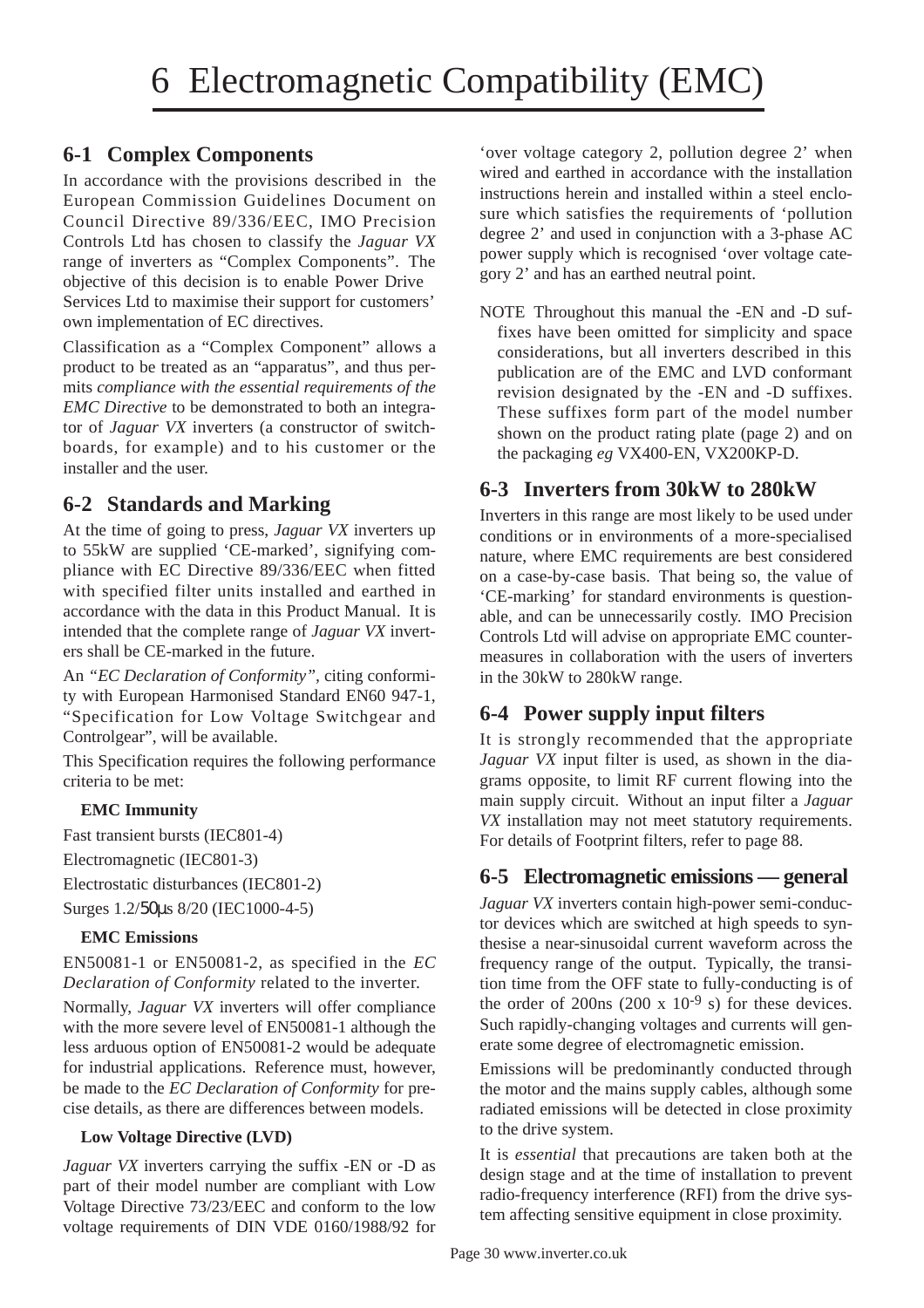### **6-6 General precautions**

- Use the correct filtering equipment and arrangements as recommended by Power Drive Services Ltd and illustrated below.
- Use screened or armoured cable for the motor supply, taking care to connect the screen to earth at *both* ends as shown in the diagrams below.
- Segregate power cables from control wiring by at least 300mm.
- Avoid parallel cable runs to minimise 'noise coupling'. Wherever runs of power and control cable must cross, try to achieve this at right angles.
- Do not share earth conductors (except where conductors in the drive system connect to an earth bar for the installation) and do not use the earth termi-

nal of the inverter for connecting earth conductors from other equipment.

- The earth conductor between a free-standing filter and the inverter should be as short and as thick as practicable.
- Always use screened control wiring. For local control circuits, earth the screen at the drive end *only,* as illustrated on page 24*.* If using an external controller (*eg* a PLC or similar) terminate the screen at the NON-drive end *only.*
- Use the lowest possible switching (carrier) frequency that will operate the application satisfactorily. Refer to Function 81, 'Motor Sound', page 64.
- **•** *Jaguar VX* **inverters should be installed, and are designed to operate, within an electricallyshielded metal enclosure.**



*Essentials for successful protection against RF emissions — Method 1 — with Footprint Filter.*



*Essentials for successful protection against RF emissions— Method 2 — with Free-standing Filter.*

NOTE Higher-powered drive installations above 30kW may require several ferrite rings, strategically placed, to ensure EMC compliance. For further information, please consult Power Drive Services Ltd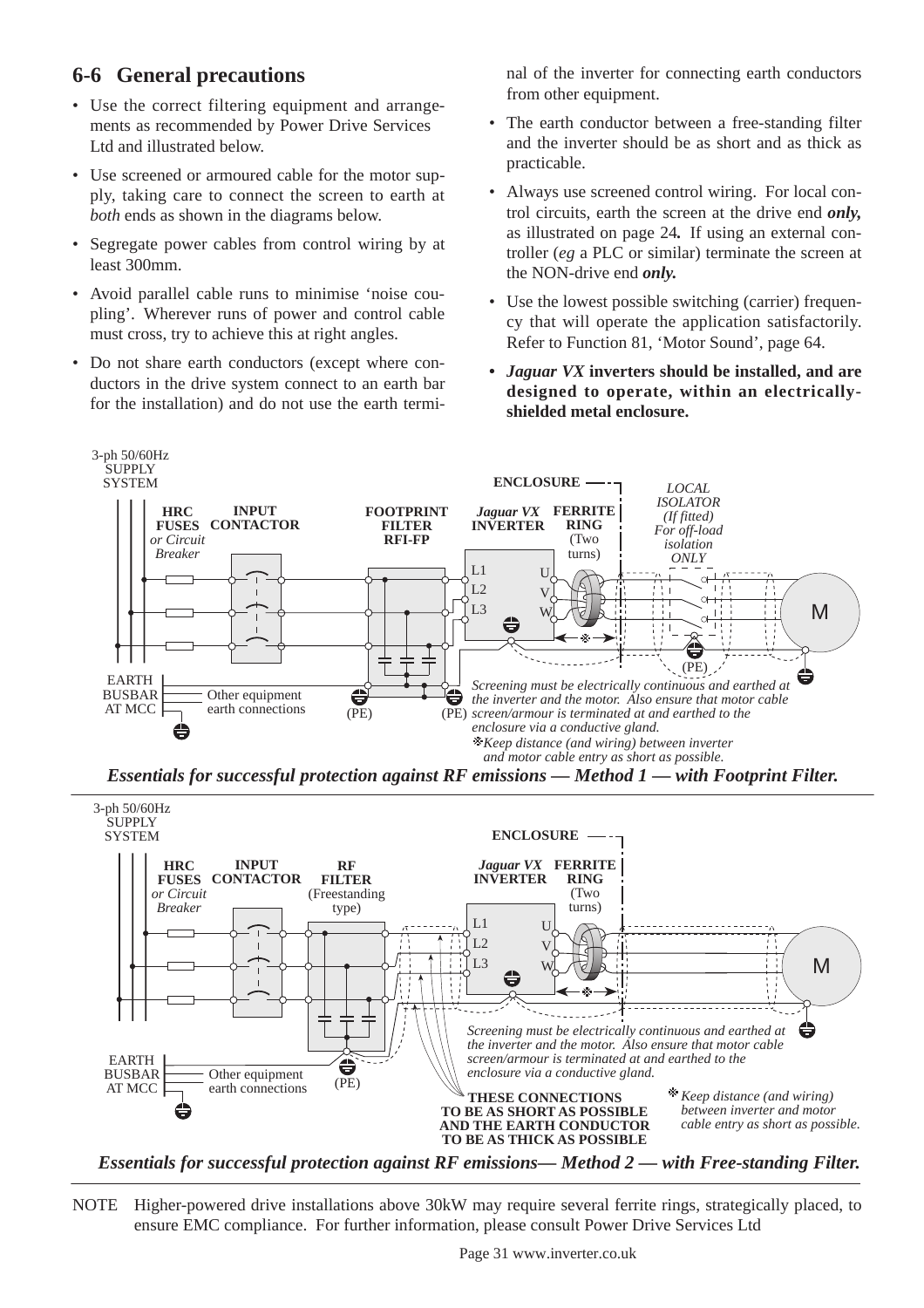### **7-1 Power switching**

The inverter should never be connected directly to a mains power supply. The minimum requirement is for power fuses to protect the inverter circuit, as shown in the diagram below. (Ratings, pages 6 and 7.)

### **• Power input switchgear**

The practical choices for power control switchgear are:

- A circuit breaker rated to interrupt the short circuit fault level at the inverter. This may also provide a locking facility to prevent accidental connection when maintenance is in progress.
- A contactor, with fuses to provide for the interruption of a short circuit fault.
- Fuses alone, for fault protection. Note that if the inverter is to be equipped with a braking resistor, fuses alone do not provide any means for tripping the supply. Automatic switchgear is essential.

### **• Isolation**

A separate isolating device in the supply circuit provides means of applying a safety isolation as required by most safety regulating authorities. It is possible to use only the protection fuses (if fitted) as the means of applying a safety isolation provided there is a procedure to prevent unauthorised replacement. The use of an isolator for starting and stopping the drive system **is not recommended**.

Those types of contactor and circuit breaker designed to be detachable from a plug-in base may be acceptable as a means of safety isolation.

A local isolator may be fitted in the motor circuit if desirable for the application. **On no account should**

**this be used to control the start/stop operation of the motor**. Early-break late-make auxiliary contacts must be provided to the inverter electronic control terminals. Refer also to paragraph 5-1-5, page 19.

The provision of appropriate padlocking and possibly interlocking facilities should be considered for any isolators used in drive system circuits.

### **7-2 Operation**

### **CAUTION**

Motor thermal overload protection should be provided by a motor thermistor and thermistor relay.

#### **• Starts per hour**

It is preferable that the drive system (the inverter, the motor and the driven load) are started and stopped electronically, by the control features available on the inverter. This method permits an unlimited number of starts per hour.

If it is unavoidable that the drive system must be started and stopped by switching the input contactor, the inverter is **restricted to 6 starts per hour maximum for any size of motor**.

#### **• Protection of a braking resistor circuit**

It is **essential** that a braking resistor is equipped with a series-connected overload trip connected so as to **trip the power supply to the inverter** in case of overheating. Refer to the external braking circuit protection diagram, page 87.



*Typical power supply connections and switchgear options.*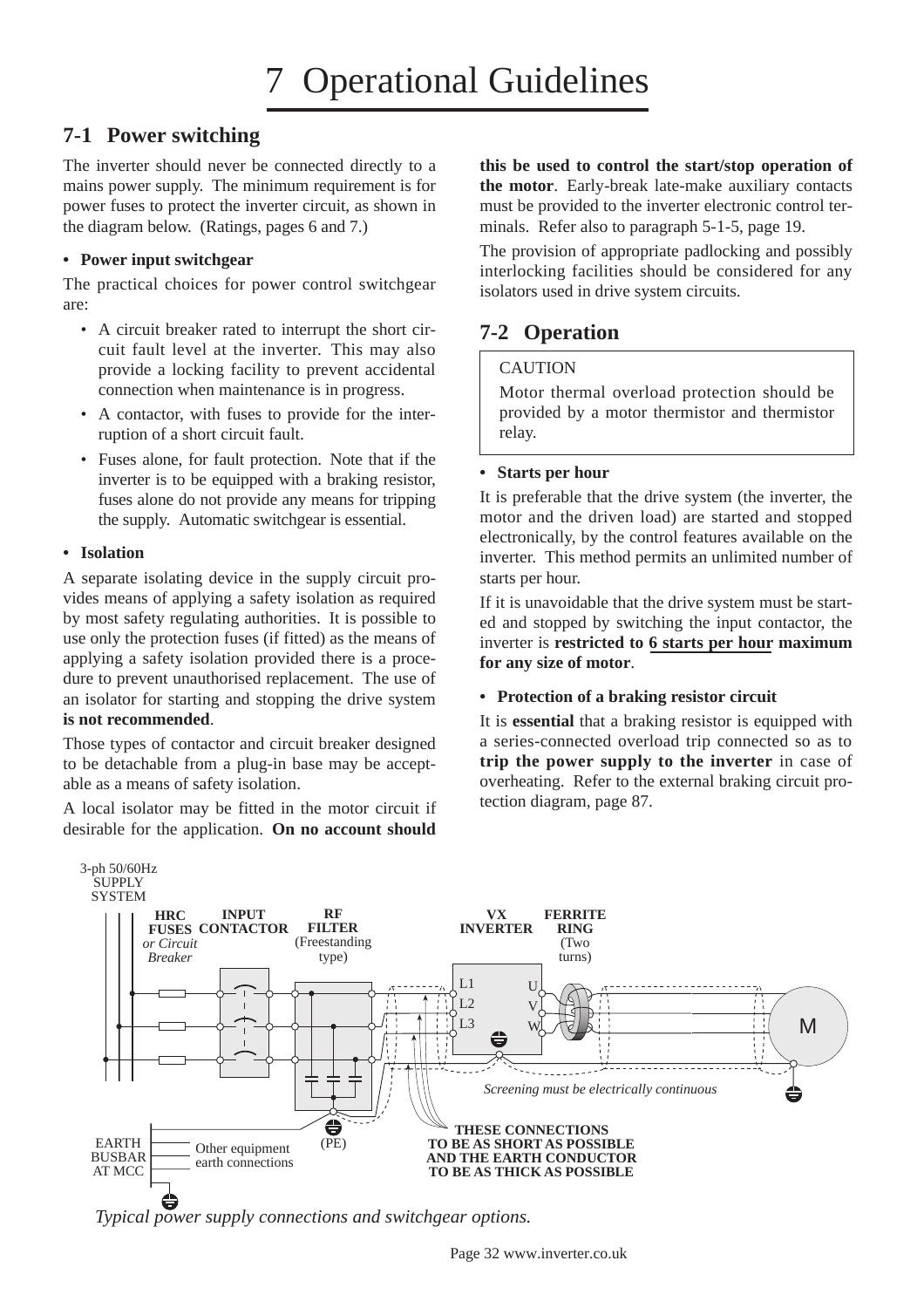### **7-3 Long cable runs**

### **• Supply input cable**

There is no restriction to the length of the input supply cable other than the constraint imposed by voltage drop.

### **• Motor cable**

### **NOTE**

If the length of the motor cable is greater than 50m, it may be necessary to set the carrier frequency, Function 81, to 0 to reduce the effect of leakage current at high PWM frequencies.

Consult Power Drive Services Ltd before using a motor cable in excess of 100m.

Normally, when AC inductors are fitted to the motor cables, the maximum practical length of the motor cable is 400m if unscreened and 200m if screened. Refer to page 8. However, the use of inductors may impose limitations on motor performance.

### **• Screening of power cabling**

Screening of power cables is necessary to reduce RF emissions. Preferably, screening should be of the type intended only for that purpose, but steel wire armouring, metal conduit, or metal trunking may be adequate.

**Care must be taken to ensure that any screening, of whatever type, is connected so as to be electrically continuous.** In the case of metal conduit or trunking this means ensuring that all discontinuities are securely bridged by properly-applied bonding conductors.

### **• Control cables**

Use pvc-insulated control cables, screened overall,  $0.75$ mm<sup>2</sup> cross-section, not >50m long.

Screening should be terminated to 0V at the source end if external controllers such as PLCs are used, or otherwise earthed at the inverter as shown in the diagram on page 24. Analog frequency reference input signals can be filtered — refer to Function 59, page 58.

### **• Cable runs**

Low-voltage control cabling should always be routed at least 300mm away from power cables. If it is necessary for control cables to cross the line of power cables, they should cross as nearly as possible at right angles.

### **7-4 Keypad control mode**

If Function 01 is set  $= 0$  (the default setting), operation of the motor can be controlled from the keypad panel. As delivered, terminals (FWD)-(P24)/(CMS) are linked, applying a terminal 'run' input. While this signal is present, Function 01 cannot be changed to give terminal control. The same applies if terminals (REV)-(P24)/(CMS) are linked, or if there is an external RUN control circuit and its contact is closed.

When the STOP key is pressed, the motor decelerates to rest in the time set in Function 06.

In keypad control mode, the motor will start when the RUN key is pressed and will accelerate in the time set in Function 05 up to the speed set in Function 02.

NOTE Terminals (FWD)-(P24)/(CMS) or (REV)- (P24)/(CMS) **must be linked** as shown on page 22, otherwise the output frequency will remain at 0Hz regardless of the frequency reference set in Function 02.

While the motor is running, its speed can be raised (not above the value of Function 02) and reduced by the  $\land$  and  $\lor$  keys. If the speed is altered in this way and a STOP command is given or the FUNC/DATA key is pressed, that speed becomes the maximum to which the motor will accelerate at the next RUN command. The acceleration time to this lower speed will be the same unless Function 05 is changed.

### **7-5 Terminal control mode**

Terminals data, pages 24 and 25.

To change to terminal control mode, first remove the link from terminals (FWD)-(P24)/(CMS) or (REV)- (P24)/(CMS), or otherwise ensure that these terminals are connected to an external normally-open contact. When this circuit is OPEN, set Function  $01 = 1$ .

For simple start/stop control, a single normally-open contact connected to terminals (FWD)-(P24)/(CMS) enables the motor to be run in a forward direction and stopped at will. Using terminals (REV)-(P24)/(CMS) gives operation in a reverse direction. In either case, speed is controlled by the voltage input control at terminals (11), (12), limited by the settings of Functions 02, 11 and 12. Acceleration is normally controlled by the setting of Function 05. Deceleration after a STOP command is normally controlled by Function 06.

There is provision in the *Jaguar VX* range of inverters for preset speeds and preset pattern operation controlled by external contacts. For full details please refer to *Descriptions of Functions,* under Functions 20 to 26, 32, and 66 to 72.

### **7-6 Motor cooling**

Motors driven by *Jaguar VX* inverters can generate high torque output at low speeds. At low speeds, the effectiveness of a shaft-mounted cooling fan is greatly reduced. If it is intended to operate a motor at low speed and high torque, additional cooling will be required.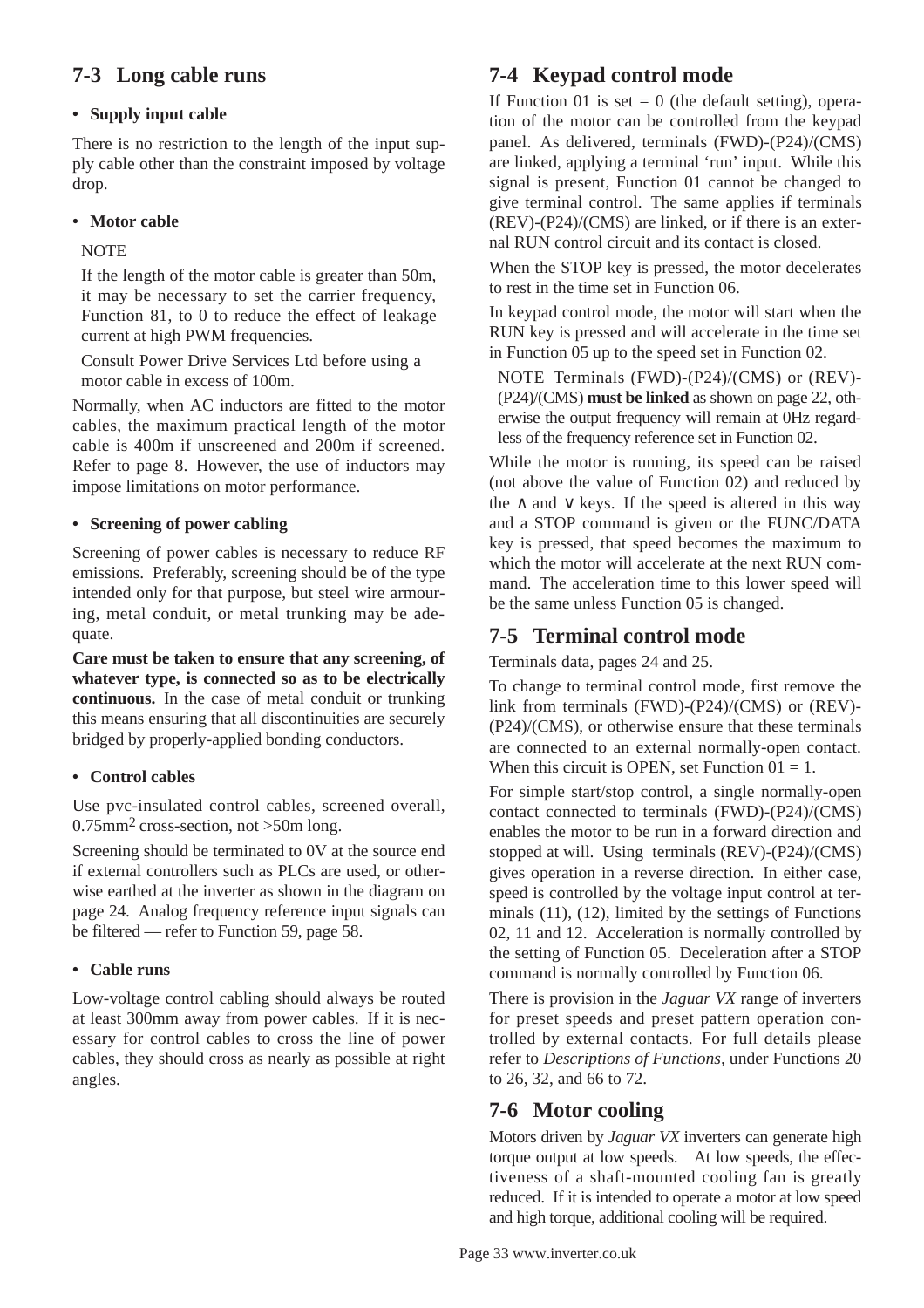8 Getting Started

### **8-1 Keypad panel**

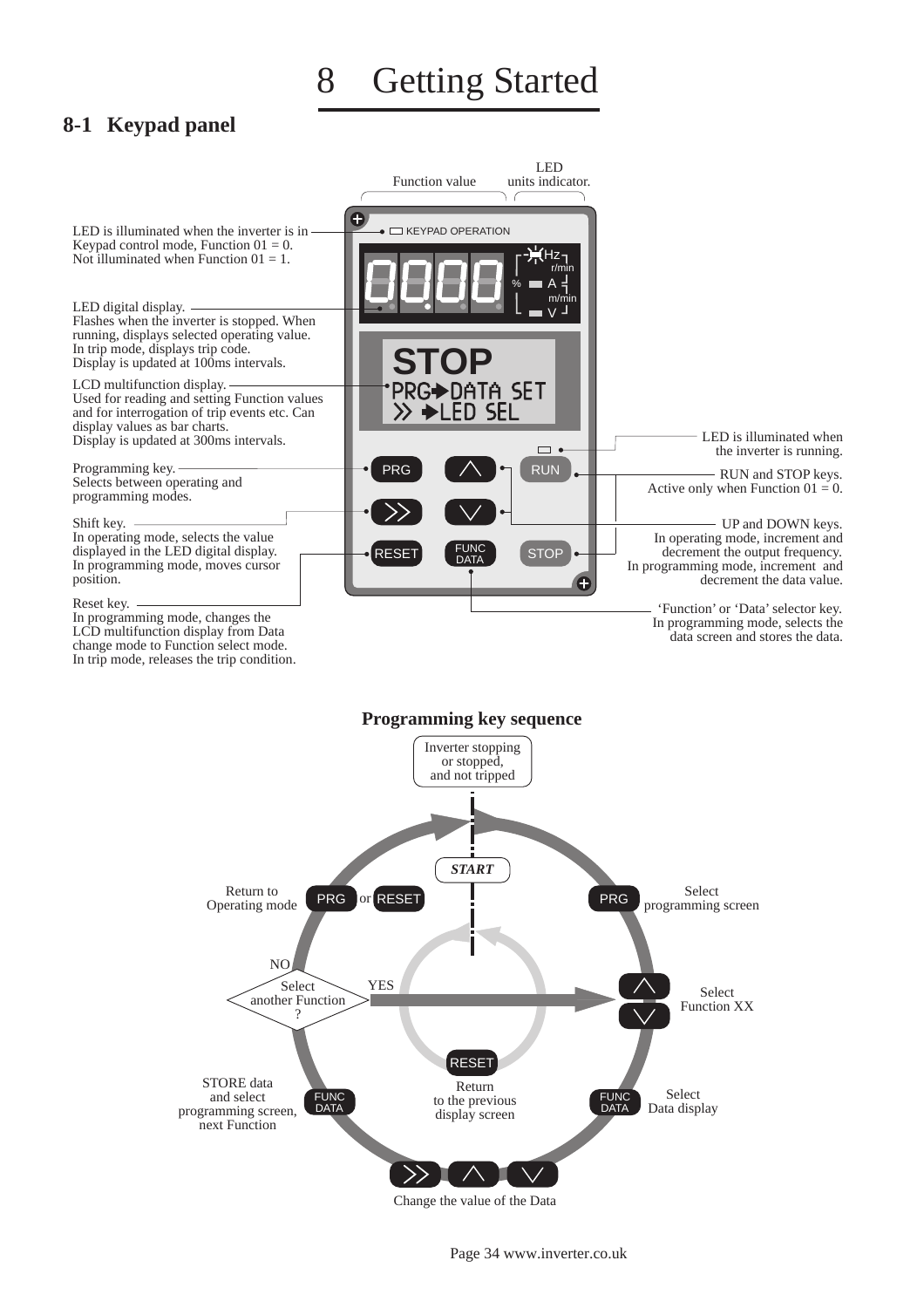# **8-2 Keypad functions and procedures**

## **Keypad Panel Functions**

- 1 To display the status of the drive, and to enable additional data to be seen when required, *eg* history of trip events.
- 2 To allow the operator to start and stop the motor and to control its speed from the keypad panel, if desired.
- 3 To permit all Function values to be read, changed, stored and implemented.

## **Keypad Panel Displays**

The appearance of the display windows when the operating condition is 'normal' is illustrated below.



### **Power-on**

When the supply is switched on, the displays appear as shown at (a). The LED digital display flashes, and shows the value of the frequency input reference to which the drive will respond when a RUN command is given. The 'Keypad Operation' LED is illuminated if Function  $01 = 0$ .

### **Inverter running**

A typical normal running indication is shown at (b).

The LCD multifunction display panel shows RUN accompanied by either FWD or REV.

The LED digital display will normally show the exact output frequency value at any instant. Any one of 8 other operating parameter values of the inverter, motor and driven load (such as current, voltage, torque etc) can be selected for display during the RUN period. The units related to the value are indicated by the three LEDs on the right. Refer to the diagram on page 36.

### **Protective STOP**

The LED digital display changes to show the trip code (refer to page 69), *flashing.*

The LCD multifunction display panel shows trip data. Refer to the diagrams on page 40.

### **Actions of the keypad panel keys**

- Select programming mode ('CHANGE THE SET POINT' of a Function, page 37) or return to normal mode.  $(PRG)$
- $(\infty)$ to READ active operating values of the inverter, motor, and driven load, page 36. In programming mode, to shift the cursor to another column.

### $F$ ESET $)$  to:

- RESET the inverter after a protective trip.
- NOTE Find and correct the cause of any trip before resetting.
	- Return to the previous display in programming mode.
	- Cancel a change of Function value written prior to a store command (FUNC/DATA).
	- Return to the data selection LCD screen when reading the status of Input/Output terminals.
	- Return to the data selection LCD screen when reading the trip status.
	- $\wedge$  ) Increment or decrement by 1 digit, in program- $\frac{and}{\sqrt{ }}$ ming mode. In 'Keypad Operation' mode (Function  $01 = 0$ ) these keys raise and lower the motor speed, but not above the value set in Function 02. If  $\vee$  is used to reduce the speed

below the value set in Function 02, pressing STOP or FUNC/DATA makes that speed the new reference until changed.

### <sub>DATA</sub>) to:

- STORE the value of a Function.
- READ the set points of all Functions; — 'DATA CHECK', page 38*.*
- READ status of Input/Output terminals; — 'I/O CHECK', page 39.
- READ status of present and previous Trip events; — 'TRIP INDICATION CHECK', page 40.
- READ the 'factor' and other information about the present Trip event;
	- 'TRIP FACTOR CHECK', page 40.
- START the motor in 'Keypad Operation' mode (Function  $01 = 0$ ). RUN
- STOP the motor in 'Keypad Operation' mode (Function  $01 = 0$ ). **STOP** 
	- When the inverter is being operated in 'Terminal Operation' mode (Function  $01 = 1$ ), the RUN/STOP keys are not functional.
- NOTE Whilst terminals (FWD) or (REV) and (P24)/(CMS) are connected by a link or an external control circuit contact, Function 01 *cannot be changed*.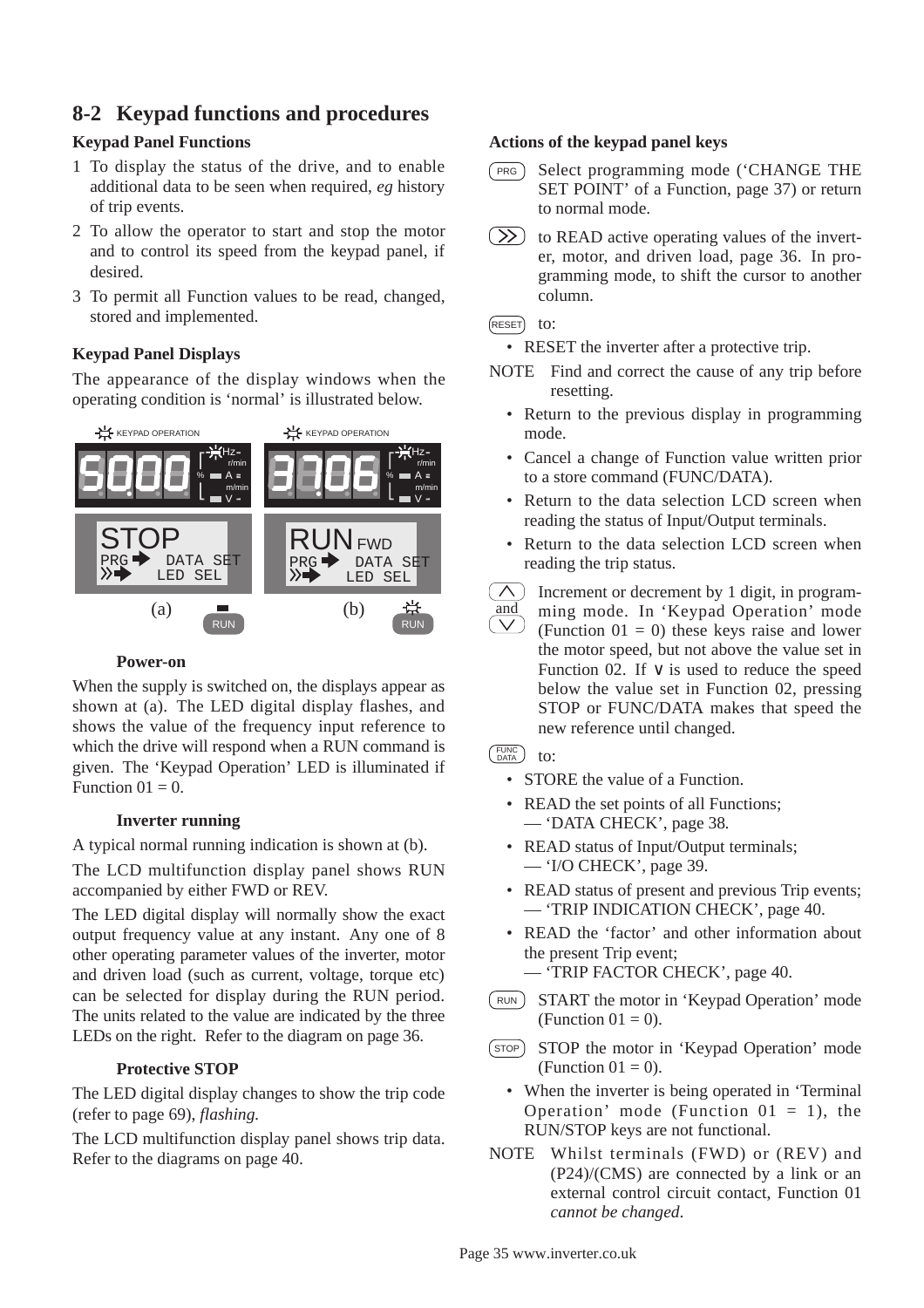# **OPERATING-PARAMETER DISPLAY MODE 8-3 Keypad function diagrams**

Values are shown on the LED digital display. Units are indicated by the LED digital display units indicator.



Page 36 www.inverter.co.uk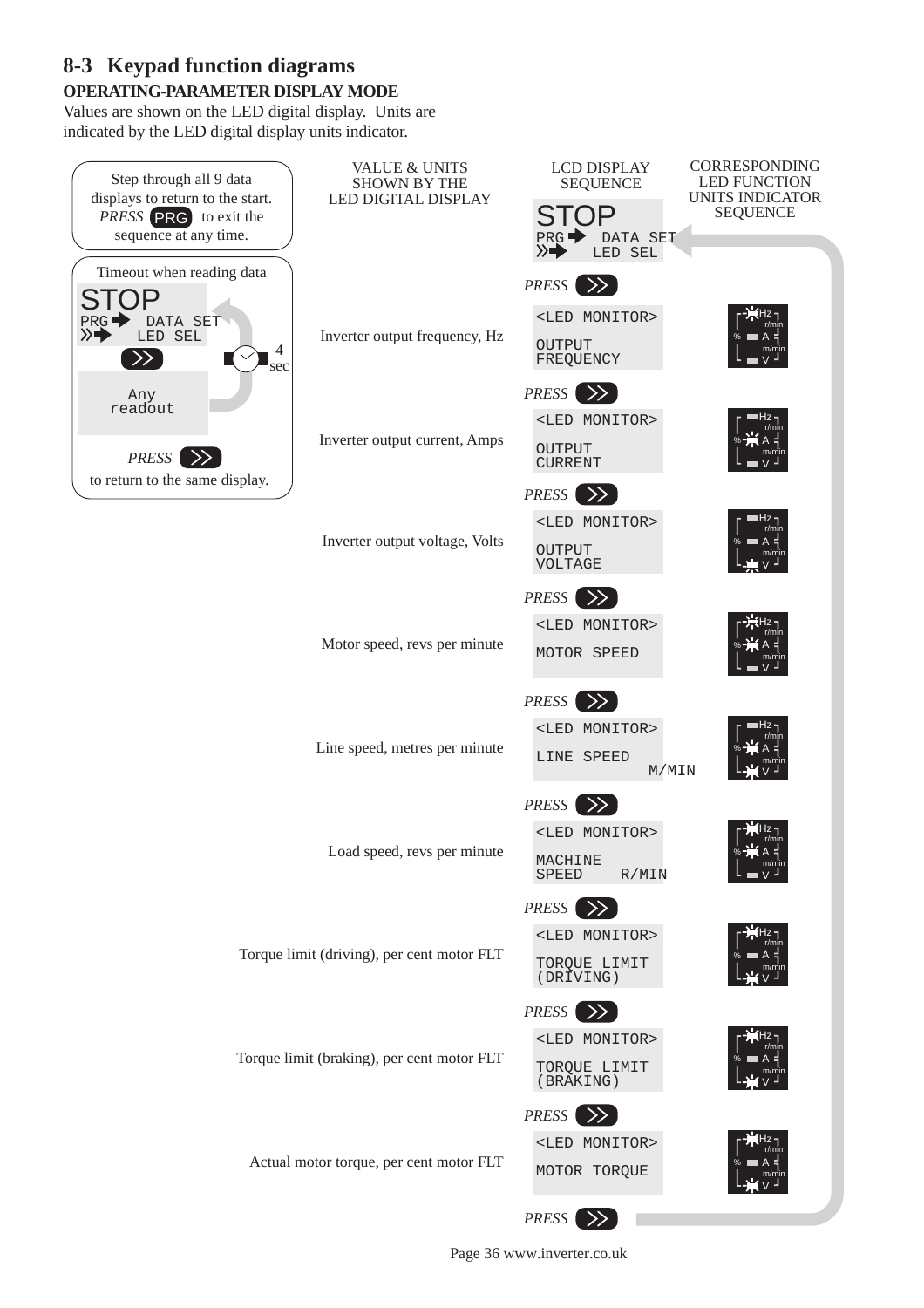#### **CHANGE THE SET POINT of a selected Function**

The diagram illustrates how to select Function 05 as an example, and how to change and store its set point.

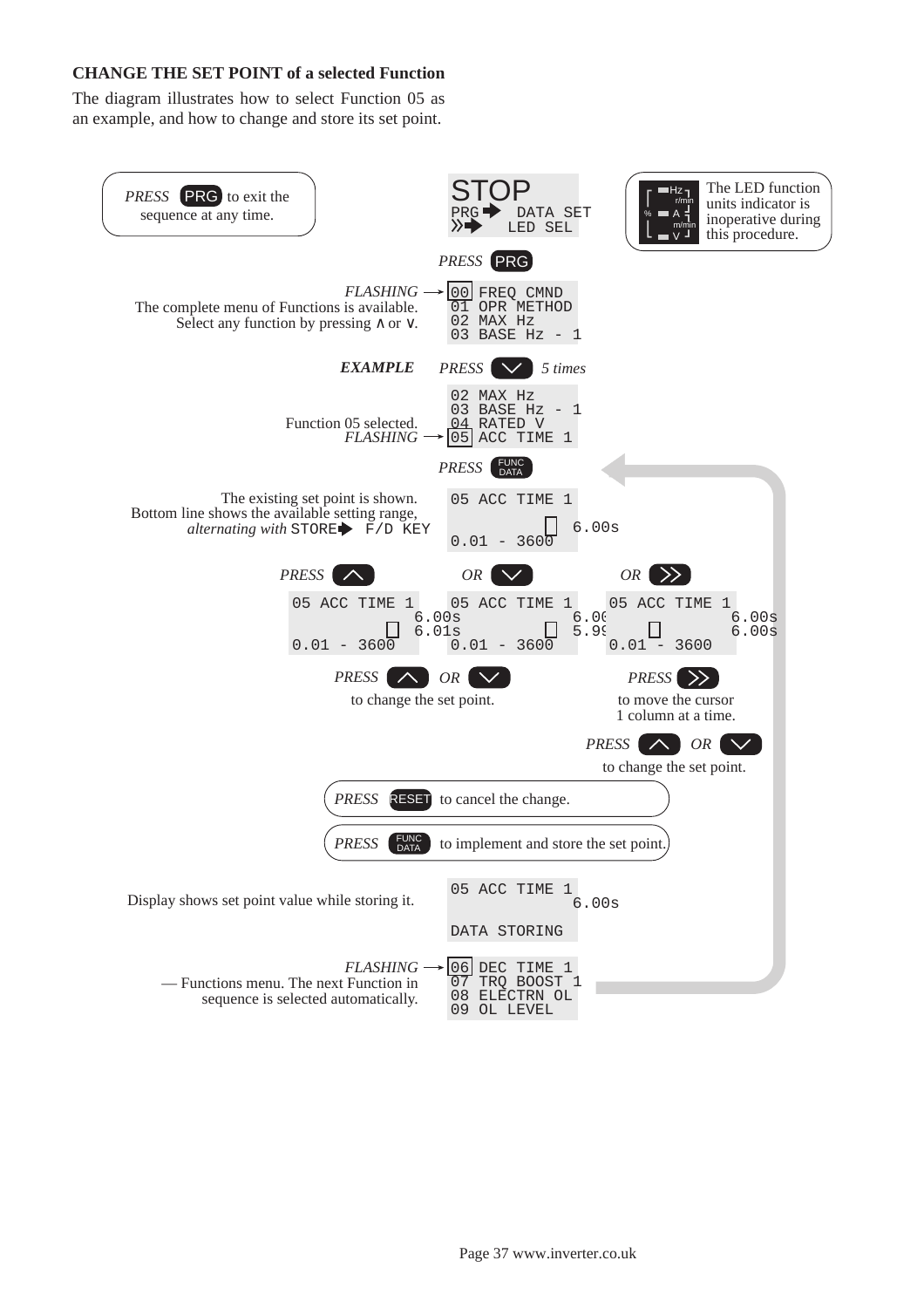## **DATA CHECK**

Procedure to READ Function set points. This procedure also permits the set points to be changed and stored.

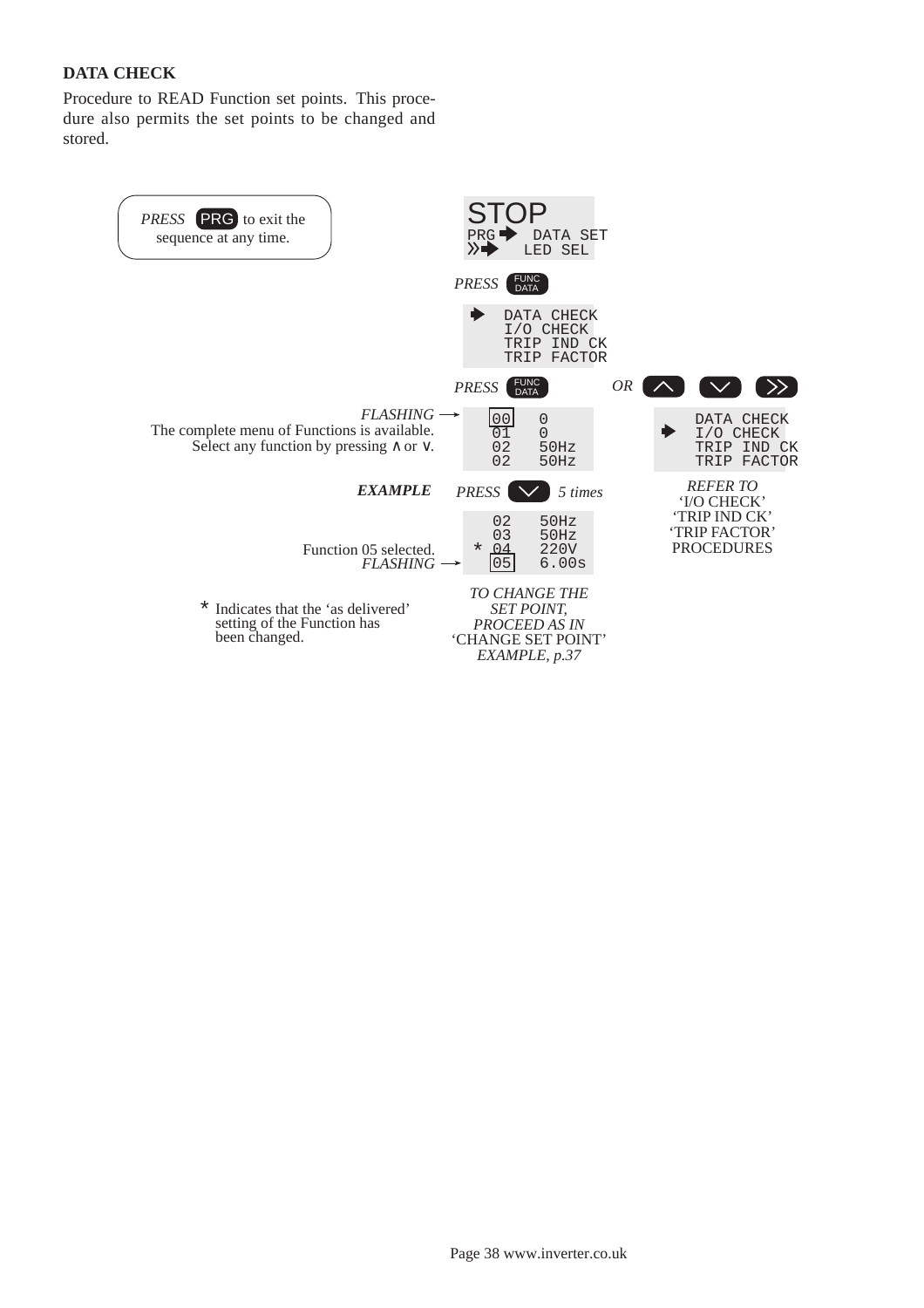# **I/O CHECK**

Procedure to READ the status of the input/output terminals.

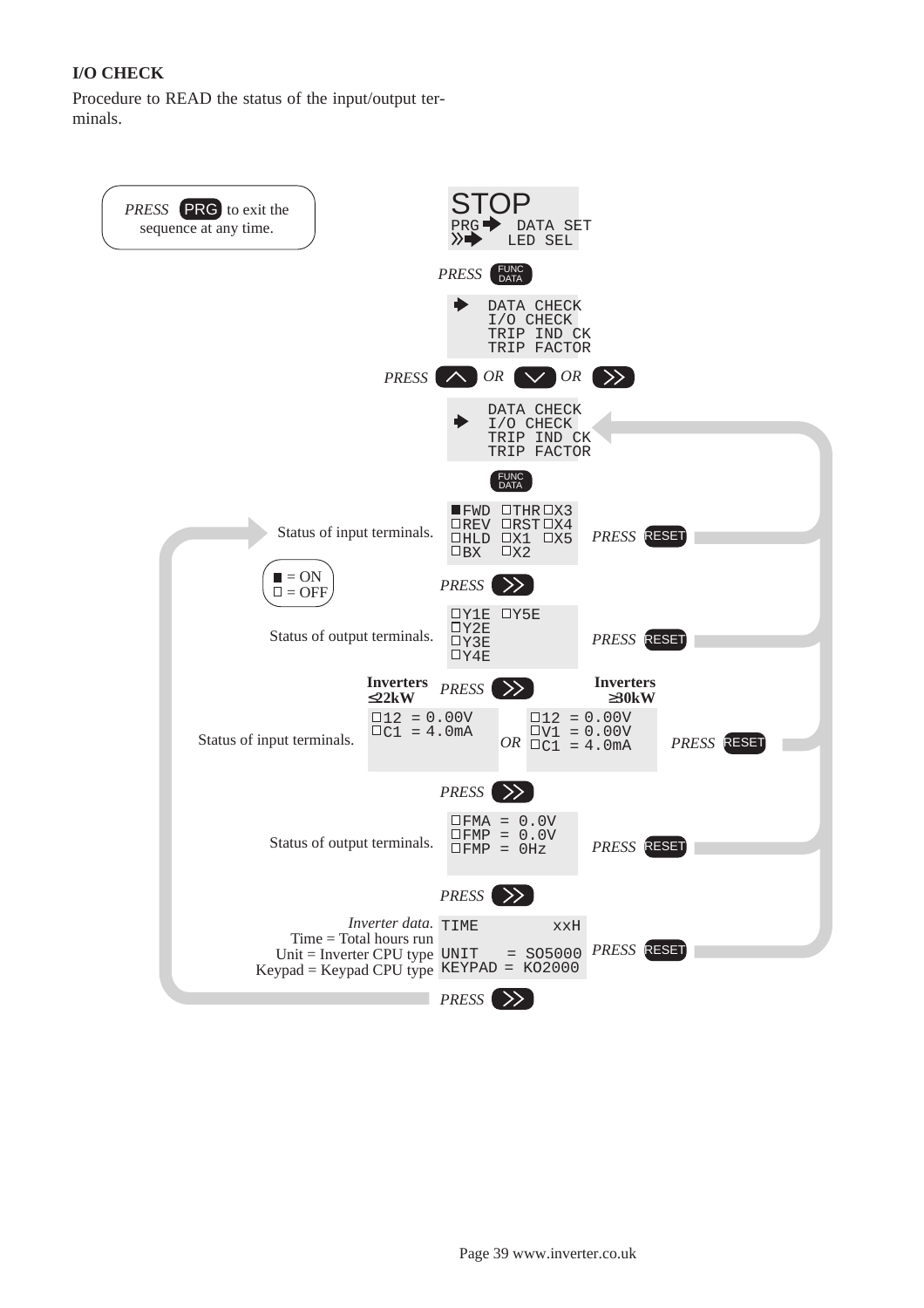### **TRIP INDICATION CHECK**

Procedure to READ the four most-recent trip status indications.



### **TRIP FACTOR CHECK**

Procedure to READ the "factor" associated with the cause of the present trip.

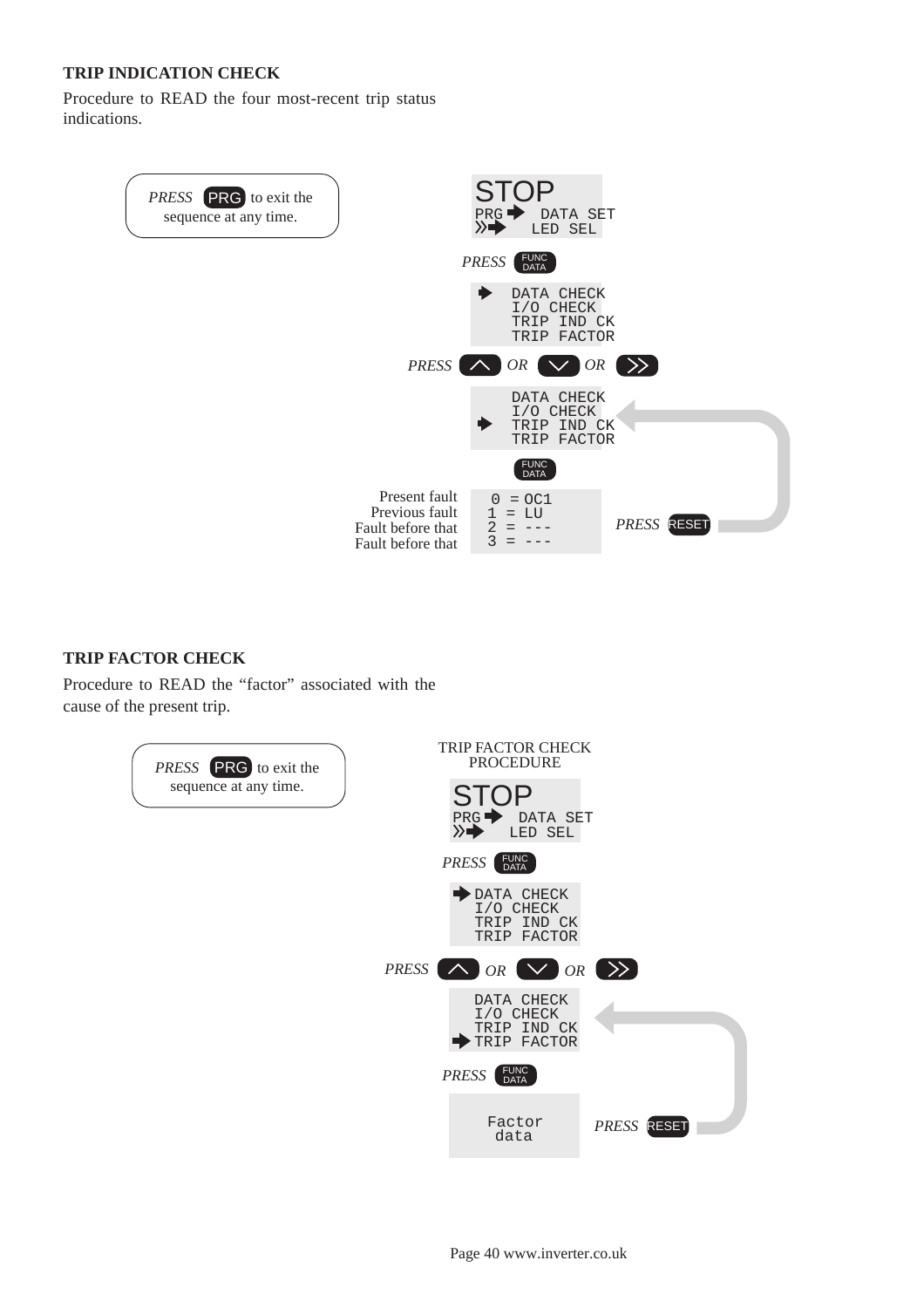# 9 Inverter Functions

# **9-1 Functions Index**

| Group                     | Func           | Name                                                                  | LCD Display                            | Setting range                                                                                                                                 | Unit                            | Resol.                   | Def.             |
|---------------------------|----------------|-----------------------------------------------------------------------|----------------------------------------|-----------------------------------------------------------------------------------------------------------------------------------------------|---------------------------------|--------------------------|------------------|
| <b>Basic</b><br>Functions | $00\,$         | Frequency command                                                     | 00 FREQ COMND                          | $0 = KEYPAD, \land or \lor keys$<br>$1 = TERMINAL$ , 0 to +10V<br>$2 = TERMINAL$ , 4 to $20mA$                                                |                                 |                          | $\boldsymbol{0}$ |
|                           | 01             | Operating mode                                                        | 01 OPR METHOD                          | $0 =$ KEYPAD, RUN/STOP keys<br>$1 = TERMINAL$ , (FWD) & (REV)                                                                                 |                                 |                          | $\overline{0}$   |
|                           | 02             | Max. O/P frequency                                                    | 02 MAX Hz                              | VX, 50-400Hz VXP, 50-120Hz                                                                                                                    | Hz                              | 1                        | 50               |
|                           | 03             | Base freq., motor 1                                                   | 03 BASE Hz -1                          | VX, 50-400Hz VXP, 50-120Hz                                                                                                                    | Hz                              | $\mathbf{1}$             | 50               |
|                           | 04             | Max. O/P V, motor 1                                                   | 04 RATED V -1                          | $0 =$ Output dependent on supply $V^*$<br>320 to $480$ = output V not > supply V                                                              | V                               | $\mathbf{1}$             | 400              |
|                           | 05             | Accel. time, motor 1                                                  | 05 ACC TIME 1                          | 0.01 to 3600                                                                                                                                  | S                               | 0.01                     | 6.00             |
|                           | 06             | Decel. time, motor 1                                                  | 06 DEC TIME 1                          | $0.00 =$ ramp inhibit, or 0.01 to 3600                                                                                                        | S                               | 0.01                     | 6.00             |
|                           | 07             | Torque boost, motor 1                                                 | 07 TRQ BOOST 1                         | $0.0 =$ auto; 0.1 to 20.0 fixed boost                                                                                                         |                                 | 0.1                      | 0.0<br>$[0.1]$   |
|                           | 08             | Electronic thermal<br>$O/L$ , type                                    | 08 ELECTRN OL                          | $0 = Inactive$<br>$1 =$ Active for standard motor<br>$2$ = Active for inverter-rated motor                                                    |                                 |                          | 1                |
|                           | 09             | Electronic O/L, level                                                 | 09 OL LEVEL                            | 20% to 105% of inverter rating                                                                                                                | $\mathbf{A}$                    | 0.01                     | $\dagger$        |
|                           | 10             | Restart after momen-<br>tary power supply fail-<br>ure                | 10 RESTART                             | $0 =$ Inactive 1<br>$1 =$ Inactive 2<br>$2 =$ Active, smooth recovery<br>$3$ = Active, restart at set Hz<br>$4 =$ Active, restart at start Hz |                                 |                          | $\boldsymbol{0}$ |
|                           | 11             | O/P freq. HI limit                                                    | 11 H LIMITER                           | VX, 0-400Hz VXP, 0-120Hz                                                                                                                      | Hz                              | $\mathbf{1}$             | 70               |
|                           | 12             | O/P freq. LO limit                                                    | 12 L LIMITER                           | VX, 0-400Hz VXP, 0-120Hz                                                                                                                      | Hz                              | $\mathbf{1}$             | $\boldsymbol{0}$ |
|                           | 13             | Min. O/P freq. (bias)                                                 | <b>13 FREQ BIAS</b>                    | VX, 0-400Hz VXP, 0-120Hz                                                                                                                      | Hz                              | $\mathbf{1}$             | $\overline{0}$   |
|                           | 14             | Freq. I/P ref. gain                                                   | 14 FREQ GAIN                           | $0.0$ to $200.0\%$                                                                                                                            | $\%$                            | 0.1                      | 100.0            |
|                           | 15             | Driving torque limit                                                  | 15 DRV TORQUE                          | 20 to 180, 999% (999 = no limit)                                                                                                              | $\%$                            | $\mathbf{1}$             | 180<br>$[120]$   |
|                           | 16             | Braking torque limit                                                  | <b>16 BRK TORQUE</b>                   | 0, 20 to 180, 999% (999 = no limit)                                                                                                           | $\%$                            | $\mathbf{1}$             | 150<br>$[100]$   |
|                           | 17             | DC inj. brk. Start frequ.                                             | 17 DC BRK Hz                           | $0.0$ to $60.0 \rm{Hz}$                                                                                                                       | Hz                              | 0.1                      | 0.0              |
|                           | 18             | DC inj. brk. Brkg. level                                              | 18 DC BRK LVL                          | 0.0 to 100%                                                                                                                                   | $\%$                            | 0.1                      | 0.0              |
|                           | 19             | DC inj. brk. Brkg. time                                               | 19 DC BRK t                            | 0 (brake inactive), or $0.1$ to $30.0s$                                                                                                       | $\bf S$                         | 0.1                      | $\boldsymbol{0}$ |
|                           | 20<br>to<br>26 | Pre-set multistep fre-<br>quencies 1 to 7                             | 20 MULTI Hz -1<br>to<br>26 MULTI Hz -7 | VX<br>0.00, 0.20 to 400.0Hz<br>VXP 0.00, 0.20 to 120.0Hz<br>$(0.00)$ = preset disabled)                                                       | Hz                              | 0.01                     | 0.00             |
|                           | 27             | Internal electronic ther-<br>mal O/L for internal<br>braking resistor | 27 DBR OL                              | $0 = Inactive$<br>$1 =$ Active for intl. R, invrs. $\leq 7.5$ kW<br>$2 = Inactive$                                                            |                                 |                          | 1[0]             |
|                           | 28             | Slip compensation                                                     | 28 SLIP COMP                           | -9.9Hz to $+5.0$ Hz                                                                                                                           | Hz                              | 0.1                      | 0.0              |
|                           | 29             | Torque vector control                                                 | 29 TRQ VECTOR                          | $0 = Inactive$<br>$1 =$ Active                                                                                                                |                                 | $\overline{\phantom{0}}$ | $\overline{0}$   |
|                           | 30             | Number of motor poles                                                 | <b>30 MTR POLES</b>                    | 2 to 14 (even nos. only)                                                                                                                      | $\overbrace{\qquad \qquad }^{}$ | $\mathbf{2}$             | $\overline{4}$   |

Functions marked by heavy outlines can be set whilst the inverter is running. *Def.* = factory-set defaults. *Resol.* = resolution. Default values are for all inverters. Where *VX…P* defaults differ, they are shown in square brackets […].

\* During setting of Function 04 = 0, LCD display shows 0V. † Approx. rated current for inverter-rated motors. Supply V dependent on frequency and inverter model. Refer to 'Input', page 4.

Page 41 www.inverter.co.uk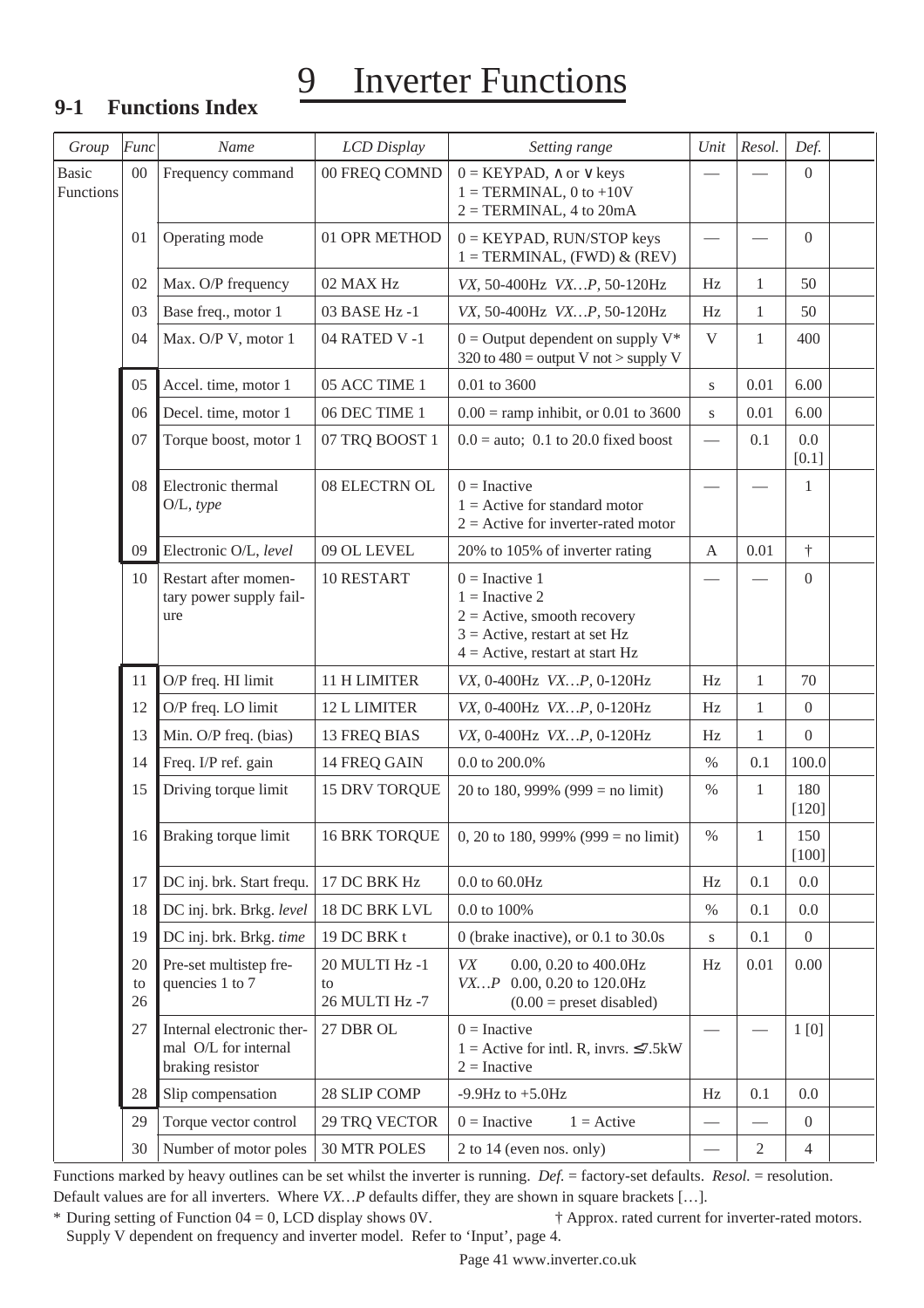| Group                    | Func                             | Name                                                                                         | LCD Display                                                                                        | Setting range                                                                    | Unit                     | Resol.       | Def.                                             |
|--------------------------|----------------------------------|----------------------------------------------------------------------------------------------|----------------------------------------------------------------------------------------------------|----------------------------------------------------------------------------------|--------------------------|--------------|--------------------------------------------------|
| 31                       | 31                               | Function Block 32 to 41                                                                      | $31 \cdot 32 - 41 \cdot$                                                                           | $0$ = Functions 32 to 41 hidden<br>$1 =$ Functions 32 to 41 displayed            |                          |              | $\boldsymbol{0}$                                 |
| Prog. I/P<br>terminals   | 32                               | Select the functions of<br>terminals X1 to X5                                                | 32 X1-X5 FUNC                                                                                      | 0000 to 2222                                                                     |                          |              | 0000                                             |
| Acc./Dec.<br>times       | 33<br>34<br>35<br>36<br>37<br>38 | Accel time 2<br>Decel time 2<br>Accel time 3<br>Decel time 3<br>Accel time 4<br>Decel time 4 | 33 ACC TIME 2<br>34 DEC TIME 2<br>35 ACC TIME 3<br>36 DEC TIME 3<br>37 ACC TIME 4<br>38 DEC TIME 4 | $0.00$ = Ramp inhibited, coasting<br>0.01 to 3600s                               | S                        | 0.01         | 10.00<br>10.00<br>15.00<br>15.00<br>3.00<br>3.00 |
| 2nd                      | 39                               | Base freq., motor 2                                                                          | 39 BASE Hz -2                                                                                      | VX, 50-400Hz VXP, 50-120Hz                                                       | Hz                       | $\mathbf{1}$ | 50                                               |
| motor                    | 40                               | Max. O/P V, motor 2                                                                          | <b>40 RATED V -2</b>                                                                               | $0 =$ Output dependent on supply $V^*$<br>320 to $480 =$ output V not > supply V | V                        | $\mathbf{1}$ | 400                                              |
|                          | 41                               | Torque boost, motor 2                                                                        | 41 TRQ BOOST 2                                                                                     | $0.0 =$ auto; 0.1 to 20.0 fixed boost                                            | $\overline{\phantom{0}}$ | 0.1          | 2.0                                              |
| 42                       | 42                               | Function Block 43 to 51                                                                      | $42 \cdot 43 - 51 \cdot$                                                                           | $0$ = Functions 43 to 51 hidden<br>$1 =$ Functions 43 to 51 displayed            |                          |              | $\boldsymbol{0}$                                 |
| Digital<br>O/P           | 43                               | FMP terminal, pulse<br>rate multiplier                                                       | <b>43 FMP PULSES</b>                                                                               | x6 to x100                                                                       |                          | $\mathbf{1}$ | 24                                               |
|                          | 44                               | Voltage O/P adjustmt.                                                                        | 44 FMP V-ADJ                                                                                       | 50% to 120%                                                                      | $\%$                     | $\mathbf{1}$ | 100%                                             |
| Analog<br>O/P            | 45                               | FMA terminal, voltage<br>adjustment                                                          | 45 FMA V-ADJ                                                                                       | 65% to 200%                                                                      | $\%$                     | $\mathbf{1}$ | 100%                                             |
|                          | 46                               | FMA terminal function                                                                        | <b>46 FMA FUNC</b>                                                                                 | $1 = O/P$ current<br>$0 = O/P$ freq.<br>$2 = O/P$ torque<br>$3 = \% FLT$         | $\overline{\phantom{0}}$ |              | $\boldsymbol{0}$                                 |
| $O/P$ term.<br>functions | 47                               | Select the functions of<br>terminals Y1E to Y5E                                              | 47 Y1-Y5 FUNC                                                                                      | 00000 to FFFFF                                                                   |                          |              | 01234                                            |
|                          | 48                               | FAR function ('At<br>Speed' window)                                                          | <b>48 FAR HYSTR</b>                                                                                | 0.0 to 10.0Hz                                                                    | Hz                       | 0.1          | 2.5                                              |
|                          | 49                               | FDT function level                                                                           | <b>49 FDT LEVEL</b>                                                                                | VX, 0-400Hz VXP, 0-120Hz                                                         | Hz                       | $\mathbf{1}$ | 50                                               |
|                          | 50                               | FDT function hyster.                                                                         | 50 FDT HYSTR                                                                                       | 0.0 to 30.0Hz                                                                    | Hz                       | 0.1          | 1.0                                              |
|                          | 51                               | O/L alarm level                                                                              | 51 OL WARNING                                                                                      | Approx. 20 to 105% inverter rated<br>current                                     | A                        | 0.01         | $\dagger$                                        |
| 52                       | 52                               | Function Block 53 to 59                                                                      | $52 \cdot 53 - 59 \cdot$                                                                           | $0$ = Functions 53 to 59 hidden<br>$1 =$ Functions 53 to 59 displayed            |                          |              | $\boldsymbol{0}$                                 |
| Frequency                | 53                               | Skip frequency 1                                                                             | 53 JUMP Hz 1                                                                                       | VX, 0-400Hz VXP, 0-120Hz                                                         | Hz                       | 1            | $\overline{0}$                                   |
| control                  | 54                               | Skip frequency 2                                                                             | 54 JUMP Hz 2                                                                                       | VX, 0-400Hz VXP, 0-120Hz                                                         | Hz                       | 1            | $\overline{0}$                                   |
|                          | 55                               | Skip frequency 3                                                                             | 55 JUMP Hz 3                                                                                       | VX, 0-400Hz VXP, 0-120Hz                                                         | Hz                       | $\mathbf{1}$ | $\overline{0}$                                   |
|                          | 56                               | Skip hysteresis                                                                              | 56 JUMP HYSTR                                                                                      | $0$ to $30$ Hz                                                                   | Hz                       | $\mathbf{1}$ | 3                                                |
|                          | 57                               | Starting frequency                                                                           | 57 START Hz                                                                                        | $0.2$ Hz to $60.0$ Hz                                                            | Hz                       | 0.1          | 0.5                                              |
|                          | 58                               | Holding time                                                                                 | 58 HOLDING t                                                                                       | $0.0$ to $10.0\mathrm{s}$                                                        | $\bf S$                  | 0.1          | 0.0                                              |
|                          | 59                               | Frequency I/P refer-<br>ence filter                                                          | 59 FILTER                                                                                          | $0.01$ to $5.00\mathrm{s}$                                                       | S                        | 0.01         | 0.05                                             |

Functions marked by heavy outlines can be set whilst the inverter is running. *Def.* = factory-set defaults. *Resol.* = resolution. Default values are for all inverters. Where *VX…P* defaults differ, they are shown in square brackets […].

\* During setting of Function 04 = 0, LCD display shows 0V. † Approx. rated current for inverter-rated motors. Supply V dependent on frequency and inverter model. Refer to 'Input', page 4.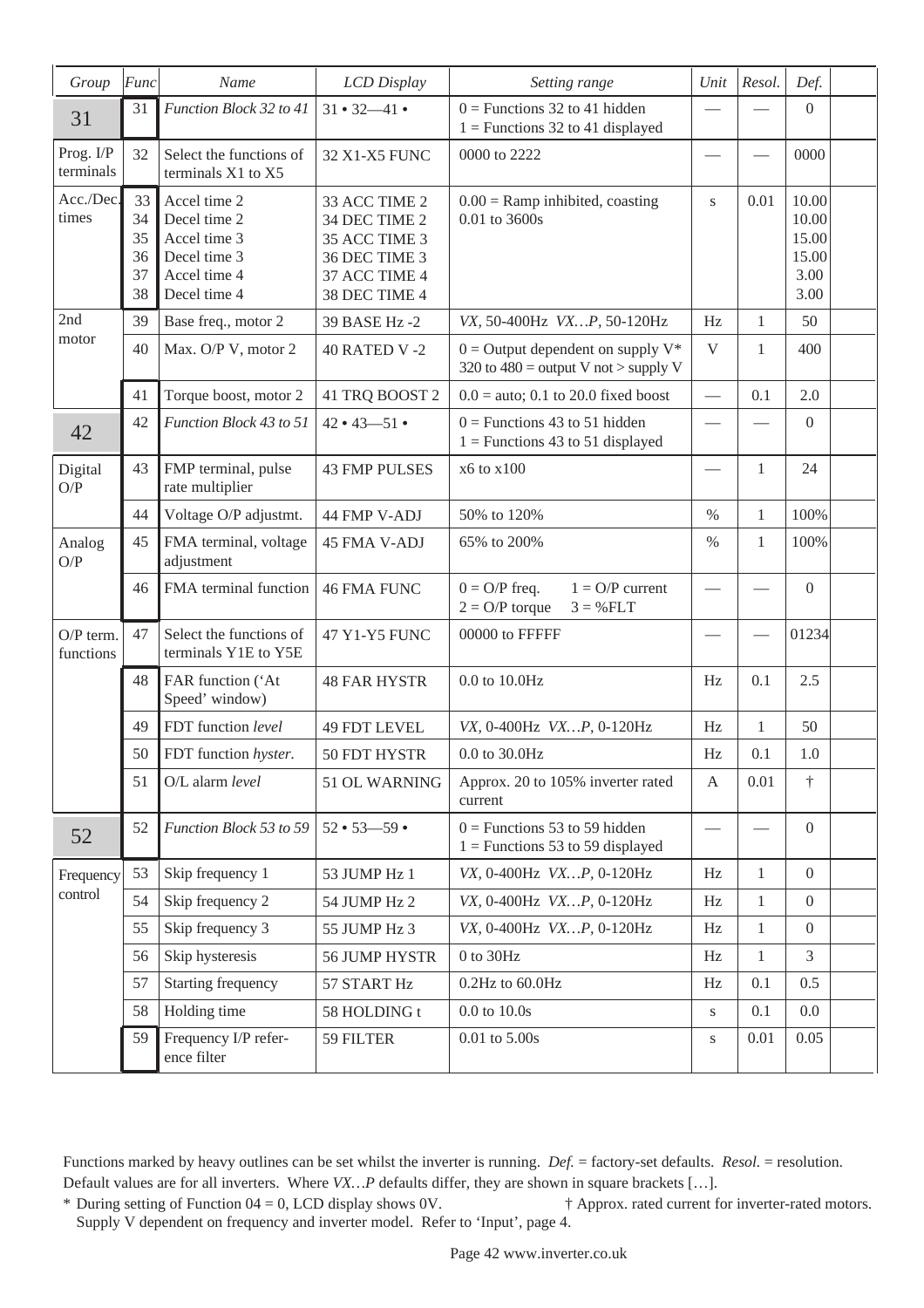| Group                | Func           | Name                                            | LCD Display                    | Setting range                                                                    | Unit            | Resol.                   | Def.             |  |
|----------------------|----------------|-------------------------------------------------|--------------------------------|----------------------------------------------------------------------------------|-----------------|--------------------------|------------------|--|
| 60                   | 60             | Function Block 61 to 79                         | $60 \cdot 61 - 79 \cdot$       | $0$ = Functions 61 to 79 hidden<br>$1 =$ Functions 61 to 79 displayed            |                 |                          | $\overline{0}$   |  |
| LED &<br>LCD dis-    | 61             | LEDs, function for nor-<br>mal display          | 61 LED MNTR 1                  | $0$ to $8$                                                                       |                 |                          | $\overline{0}$   |  |
| plays                | 62             | LEDs display at STOP                            | 62 LED MNTR 2                  | $0 = Set point (flashing)$<br>$1 =$ Actual output value only                     |                 |                          | $\overline{0}$   |  |
|                      | 63             | Coefficient for machine<br>speed and line speed | 63 SPEED COEF                  | $0.01$ to $200.00$ x Hz output                                                   |                 | 0.01                     | 0.01             |  |
|                      | 64             | LCD display function                            | 64 LCD MNTR                    | 0 to 3: Drive status, standard screen<br>or bar graphs                           |                 |                          | $\overline{0}$   |  |
| Pattern<br>opera-    | 65             | Pattern operation, mode<br>select               | <b>65 PATTERN</b>              | 0 to 3: Inactive or cyclic                                                       |                 |                          | $\overline{0}$   |  |
| tions                | 66<br>to<br>72 | Pattern stages 1 to 7                           | 66 STAGE 1<br>to<br>72 STAGE 7 | Operation time 0.00 to 6000s<br>FWD/REV codes F1 to F4<br>ACC/DEC codes R1 to R4 | S               | 0.01                     | 0.00<br>F1       |  |
|                      | 73             | ACC/DEC mode                                    | 73 ACC PTN                     | 0 to 2: linear, S-curve, non-linear                                              |                 |                          | $\overline{0}$   |  |
| Special<br>Functions | 74             | Series brake motor dri-<br>ving                 | 74 SERIES BRK                  | Not available                                                                    |                 |                          |                  |  |
| 1                    | 75             | Energy saving                                   | <b>75 ENERGY SAV</b>           | $0 = Inactive$<br>$1 =$ Active                                                   | $\qquad \qquad$ | $\overline{\phantom{0}}$ | 0[1]             |  |
|                      | 76             | REV phase sequ. lock                            | 76 REV LOCK                    | $0 = Inactive$<br>$1 =$ Active                                                   |                 |                          | $\overline{0}$   |  |
|                      | 77             | Data initialising (data<br>reset)               | 77 DATA INIT                   | $0 = Inactive$<br>$1 =$ Active                                                   |                 |                          | $\overline{0}$   |  |
|                      | 78             | Language of displays                            | 78 LANGUAGE                    | $0$ to $3$                                                                       |                 | $\overline{\phantom{0}}$ | $\mathbf{1}$     |  |
|                      | 79             | LCD display brightness                          | 79 BRIGHTNESS                  | $0$ (bright) to $10$ (dark)                                                      |                 |                          | 5                |  |
| 80                   | 80             | Function Block 81 to 94                         | $80 \cdot 81 - 94 \cdot$       | $0$ = Functions 81 to 94 hidden<br>$1$ = Functions 81 to 94 displayed            |                 |                          | $\overline{0}$   |  |
| Special<br>Functions | 81             | PWM carrier frequency<br>(motor sound)          | 81 MTR SOUND                   | 0 (low) to 10 (high) carrier frequen-<br>су                                      |                 |                          | 10               |  |
| $\overline{c}$       | 82             | Auto-restart, start delay                       | 82 RESTART 1                   | $0.0$ to $5.0s$                                                                  | S               | 0.1                      | 0.1              |  |
|                      | 83             | Auto-restart, frequency<br>fall rate            | <b>83 FALL RATE</b>            | 0.00 to 100.00                                                                   | Hz/s            | $\mathbf{1}$             | 10.00            |  |
|                      | 84             | Auto-reset, number of<br>restarts               | 84 AUTO RESET                  | $0$ to $7$                                                                       |                 |                          | $\mathbf{0}$     |  |
|                      | 85             | Auto-reset, interval                            | 85 RESET INT                   | $2$ to $20\mathrm{s}$                                                            | S               |                          | 5                |  |
| Motor<br>character-  | 86             | Motor 1, frame size                             | <b>86 MOTOR CAP</b>            | $0 = 1$ higher<br>$1 =$ nominal<br>$2 = 1$ lower<br>$3 = 2$ lower                |                 |                          | 1                |  |
| istics               | 87             | Motor 1, rated current                          | 87 MOTOR 1-Ir                  | $0.00$ to $2000\mbox{\AA}$                                                       | A               | 0.1                      | $^\dagger$       |  |
|                      | 88             | Motor 1, no-load current                        | 88 MOTOR 1-Io                  | 0.00 to 2000A                                                                    | A               | 0.1                      | $^\dagger$       |  |
|                      | 89             | Motor 2, rated current                          | 89 MOTOR 2-Ir                  | $0.00$ to $2000\mbox{\AA}$                                                       | A               | 0.1                      | $^\dagger$       |  |
|                      | 90             | Motor 1, auto-tuning                            | 90 TUNING                      | $0 = Inactive$<br>$1 =$ Active                                                   |                 | $\overline{\phantom{0}}$ | $\boldsymbol{0}$ |  |
|                      | 91             | Motor 1, %R1 value                              | 91 %R1 SET                     | 0.00 to 50.00%                                                                   | $\%$            | 0.01                     | $\dagger$        |  |
|                      | 92             | Motor 1, %X value                               | 92 % X SET                     | 0.00 to 50.00%                                                                   | $\%$            | 0.01                     | $^\dagger$       |  |
| Special              | 93             | Manufacturer's use only                         | 93 DD FUNC 1                   |                                                                                  |                 |                          |                  |  |
| Functions<br>3       | 94             |                                                 | <b>94 DD FUNC 2</b>            |                                                                                  |                 |                          |                  |  |
|                      | 95             | Data security                                   | 95 DATA PRTC                   | $0 =$ Unlocked<br>$1 = Data$ secure                                              |                 |                          | $\boldsymbol{0}$ |  |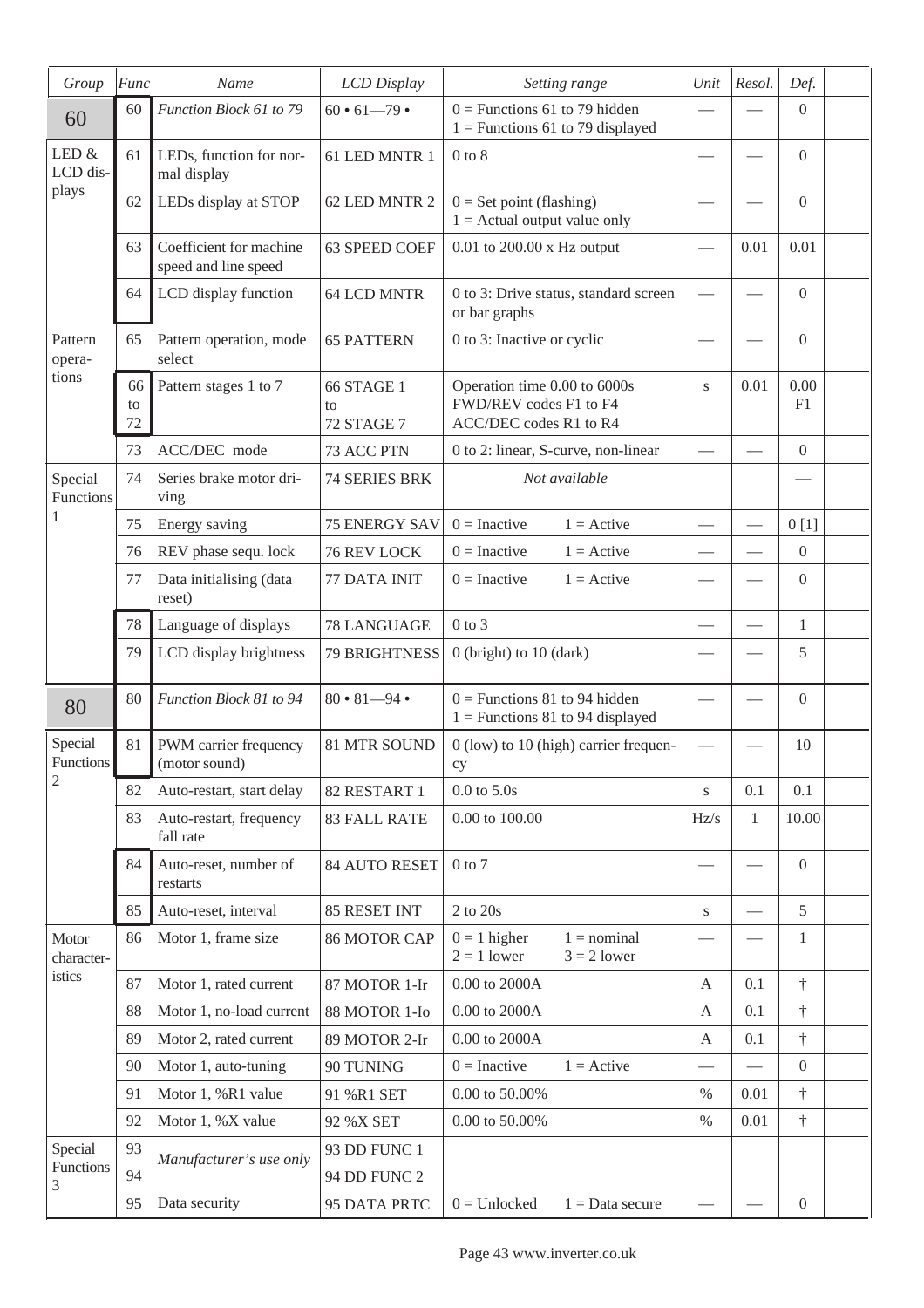### **NOTES**

### 1 **Title boxes with a heavy outline**

indicate Functions which can be changed when the inverter is running.

# **Frequency command source 00 FREQ COMND**

The frequency (speed) reference input is selected from the following three options:

- $= 0$  Use the ∧ and ∨ keys on the keypad panel.
- $= 1$  Input reference 0 to 10V at terminals (12)-(11) or 4-20mA at terminals (C1)-(11). Please refer to Function 32, page 52,  $X4 = 1$ .
- $= 2$  If a 0-10V input is used as well as 4-20mA, the two inputs will be added together.
- NOTE If Preset Speeds, terminals X1...X5, are selected (Functions 20 to 26), this will override all the above options.

# **Operating mode 01 OPR METHOD**

Commands may be given either at the keypad panel or by external contacts wired to terminals.

- $= 0$  The keypad RUN and STOP keys are active; terminals are inactive. This is the default value, and *cannot be changed* when terminals (FWD)-  $(P24)/(CMS)$  or  $(REV)-(P24)/(CMS)$  are linked or if an external RUN/REV control contact is closed.
- NOTE When the (FWD)-(REV) terminals are opencircuit, the inverter will not run in keypad mode and will not indicate the direction. The displays shows 0Hz.
- $= 1$  Terminals (FWD), (REV) and (HLD) are active; the RUN and STOP keys are inactive at the keypad.



*Setting range* 

*VX* inverters 50 to 400Hz in steps of 1Hz.

*VX ...* P inverters 50 to 120Hz in steps of 1Hz.

The selected upper limit of output frequency that the inverter will deliver at the maximum value of the input reference signal, *ie* 10V or 20mA.

2 When the value of a Function is changed from the factory-set default value, the symbol \* appears beside that Function in the LCD multifunction display.

# **Base frequency, Motor 1 03 BASE Hz -1**



*Setting range* 

*VX* inverters 50 to 400Hz in steps of 1Hz.

*VX ...* P inverters 50 to 120Hz in steps of 1Hz.

Set Function 03 at the rated frequency of the motor. The output voltage-to-frequency (V/f) ratio delivered by the inverter is constant up to the base frequency. Torque output is nominally constant from zero speed up to base frequency; above base frequency, power is constant.

If the base frequency is greater than the maximum frequency, Function 02, the output voltage will not rise to the rated voltage.



steps of 1V

If required, clamps the maximum output voltage for the inverter.

- NOTE The output voltage cannot be higher than the input voltage  $V_I$ .
- = 0 Maximum output voltage is increased or decreased according to the input voltage  $V<sub>L</sub>$ .
- $= 320$  to 415/420/460/480\* Regardless of the level of input voltage  $V_I$ , the maximum output voltage is clamped at the value selected.
- \* Dependent on inverter model and system frequency. For details, refer to 'Input', page 4.

Page 44 www.inverter.co.uk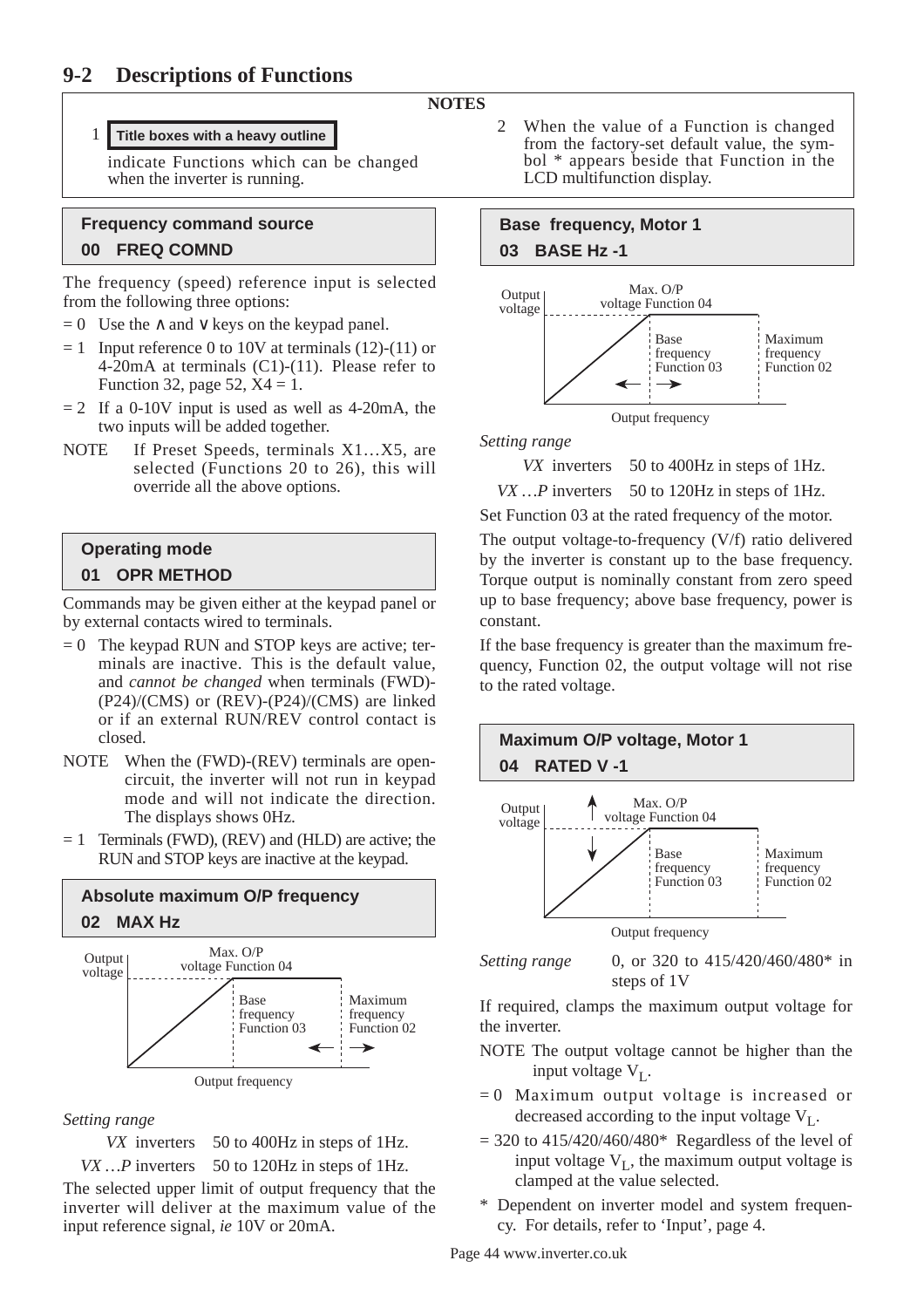# **Acceleration time, Motor 1 05 ACC TIME 1**

# **Deceleration time, Motor 1 06 DEC TIME 1**

The time from start to maximum frequency and from maximum frequency to stop can be set within the range of 0.01 - 3600 seconds.

| Range          | Resolution      |
|----------------|-----------------|
| 9.99 s<br>0.01 | $0.01$ s        |
| 99.9 s<br>10.0 | $0.1$ s         |
| 999 s<br>100   | 1 s             |
| 1000<br>3600 s | 10 <sub>s</sub> |

Function 05 cannot be set to less than 0.01s minimum. When Function  $06 = 0.00$ , the deceleration ramp is inhibited and the motor coasts to rest (≤22kW only).

For S-ramp and non-linear acceleration and deceleration, refer to Function 73.





Torque boost can be switched between automatic and manual mode. In manual mode the boost is adjustable up to a maximum of 20 per cent.

- $= 0.0$  Torque boost is automatically controlled to compensate for the primary resistance of the motor.
- $= 2.0$  to 20.0 Torque boost is linear up to base frequency as illustrated above.
- $= 1.0$  to 1.9 Torque boost is non-linear.
- $= 0.1$  to 0.9 Torque boost is non-linear but follows a 'weaker' curve.

# **Electronic thermal overload — type 08 ELECTRN OL**

Function 08 selects the type of electronic thermal overload to suit the motor(s) being used.

= 0 Inactive: *eg* multi-motor application.

- $= 1$  Active: standard motor. Self-derating for low frequency operation, see diagrams below.
- $= 2$  Active: inverter-rated, larger fame size, or forceventilated motor.



Function 09 sets the operating level of the overload in amps. The setting range is between 20 - 105% of the inverter rated output current (refer to pages 6 and 7).

### *Example for a VX400 inverter:*

Rated full load current is 9.0A at 50Hz. The setting range is 20% to 105% of rated current. To convert the 50Hz current to 60Hz multiply by 1.08

$$
20\% \text{ of } 9.0 \text{A x } 1.08 = 1.95 \text{A}
$$

 $105\%$  of 9.0A x  $1.08 = 10.2$ A

∴ the set point value must fall within the range from 1.95A to 10.2A.

| Range (A)    | <i>Resolution</i> (A) |
|--------------|-----------------------|
| 9.99<br>0.01 | 0.01                  |
| 99.9<br>10.0 | 0.1                   |
| 999<br>100   |                       |
| 1000<br>3600 | 10                    |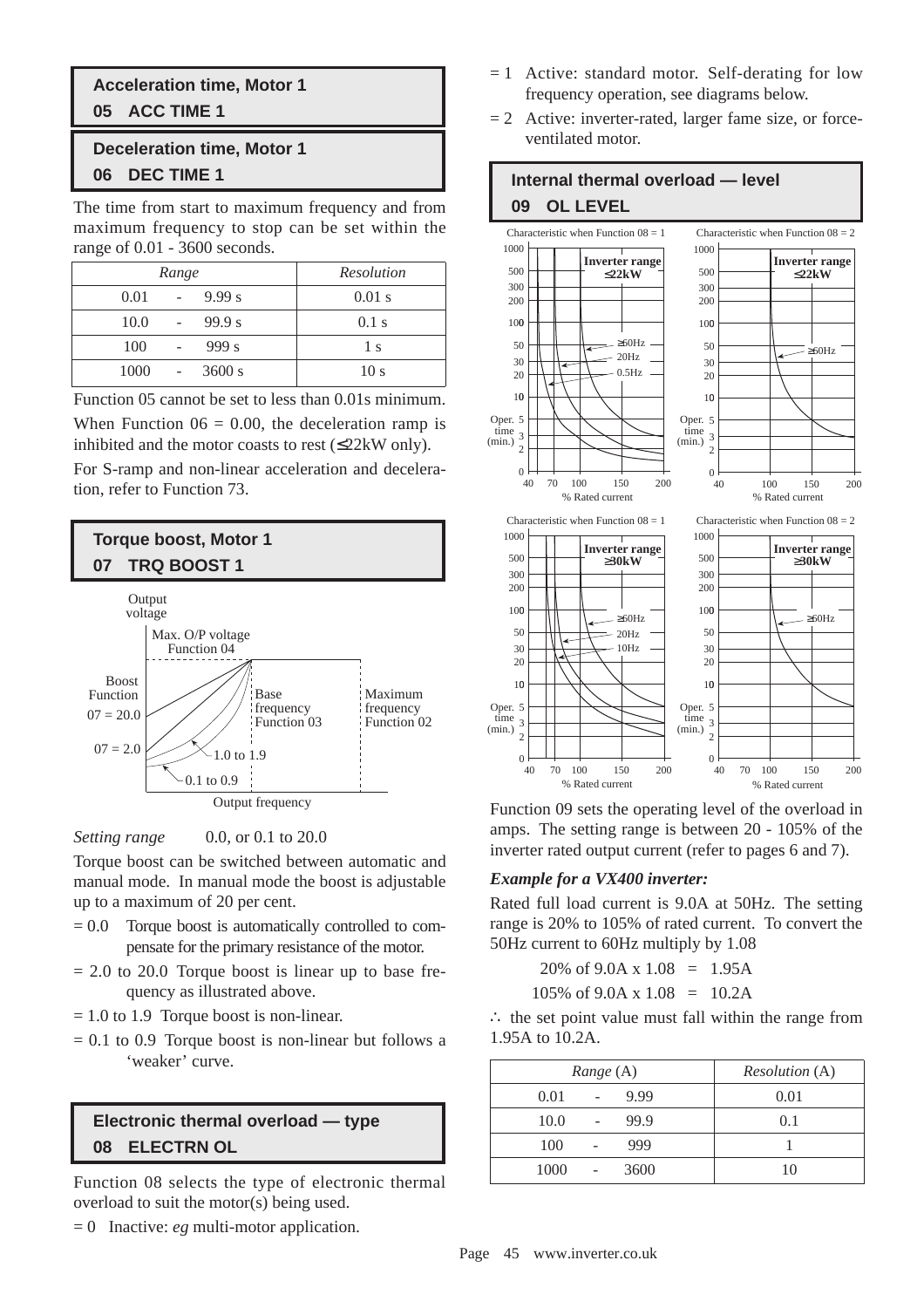### **Restart after momentary power failure 10 RESTART**

#### **WARNING**

RESTART HAZARD: A motor which can restart unexpectedly presents a potential hazard to personnel working near the driven equipment.

One of five different restarting sequences can be selected according to what best suits the operation of the system and the driven load.

The choices are illustrated below and on the facing page, and are summarised as follows:

 $= 0$  Inactive. If the power supply fails, the inverter is immediately disabled.

The display shows LU trip.

 $= 1$  Inactive. If the power supply fails, the inverter is immediately disabled.

The display shows LU trip only when the power supply is restored.

To restart in either of the above settings:

Press RESET (keypad mode,  $01 = 0$ ) or apply a reset signal to terminal (RST)-(P24)/(CMS) (terminal mode,  $01 = 1$ ) to enable the inverter. Press RESET (either mode) to cancel the LU trip signal.



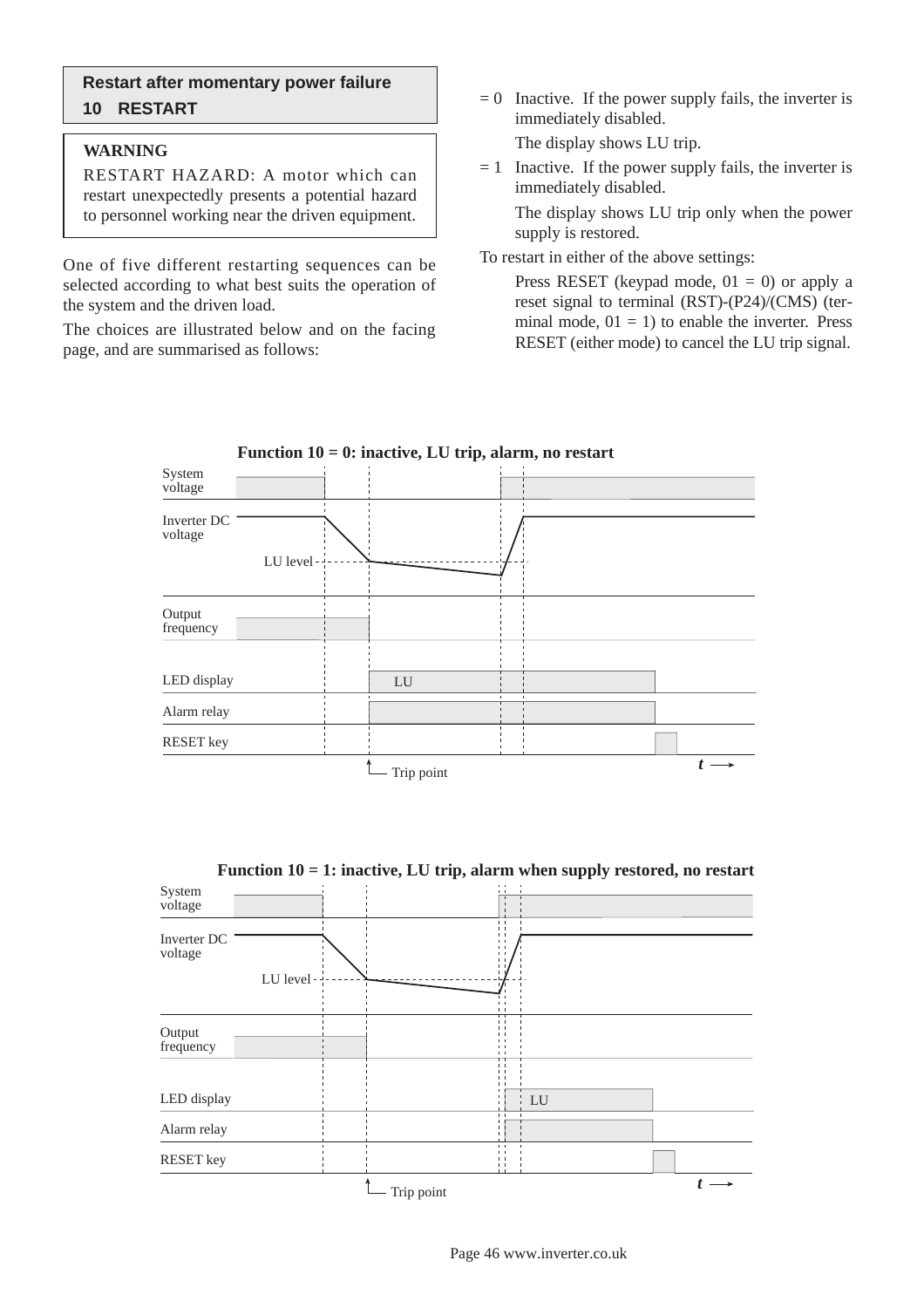$= 2$  Restart with smooth recovery. This setting is intended for high-inertia loads. The inverter is allowed to regenerate for a time after the power supply has failed, so as to reduce the speed of the load.

When power is restored, the inverter output is restarted at its last output frequency. The load is then decelerated for a brief period before accelerating up to speed reference input. The rate of deceleration is adjustable by Function 83.

The interval between loss of inverter output and restart is adjustable by Function 82.

Press RESET (either mode) to cancel the LU trip signal.

 $= 3$  Restart with smooth recovery. This setting is intended for normal loads. When the power supply fails, the inverter output is immediately stopped and the motor allowed to coast.

When power is restored, the inverter output is

restarted at its last output frequency. The load is then decelerated for a brief period before accelerating up to speed input reference. The rate of deceleration is adjustable by Function 83.

The interval between loss of inverter output and restart is adjustable by Function 82.

Press RESET (either mode) to cancel the LU trip signal.

 $= 4$  Restart with smooth recovery. This setting is intended for low-inertia loads. When the power supply fails, the inverter output is immediately stopped and the motor allowed to coast.

When power is restored, the inverter output is restarted at starting frequency (Function 57). The load is then accelerated up to speed reference input.

Press RESET (either mode) to cancel the LU trip signal.



**Function 10 = 2: active, LU alarm, smooth restart when supply restored**









Page 47 www.inverter.co.uk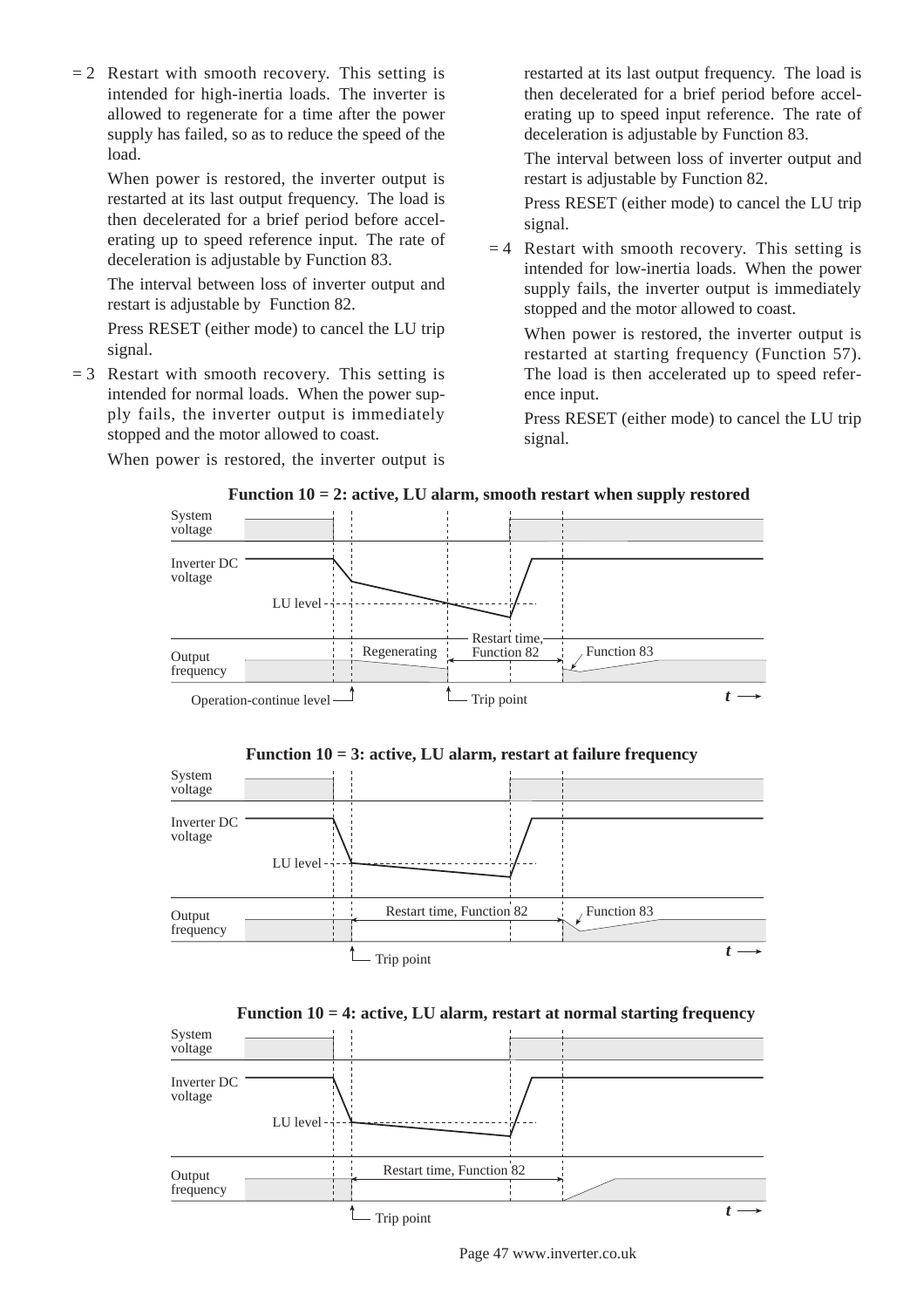# **Frequency limiter — High 11 H LIMITER**

# **Frequency limiter — Low 12 L LIMITER**



The effects of the high and low limits for the output frequency are illustrated above.

*Setting range* 

| for <i>VX</i> inverters    | $0 - 400$ Hz  |
|----------------------------|---------------|
| for $VX \dots P$ inverters | $50 - 120$ Hz |

#### **Example of setting**

- If Function  $12 >$  Function 11 then Function 11 has priority.
- If Function 57 (starting frequency) > freq. I/P reference, the inverter is inhibited.
- If frequency I/P reference > Function 11, the inverter operates at the High limit, Function 11.

# **Bias frequency 13 FREQ BIAS**

#### Output frequency Hz Analog frequency input reference 10V or 20mA  $0V$ or 4mA 0% bias Max. output frequency, Function 02 Bias Function 13

Effective for either the voltage terminals (12)-(11) or the current terminals  $(C1)-(11)$  analog frequency input reference.

This Function modifies the output frequency demand by adding a bias frequency to the analog input frequency reference.

*Setting range* 

| for <i>VX</i> inverters | $0 - 400$ Hz |
|-------------------------|--------------|
| for $VX$ P inverters    | $0 - 120$ Hz |

# **Gain — frequency input reference 14 FREQ GAIN**



Effective for either the voltage terminals (12)-(11) or the current terminals  $(C1)-(11)$  analog frequency reference input.

*Setting range* 0.0% to 200%

Applies a gain to the analog input signal as a percentage of the maximum frequency Function 02.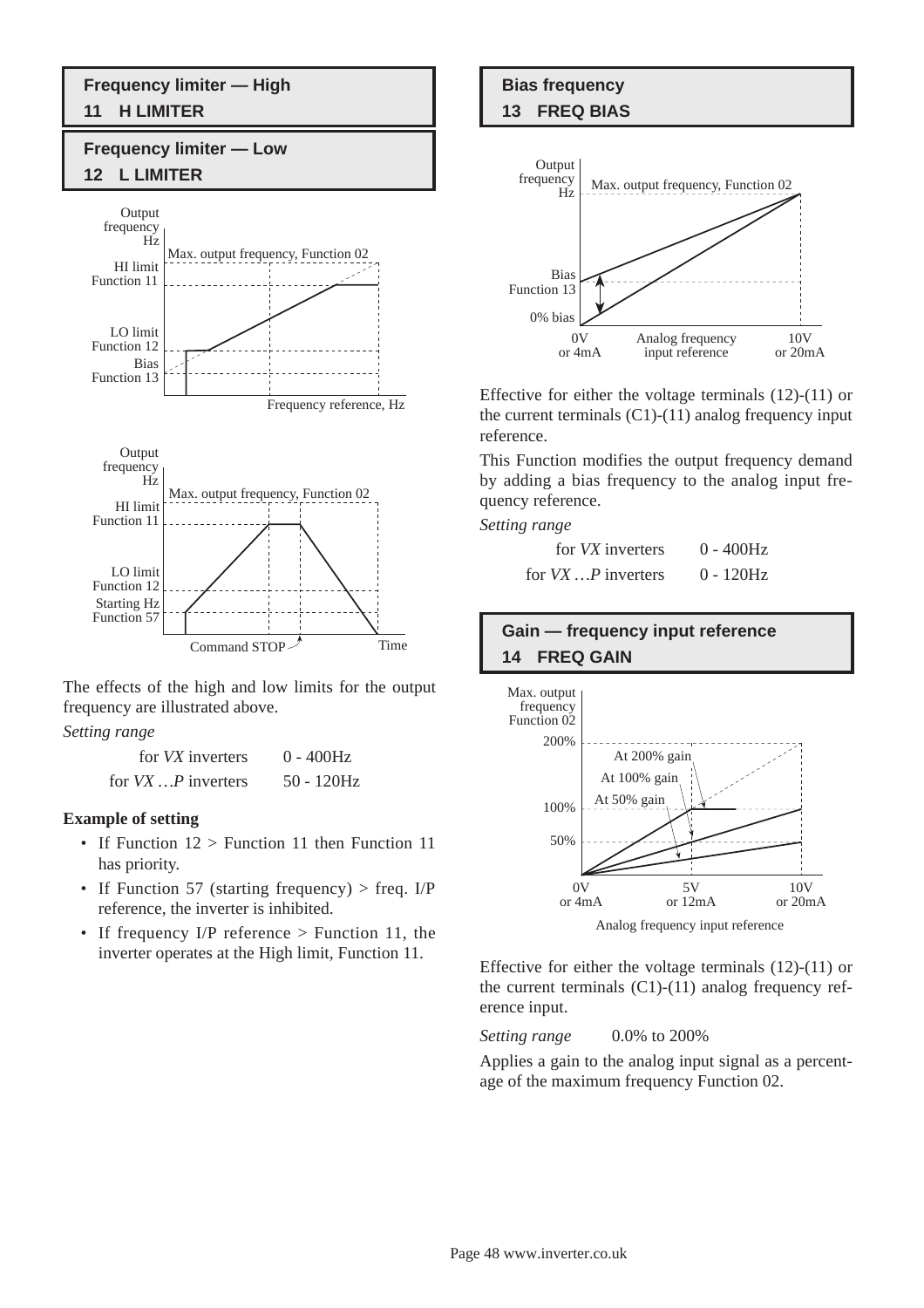# **Torque limit — Driving 15 DRV TORQUE**

# **Torque limit — Braking 16 BRK TORQUE**

These Functions set limits on the driving torque and braking torque.

When the set point of Function 15 or Function 16 is reached, the output frequency is reduced if the inverter is driving, and increased if the inverter is braking, so that the torque does not rise above the set value.

#### *Setting range*

Function 15, driving 20 to 180 (% of FLT) or 999 (no limit)

Function 16, braking 0 (coast to stop) or 20-180 (% of FLT) or 999 (no limit)

However, the upper limit is +5Hz with respect to the frequency input reference.

# **DC brake — Starting frequency 17 DC BRK Hz**

**DC brake — Braking level**

**18 DC BRK LVL**

**DC brake — Braking time**

**19 DC BRK t**

Function 17 starting frequency:

This sets the frequency at which DC brake operation starts during deceleration.

*Setting range* 0.0 to 60.0 Hz

If Function  $17 = 0.0$ , braking will start at the minimum frequency (0.20 Hz).

Function 18 braking level:

This adjusts the DC brake output. *Setting range* 0 to 100 %

Function 19 braking time:

This sets the operating time for the DC brake.

*Setting range* 0 or 0.1 to 30.0 s

If Function  $19 = 0$ , the motor will decelerate to the DC brake starting frequency, and will then coast to rest.

Please refer to *Motor Braking,* page 84, for additional guidance.

**Multistep frequency setting value 1 20 MULTI Hz-1**

**Multistep frequency setting value 2**

**21 MULTI Hz-2**

**Multistep frequency setting value 3 22 MULTI Hz-3**

**Multistep frequency setting value 4 23 MULTI Hz-4**

**Multistep frequency setting value 5 24 MULTI Hz-5**

**Multistep frequency setting value 6**

**25 MULTI Hz-6**

**Multistep frequency setting value 7 26 MULTI Hz-7**

Multistep frequencies (preset speeds) 1 to 7 are set by control terminals X1, X2 and X3 as shown in the table below.

| Multistep frequency<br>settings | Programmable<br>input terminals |                |                 |  |
|---------------------------------|---------------------------------|----------------|-----------------|--|
|                                 | X <sub>1</sub>                  | X <sub>2</sub> | X <sub>3</sub>  |  |
| See F00                         | П                               | П              | П               |  |
|                                 |                                 | П              | H               |  |
| 2                               | H                               |                | H               |  |
| 3                               |                                 |                | п               |  |
| 4                               | TТ                              | П              |                 |  |
| 5                               |                                 | П              |                 |  |
| 6                               | П                               |                |                 |  |
|                                 |                                 |                |                 |  |
|                                 | $\blacksquare = ON$             |                | $\square$ = OFF |  |

The above settings are also used as the speed settings when Function 65, Pattern Operation, has been selected. During pattern operation, multistep operation (preset speeds) has priority if control terminals X1, X2 and X3 have been set as above.

The preset speeds terminals X1…X5 are factory-set for this purpose but may be programmed for other uses. Refer to Function 32, page 52.

Preset speeds can be set for any output frequency but will be limited by the maximum frequency, Function 02, and the high and low frequency limits, Functions 11 and 12.

*Setting range*

*VX* inverters 0.00 or 0.20 to 400.00 Hz *VX*... *P* inverters 0.00 or 0.20 to 120.00 Hz  $(0.00)$  = preset disabled)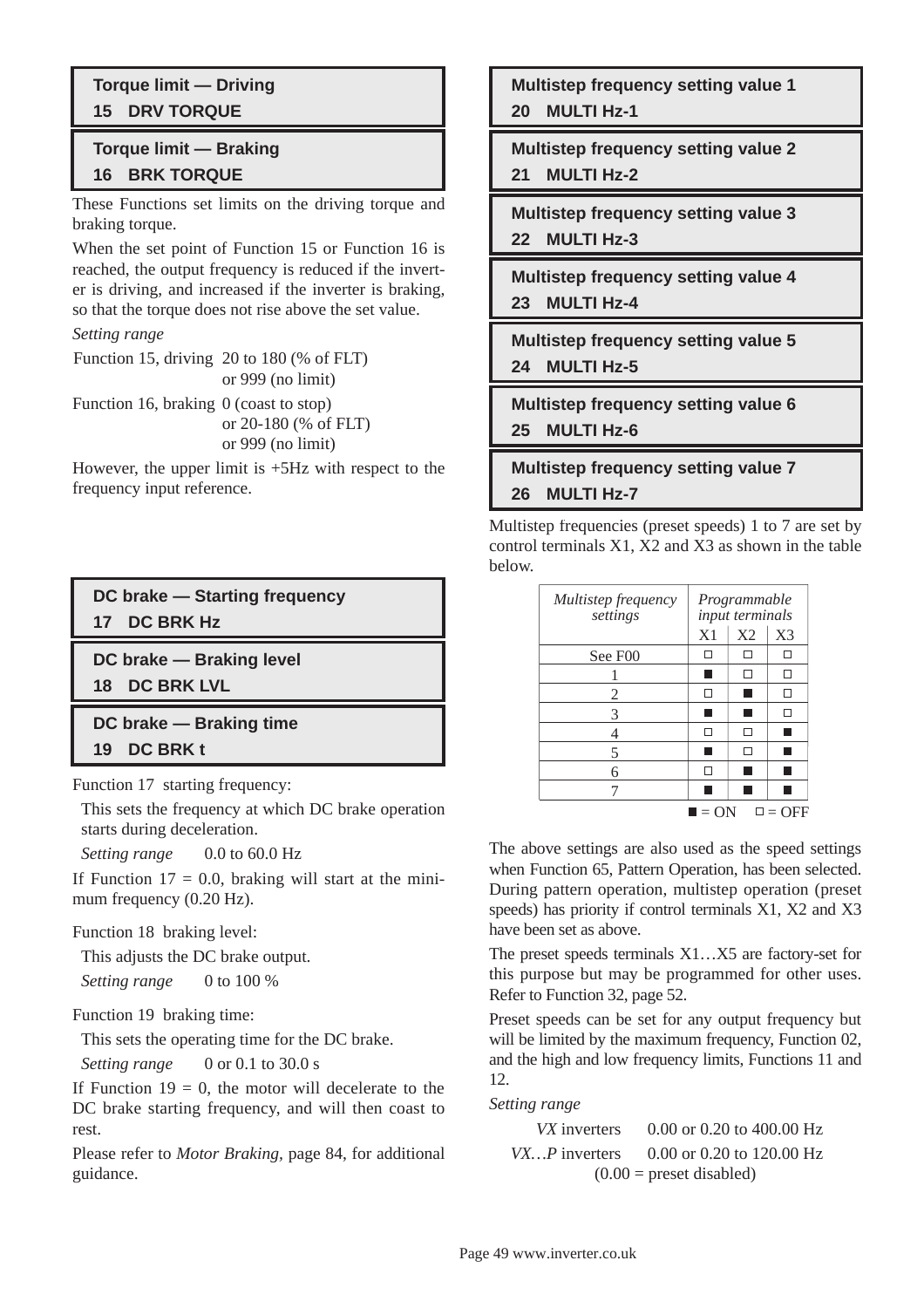### **Electronic thermal overload relay for braking resistor 27 DBR OL**

Monitors the frequency of operation and continuous operation time for the braking resistor. The Function trips the inverter when necessary to protect the braking resistor.

- $= 0$  Inactive
- $= 1$  Active for internal braking resistor
- $= 2$  Inactive

NOTE Only inverters rated ≤7.5kW are equipped with internal braking resistors. Function 27 is redundant for inverters of higher rating, for which  $27 = 0$  is fixed.

# **Slip compensation control 28 SLIP COMP** Torque





 $0.0$  = no compensation.

When the motor loading increases, the motor slows down. Conversely, if load reduces, speed increases, The object of slip compensation is to keep the motor speed constant under varying load.

As illustrated above, slip compensation can be either positive or negative. Positive slip raises the motor speed to compensate for a load torque increase. A negative value of compensation magnifies the motor speed droop.

Function 28 sets the 'compensation frequency'  $C_f$  for slip compensation.

 $C_f$  =  $\frac{\text{Slip } \% \text{ at rated load}}{100}$  x Base Hz

The exact value for the % slip at full load will vary from one motor to another.

*Example:* Rating plate data — Poles  $(p) = 4$ ; Base frequency *(f)* = 50Hz; Full load speed  $(N<sub>L</sub>)$  = 1440 rpm.

$$
N_S = \frac{f \times 120}{p} = \frac{50 \times 120}{4} = 1500 \text{rpm}
$$
  
Set Function 28 =  $\frac{(N_S - N_L) \times f}{N_S}$   
=  $\frac{(1500 - 1440) \times 50}{1500} = 2 \text{Hz}$ 

# **Torque vector control 29 TRQ VECTOR**

 $= 0$  Torque vector control inactive

 $= 1$  Active

To obtain the maximum amount of motor torque under a variety of operating conditions, the output torque is accurately calculated by the inverter software in accordance with the load conditions. The voltage vector is controlled to the optimum value based on the result of the calculation. Torque vector control can only be used for a single motor. The motor must have the same rating as the inverter, or lower.

If torque vector control is selected, the following values will be changed from those of present settings:

### **Function 04 — Rated voltage**

If Function  $04 = 0$  the following will automatically be applicable: 380 to 480V systems = AVR control

If a value other than 0 is set, that voltage value will be applied.

### **Function 28 — Slip compensation control**

If Function  $28 = 0.0$  and Function  $21 = 1$  (*ie* in torque vector mode) the inverter will apply a predetermined value of compensation stored in the preprogrammed 'motor map' for the relevant motor capacity.

If a value other than 0.0 is set, the motor will be operated at whatever slip compensation control amount is currently set.

### **Function 07 — Torque boost**

Automatic torque boost will be applicable. Thus, any other setting which is different from this will be ignored.

### **Conditions for selecting torque vector control**

- 1 A motor rated at lower than 0.2 kW should not be used.
- 2 Torque vector control cannot be used if two motors are supplied from the inverter.
- 3 The motor used should be a standard motor with the same frame size or one size larger or one or two sizes smaller than the inverter. It may be a special inverter motor. Refer to Power Drive Services Ltd.
- 4 The motor should have either 2, 4 or 6 poles.
- 5 The cable connecting the motor and inverter should not be more than 50m in length.
- 6 There should be no filter or reactor connected between the inverter and the motor.
- NOTE If using a motor which is non-standard, or if the impedance between the inverter and the motor cannot be ignored, use the auto-tuning Function 90 to find the constant before using torque vector control. However, it may not be possible to obtain the full performance or tuning may not be possible under some conditions. In such cases, torque vector control cannot be used.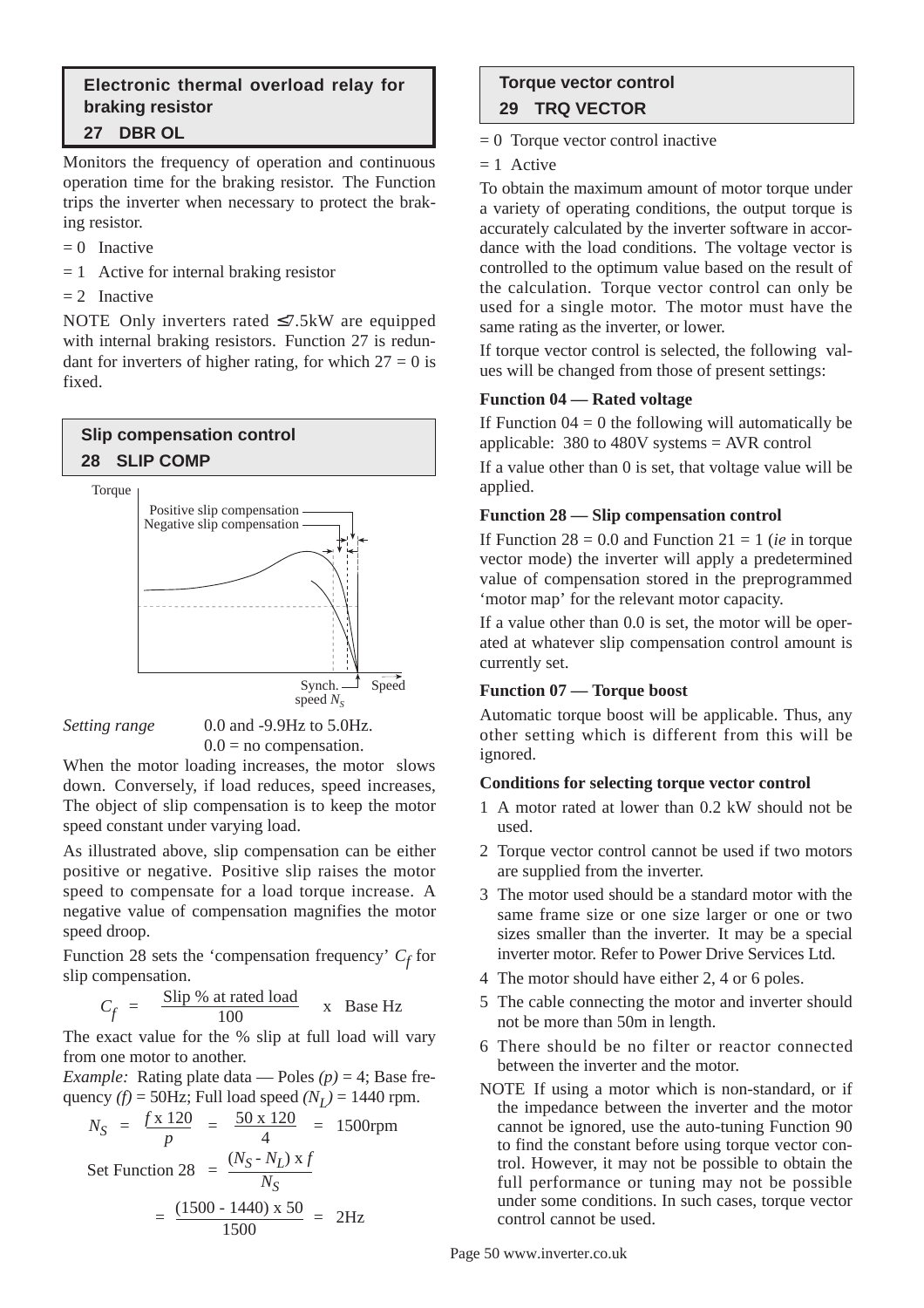# **Number of motor poles 30 MTR POLES**

Available settings — 2 to 14 (even numbers only)

If the correct value is not set, the rotational speed of the motor will be incorrectly displayed.

## NOTE: FUNCTION BLOCKS

The remaining Functions, with the sole exception of Function 95, are grouped into 'Function blocks'. As delivered, none of these Functions will be shown or accessible when scrolling through the Functions list on the LCD display. Thus, after Function 31, the next visible Function will be 42, then 52, 60, 80 and 95. Functions 00 to 30 are always visible and accessible.

The invisible Functions in any block are caused to appear on the LCD display and are made accessible to read and to write by setting the 'Function block' Function value to 1.

| <b>Function block 32 to 41</b> |                                 |  |  |  |  |
|--------------------------------|---------------------------------|--|--|--|--|
|                                | $31 \cdot 32 - 41 \cdot$        |  |  |  |  |
| 32                             | Terminals X1X5, input functions |  |  |  |  |
| 33                             | <b>Acceleration time 2</b>      |  |  |  |  |
| 34                             | <b>Deceleration time 2</b>      |  |  |  |  |
| 35                             | <b>Acceleration time 3</b>      |  |  |  |  |
| 36                             | <b>Deceleration time 3</b>      |  |  |  |  |
| 37                             | <b>Acceleration time 4</b>      |  |  |  |  |
| 38                             | Deceleration time 4             |  |  |  |  |

Set  $31 = 1$  to access Functions 32 to 41.

Set  $31 = 0$  to make Functions 32 to 41 inaccessible.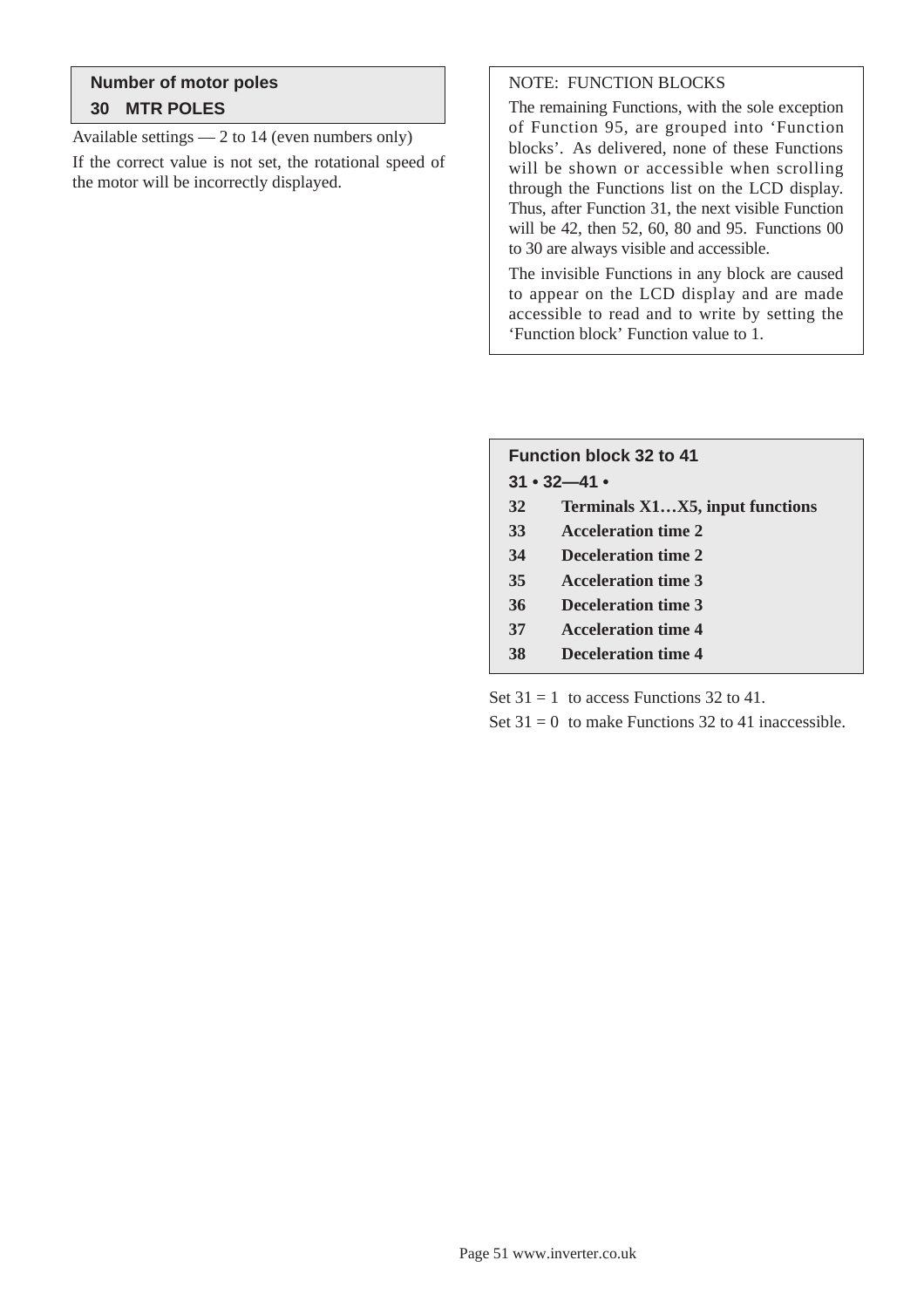### **Select functions of terminals X1 to X5 32 X1—X5 FUNC**

**Accessible when**  $31 = 1$ **. Refer also to Functions** 20…26.

*Setting range* 0 0 0 0 to 2 2 2 2

Function 32 enables external control contacts connected to terminals X1…X5 to be used for the different purposes listed in the table below. When Function 32 is selected, four digits appear in the multifunction display, any one of which may be set to 0, 1 or 2. The first digit determines the function of terminals X1 and X2; the second digit determines the function of terminal X3, the third, the function of X4 and the fourth, terminal X5.

|                | 0                                                       | 1                                                                   | $\mathfrak{D}$                                                      |
|----------------|---------------------------------------------------------|---------------------------------------------------------------------|---------------------------------------------------------------------|
| X1<br>X2       | Multistep<br>frequency<br>setting $-$<br>refer to       | <b>UP/DOWN</b><br>control, initial<br>value $= 0$                   | <b>UP/DOWN</b><br>control, initial<br>$value =$<br>previous value   |
| X <sup>3</sup> | <b>Functions</b><br>$20$ to $26$                        | Changeover<br>operation from<br>line to inverter<br>(for 50Hz line) | Changeover<br>operation from<br>line to inverter<br>(for 60Hz line) |
| X <sub>4</sub> | Acceleration/<br>Deceleration                           | Current input<br>selection                                          | DC brake<br>command                                                 |
| X <sub>5</sub> | time<br>$ACC2$ to 4<br>DEC $2$ to $4$<br>(3 steps each) | 2nd motor<br>V/f selection                                          | Enabling signal<br>for change of<br>Function value                  |

**Multistep frequency selection — terminals X1, X2 and X3**



Terminals X1, X2 and X3 are used in combination to select the multistep frequencies 1 to 7. Refer to Functions 20…26.

## **RAISE/LOWER control — Method 1 Zero speed interlock**

Starting frequency is always 0Hz



Inverter output frequency can be controlled by inputs to terminals X1 and X2 acting as a 'motorised pot'. Terminal X1 raises the frequency, X2 lowers it. Either circuit changes the frequency only whilst an input signal is present. Neither can change the direction of rotation.

# **RAISE/LOWER control — Method 2 Restart at last frequency**

Starting frequency when the inverter is stopped by a STOP command = last value applied by either input signal.  $\sim 10^{-1}$ **Contract Contract** 

| <i>Terminal</i> | X1, X2 |   |   |   |  |  |
|-----------------|--------|---|---|---|--|--|
| Setting         |        | ∗ | ∗ | ∗ |  |  |
| * Not relevant  |        |   |   |   |  |  |

Operation is otherwise the same as  $X1, X2 = 1$ 

#### **Changeover operation — terminal X3**

| Terminal                                  | X1. X2 | X <sup>3</sup> | X <sub>4</sub> | X <sub>5</sub> |  |
|-------------------------------------------|--------|----------------|----------------|----------------|--|
| Setting                                   | ∗      | 1†             |                |                |  |
| * Not relevant                            |        |                |                |                |  |
| $\uparrow$ X3 = 2 for 60Hz line operation |        |                |                |                |  |

If an inverter drive system is provided with a bypass supply (mains power) this command switches between the inverter output and the bypass.

If at the moment of switching the inverter input frequency reference is zero, the inverter outputs 50Hz momentarily, and then decelerates to a stop. The timing for signal input to terminal X3, and the switching of the motor power supply from commercial power to inverter, can be simultaneous.

#### **Acceleration/Deceleration time — terminals X4, X5**

| <i>Terminal</i> | X1, X2 | X3 |  |  |
|-----------------|--------|----|--|--|
| Setting         | ∗      | ∗  |  |  |
| * Not relevant  |        |    |  |  |

Acceleration and deceleration times preset by Functions 33…38 can be selected by inputs to terminals X4 and X5 acting in combination. Refer to Functions 33…38.

#### **Current input selection — terminal X4**

| Terminal | X1. X2         |        |        |
|----------|----------------|--------|--------|
| Setting  | ∗              | $\ast$ | $\ast$ |
|          | * Not relevant |        |        |

When a signal is received at terminal X4, analog voltage input (12)-(11) is ignored and only the analog current input  $(C1)$ - $(11)$  is valid.

### **DC brake selection — terminal X4**



DC braking operates at the DC braking start frequency, Function 17, or less while the motor is decelerating or stopped. The braking is ON while the braking command is on. If the inverter receives an external operation command, that command takes priority.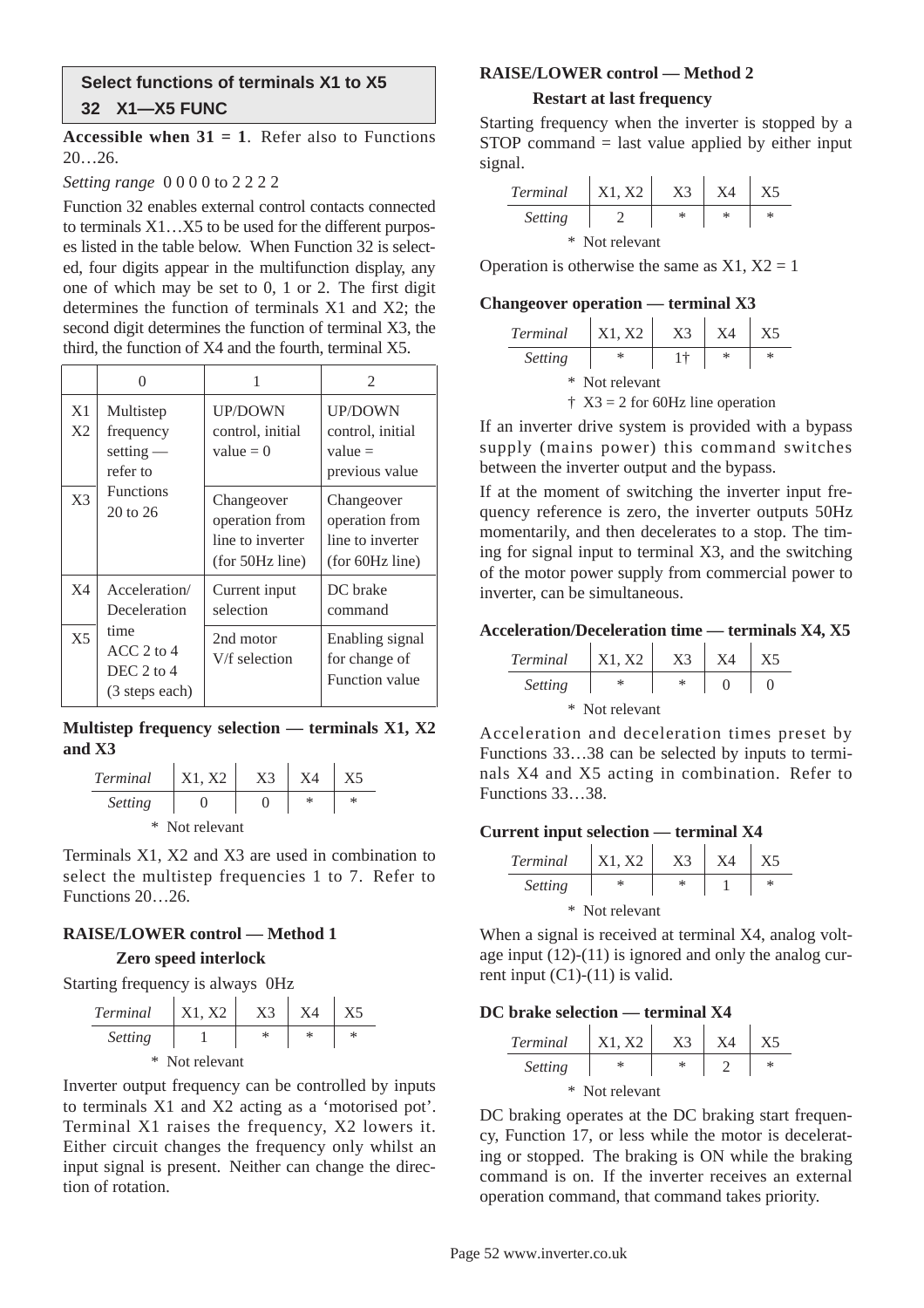**Acceleration time 2**

**33 ACC TIME 2**

**Deceleration time 2**

**34 DEC TIME 2**

**Acceleration time 3 35 ACC TIME 3**

**Deceleration time 3**

**36 DEC TIME 3**

**Acceleration time 4**

**37 ACC TIME 4**

**Deceleration time 4**

**38 DEC TIME 4**

**Accessible when 31 = 1**

*Setting range*

Acceleration time 0.01s to 3600s Deceleration time 0.00s to 3600s  $(0.00 = \text{Coasting})$ 

Functions 33 to 38 set the acceleration and deceleration times for multistep operation. Valid only if terminals X4 and X5 have been set to 'data 0' — refer to Function 32. If X4 and X5 are set to any value other than 0, input signals will not be valid.

| Accel./Decel time<br>settings | Programmable<br>input terminals |                |
|-------------------------------|---------------------------------|----------------|
|                               | $X_4$                           | X <sub>5</sub> |
| Accel/Decel time 1            |                                 |                |
| Accel/Decel time 2            |                                 | П              |
| Accel/Decel time 3            |                                 |                |
| Accel/Decel time 4            |                                 |                |
|                               |                                 |                |

# **Base frequency — Motor 2 39 BASE Hz -2**

### Accessible when  $31 = 1$

*Setting range* 

*VX* inverters 50 to 400Hz in steps of 1Hz.

*VX ...* P inverters 50 to 120Hz in steps of 1Hz.

Set Function 39 at the rated frequency of the motor.

The output voltage-to-frequency (V/f) ratio delivered by the inverter is constant up to the base frequency. Torque output is nominally constant from zero speed up to base frequency; above base frequency, power is constant.

If the base frequency is greater than the maximum frequency, Function 02, the output voltage will not rise to the rated voltage.

# **Maximum O/P voltage, Motor 2 40 RATED V -2**

#### **Accessible when 31 = 1**

*Setting range* 0, or 320 to 415/420/460/480\* in steps of 1V

If required, clamps the maximum output voltage for the inverter.

- NOTE The output voltage cannot be higher than the input voltage  $V_{I}$ .
- $= 0$  Maximum output voltage is increased or decreased according to the input voltage  $V<sub>L</sub>$ .
- $= 320$  to  $415/420/460/480*$  Regardless of the level of input voltage  $V_I$ , the maximum output voltage is clamped at the value selected.
- \* Dependent on inverter model and system frequency. For details, refer to 'Input', page 4.

# **Torque boost, Motor 2 41 TRQ BOOST 2**

#### Accessible when  $31 = 1$

*Setting range* 0.0, or 0.1 to 20.0

Torque boost can be switched between automatic and manual mode. In manual mode the boost is adjustable up to a maximum of 20 per cent.

- $= 0.0$  Torque boost is automatically controlled to compensate for the primary resistance of the motor.
- $= 2.0$  to 20.0 Torque boost is linear up to base frequency as illustrated above.
- $= 1.0$  to 1.9 Torque boost is non-linear.
- $= 0.1$  to 0.9 Torque boost is non-linear but follows a 'weaker' curve.

Refer to the diagram illustrating Function 07, page 45.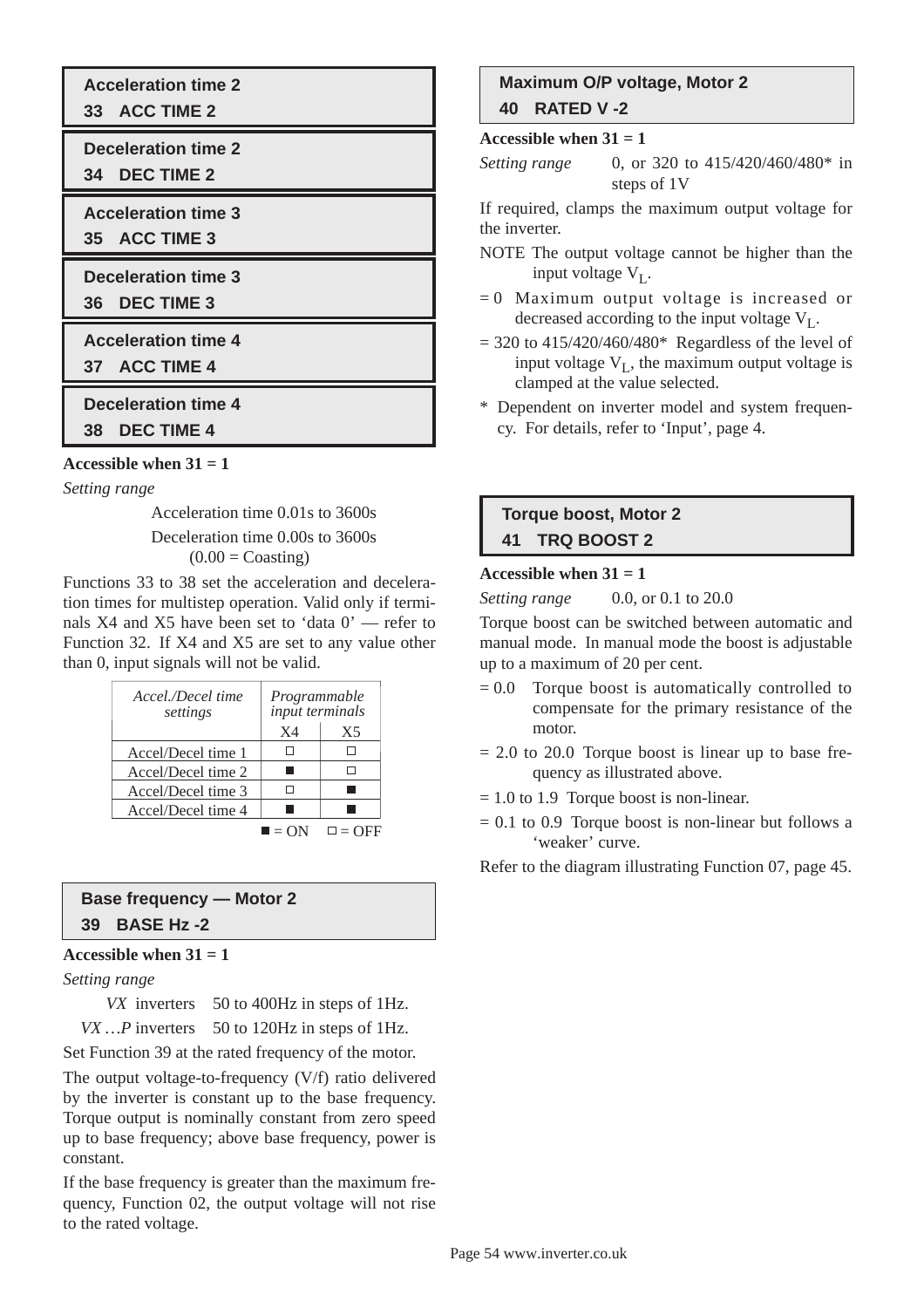# **Function block 43 to 51**

- **42 43—51 •**
- **43 FMP terminal, pulse rate multiplier**
- **44 FMP terminal, voltage O/P adjust**
- **45 FMA terminal, voltage O/P adjust**
- **46 FMA terminal, function**
- **47 Terminals Y1E…Y5E, select outputs**
- **48 FAR signal ('at-speed' window)**
- **49 FDT signal, level**
- **50 FDT signal, hysteresis**
- **51 Overload alarm, level**

Set  $42 = 1$  to access Functions 43 to 51. Set  $42 = 0$  to make Functions 43 to 51 inaccessible.

# **Terminal FMP, pulse rate multiplier 43 FMP PULSES**

### Accessible when  $42 = 1$

*Setting range* 6 to 100

Sets the pulse frequency output at terminal FMP.

The setting is determined by the following formula :

 $FMP$  frequency  $=$ 

Output Hz x selected multiplier Function 43

The upper limit for FMP frequency output is 6 kHz.

# **Terminal FMP, voltage O/P adjustment 44 FMP V-ADJ**

**Accessible when 42 = 1**

*Setting range* 50% to 120%

Adjusts the DC voltage output from terminal FMP.

# **Terminal FMA, voltage O/P adjustment 45 FMA V-ADJ**

**Accessible when 42 = 1**



*Setting range* 65% to 200%

Adjusts the DC voltage output from terminal FMA.

Adjusts the voltage to the level required for a 'full scale' (100%) reading of the value selected in Function 46.

# **Terminal FMA, function 46 FMA FUNC**

# **Accessible when 42 = 1**

*Setting range* 0 to 3

Select one of the following parameters to be monitored at the output of terminal FMA:

| Data | Parameter        | Meaning of 100%              |
|------|------------------|------------------------------|
| 0    | Output frequency | Maximum frequency            |
|      | Output current   | Inverter rated current x 2.0 |
| 2    | Output torque    | Rated torque x 2.0           |
| 3    | Load rate        | Rated load x 2.0             |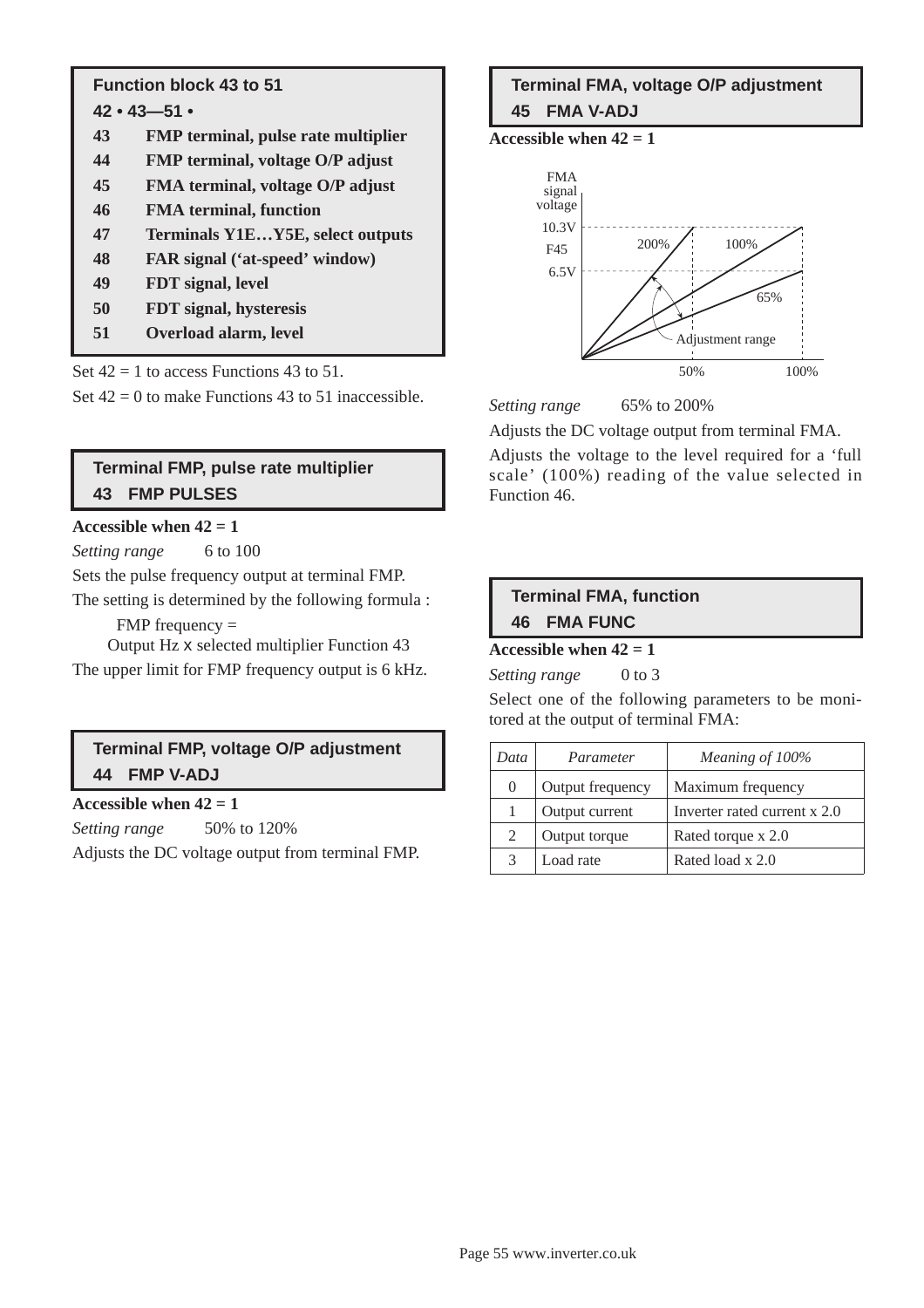## **Terminals Y1E to Y5E, function 47 Y1-Y5 FUNC**

#### **Accessible when 42 = 1**

*Setting range*  $000000$  to FFFFF

Assigns functions to terminals Y1E, Y2E…Y5E, using a 5-digit selection from 1 to 9 plus C, d, E, F. The same output function can be assigned to two or more different terminals at the same time.

The output at terminal Y1E is determined by the first digit selected, at terminal Y2E by the second digit, Y3E by the third, and so on.

Output function E, indication of stage number in Pattern Operation (Functions 66 to 72), uses Y3E, Y4E and Y5E. Terminals Y1E and Y2E can be assigned to any of the other outputs controlled by data 0 to 9, C and d.

Output function F, cause of trip signal, uses Y2E, Y3E, Y4E and Y5E. Refer to the table on page 68. Terminal Y1E can be assigned to any of the other outputs controlled by data 0 to 9, C and d.

| Data           | Output termlnal function                                                                                                                       | Symbol     |
|----------------|------------------------------------------------------------------------------------------------------------------------------------------------|------------|
| $\overline{0}$ | Inverter running                                                                                                                               | <b>RUN</b> |
| 1              | Frequency equivalence signal (F48)                                                                                                             | FAR        |
| $\overline{c}$ | Frequency level detection (F49, F50)                                                                                                           | <b>FDT</b> |
| 3              | Overload early warning (F51)                                                                                                                   | <b>OL</b>  |
| 4              | Undervoltage detection                                                                                                                         | LU         |
| 5              | Keypad operation mode                                                                                                                          |            |
| 6              | Torque limiting                                                                                                                                |            |
| 7              | Inverter stopped                                                                                                                               | <b>STP</b> |
| 8              | Auto-restart mode                                                                                                                              | <b>RES</b> |
| 9              | Auto-reset mode                                                                                                                                |            |
| A              | (Not available)                                                                                                                                |            |
| B              | (Not available)                                                                                                                                |            |
| $\mathsf{C}$   | Time-up signal (100ms pulse) in Pattern Operation                                                                                              |            |
| d              | Cycle completion signal (100ms pulse) in Pattern<br>Operation                                                                                  |            |
| E              | Stage Number indication signal (3-bit signal) in<br>Pattern Operation. Uses three output terminals<br>Y3E, Y4E and Y5E.                        |            |
| F              | Cause of trip signal (4 bit signal) in alarm trip<br>mode. Uses four output terminals Y2E, Y3E, Y4E<br>and Y5E. Refer to the table on page 68. |            |

### *Example of assignment*

*To output:* From Y1E, Overload early warning; From Y2E, Auto-restart mode; From Y3E, Auto-reset mode; From Y4E, Inverter running; From Y5E, Inverter stopped;

*Set:* Function 47 = 3 8 9 0 7

# **FAR function signal, hysteresis 48 FAR HYSTR**

Accessible when  $42 = 1$ 



#### *Setting range* 0.0 to 10.0Hz

Sets the band width ('hysteresis') within which the FAR signal is an active output. The same band width is applied to each frequency reference input.

The FAR Function is in effect an at-speed window. Note that the FAR Function signal becomes inactive immediately when a change-of-speed signal is given.



# **FDT function signal, hysteresis 50 FDT HYSTR**

#### Accessible when  $42 = 1$

*Setting range* 0.0 to 30.0Hz Sets the band width ('hysteresis') within which the FDT signal is an active output. Note that the FDT signal is activated by Function 49 and de-activated by the lower edge of the hysteresis band.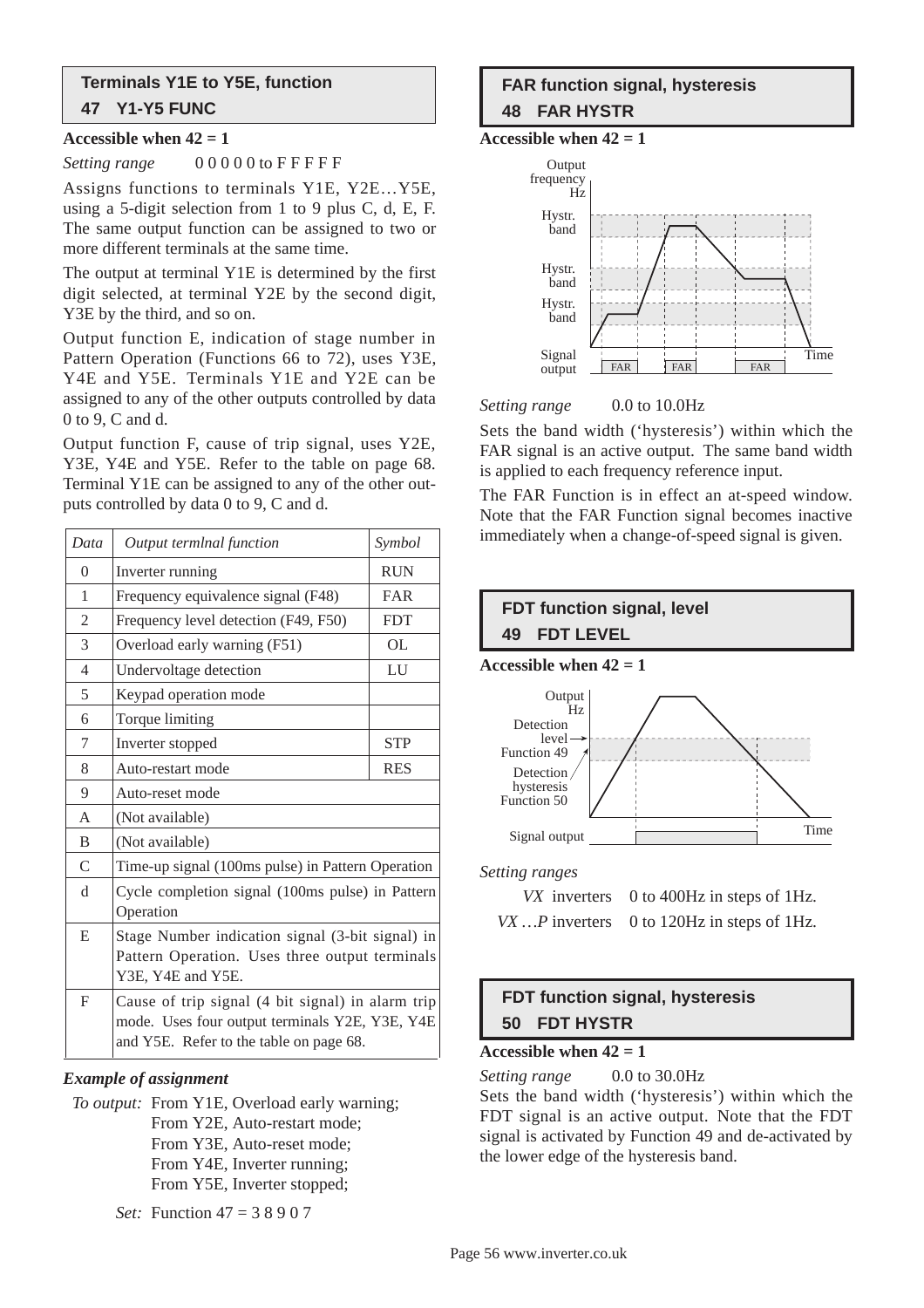# **Overload alarm, level 51 OL WARNING**

#### Accessible when  $42 = 1$

*Setting range* Approx 20 to 105% of inverter rated current.

Function 51 sets the alarm level for the motor overload. Because it has the same inverse time characteristic as the electronic thermal overload relay, it is possible to use it as an overload early warning by setting the value lower than the electronic thermal overload relay level setting.

Refer to:

Function 09, Internal thermal overload — level; Function 47 data 3, overload early warning.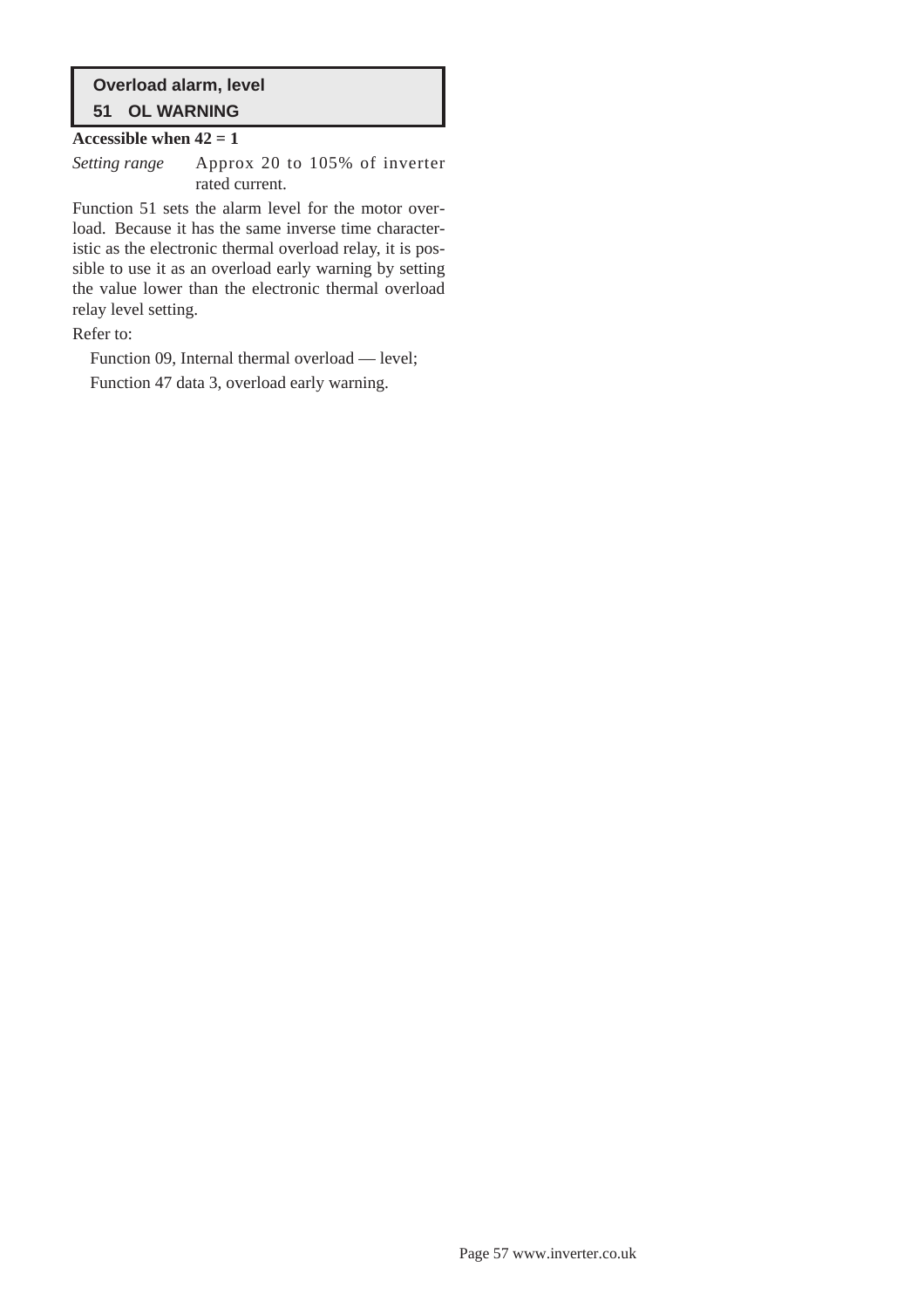|    | <b>Function block 53 to 59</b><br>$52 \cdot 53 - 59 \cdot$ |
|----|------------------------------------------------------------|
| 53 | <b>Skip frequency 1</b>                                    |
| 54 | <b>Skip frequency 2</b>                                    |
| 55 | <b>Skip frequency 3</b>                                    |
| 56 | <b>Skip hysteresis</b>                                     |
| 57 | <b>Starting frequency</b>                                  |
| 58 | <b>Holding time</b>                                        |
| 59 | <b>Frequency input reference filter</b>                    |

Set  $52 = 1$  to access Functions 53 to 59.

Set  $52 = 0$  to make Functions 53 to 59 inaccessible.



Accessible when  $52 = 1$ 



### *Setting ranges*

*VX* inverters 50 to 400Hz in steps of 1Hz.

*VX ...* P inverters 50 to 120Hz in steps of 1Hz.

If a skip ('jump') frequency is set to 0Hz (the default value), the skip function will become inactive.

Minimum resolution for each skip frequency and for hysteresis is 1Hz.

Up to three skip frequencies can be set.

The skip hysteresis band width, Function 56, is the same for all skip frequency set points.

# **Starting frequency 57 START Hz**

### Accessible when  $52 = 1$

*Setting range* 0.2 to 60.0Hz

Function 57 sets the starting frequency in steps of 0.1Hz (min. starting frequency 0.2Hz).

Refer to the illustrations for Functions 11, 12 and 58.

# **Holding time 58 HOLDING t**

Accessible when  $52 = 1$ 



*Setting range* 0.0 to 10.0s

Function 58 sets the time for which the starting frequency, Function 57, will be held before acceleration begins. Resolution is 0.1s. The holding time is not included in the acceleration time.

Function 58 also operates when Pattern Operation is selected (Function 65). In this case, **holding time is included in the time value set in Stage 1**.



### Accessible when  $52 = 1$

*Setting range* 0.01 to 5.00s

Function 59 sets the time constant for the input filter to eliminate the effects of electronic noise included in the analog input signal (both voltage and current inputs). Resolution is 0.01.

If the time constant is too long, response to analog signals is adversely affected.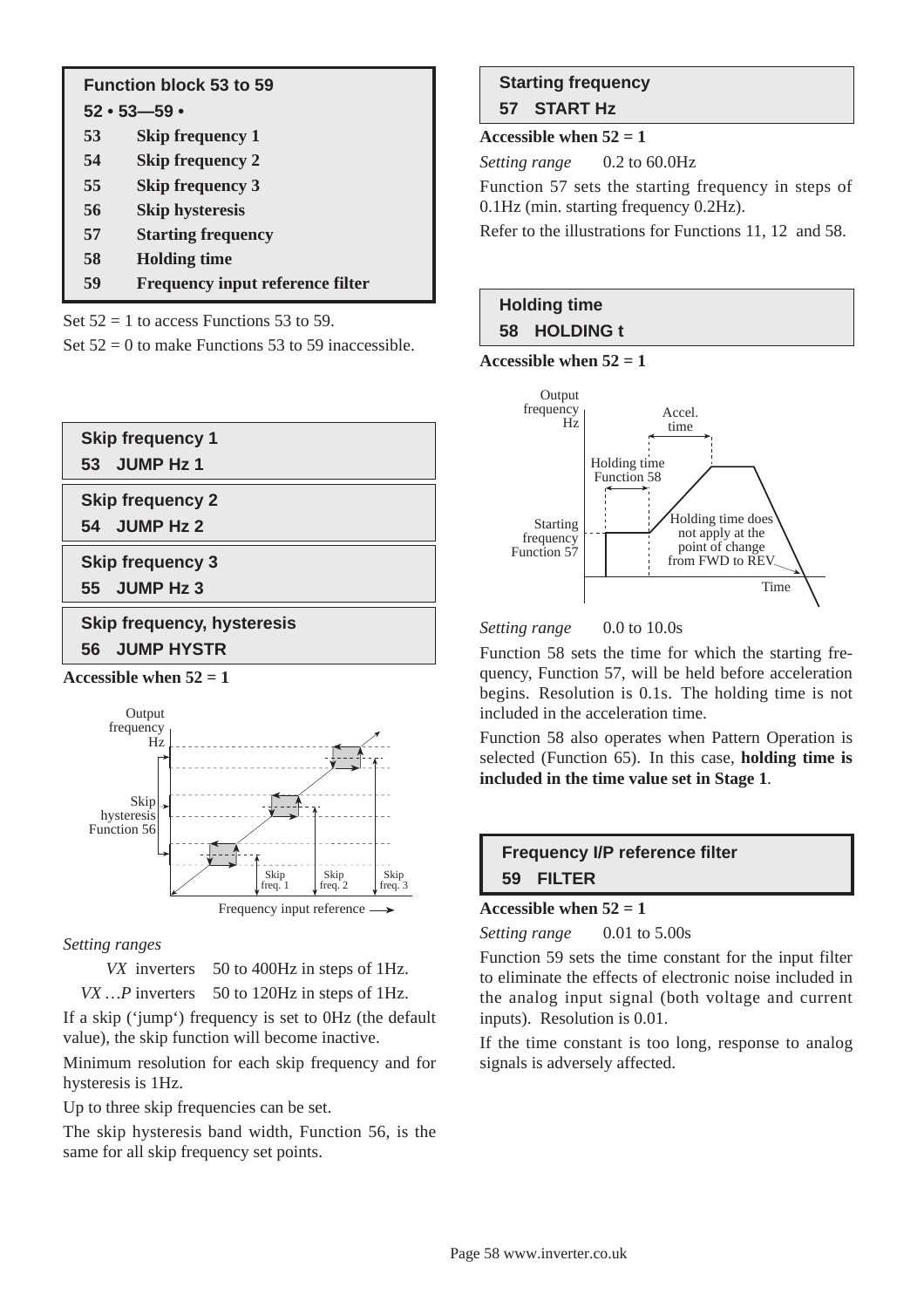# **Function block 61 to 79**

**60 • 61—79 •**

- **61 LED digital display in normal mode**
- **62 LED digital display in stop mode**
- **63 Machine speed/Line speed coefficient**
- **64 LCD display options**
- **65 Pattern operation, mode select**
- **66 Pattern operation, Stage 1**
- **67 Pattern operation, Stage 2**
- **68 Pattern operation, Stage 3**
- **69 Pattern operation, Stage 4**
- **70 Pattern operation, Stage 5**
- **71 Pattern operation, Stage 6**
- **72 Pattern operation, Stage 7**
- **73 Acceleration/Deceleration mode**
- **74** *Not available*
- **75 Energy saving**
- **76 Reverse lock**
- **77 Data reset**
- **78 Language of displays**
- **79 LCD display screen contrast**

Set  $60 = 1$  to access Functions 61 to 79.

Set  $60 = 0$  to make Functions 61 to 79 inaccessible.

**LED digital display function, normal mode 61 LED MNTR 1**

**LED digital display function, stop mode 62 LED MNTR 2**

#### Accessible when  $60 = 1$

*Setting ranges* Function 61 — 0 to 8 Function  $62 - 0$  or 1

Functions 61 and 62 select what information appears on the LED digital display during running, stopping and frequency setting.

Function 62 selects the display information in stop mode.

| 61             | During<br>Running        | During                        | Stopping                 | During<br>Frequency           | Units    |
|----------------|--------------------------|-------------------------------|--------------------------|-------------------------------|----------|
|                |                          | $62 = 0$                      | $62 = 1$                 | Setting                       |          |
| $\Omega$       | Frequency<br>output      | Frequency<br>$I/P$ ref.       | Frequency<br>output      | Frequency<br>reference        | Hz       |
| 1              | Current<br>output        |                               | Frequency<br>reference   | A, Hz                         |          |
| 2              | Voltage<br>output        |                               | Frequency<br>reference   | V, Hz                         |          |
| 3              | Motor<br>synch.<br>speed | Motor<br>synch.<br>speed ref. | Motor<br>synch.<br>speed | Motor<br>synch.<br>speed ref. | r/min    |
| $\overline{4}$ | Line speed               | Line<br>speed ref.            | Line speed               | Line<br>speed ref.            | m/min    |
| 5              | Machine<br>speed         | Machine<br>speed ref.         | Machine<br>speed         | Machine<br>speed ref.         | r/min    |
| 6              | Torque<br>limit (drive)  |                               | Frequency<br>reference   | $%$ , Hz                      |          |
| 7              | Torque<br>limit (brake)  |                               | Frequency<br>reference   | $%$ , Hz                      |          |
| 8              | Torque<br>calculation    |                               |                          | Frequency<br>reference        | $%$ , Hz |

# **Coefficient for machine and line speeds 63 SPEED COEFF**

#### Accessible when  $60 = 1$

*Setting range* 0.01 to 200.00 times Hz O/P in 0.01 steps

Function 63 is applied as a multiplier to the output frequency to produce a figure for machine speed in rev/min or line speed in m/min for LED display.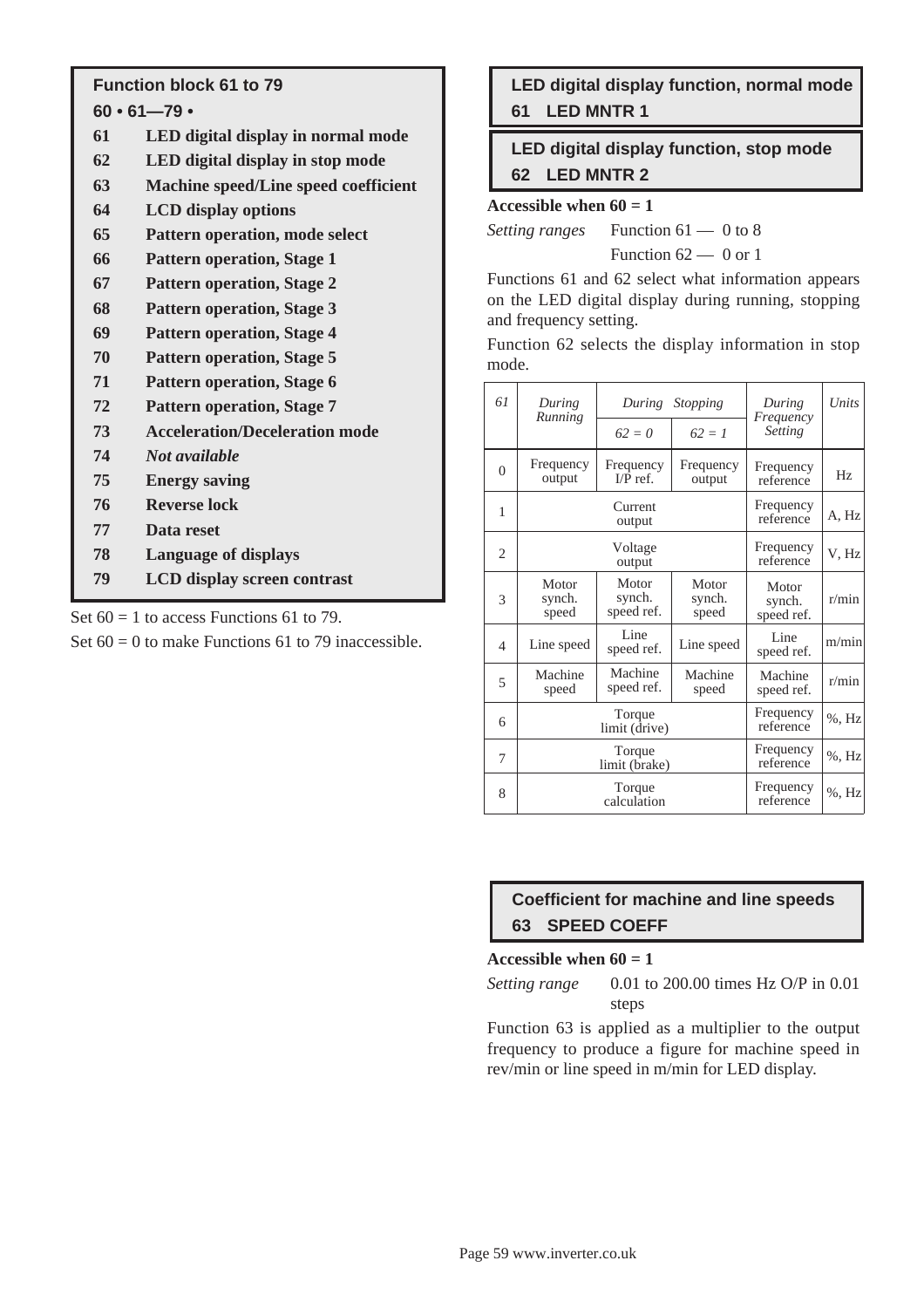# **LCD display function 64 LCD MNTR**

#### Accessible when  $60 = 1$

*Setting range* 0 to 3 in unit steps

**F64 = 0: LCD display shows RUN/STOP** as illustrated on page 35.



Function 64 changes the LCD display in RUN and STOP modes to show output as a bar graph. Full scale deflection =  $200\%$  x value.

# **Pattern operation, Mode select 65 PATTERN**

### Accessible when  $60 = 1$

*Setting range* 0 to 3 in unit steps

Function 65 is the mode selector for Pattern Operation, to enable the drive to operate the pattern set up using Functions 66 to 72. The selectable modes of operation of the pattern are:

- $= 0$  Inactive (no pattern operation default).
- $= 1$  Mono cycle perform the pattern once on demand.
- $= 2$  Continuous cycle perform the pattern repeatedly until a STOP command is given.
- $= 3$  Mono cycle with continuous final speed.

**Pattern operation, Stage 1 66 STAGE 1**

**Pattern operation, Stage 2 67 STAGE 2**

**Pattern operation, Stage 3 68 STAGE 3**

**Pattern operation, Stage 4 69 STAGE 4**

**Pattern operation, Stage 5 70 STAGE 5**

**Pattern operation, Stage 6**

**71 STAGE 6**

**Pattern operation, Stage 7 72 STAGE 7**

### Accessible when  $60 = 1$

By means of Functions 66 to 72, Acc/Dec Functions 05, 06 and 33 to 38, and Multistep frequency Functions 20 to 26, the user can cause a motor to follow a timed pattern of seven Stages (or less if desired).

The initial action is to set as many different acceleration and deceleration times as required by the desired pattern. A different Acc/Dec time (Functions 05, 06 and 33 to 38) can be assigned to any Stage.

As many Multistep frequencies, 20 to 26, must be set as there are Stages in the desired pattern. The inverter software always uses these frequency commands in their successive order as shown in the upper diagram on the facing page.

### **Setting procedure**

When the necessary acceleration and deceleration times and the multistep frequencies have been set, the user assigns the direction, acc/dec, and duration to each Stage in turn. When Function 66 is selected, for example, the LCD screen appears as shown in the lower diagram opposite. The direction of rotation and the required acceleration or deceleration time is set first. The  $\land$  key selects forward motion (F1 to F4); the  $\vee$  key selects reverse motion (R1 to R4). Each of the selectable symbols F1 etc, R1 etc, is associated with a specific Accel/Decel Function, *eg* if F1 is selected, Acc/Dec 1 (05 and 06) will be used in that Stage. Please refer to page 54. *Before* pressing FUNC/DATA to store this symbol, set the duration time for the Stage. Press » to enter the time-setting data for the duration of the Stage, then use ∧ and ∨.

Finally press FUNC/DATA and proceed to set Stage 2.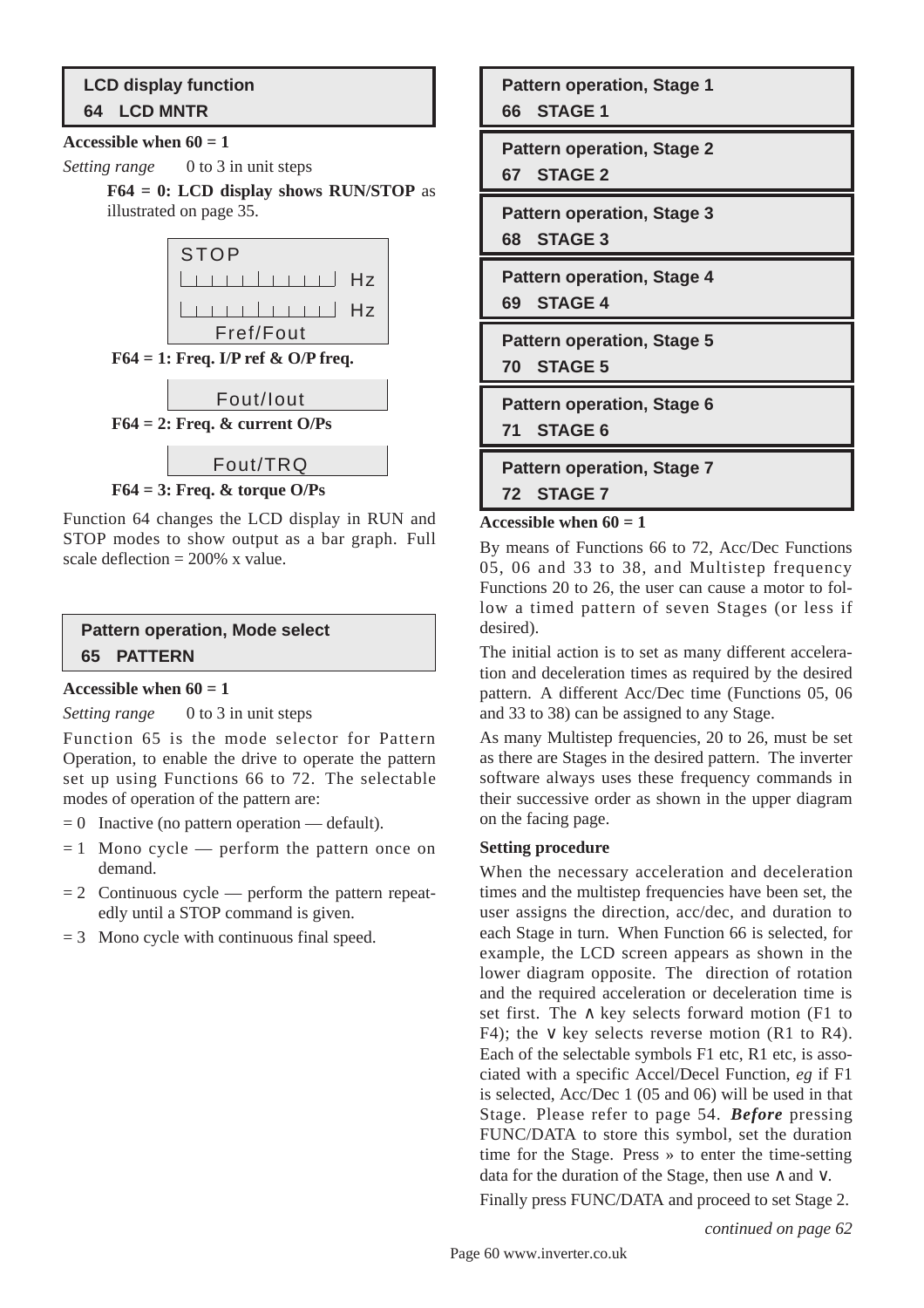

Page 61 www.inverter.co.uk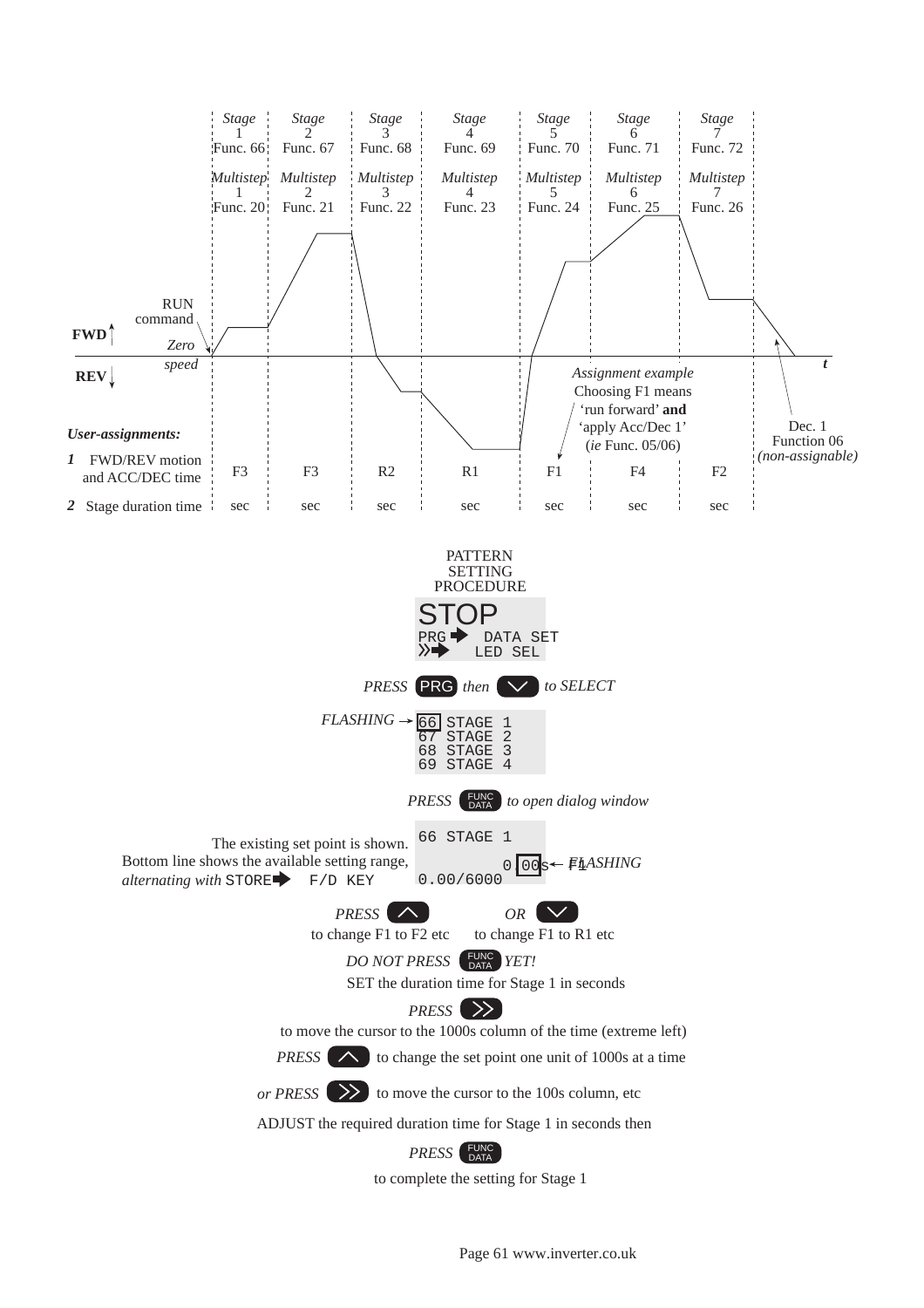#### **Stage operating time**

*Setting range* 0.00 to 6000s

If time is set  $= 0.00$  (the default value), the stage is skipped. The resolutions for each of the different time scales are as follows:

| Setting time                     | Resolution |
|----------------------------------|------------|
| $0.01$ to 9.99s                  | 0.01s      |
| $10.0 \text{ to } 99.9 \text{s}$ | 0.1s       |
| $100$ to 999s                    | 1s         |
| $1000$ to $3600s$                | 10s        |

#### **Direction of rotation and accel/decel time**

| Code                    | Direction | Accel/decel | <b>Function</b> |
|-------------------------|-----------|-------------|-----------------|
|                         |           | <i>time</i> | number          |
| $\wedge$ F4             | Forward   | ACC4/DEC4   | 37/38           |
| $\wedge$ F3             | Forward   | ACC3/DEC3   | 35/36           |
| $\wedge$ F <sub>2</sub> | Forward   | ACC2/DEC2   | 33/34           |
| $\wedge$ F1             | Forward   | ACC1/DEC1   | 05/06           |
| $\vee$ R1               | Reverse   | ACC1/DEC1   | 05/06           |
| $\vee$ R <sub>2</sub>   | Reverse   | ACC2/DEC2   | 33/34           |
| $\vee$ R3               | Reverse   | ACC3/DEC3   | 35/36           |
| v R4                    | Reverse   | ACC4/DEC4   | 37/38           |

NOTE The final deceleration to stop is always DEC1 (F06). The motor does not coast to rest at the end of the sequence.

#### **Assigning the frequencies to the Stages**

| <b>Stage</b><br>number | Function<br>number | <i>Multistep</i><br>frequency | <i>Function</i><br>number |
|------------------------|--------------------|-------------------------------|---------------------------|
|                        | 66                 |                               | 20                        |
| 2                      | 67                 | 2                             | 21                        |
| $\mathcal{R}$          | 68                 | 3                             | 22                        |
| 4                      | 69                 | 4                             | 23                        |
| 5                      | 70                 | 5                             | 24                        |
| 6                      | 71                 | 6                             | 25                        |
|                        | 72                 |                               | 26                        |

NOTE Each Stage uses the pre-assigned Multistep frequency as shown above. This assignment cannot be varied by the user.

### **Pattern operation control**

When a pattern operation has been set up, it starts when a RUN command is given by the keypad RUN key, or terminal (FWD)-(P24)/(CMS).

A STOP command by keypad STOP key, or (FWD)-  $(P24)/(CMS)$  off, or  $(BX)-(P24)/(CMS)$  on, acts as a PAUSE. The timer is halted until a new RUN command is given. The speed prior to the stop is then regained and the timer resumes counting.

TO HALT THE PATTERN COMPLETELY, apply a STOP command and a RESET command. The next RUN command will initiate the pattern from the beginning, not from the point where it was halted.

### **Pattern operation data output**

Pattern stages can be signalled from output terminals Y3E, Y4E, Y5E. Refer to Function 47.

# **Acceleration/Deceleration pattern, Mode 73 ACC PTN**

Accessible when  $60 = 1$ 



*Setting range* 0 to 2 in unit steps

Three modes for acceleration and deceleration are available:

- $= 0$  Linear mode (the default. mode).
- $= 1$  S-ramp mode adds a smoothing curve at the beginning and end of linear ramps to produce stepless change of speed.
- $= 2$  Non-linear mode changes the ramps to an exponential curve.

The selected mode is automatically applied to all acceleration and deceleration Functions, *ie* 05, 06, 33…38.

The limitations to the range of the S-ramp are that the ratio of the maximum frequency (Function 02) to the acceleration or deceleration time must be less than 1896, and that the ratio of the *square* of the acceleration or deceleration time to the maximum frequency must be less than 700. Referring to the diagram,



**CAUTION** 

S-ramp mode extends the acceleration and deceleration times, Functions 05, 06 and 33 to 38.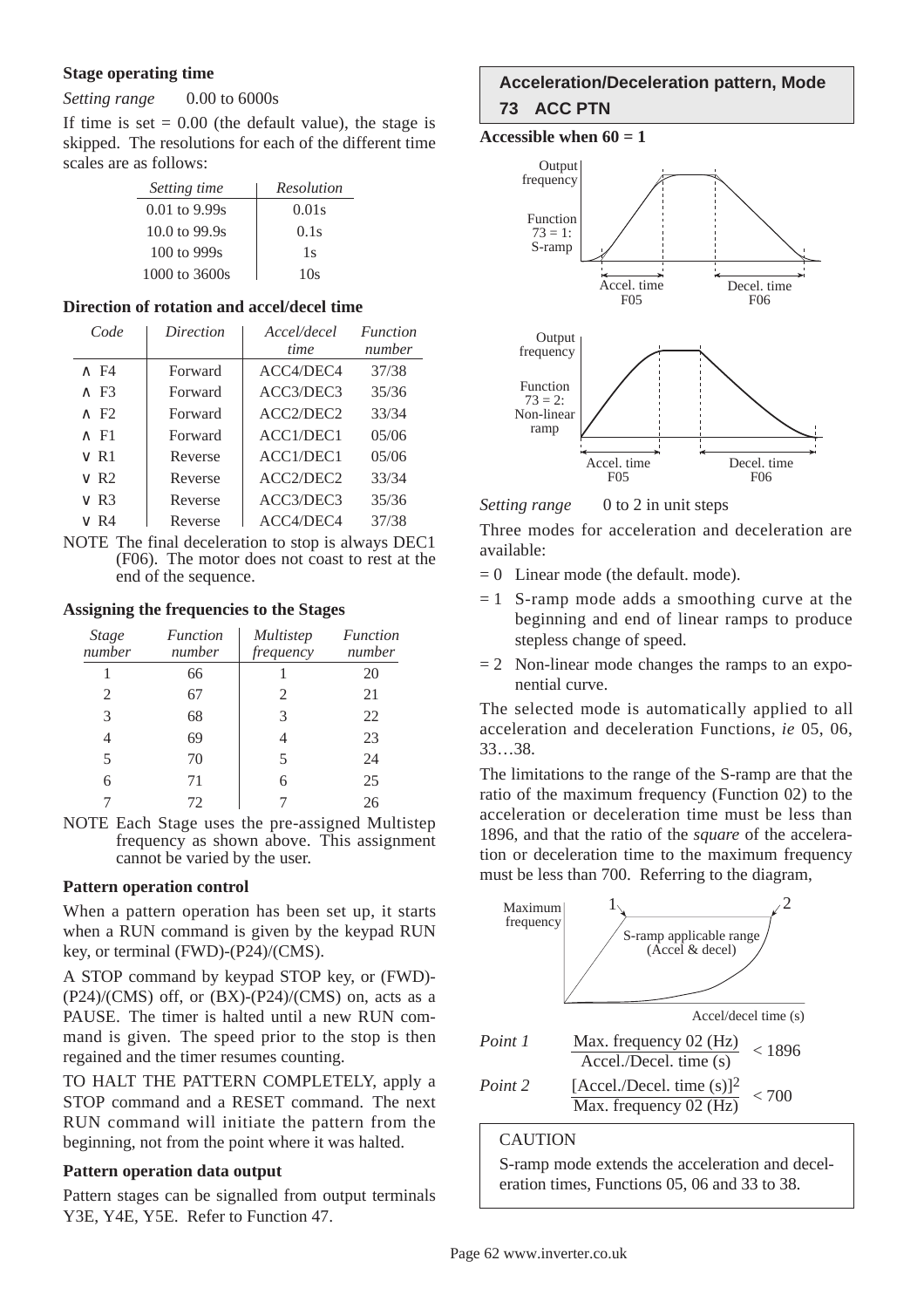#### **Not available**

# **Energy-saving operation 75 ENERGY SAV**

#### **Accessible when**  $60 = 1$



*Setting range* 0 or 1

Function  $75 = 0$ : Energy-saving inactive.

Function  $75 = 1$  automatically weakens the V/f ratio during periods of operation when the motor is at less than full load. By reducing the output voltage, energy is not wasted in fluxing the motor unnecessarily. Function 75 is inactive during acceleration and deceleration.

NOTE If Torque Vector Function 29 is in use, Function 75 should be set to 0.

# **Reverse phase sequence lock 76 REV LOCK**

#### Accessible when  $60 = 1$

*Setting range* 0 or 1

Function  $76 = 1$  prevents the motor being run in reverse even if a reverse command is given. The purpose of this feature is to prevent accidental damage to equipment which is designed for operation in one direction only.

# **Data initialisation (reset to default values) 77 DATA INIT**

#### Accessible when  $60 = 1$

*Setting range* 0 or 1

To reset the values of all parameters to their original default values as set during manufacture, set Function  $77 = 1$  then press the Function/Data key on the keypad panel.

# **Language of displays 78 LANGUAGE**

**Accessible when 60 = 1**

*Setting range*  $0 = \text{German}$ 

- $1 =$ English
- $2 =$ Spanish
- $3 =$ Italian

# **LCD screen contrast 79 BRIGHTNESS**

#### Accessible when  $60 = 1$

*Setting range* 0 (full contrast) to 10 (least)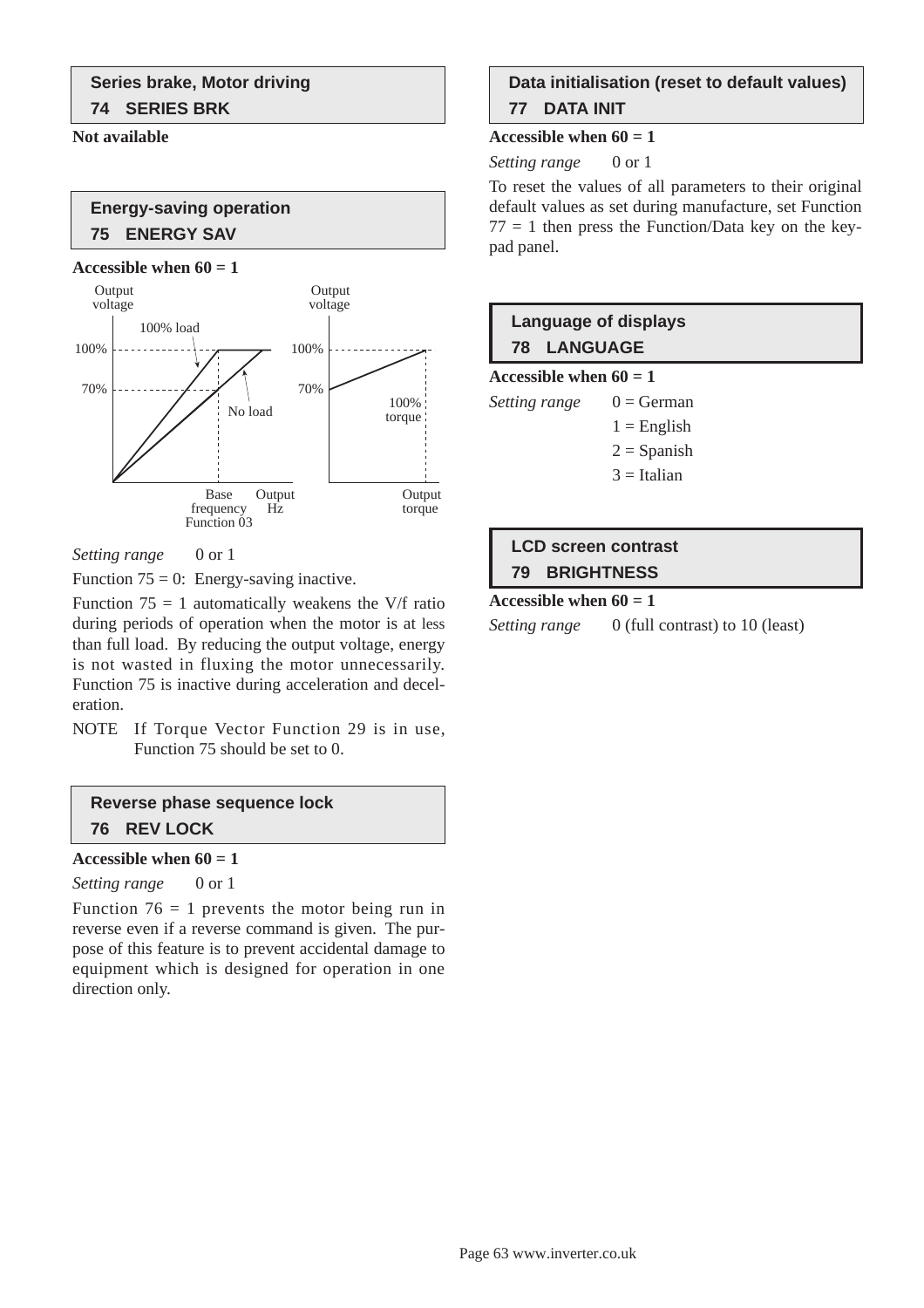# **Function block 81 to 94**

# **80 • 81—94 •**

- **81 PWM carrier frequency**
- **82 Auto-restart start delay**
- **83 Auto-restart frequency fall rate**
- **84 Auto-reset number of restarts**
- **85 Auto-reset interval**
- **86 Motor 1 frame size**
- **87 Motor 1 rated current**
- **88 Motor 1 no-load current**
- **89 Motor 2 rated current**
- **90 Motor 1 tuning**
- **91 Motor 1 %R1 value**
- **92 Motor 1 %X value**
- **93** *Reserved for manufacturer's use only*
- **94** *Reserved for manufacturer's use only*

Set  $80 = 1$  to access Functions 81 to 94.

Set  $80 = 0$  to make Functions 81 to 94 inaccessible.

# **PWM carrier frequency 81 MTR SOUND**

### **Accessible when 80 = 1**

*Setting range* 0 to 10

| VX Inverter                         | Available Range     |
|-------------------------------------|---------------------|
| VX40 to VX2200<br>VX750P to VX2200P | $2kHz$ to $15.6kHz$ |
| VX30K to VX55K                      | 2kHz to 10kHz       |
| VX75K to VX220K<br>VX30KP to VX75KP | 2kHz to 6kHz        |
| VX90KP to VX280KP                   | 2kHz to 4kHz        |

In the range  $\leq$ 22kW, the inverter may automatically reduce the carrier frequency to 10kHz if necessary to assist inverter protection.

The higher the PWM frequency the closer the output current waveform approximates to a true sine wave. High PWM frequencies will increase RF emissions from the motor and the output cable and significantly increase the heat dissipated by the inverter due to increased switching losses in the power switching devices. However, the motor itself will run cooler, more quietly and more efficiently.

# **Auto restart, Restart delay 82 RESTART 1**

### **Accessible when 80 = 1**

*Setting range* 0.0 to 5.0s

Refer to the diagrams for Function 10.

Sets the time interval from the moment when the DC bus voltage falls to the LU level to the initiation of the restart.

# **Auto restart, Frequency fall rate 83 FALL RATE**

### **Accessible when 80 = 1**

*Setting range* 0.00 to 100.00 Hz per second Refer to the diagrams for Function 10.

Sets the slope of the initial reduction of output frequency, enabling the inverter to 'overtake' and synchronise with a load which is still spinning during a break in supply.

### **WARNING**

RESTART HAZARD: A motor which can restart unexpectedly presents a potential hazard to personnel working near the driven equipment.

# **Auto reset, Number of resets 84 AUTO RESET**

**Auto reset, Interval between resets 85 RESET INT**

### **Accessible when 80 = 1**



*Setting ranges* Number of resets, 0 to 7

Interval between resets, 2 to 20s

These Functions enable the inverter to attempt to restart automatically after a trip. If the trip persists after the selected number of re-tries is used up, the inverter remains tripped and stopped.

If the trip is cleared during the restart attempt period, the inverter resumes operation as normal but the cause of the trip is not recorded.

NOTE that Pattern Operation resumes at the point it reached when the trip occurred.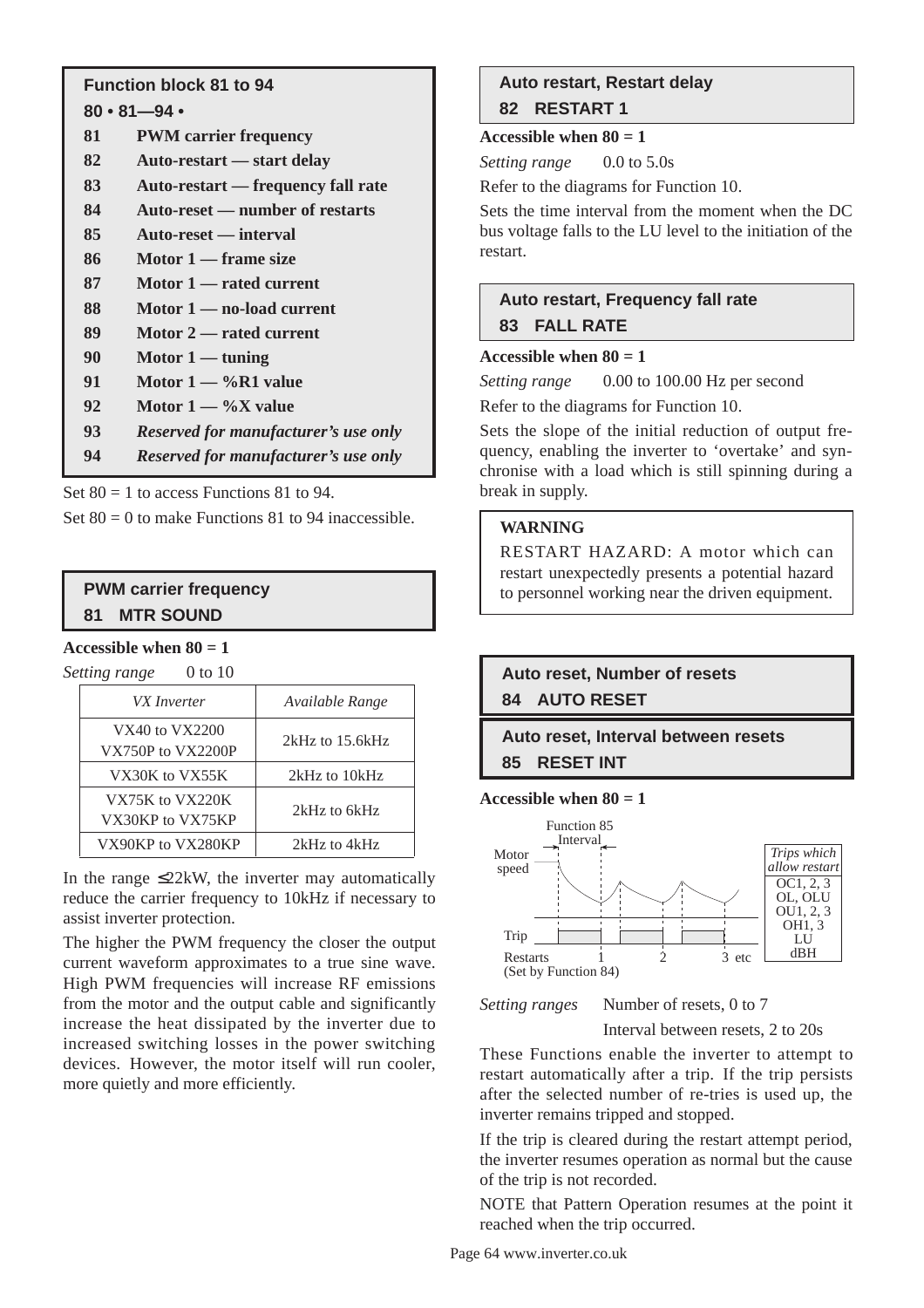**Motor 1, Frame size 86 MOTOR CAP**

**Motor 1, Rated current 87 MOTOR 1 Ir**

**Motor 1, No-load current 88 MOTOR 1 Io**

#### **Accessible when 80 = 1**

*Setting ranges* Function 86 — 0 to 3 Functions 87 & 88 — 0.00 to 2000A

Function 86 adjusts the software to take account of motors of other ratings.

- $= 0$  Motor one frame size above inverter rating.
- $= 1$  Equal ratings.
- $= 2$  Motor one frame size lower rating.

 $= 3$  Motor 2 frame sizes lower rating.

Functions 87 and 88 are pre-set for a motor of equal nominal rating to the inverter rating but may, however, require fine tuning. For a motor of a frame size different to that of the inverter, Functions 87 and 88 will require adjustment.

For Function 87, use motor rating plate data.

Function 88 can be approximated from:

$$
I_o = I_r \times \sqrt{[1 - (\cos \phi)^2]}
$$

**Motor 2, Rated current 89 MOTOR 2 Ir**

**Accessible when 80 = 1**

*Setting range* 0.00 to 2000A

# **Motor 1, Impedance 90 TUNING**

#### **Accessible when 80 = 1**

*Setting range* 0 or 1

Provides for auto-tuning the inverter to the primary resistance and the leakage reactance of a motor and its cable.

The motor must be correctly connected to the inverter, and the inverter must be in stop mode.

Set Function  $90 = 1$  and press the Function/Data key. Tuning will be completed in about 5 seconds.

The results of the auto-tuning can be inspected and changed in Functions 91 and 92 if desired.

#### **NOTES**

#### 1 **It is essential that Motor Capacity (Function 86) is correctly set prior to tuning.**

- 2 If the auto-tuning procedure is not successful (may happen with non-standard motors), code Er7 will be displayed on the keypad panel. In this event, tune manually using Functions 91 and 92.
- 3 The *Jaguar VX* does not measure motor magnetising current (entered manually, Function 88), therefore the motor does not rotate during tuning.

# **Motor 1, Impedance (%R1 setting) 91 %R1 SET**

#### **Accessible when 80 = 1**

| Setting range | $0.00$ to 50.00% |
|---------------|------------------|
|---------------|------------------|

NOTE The  $R_1$  value of a motor can be directly measured (star or delta) using a multimeter.

This Function allows manual insertion of a value for the percentage resistive impedance of the motor. If Function 90, auto-tuning, is used first and is successful, the  $%R_1$  value will be shown in Function 91.

To calculate  $%R_1$ , the following expression may be used:

$$
\% \mathbf{R}_1 = \frac{\sqrt{3} \cdot \mathbf{I} \cdot (\mathbf{R}_1 + \mathbf{R}_{\text{cable}})}{\mathbf{V}} \quad \text{x} \quad 100
$$

where I is the rated full load current of the motor,

V is the motor rated voltage Function 04,

and  $R_{\text{cable}}$  is given in ohms.

# **Motor 1, Impedance (%X setting) 92 %X SET**

#### Accessible when  $80 = 1$

*Setting range* 0.00 to 50.00%

NOTE The results of auto-tuning to the primary reactance are stored in Function 92, and can be examined, after an autotune function.

> However, if necessary, the %X can be calculated and entered manually. Consult the motor manufacturer to obtain the motor 'equivalent circuit' parameters to use in the example below.

#### *Example*

*DATA* Motor: 7.5kW, 415V, 50Hz, FLC = 16A.

Cable: 200m x 2.5mm2, 4-core.

- $I =$  the rated FLC of the motor (above),
- $V =$  the motor rated voltage (Function 04).

Manufacturer's data for the equivalent circuit:

- $X_1 = 3.1 \Omega$  (motor stator reactance in ohms)
- $X_2$  = 4.05  $\Omega$  (referred rotor reactance in ohms)
- $X_M$  = 92  $\Omega$  (magnetising reactance in ohms)
- NOTE It is **essential** to check whether this data is for star- or delta-connection of the motor. If quoted for delta-connection the data is **not useable** for the *Jaguar VX* until converted to star configuration.

Equivalent star impedances are given by:

$$
\frac{X_{delta}}{3} = X_{star}
$$

*continued overleaf*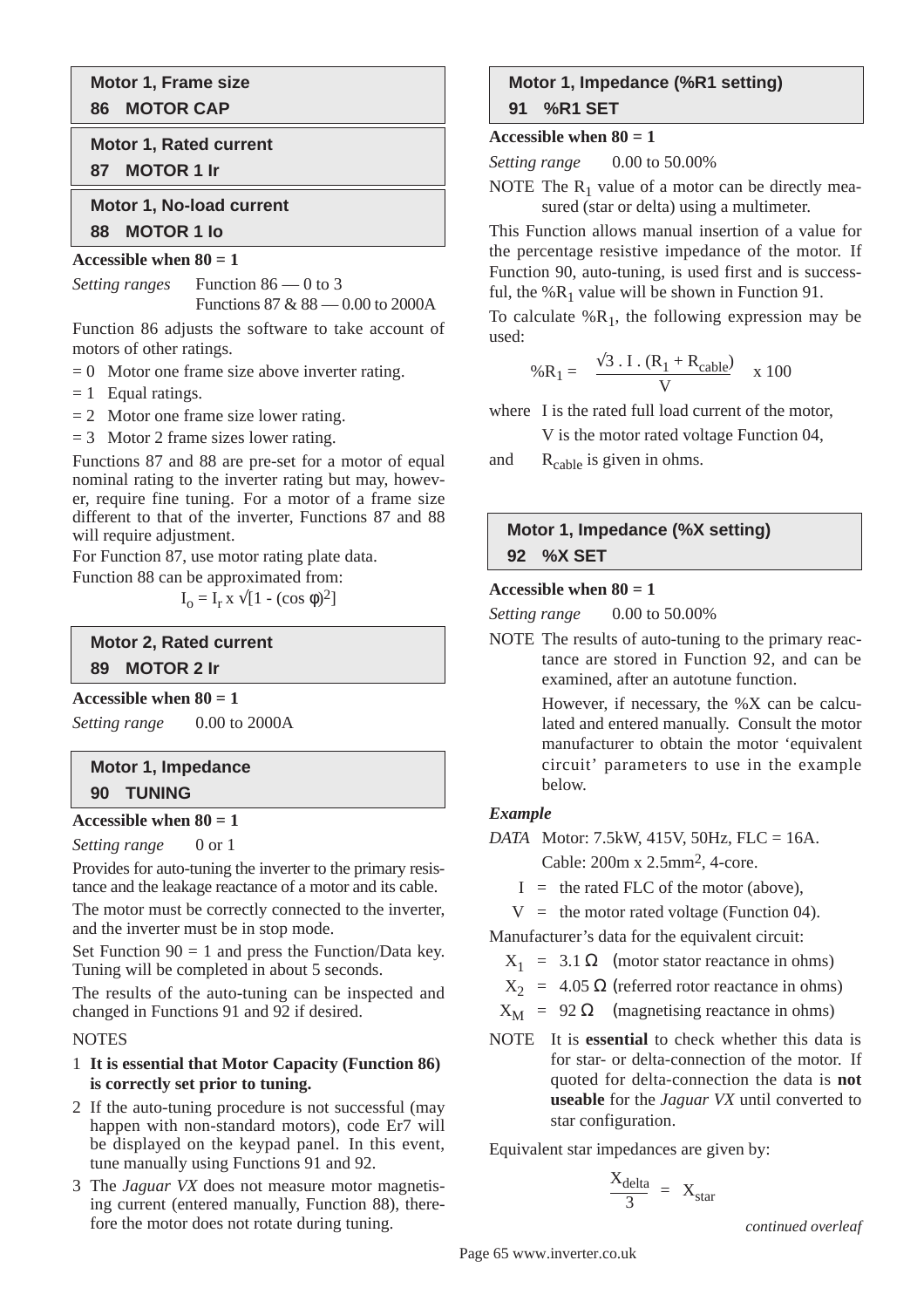∴ the data for **star** connection becomes:

$$
X_1 = \frac{3.1}{3} = 1.03 \,\Omega
$$
  

$$
X_2 = \frac{4.05}{3} = 1.35 \,\Omega
$$
  

$$
X_M = \frac{92}{3} = 30.66 \,\Omega
$$

To find  $X_{\text{cable}}$ , first determine L in Henrys per metre  $(H/m)$  from:

$$
L = 10^{-7} \cdot 4 \log_e \cdot \left(\frac{D}{R}\right)
$$

where D is the distance between the conductors, and R is the radius of a conductor,

(the dimensions being in consistent units).

So, 
$$
L = 10^{-7} \cdot 4 \log_e \cdot \left(\frac{5 \text{mm}}{0.5 \text{mm}}\right)
$$

$$
= 9.21 \cdot 10^{-7} \text{ H/m}
$$

$$
\therefore X_{\text{cable}} = 100\pi \cdot (9.21 \cdot 10^{-7}) \Omega/m
$$

$$
= 2.89 \cdot 10^{-4} \Omega/m
$$

For a 200m cable,

$$
X_{\text{cable}} = 200.2.89.10^{4} \Omega
$$
  
= 0.0578 \Omega

This value is *delta*-configured, so for star configuration divide by 3:

∴  $X_{\text{cable}} = 0.0193 \Omega$ 

(The calculated value is insignificant in relation to the other values in this case, even for a 200m cable, and could be ignored.)

#### *Calculation of motor %X*

In the following expression:

$$
\% X = \frac{[(X_2 \cdot X_M) / (X_2 + X_M)] + X_{cable} + X_1}{V / (\sqrt{3} \cdot I)} \times 100
$$

substitute the data values for  $X_1$ ,  $X_2$  etc:

$$
\%X =
$$
\n
$$
[(1.35 \cdot 30.66) / (1.35 + 30.66)] + 0.0193 + 1.03 \times 100
$$
\n
$$
= 15.64\%
$$

This value can then be entered manually into Function 92.

Manufacturer dedicated use **93 DD FUNC 1**

Manufacturer dedicated use

**94 DD FUNC 2**

**DO NOT ATTEMPT TO CHANGE FUNCTIONS 93 and 94!**

# **Security 95 DATA PRTC**

*Setting range* 0 or 1

Set Function  $95 = 1$  to prevent any interference with data settings. Data can be read, but not changed.

Set Function  $95 = 0$  to allow full access.

Quick settings:

Select Function 95 on the LCD screen, press FUNC/DATA, then

| press » $\<$ $\wedge$ together | $95 = 1$ |
|--------------------------------|----------|
| press » $\& \vee$ together     | $95 = 0$ |

NOTE It may be impossible to alter any Function data, including Function 95, if Function 32 (input at terminal X5) has been configured to prevent the change of Function values. Refer to Function 32, Data Security Mode, page 53.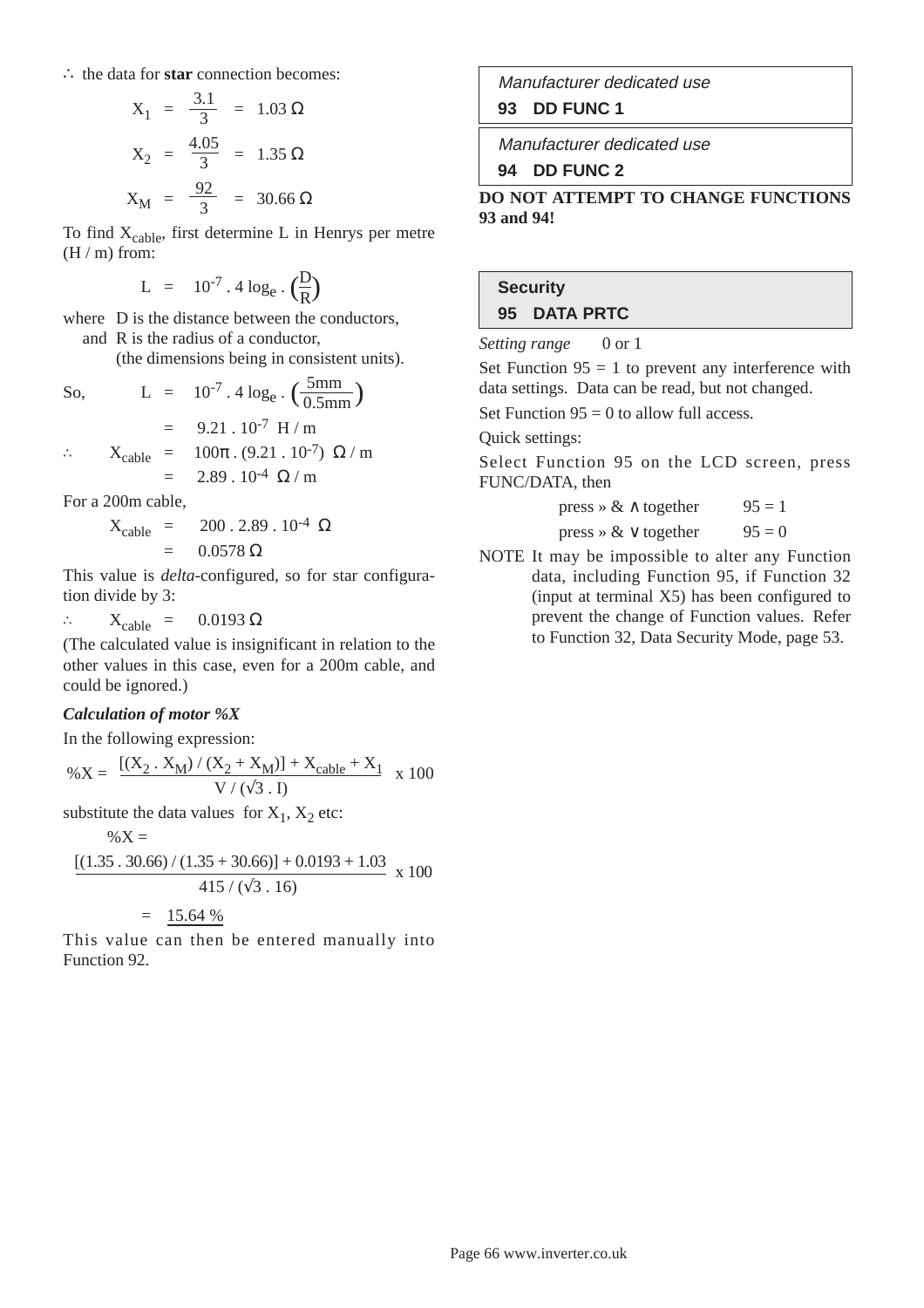# **10-1 Trip investigation procedure**

Procedure to interrogate the inverter software to determine the factors that were the immediate cause of a protective trip, and the status of the drive system at the time.

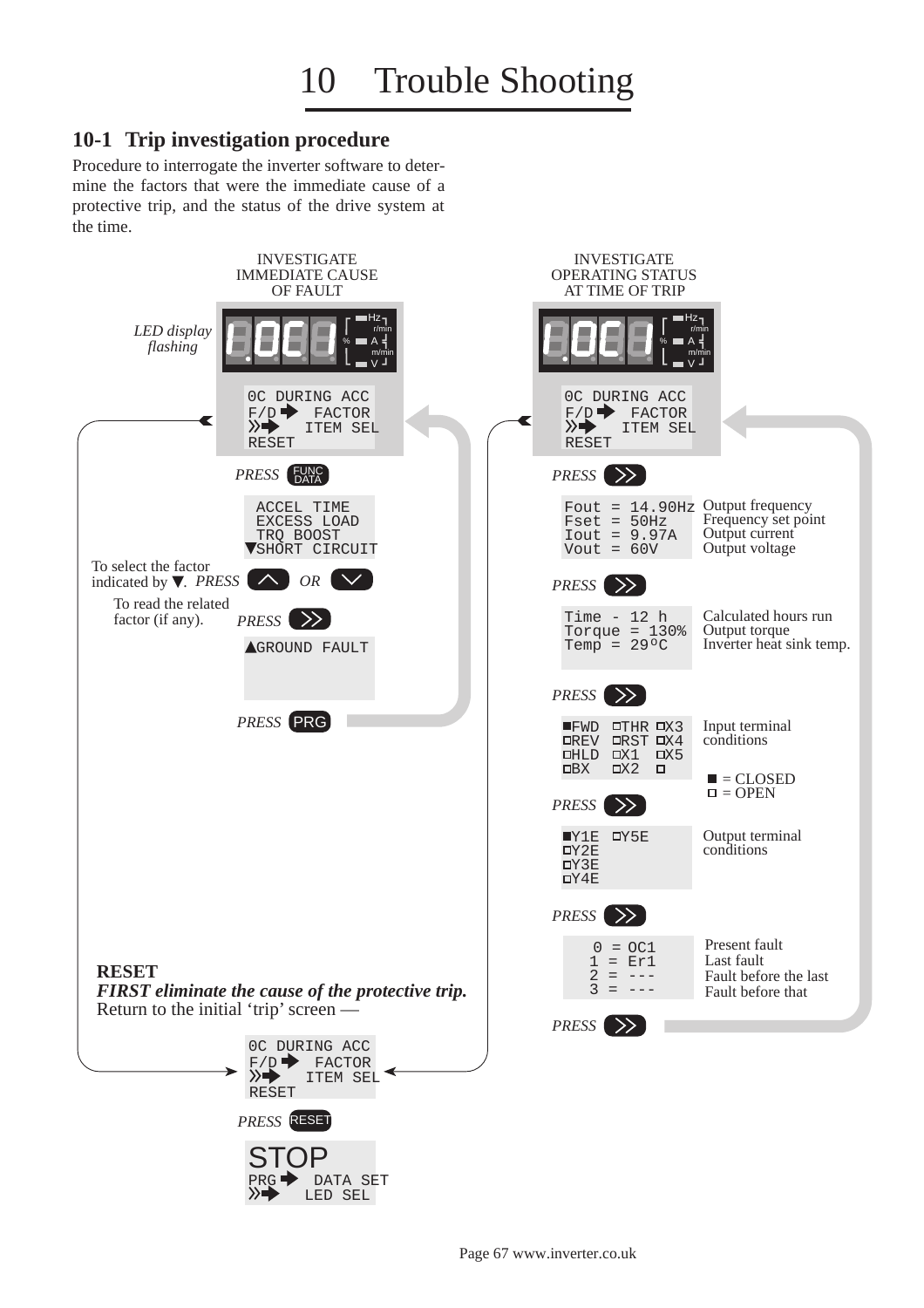# **10-2 Electronic protection**

When the protection is activated, the inverter is immediately tripped. The motor coasts to a stop. The trip code (*eg* OC1) is displayed on the LED monitor.

The inverter will remain disabled until the conditions that caused the trip are removed and the inverter is reset either by pressing the RESET key or by giving a reset control command input at terminal (RST).



NOTE If the electronic protection acts to trip the inverter (stop output) or if some other abnormality occurs, investigate the cause of the trouble by using the appropriate flow diagram on the following pages. If you cannot identify and correct the problem in this way, or if you think the inverter may have been damaged, please consult Power Drive Services Ltd.

The different abnormal operating conditions which cause an electronic protective trip or alarm to occur are shown in the table on page 69.

Each trip code is indicated on the LED digital display, and further data is available by interrogating the LCD multifunction display as shown in the diagram on page 67.

# **10-3 Trip alarms programmable output terminals**

Output terminals Y2E…Y5E are available to signal externally that the inverter has tripped. Please refer also to Function 47.

The status of terminals Y2E…Y5E when a trip condition occurs is shown in the diagram below.

| Trip<br>code   | <i>Fault condition</i>            | Programmable<br>output terminals |                     |                   |        |
|----------------|-----------------------------------|----------------------------------|---------------------|-------------------|--------|
|                |                                   | YZE                              |                     | $YZE$ $YZE$ $YZE$ |        |
| 0              | Normal                            | П                                | П                   | П                 | □      |
| 1              | OC <sub>1</sub>                   | п                                | $\Box$              | П                 | ш      |
| $\mathfrak{2}$ | OC <sub>2</sub>                   | П                                | П                   |                   | П      |
| 3              | OC3 (EF for $\geq 30$ kW)         | П                                | П                   |                   |        |
| 4              | OU1, OU2, OU3                     | п                                |                     | П                 | П      |
| 5              | LU                                | П                                |                     | $\Box$            |        |
| 6              | OL                                | П                                |                     | ٠                 | П      |
| 7              | OLU                               | □                                |                     | ٠                 | ▅      |
| 8              | OH1, OH3                          | ٠                                | П                   | П                 | Π      |
| 9              | OH <sub>2</sub> , dbH             |                                  | П                   | П                 |        |
| 10             | <b>FUS</b>                        |                                  | П                   |                   | □      |
| 11             | Er1, Er3                          |                                  | П                   |                   |        |
| 12             | Er2                               |                                  |                     | П                 | П      |
| 13             | Er4                               |                                  |                     | П                 |        |
| 14             | Er <sub>5</sub>                   |                                  |                     | ٠                 | $\Box$ |
| 15             | Er <sub>6</sub> , Er <sub>7</sub> |                                  |                     |                   | ٠      |
|                |                                   |                                  | $\blacksquare = ON$ | $\Box$ = OFF      |        |

# **10-4 Non-tripping electronic protection • Stall prevention**

During acceleration and deceleration, if the inverter output current or the DC bus voltage exceed the preset limit the ramp (accel/decel) is temporarily stopped.

If the same limits are exceeded during steady-state operation, the frequency is reduced.

The ramp is restarted or the frequency restored when the out-of-limit parameter becomes normal, thus avoiding a transient condition causing a trip. Note that acceleration or deceleration time is extended when the ramp is halted.

If the duration of the excess value is too long however, the overload trip (OLU) will operate and the inverter will be tripped.

#### **• Input surge**

The inverters are protected from the following surge conditions —

*Jaguar VX* Inverters ≤22kW

| Phase to earth                   |                                                                                        |
|----------------------------------|----------------------------------------------------------------------------------------|
| Phase-to-phase                   | Up to 1.2 x 50 $\mu$ s, 4kV <sub>pk</sub><br>Up to 10 x 200 $\mu$ s, 2kV <sub>pk</sub> |
| Jaguar VX Inverters $\geq 30$ kW |                                                                                        |
| Phase to earth                   |                                                                                        |
| Phase-to-phase                   | Up to 1.2 x 50 $\mu$ s, 4kV <sub>pk</sub><br>Up to 1.2 x 50 $\mu$ s, 2kV <sub>pk</sub> |

A surge absorber is connected to the main power terminals (L1, L2, L3) and to the control power supplementary input terminals (optional R0, T0).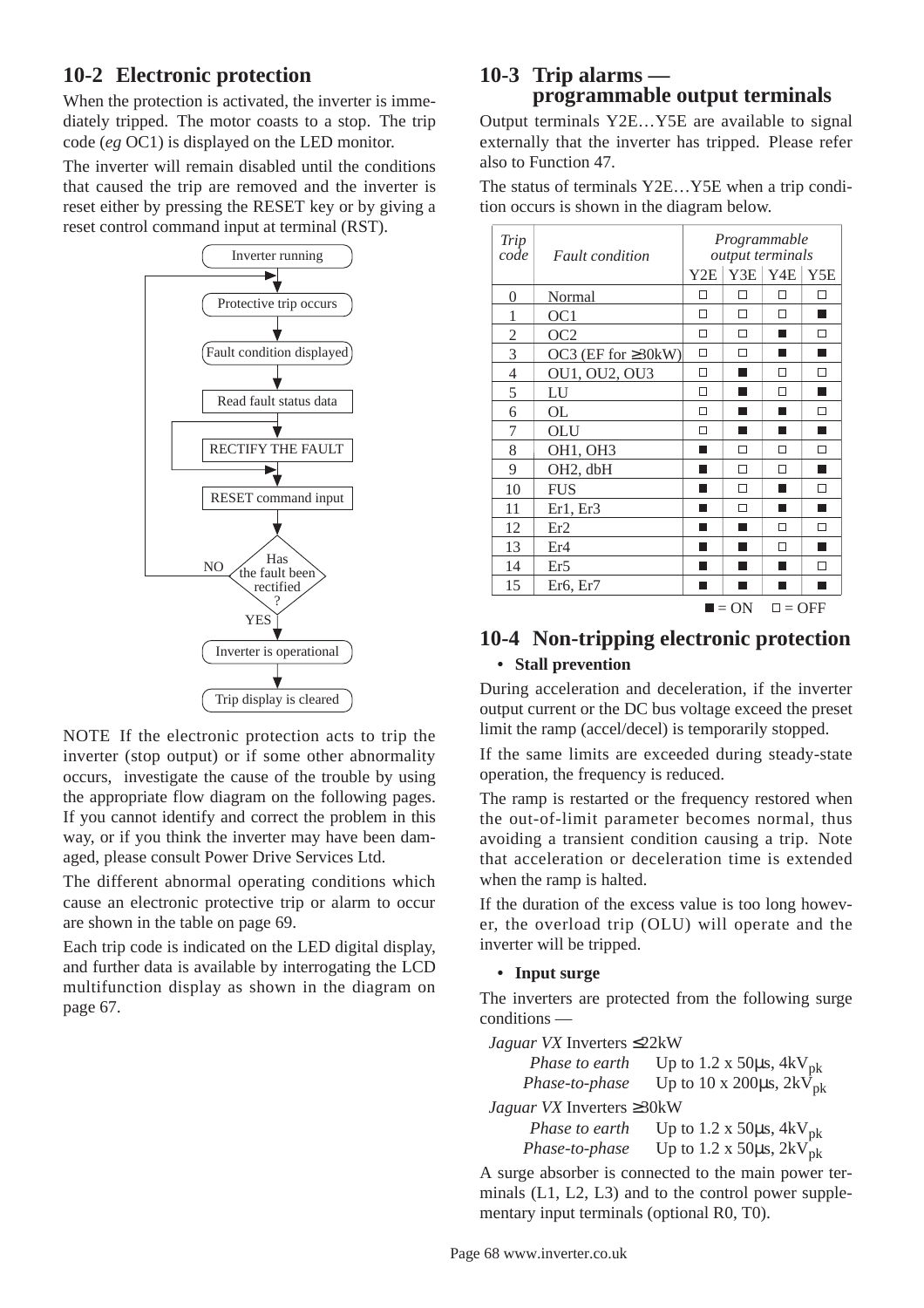|                                 |                 | <b>Keypad Panel Displays</b> |                                                                                                                                                                                                                                                                                                                                                                                                                                                                                                                                                                              |                                                                        |      |
|---------------------------------|-----------------|------------------------------|------------------------------------------------------------------------------------------------------------------------------------------------------------------------------------------------------------------------------------------------------------------------------------------------------------------------------------------------------------------------------------------------------------------------------------------------------------------------------------------------------------------------------------------------------------------------------|------------------------------------------------------------------------|------|
| <b>Function</b>                 | <b>LED</b>      | <b>LCD</b>                   | Protective Operation                                                                                                                                                                                                                                                                                                                                                                                                                                                                                                                                                         |                                                                        | Page |
| Overcurrent                     | OC1             | OC DURING ACC                | During acceleration                                                                                                                                                                                                                                                                                                                                                                                                                                                                                                                                                          | Operates if inverter output current                                    | 70   |
| protection                      | OC2             | OC DURING DEC                | During deceleration                                                                                                                                                                                                                                                                                                                                                                                                                                                                                                                                                          | momentarily exceeds the overcurrent<br>detection level for any reason. |      |
|                                 | OC <sub>3</sub> | OC AT SET SPD                | During steady state                                                                                                                                                                                                                                                                                                                                                                                                                                                                                                                                                          |                                                                        |      |
| Overvoltage                     | OU1             | OV DURING ACC                |                                                                                                                                                                                                                                                                                                                                                                                                                                                                                                                                                                              | Operates if the DC bus voltage exceeds the overvoltage                 | 71   |
| protection                      | OU <sub>2</sub> | OV DURING DEC                | detection level because of regeneration. Does not operate<br>or protect against excessive supply input voltage applied in<br>error.                                                                                                                                                                                                                                                                                                                                                                                                                                          |                                                                        |      |
|                                 | OU <sub>3</sub> | OV AT SET SPD                |                                                                                                                                                                                                                                                                                                                                                                                                                                                                                                                                                                              |                                                                        |      |
| Undervoltage<br>protection      | LU              | <b>UNDERVOLTAGE</b>          | Operates if the power supply voltage falls and the DC bus<br>72<br>voltage falls below the undervoltage detection level. (Set<br>during manufacture and not adjustable.)<br>If the 'restart after momentary power failure' has been<br>activated, operation will resume automatically when the<br>power supply is restored (refer to Function 10). No signal<br>will be output at the alarm output terminal.<br>If the input voltage falls to a level where the inverter con-<br>trol circuit cannot be maintained, all protective functions<br>will be automatically reset. |                                                                        |      |
| Fin overheating                 | OH <sub>1</sub> | FIN OVERHEAT                 | Operates if the inverter heatsink temperature rises above<br>the overtemperature detection level. (Set during manufac-<br>ture and not adjustable.)                                                                                                                                                                                                                                                                                                                                                                                                                          |                                                                        | 73   |
| External protec-<br>tion input  | OH <sub>2</sub> | <b>EXT FAULT</b>             | Operates when the external alarm circuit operates (termi-<br>nal THR).                                                                                                                                                                                                                                                                                                                                                                                                                                                                                                       |                                                                        | 73   |
| Inverter<br>overheating         | OH <sub>3</sub> | <b>HIGH AMB TEMP</b>         | Operates if the air temperature inside the inverter (princi-<br>pally the control section) rises above the detection level.<br>(Set during manufacture and not adjustable.)                                                                                                                                                                                                                                                                                                                                                                                                  |                                                                        | 73   |
| Braking resistor<br>overheating | dbH             | <b>DBR OVERHEAT</b>          | Operates when the internal braking resistor overheats.<br>(Applicable only to inverters $\leq 7.5$ kW).                                                                                                                                                                                                                                                                                                                                                                                                                                                                      |                                                                        | 74   |
| Motor overload                  | <b>OL</b>       | <b>MOTOR OL</b>              | Operates when the motor current (inverter output current)<br>exceeds the electronic thermal overload setting (Function<br>09). This function protects a standard 3-phase 4-pole<br>motor. Other motors may not be protected; check the<br>characteristics of the motor before setting Function 09. If<br>using more than one motor, install a separate thermal pro-<br>tection relay.                                                                                                                                                                                        |                                                                        | 75   |
| Inverter over-<br>load          | OLU             | <b>INVERTER OL</b>           | Operates when the output current exceeds the specified<br>overload current rating.                                                                                                                                                                                                                                                                                                                                                                                                                                                                                           |                                                                        | 75   |
| Fuse blown                      | <b>FUS</b>      | DC FUSE OPEN                 | Operates when a fuse blows in the DC bus circuit due to a<br>short circuit in the smoothing capacitors or IGBT.<br>(Applicable only to inverters $\geq 11$ kW).                                                                                                                                                                                                                                                                                                                                                                                                              |                                                                        | 75   |
| Earth fault                     | EF              | <b>GROUND FAULT</b>          | Operates if any output conductor is shorted to earth.                                                                                                                                                                                                                                                                                                                                                                                                                                                                                                                        |                                                                        | 75   |
| Memory error                    | Er1             | <b>MEMORY ERROR</b>          | Operates when a memory error occurs due to a data writ-<br>ing error etc.                                                                                                                                                                                                                                                                                                                                                                                                                                                                                                    |                                                                        | 76   |
| Communication<br>error          | Er <sub>2</sub> | <b>KEYPD COM ERROR</b>       | Operates when a RUN or STOP command is input at the<br>keypad but the data from the keypad disagrees with the<br>data from the external controller, or if a transmission break<br>is detected. If RUN/STOP commands are applied at the<br>inverter control terminals, inverter operation will continue<br>although Er2 appears on the display.                                                                                                                                                                                                                               |                                                                        | 76   |
| CPU error                       | Er3             | <b>CPU ERROR</b>             | Operates when an error occurs in the CPU due to noise etc.                                                                                                                                                                                                                                                                                                                                                                                                                                                                                                                   |                                                                        | 76   |
|                                 | Er4/5           |                              | Error when using an optional card.                                                                                                                                                                                                                                                                                                                                                                                                                                                                                                                                           |                                                                        |      |
| Tuning error                    | Er7             | <b>TUNING ERROR</b>          | Operates when an open circuit (or poor contact) occurs in<br>the inverter output circuit during tuning. May also occur if<br>the motor cable is too long.                                                                                                                                                                                                                                                                                                                                                                                                                    |                                                                        | 76   |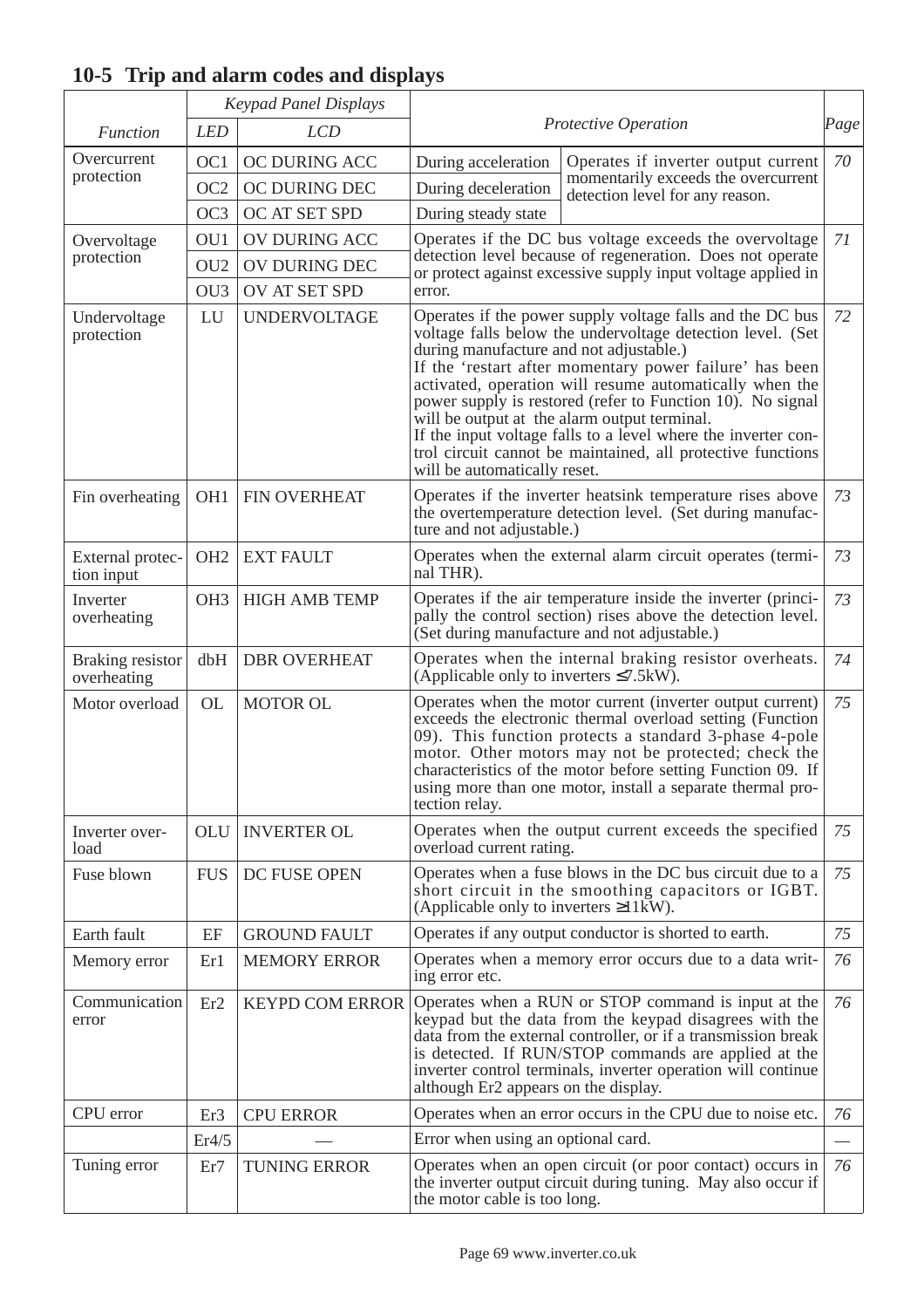**10-6 Troubleshooting flow diagrams — 1**

 $STATUS$   $\langle ? \rangle$  QUERY  $\vert$  ACTION

# **Overcurrent trip OC1, OC2, OC3**

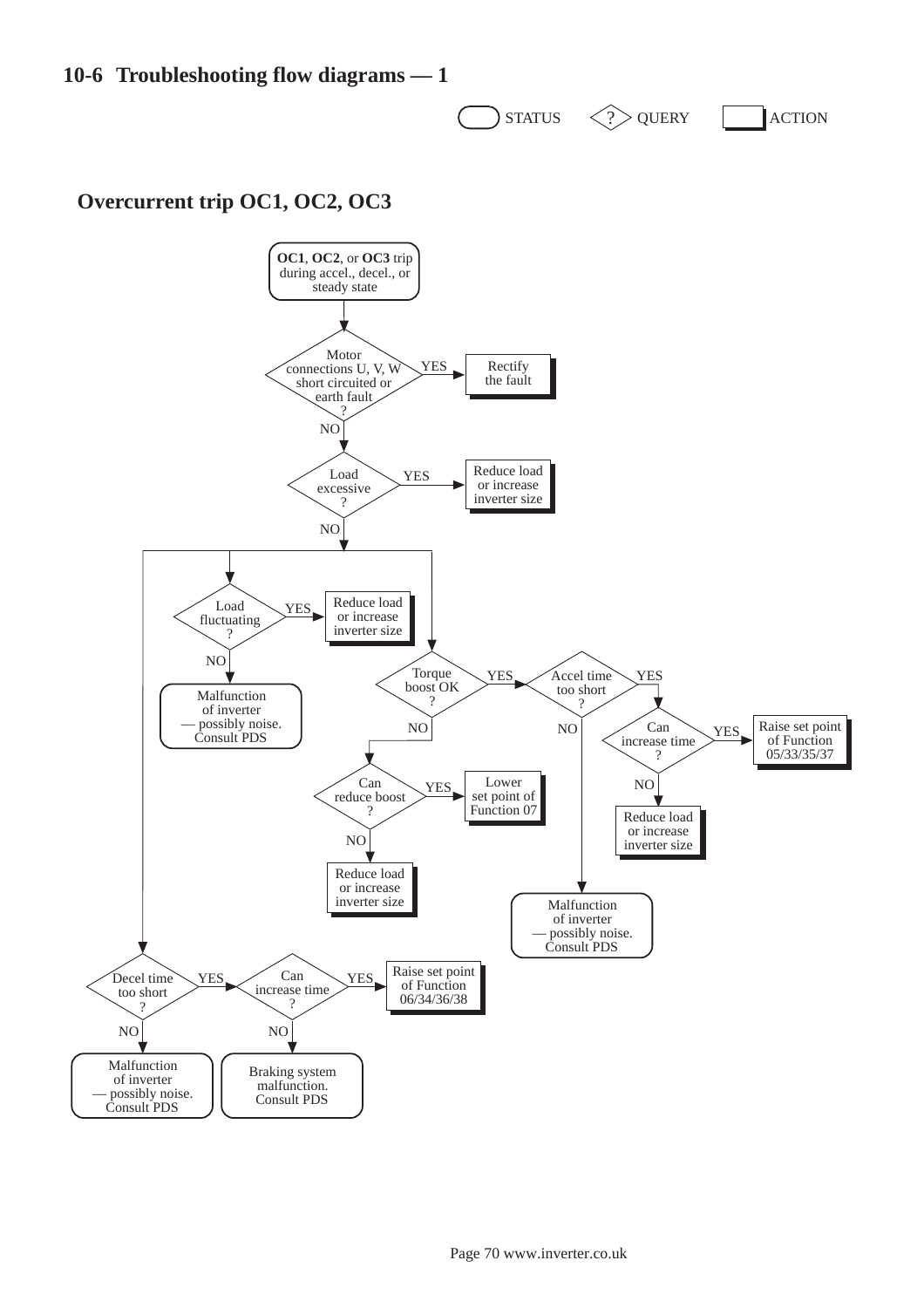

# **Overvoltage trip OU1, OU2, OU3**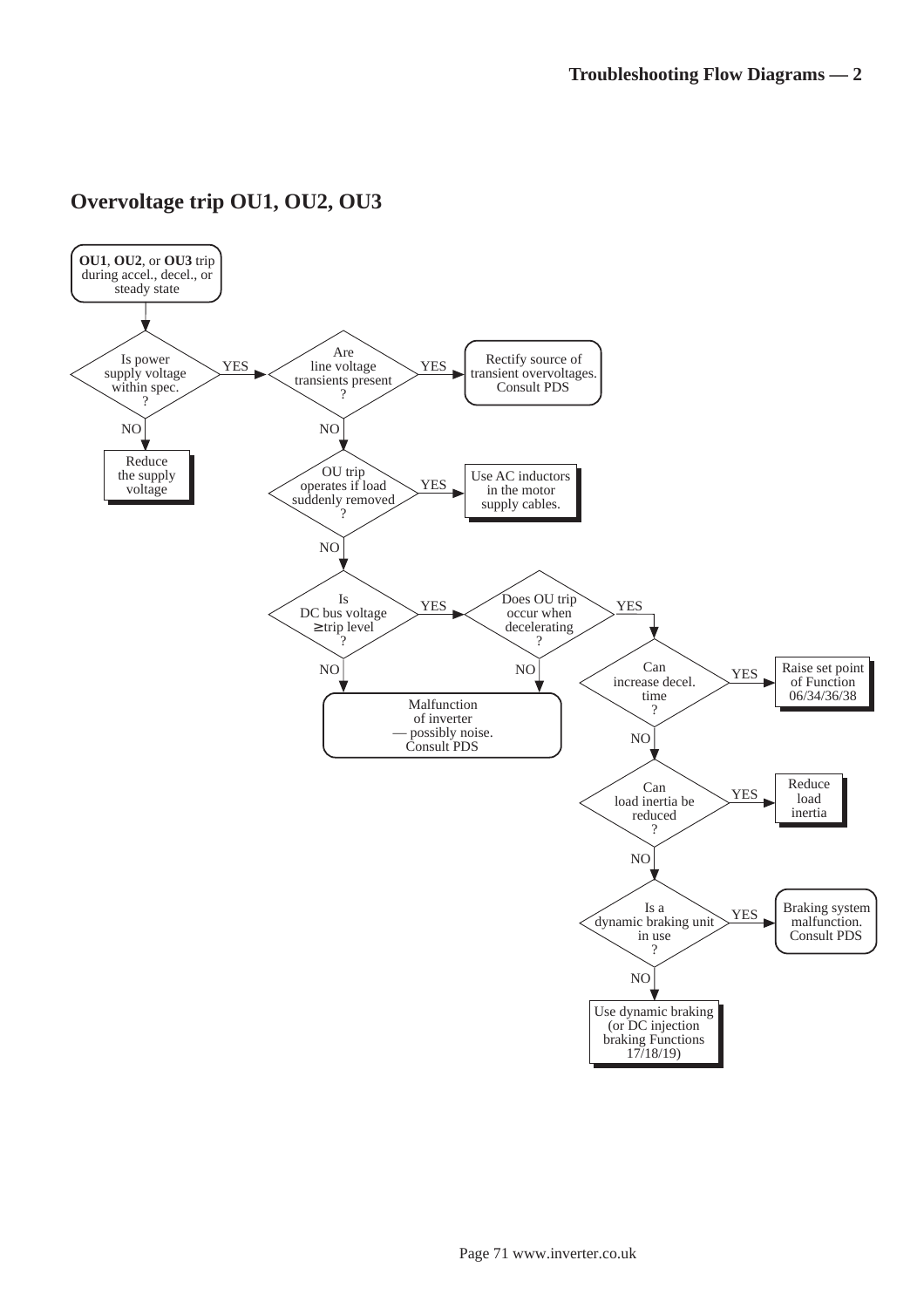$\sum$ STATUS  $\langle \rangle$ QUERY  $\sum$ ACTION

## **Undervoltage trip LU**

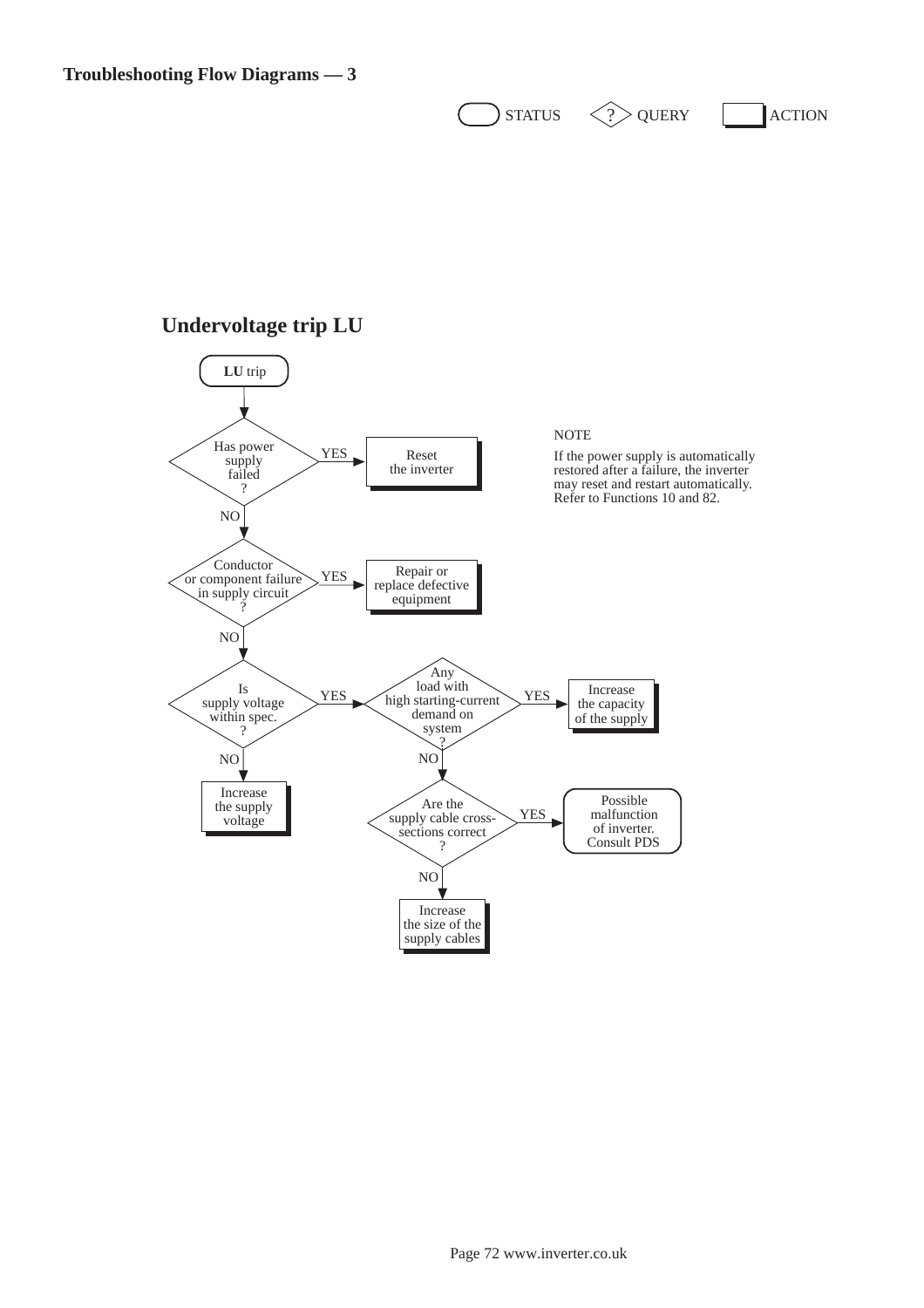

## **External trip alarm input OH2**

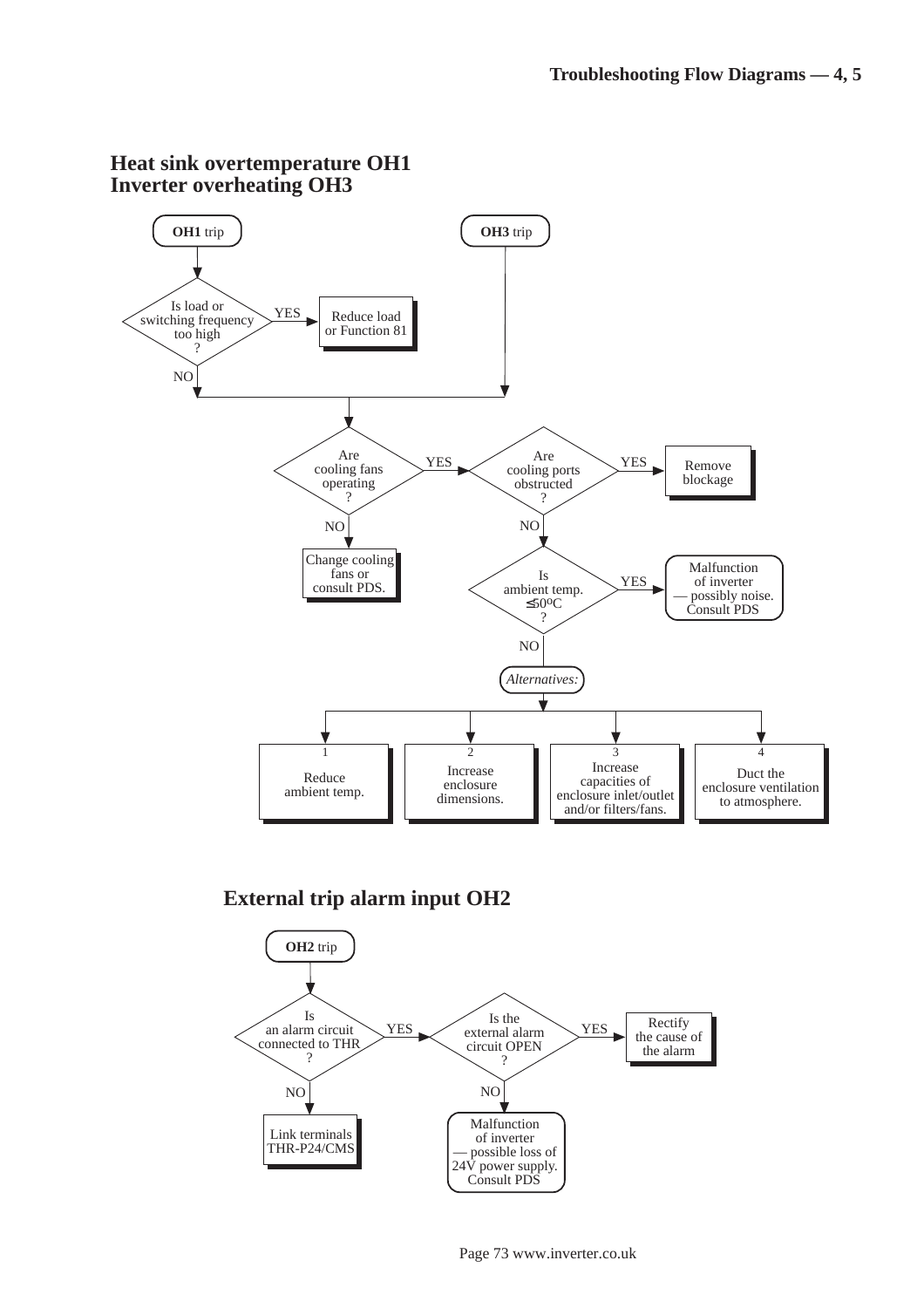$\sum$ STATUS  $\langle \rangle$ QUERY  $\sum$ ACTION

## **Internal braking resistor overheating dbH** (Inverters  $\leq 7.5k\bar{W}$  only)

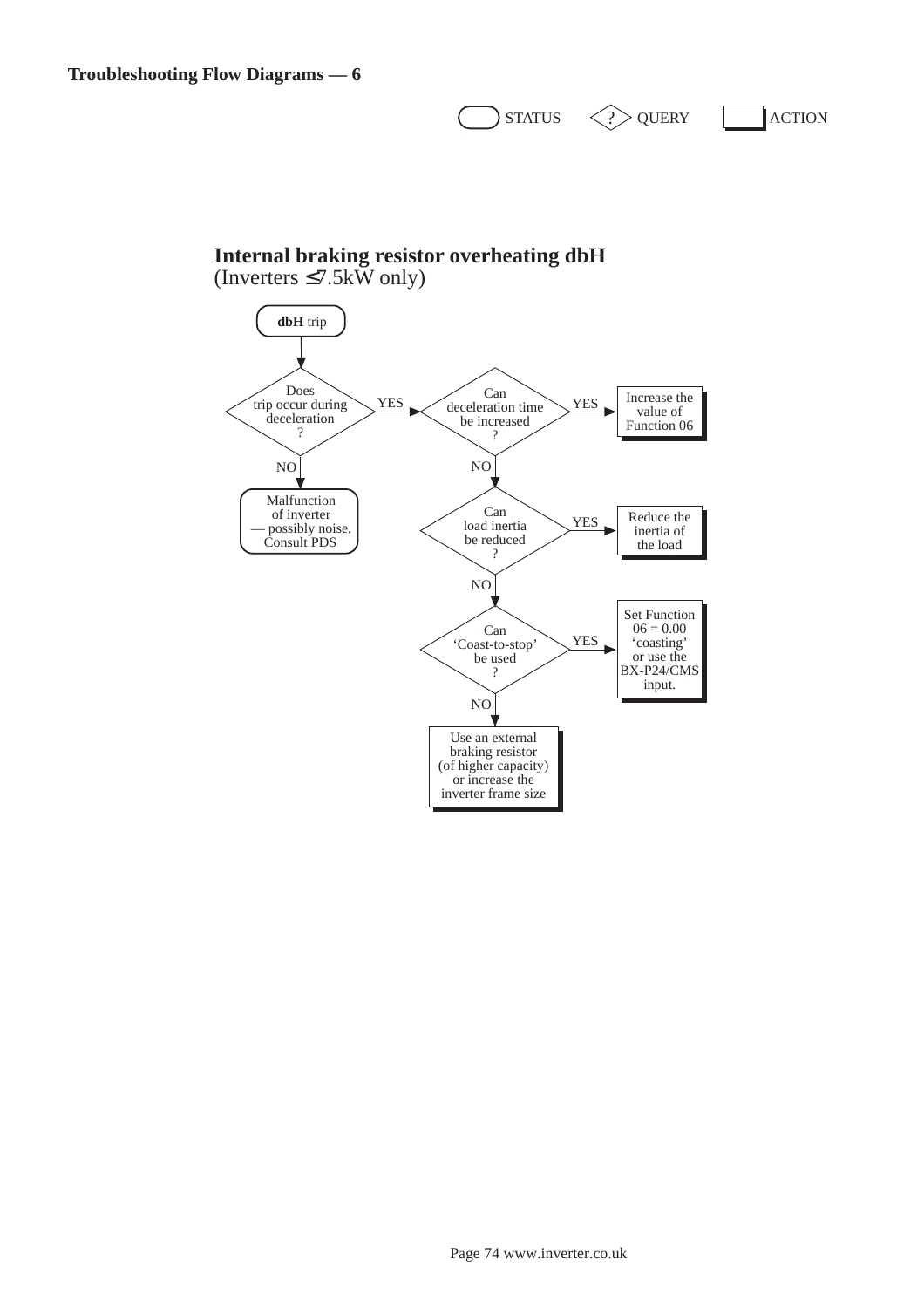#### **Motor overload OL Inverter overload OLU OL** trip NO Malfunction of inverter possibly noise. Consult PDS Are motor characteristics matched to electronic O/L relay ? YES Install external thermal overload relay and set Function  $08 = 0$ (inactive). Is load too high ? YES NO Reduce the load or increase the inverter capacity NO Are O/L relay settings correct ? YES Rectify settings of Functions 08, 09. **OLU** trip

## **Inverter fuse failure FUS** (Inverters ≥11kW only)



**Earth fault EF** (Inverters ≥30kW only)

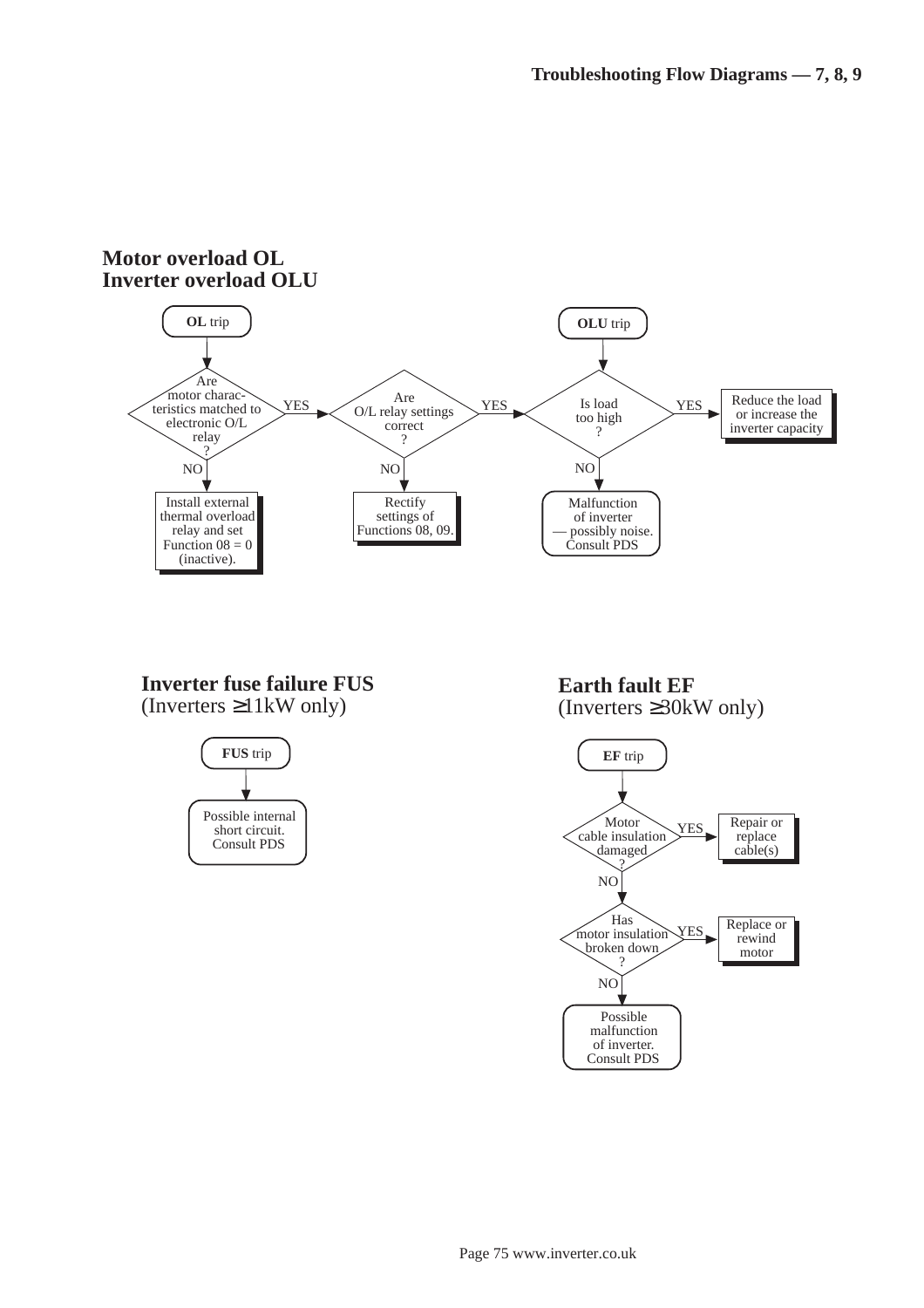

Page 76 www.inverter.co.uk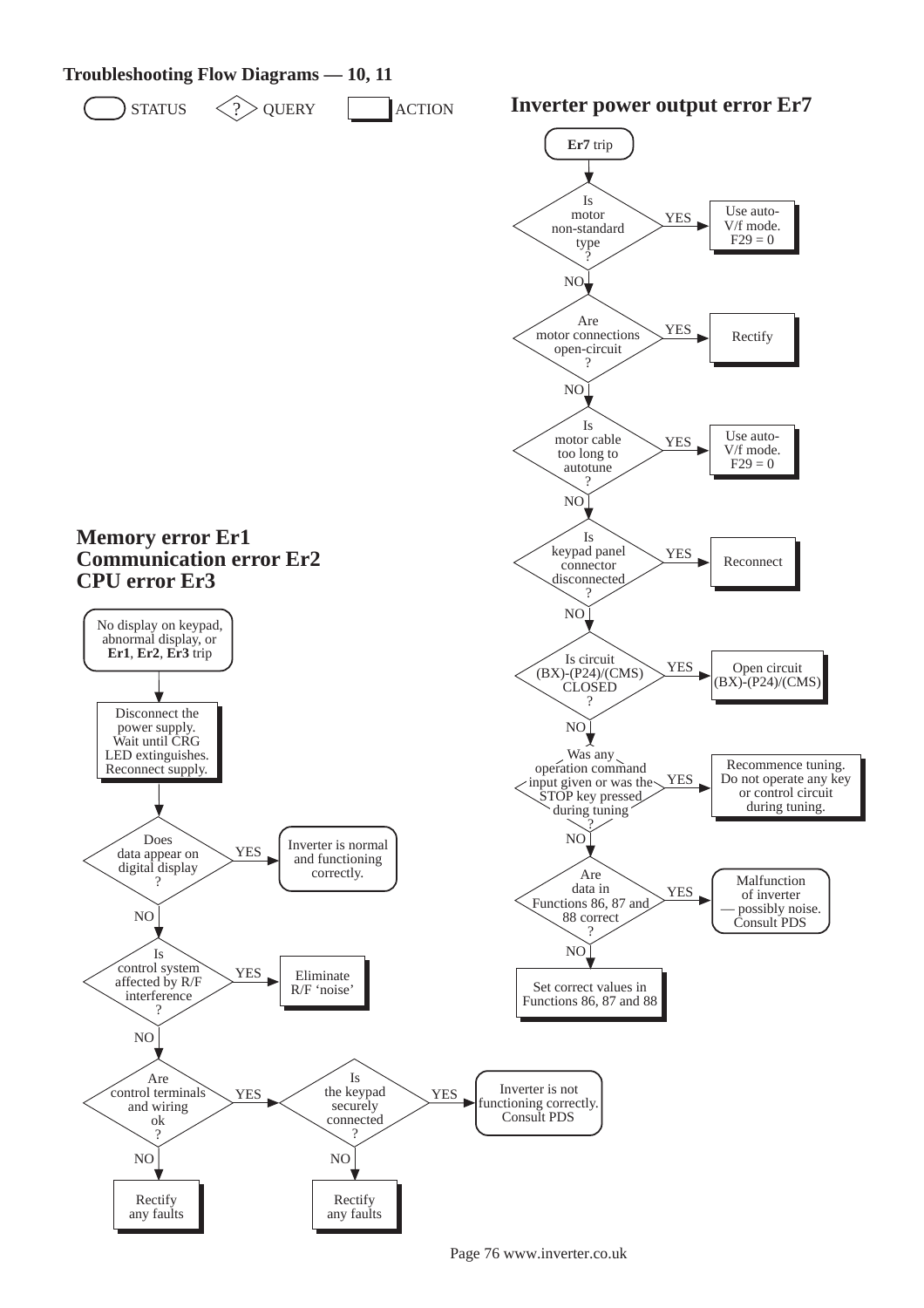### **Motor does not run**



Page 77 www.inverter.co.uk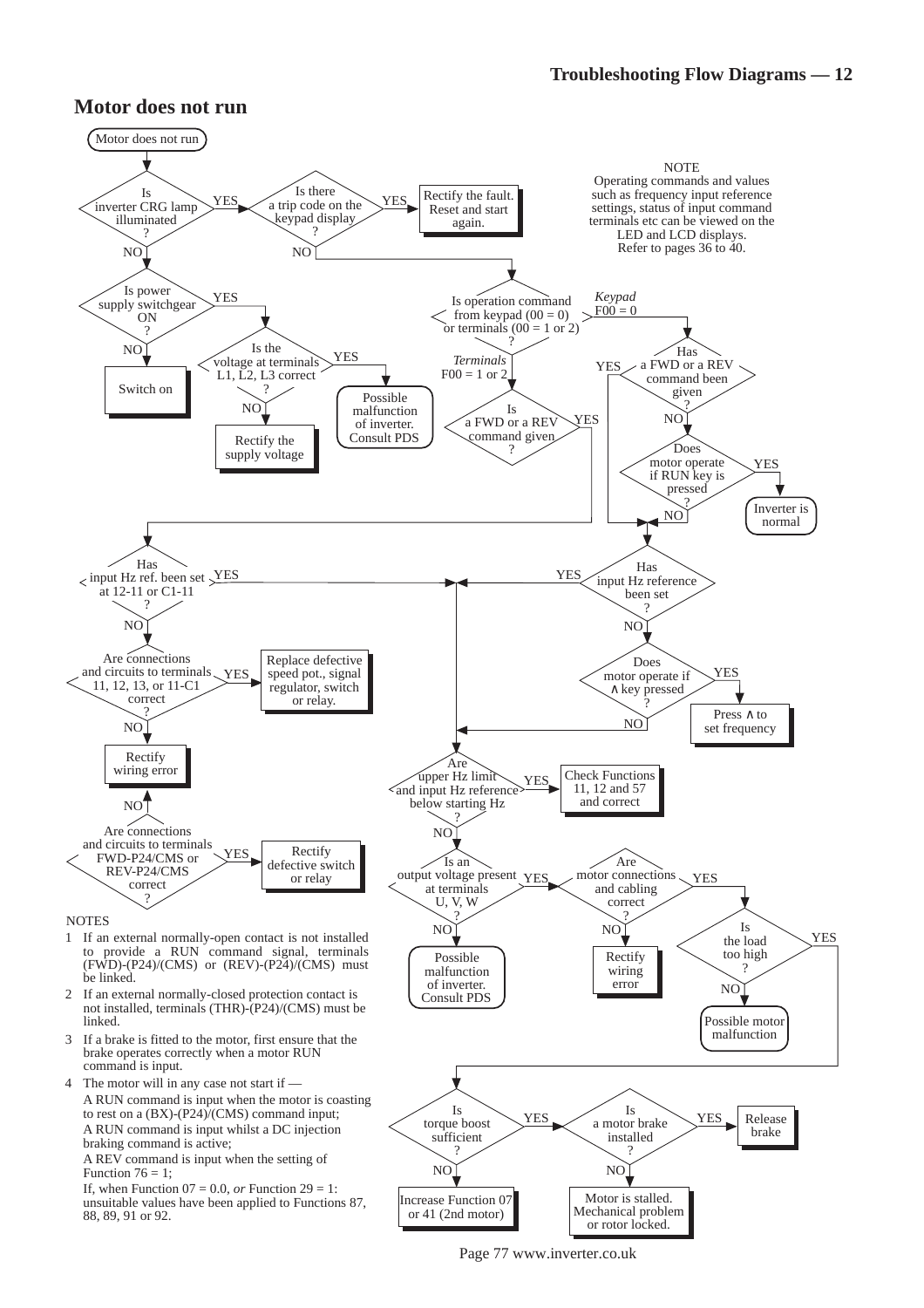**Motor runs but speed does not change 1 — KEYPAD operation**



 $\text{STratus} \quad \text{QV} \geq 2$  (See Action

NOTES  $1$  The motor speed cannot change if —

- 1.1 The settings of Functions 02, 11, 12, 13 and/or 14 are not correct.
	- 1.2 Speed reference does not change.
	- 1.3 The load is too great for the torque and current limit settings (Functions 15, 16 and  $\dot{09}$ ).
- 2 **If the keypad display is 'frozen' at a low frequency,** *eg* **1.6Hz, regardless of any change of input reference signal, it may be necessary to tune the inverter to the load (irrespective of the mode of operation —** *ie* **Function 29**   $= 0$  or 1). Set Function  $90 = 1$ , then restart the inverter.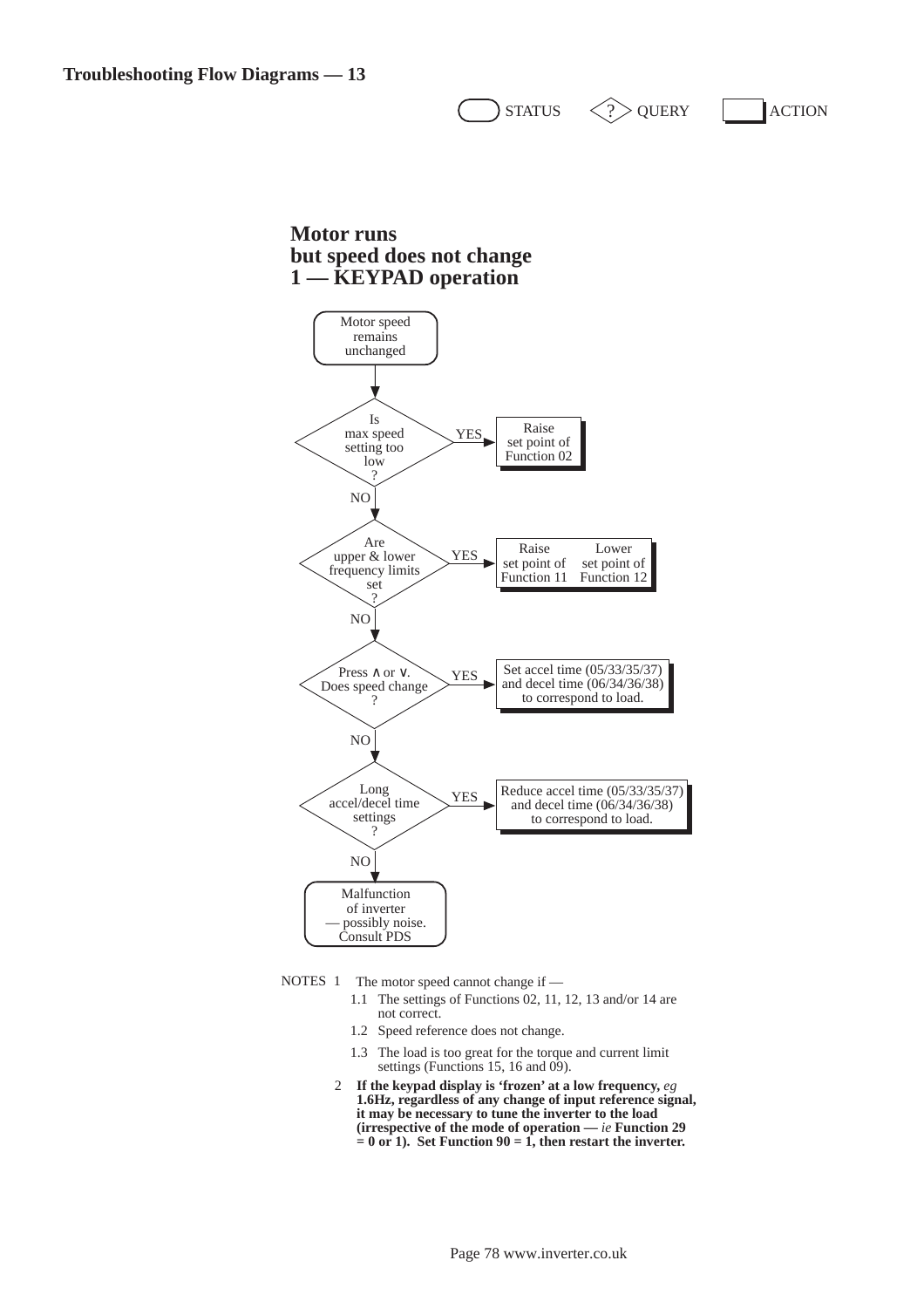## **Motor runs but speed does not change 2 — TERMINAL operation**

YES

Raise

Is max speed

Motor speed remains unchanged

NOTES  $1$  The motor speed cannot change if  $-$ 

- 1.1 The settings of Functions 02, 11, 12, 13 and/or 14 are not correct.
- 1.2 Speed reference does not change.
- 1.3 The load is too great for the torque and current limit settings (Functions 15, 16 and  $09$ ).
- 2 **If the keypad display is 'frozen' at a low frequency,** *eg* **1.6Hz, regardless of any change of input reference signal, it may be necessary to tune the inverter to the load (irrespective of the mode of operation —** *ie* **Function 29**   $\mathbf{r} = 0$  or 1). Set Function  $90 = 1$ , then restart the inverter.

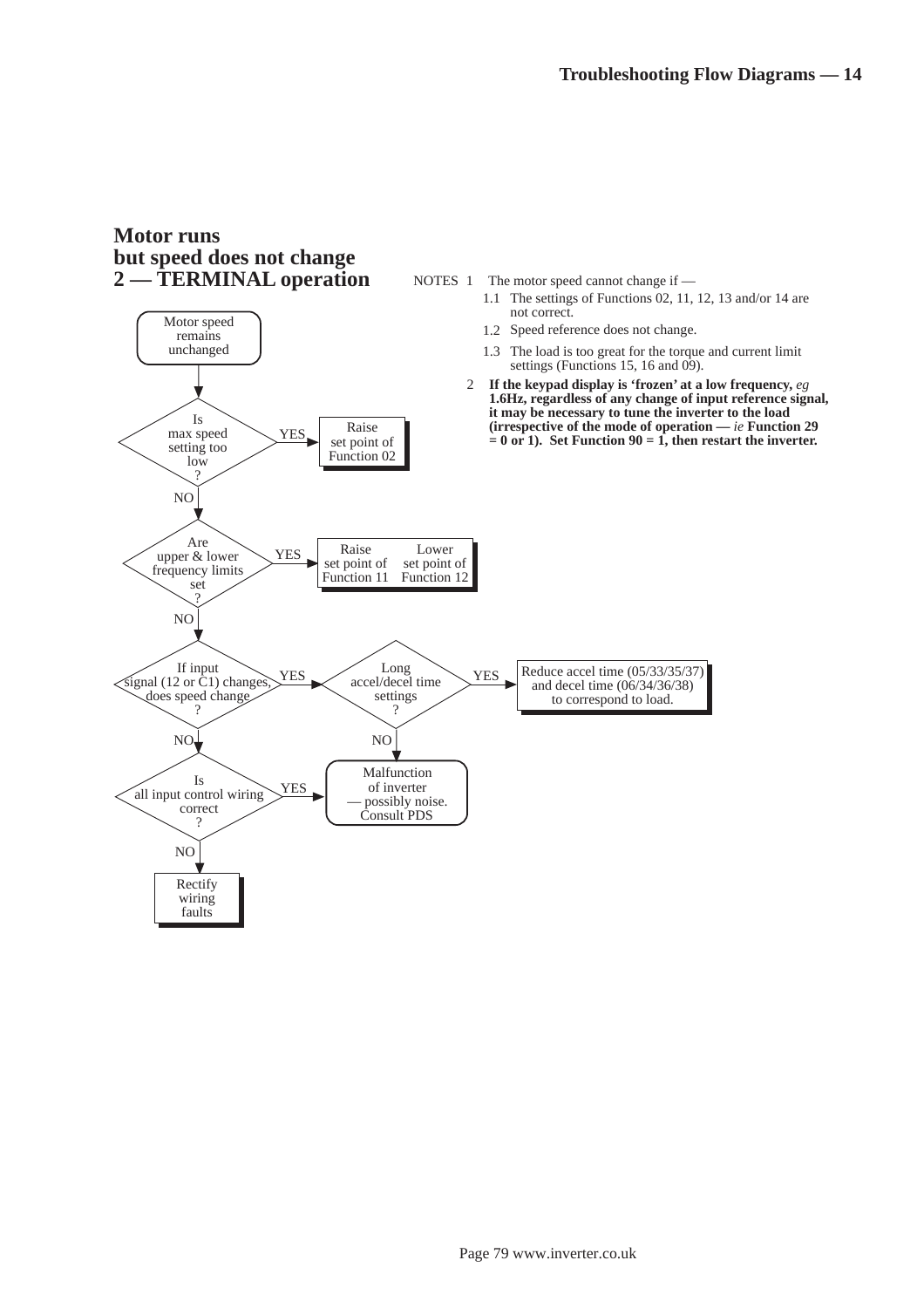$\text{STratus} \quad \text{O}$  ouery action

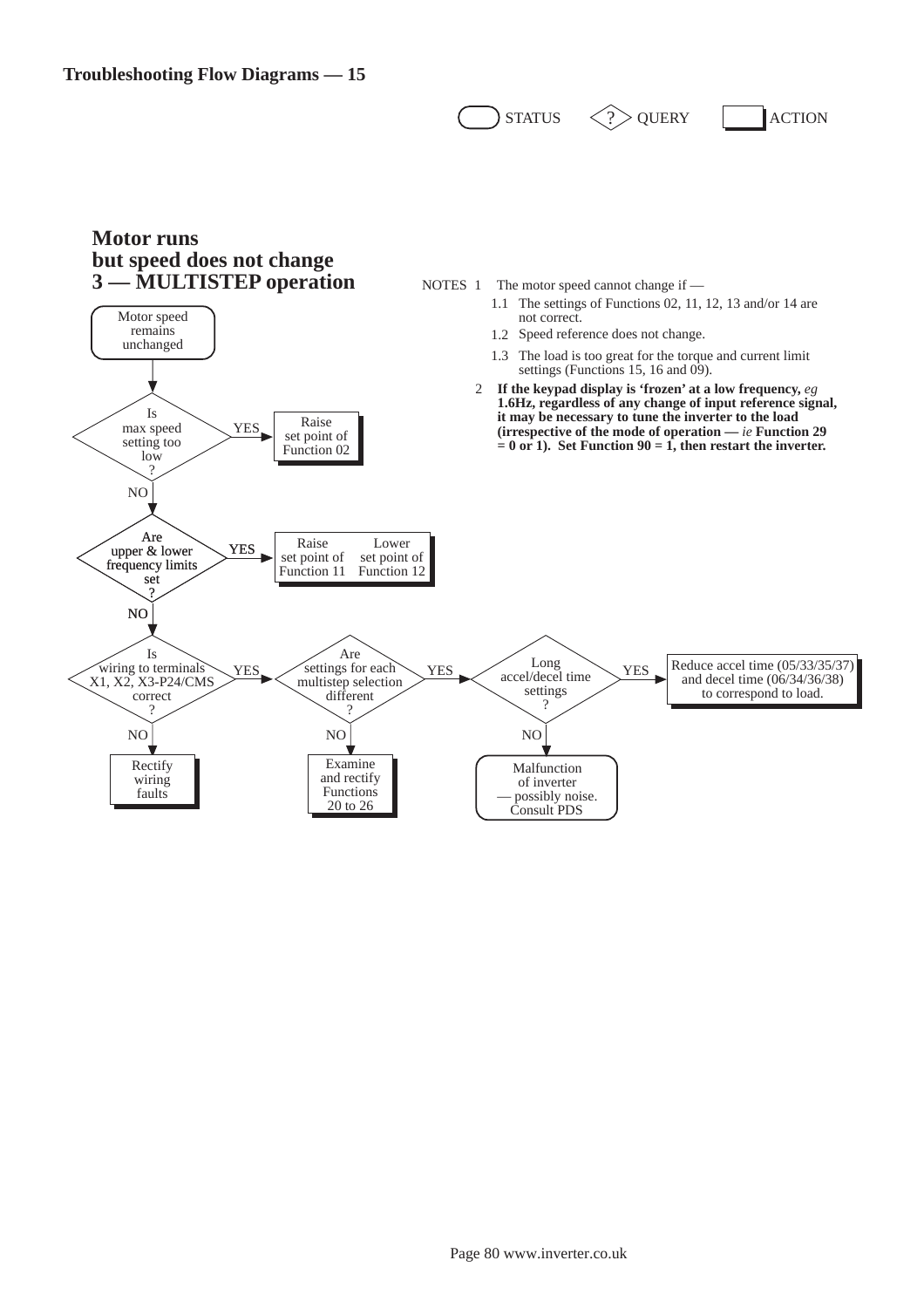#### **but speed does not change 4 — PATTERN operation** NO Is max speed setting too low ? YES NO Are upper & lower frequency limits set ? YES Motor speed remains unchanged NO Is timer set point time too long ? YES NO Has pattern operation finished ? YES NO Long accel/decel time settings  $\gamma$ YES Malfunction of inverter possibly noise. Consult PDS Examine set points of Functions 66 - 72 Reduce set points of Functions 66 to 72 Set accel time (05/33/35/37) and decel time (06/34/36/38) to correspond to load. Raise set point of Function 02 Raise set point of Function 11 Lower set point of Function 12

**Motor runs** 

NOTES  $1$  The motor speed cannot change if —

- 1.1 The settings of Functions 02, 11, 12, 13 and/or 14 are not correct.
- 1.2 Speed reference does not change.
- 1.3 The load is too great for the torque and current limit settings (Functions 15, 16 and  $09$ ).
- 2 **If the keypad display is 'frozen' at a low frequency,** *eg* **1.6Hz, regardless of any change of input reference signal, it may be necessary to tune the inverter to the load (irrespective of the mode of operation —** *ie* **Function 29**   $= 0$  or 1). Set Function  $90 = 1$ , then restart the inverter.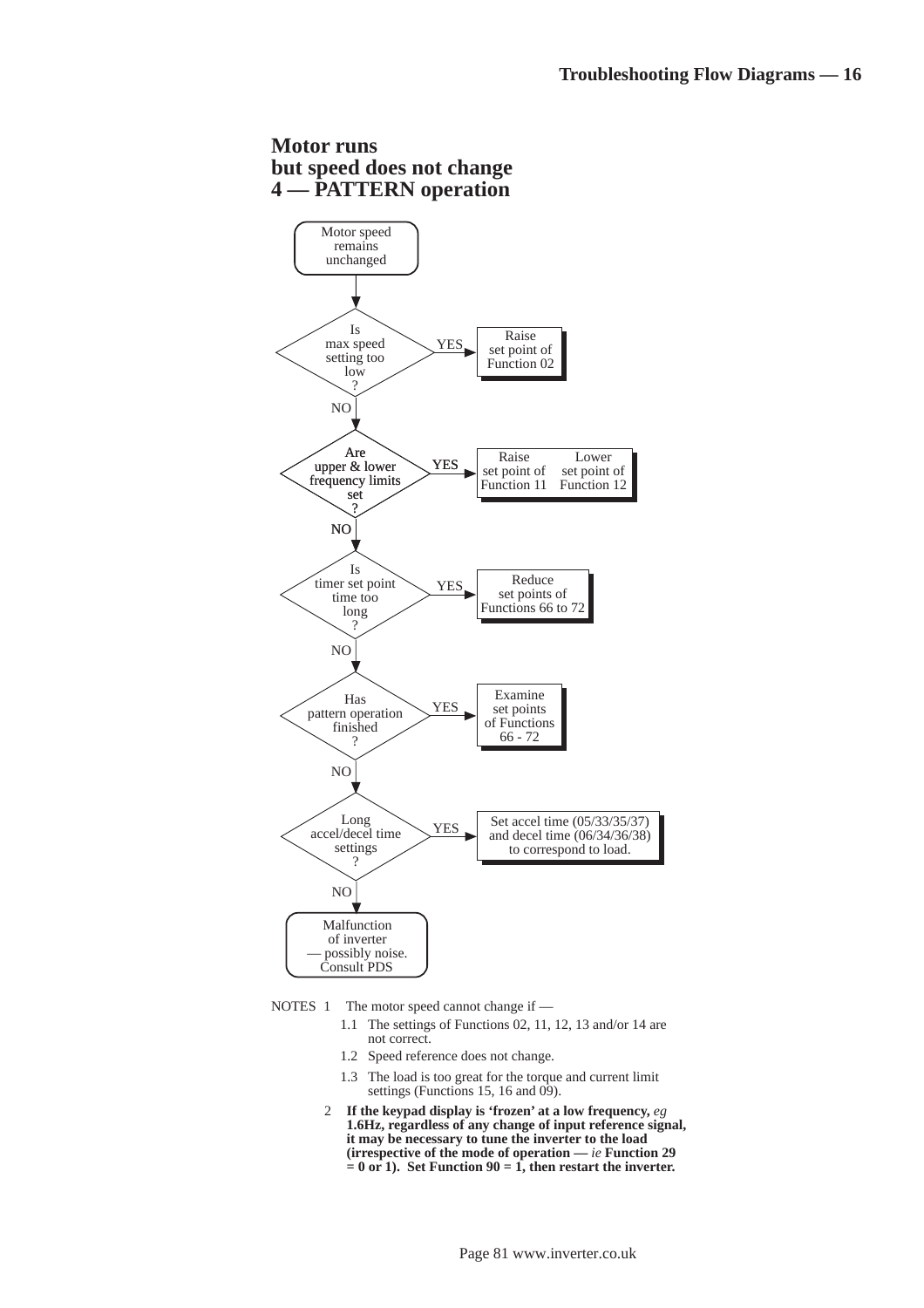$\sum$ STATUS  $\langle \cdot \rangle$  QUERY  $\prod$ ACTION



## **Motor loses power during acceleration**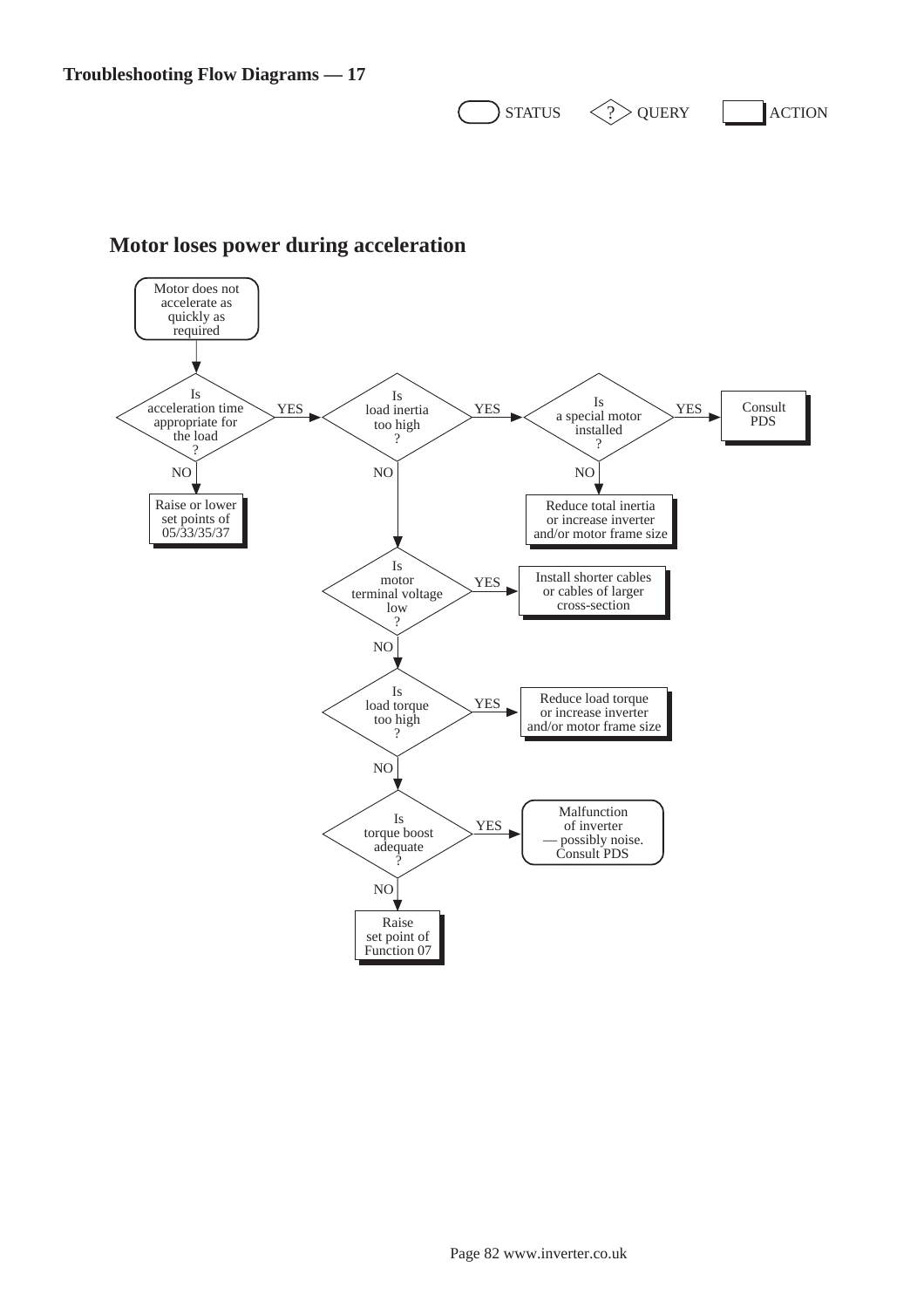## **Motor overheats**



## **10-7 Connections for measurements and insulation testing**



Use moving-iron ammeters, and electrodynamometer wattmeters on the input and output circuits.

Use moving-iron voltmeters on the input circuit, and rectifier voltmeters on the output.

*Connections for measurements.*



*Connections for insulation testing.*

## **Insulation testing, power circuit**

### **WARNING**

SWITCH OFF and ISOLATE the main power supply to the inverter before testing.

## **CAUTION**

Do not perform insulation tests on control circuits.

*Inverters VX40 to VX2200 and VX750P to VX2200P* Connect **only** terminals L1, L2, L3, U, V, W and the earth in the test loop.

*Inverters VX30K to VX220K and VX30KP to VX280KP* Connect all terminals shown in the diagram.

## **Continuity testing, control circuits**

Use a high resistance tester, not a megger or a buzzer.

Page 83 www.inverter.co.uk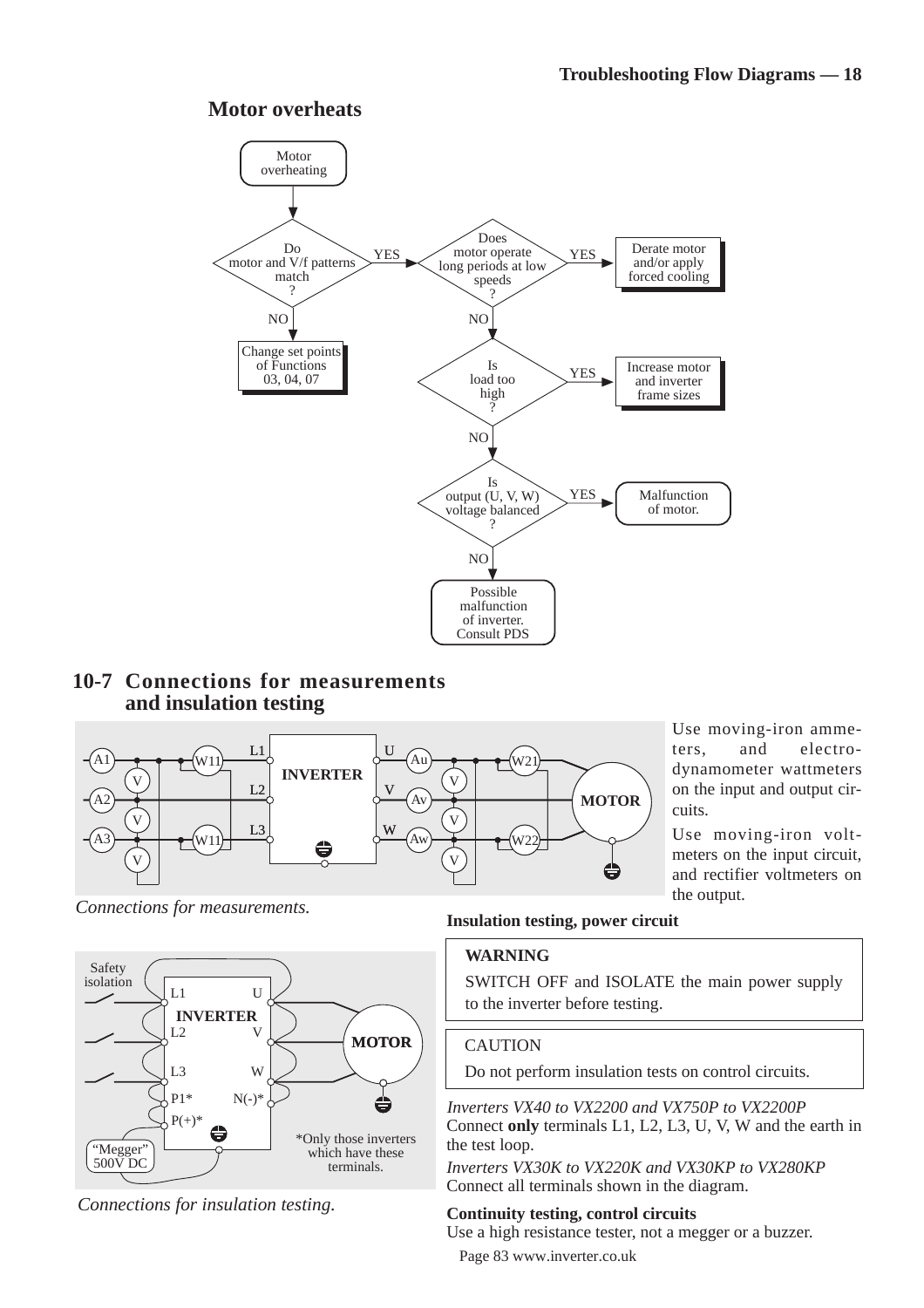## **11-1 Introduction**

When a rotating mass is electrically braked to a standstill by reducing the frequency of the supply at the motor terminals, the motor effectively assumes the characteristics of an asynchronous generator for at least some period of the deceleration time. The kinetic energy of the load is converted by the motor to electrical energy. As the input rectifier of the inverter is not designed to deliver reverse current into the power supply system, the voltage of the DC bus is thus caused to rise by the regeneration, and may rise to an unacceptable level if not controlled. The inverter would then trip (overvoltage trip codes OU2 and OU3). Control of deceleration would be lost; the load would be freewheeling.

The DC bus can absorb, typically, between 3% and 5% of regenerative power, equivalent to the normal heat losses when driving.

To absorb higher levels of regenerative energy it is necessary to convert excess DC voltage into heat by delivering regenerative current to a resistor in short pulses controlled by transistor switching.



The factors which influence the amount of regenerative power are:

The speed of the motor and load in rpm

The inertia of the motor and load,  $J_M + J_L$ 

The deceleration rate, ∆ω/∆t

The rating of the resistor will depend on the Duty Cycle as shown above.

*Jaguar VX* inverters ≤7.5kW are equipped with an integral braking resistor and transistor control for light duty braking applications. VX and VX…P drives of higher rating are equipped to accept the connection of an external braking unit and external resistor. Refer to Section 5-1-8, page 20, for important installation details.

## **11-2 Overhauling loads**

The braking components, whether internal or external, may be active not only when a high inertia load is being decelerated but also when the regenerative period has to be constant and prolonged, as in a hoisting application when a load, which may be up to the maximum for which the inverter is rated, must be lowered at a controlled speed.

In this case, the mass of the load would attempt to overspeed the motor for a large part of the duty cycle, again with the consequence that the DC bus voltage would become excessive. Obviously, it would be dangerous to permit the inverter to trip, as the load would then be out of control.

Due consideration must be given to the choice of a resistor of adequate capacity for this duty.

## **11-3 Braking resistor selection**

A preferred method of calculating the ohmic value and power rating of a braking resistor is shown on the following page.

Other methods of approximating resistor values are available, and may be followed when data is not available; please consult Power Drive Services Ltd for further assistance.

Alternatively, suitable components may be chosen from the table on page 86.

- NOTE When using the table, the following three requirements must be satisfied simultaneously:
	- 1 Maximum braking torque must be incapable of exceeding stated values.
	- 2 Dissipated energy for continuous braking must not exceed the power-dissipation capacity of the resistor, in kW seconds, shown in the table.
	- 3 Average power dissipated during one complete duty cycle (see diagram) must not exceed the value shown in the last column of the table.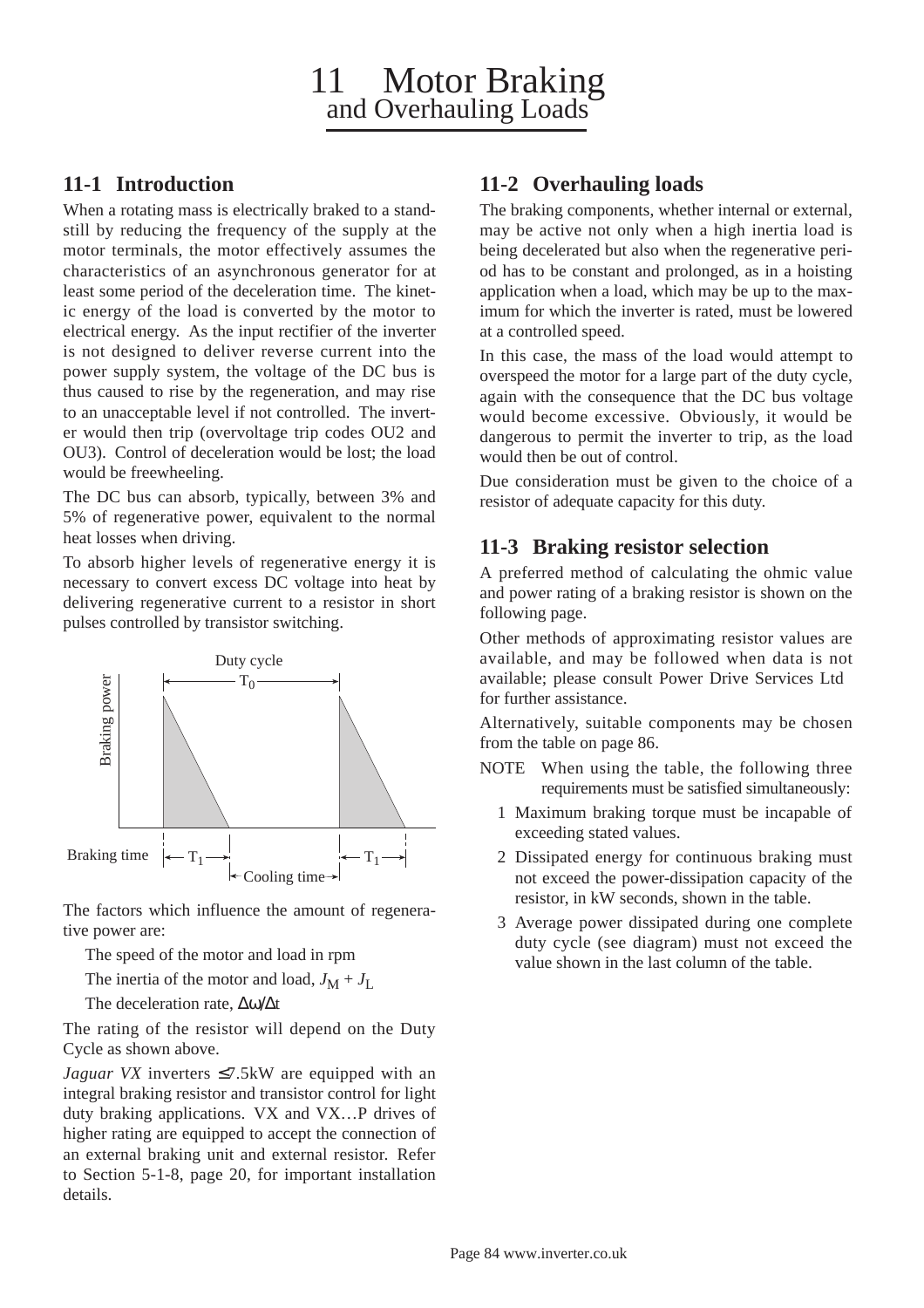## **11-4 Example of braking resistor calculations**

#### *Data:*

| Rating $(P) = 7.5$ kW (7500W)                      |     |
|----------------------------------------------------|-----|
| Speed $(N) = 1440$ rpm                             |     |
| Mom. of inertia $(J_M) = 0.0338$ kg m <sup>2</sup> | (1) |
|                                                    |     |

**Load** Mom. of inertia  $(J_L) = 1.45$  kg m<sup>2</sup> (2)<br>Resistive forms  $(M_1) = 3.77$  N m (3) Resistive torque  $(M_r)$  = 3.77 N m

#### **Max. DC bus link voltage** 805  $V_{DC}$  (typical)

#### **Required performance:**

Duty cycle  $= 30$  s Deceleration time to standstill  $(\Delta t) = 3$  s

#### *Calculations:*

#### **1 Motor and load**

#### **angular shaft speed**

$$
\omega_N
$$
 =  $\frac{2\pi N}{60}$  = 150.8 rad s<sup>-1</sup>

$$
\begin{array}{ll}\n\textbf{max. torque [or as rated]}\\
P & 7500 \\
\end{array} \tag{4}
$$

$$
\frac{P}{\omega_N} = \frac{7500}{150.8} = 49.73 \text{ N m}
$$

#### **2 Total system moment of inertia**  $J_T$

 $J_T$  =  $J_M$  +  $J_I$  = 0.0338 + 1.45 = 1.484 kg m<sup>2</sup>

#### **3 Required braking torque**

 $M_b = J_T$  x  $\frac{\Delta \omega}{\Delta t}$  = 1.484 x  $\frac{150.8}{3}$  = 74.59 N m

#### **4 Motor braking torque**

 $M_{\text{m}} = M_{\text{b}} - M_{\text{r}} = 74.59 - 3.77 = 70.83 \text{ N m}$ 

#### **5 Instantaneous braking power**

 $P_h = M_m x \omega_N = 70.83 x 150.8 = 10680 W$ 

#### **6 Average braking power during deceleration**

$$
\frac{P_{\rm b}}{2} = \frac{10680}{2} = 5340 \text{ W}
$$

#### **7 Braking energy**

$$
5340 \times 3 = 16020 W s \tag{5}
$$

#### **8 Average power during one duty cycle**

$$
5340 \times \frac{3}{30} = \frac{534 \text{ W}}{}
$$
 (6)

#### **9 Maximum power**

#### $=$  **Instantaneous braking power**  $P<sub>b</sub>$

$$
= 10680 \,\mathrm{W}
$$

:. Resistance = 
$$
\frac{(V_{DC})^2}{P_b}
$$
 =  $\frac{805^2}{10680}$  =  $\frac{60 \Omega}{}$  (7)

## **NOTES**

- $(1)(4)$  Data available from the manufacturer of the motor.
- $(2)(3)$  Data available from the manufacturer of the driven machine.
- (5) Must not exceed the corresponding value in column *X* of the table on the following page.
- (6) If the calculated figure exceeds the corresponding value in column *Y* of Table 11-5 on the following page, please consult IMO Precision Controls Ltd.
- (7) The calculated figure **must never** be lower than that stated in column 5  $(\Omega)$  of Table 11-5 on the following page.

In some applications it may be necessary to take account of losses due to gearing, and of inertia reflected from the driven machine to the motor.

For the values and ratings of standard resistors, please consult Table 11-5 on the following page.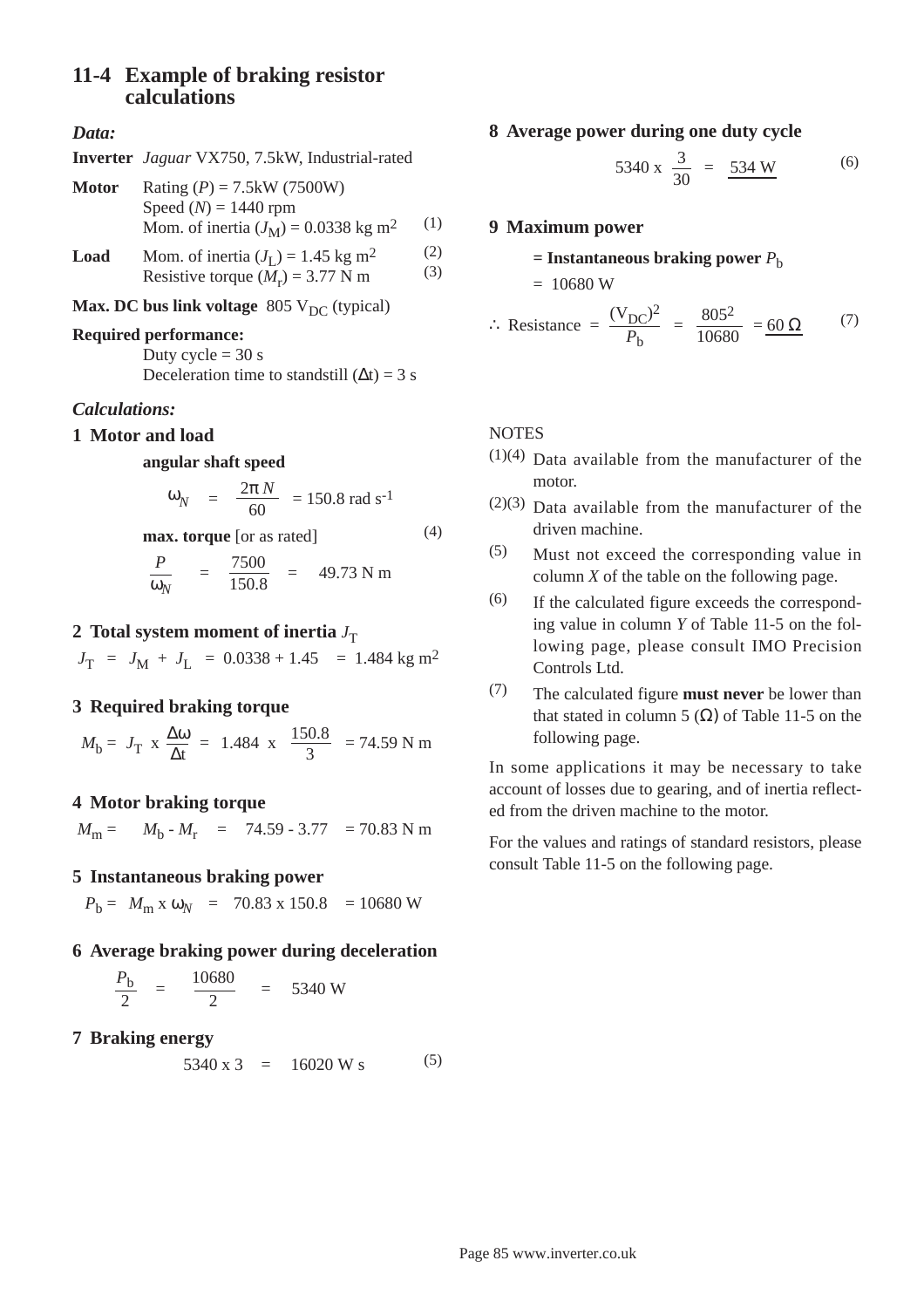|       |               |                     |                          |          |      |                                | <b>Braking from</b><br>100% speed<br>to standstill<br>at 100% torque |                | Engineering<br>Data<br>$\overline{X}$<br>Y |                   |             |       |
|-------|---------------|---------------------|--------------------------|----------|------|--------------------------------|----------------------------------------------------------------------|----------------|--------------------------------------------|-------------------|-------------|-------|
| Motor | Inverter      | <b>Braking Unit</b> |                          | Resistor |      | Max. Braking<br>Torque at 50Hz |                                                                      | Max<br>contin. | Duty<br>cycle                              | Dissip.<br>capac. | Av.<br>loss |       |
| kW    | Type          | Type                | Qty                      | $\Omega$ | kW   | Qty                            | $\%$                                                                 | Nm             | sec                                        | $\%$              | kWs         | kW    |
| 0.4   | <b>VX40</b>   |                     |                          | 200      | 0.2  | $\mathbf{1}$                   | 150                                                                  | 4.02           | 45                                         | 22                | 9           | 0.044 |
| 0.75  | <b>VX75</b>   |                     |                          | 200      | 0.2  | $\mathbf{1}$                   | 150                                                                  | 7.57           | 45                                         | 10                | 17          | 0.038 |
| 1.5   | <b>VX150</b>  |                     | $\frac{1}{1}$            | 160      | 0.4  | $\mathbf{1}$                   | 150                                                                  | 15.0           | 45                                         | 10                | 34          | 0.075 |
| 2.2   | <b>VX220</b>  |                     | $\overline{\phantom{0}}$ | 160      | 0.4  | $\mathbf{1}$                   | 150                                                                  | 22.1           | 30                                         | $\tau$            | 33          | 0.077 |
| 4.0   | <b>VX400</b>  |                     |                          | 130      | 0.4  | $\mathbf{1}$                   | 150                                                                  | 37.0           | 20                                         | 5                 | 37          | 0.093 |
| 5.5   | <b>VX550</b>  |                     |                          | 80       | 0.8  | $\mathbf{1}$                   | 150                                                                  | 54.3           | 20                                         | 5                 | 55          | 0.138 |
| 7.5   | <b>VX750</b>  |                     | $\overline{\phantom{0}}$ | 60       | 0.9  | $\mathbf{1}$                   | 150                                                                  | 74.3           | 10                                         | 5                 | 38          | 0.188 |
| 11    | VX1100        | <b>VXDBU11/22</b>   | $\mathbf{1}$             | 40       | 1.4  | $\mathbf{1}$                   | 150                                                                  | 108            | 10                                         | 5                 | 55          | 0.275 |
| 15    | VX1500        | <b>VXDBU11/22</b>   | $\mathbf{1}$             | 35       | 1.4  | $\mathbf{1}$                   | 150                                                                  | 147            | 10                                         | 5                 | 75          | 0.375 |
| 18.5  | VX1850        | <b>VXDBU11/22</b>   | $\mathbf{1}$             | 27       | 1.8  | $\mathbf{1}$                   | 150                                                                  | 181            | 10                                         | 5                 | 93          | 0.463 |
| 22    | <b>VX2200</b> | <b>VXDBU11/22</b>   | $\mathbf{1}$             | 22       | 1.8  | $\mathbf{1}$                   | 150                                                                  | 216            | 8                                          | 5                 | 88          | 0.55  |
| 30    | VX30K         | <b>VXDBU30/37</b>   | $\mathbf{1}$             | 15       | 3.6  | $\mathbf{1}$                   | 100                                                                  | 195            | 10                                         | 10                | 150         | 1.5   |
| 37    | VX37K         | VXDBU30/37          | $\mathbf{1}$             | 12       | 4.8  | $\mathbf{1}$                   | 100                                                                  | 242            | 10                                         | 10                | 185         | 1.85  |
| 45    | VX45K         | <b>VXDBU45/55</b>   | $\mathbf{1}$             | 10       | 6.0  | $\mathbf{1}$                   | 100                                                                  | 293            | 10                                         | 10                | 225         | 2.25  |
| 55    | VX55K         | <b>VXDBU45/55</b>   | $\mathbf{1}$             | 7.5      | 7.2  | $\mathbf{1}$                   | 100                                                                  | 359            | 10                                         | 10                | 275         | 2.75  |
| 75    | <b>VX75K</b>  | <b>VXDBU75/110</b>  | $\mathbf{1}$             | 6.0      | 9.6  | $\overline{2}$                 | 100                                                                  | 487            | 10                                         | 10                | 375         | 3.75  |
| 90    | VX90K         | <b>VXDBU75/110</b>  | $\mathbf{1}$             | 5.0      | 12   | $\overline{2}$                 | 100                                                                  | 584            | 10                                         | 10                | 450         | 4.5   |
| 110   | <b>VX110K</b> | <b>VXDBU75/110</b>  | $\mathbf{1}$             | 3.75     | 14.4 | $\overline{2}$                 | 100                                                                  | 711            | $10\,$                                     | 10                | 550         | 5.5   |
| 132   | <b>VX132K</b> | VXDBU132            | $\mathbf{1}$             | 3.33     | 18   | $\overline{3}$                 |                                                                      |                |                                            |                   |             |       |
| 160   | <b>VX160K</b> | <b>VXDBU75/110</b>  | $\overline{2}$           | 3.0      | 19.2 | $\overline{4}$                 |                                                                      |                |                                            |                   |             |       |
| 200   | <b>VX200K</b> | <b>VXDBU75/110</b>  | $\overline{2}$           | 2.5      | 24   | 4                              |                                                                      |                |                                            |                   |             |       |
| 220   | <b>VX220K</b> | <b>VXDBU75/110</b>  | $\overline{2}$           | 1.88     | 28.8 | $\overline{4}$                 |                                                                      |                |                                            |                   |             |       |

# **11-5 Table of External Braking Units and Resistors**

- NOTE When using this table, the following three requirements must be satisfied simultaneously:
- 1 Maximum braking torque must be incapable of exceeding stated values. If the required braking torque as calculated exceeds the value quoted in column 9 of the above table, increase the braking time  $(T_1$  in the diagram on page 84.
- 2 Dissipated energy for the duration of the braking period must not exceed the dissipating capacity of the resistor, in kW seconds, shown in column *X* above.
- 3 Average power dissipated during one complete duty cycle (see diagram on page 84) must not exceed the value shown in column *Y*.

### **CAUTION**

Do NOT use a lower value of resistance than stated in  $\Omega$  in column 5 of the above table.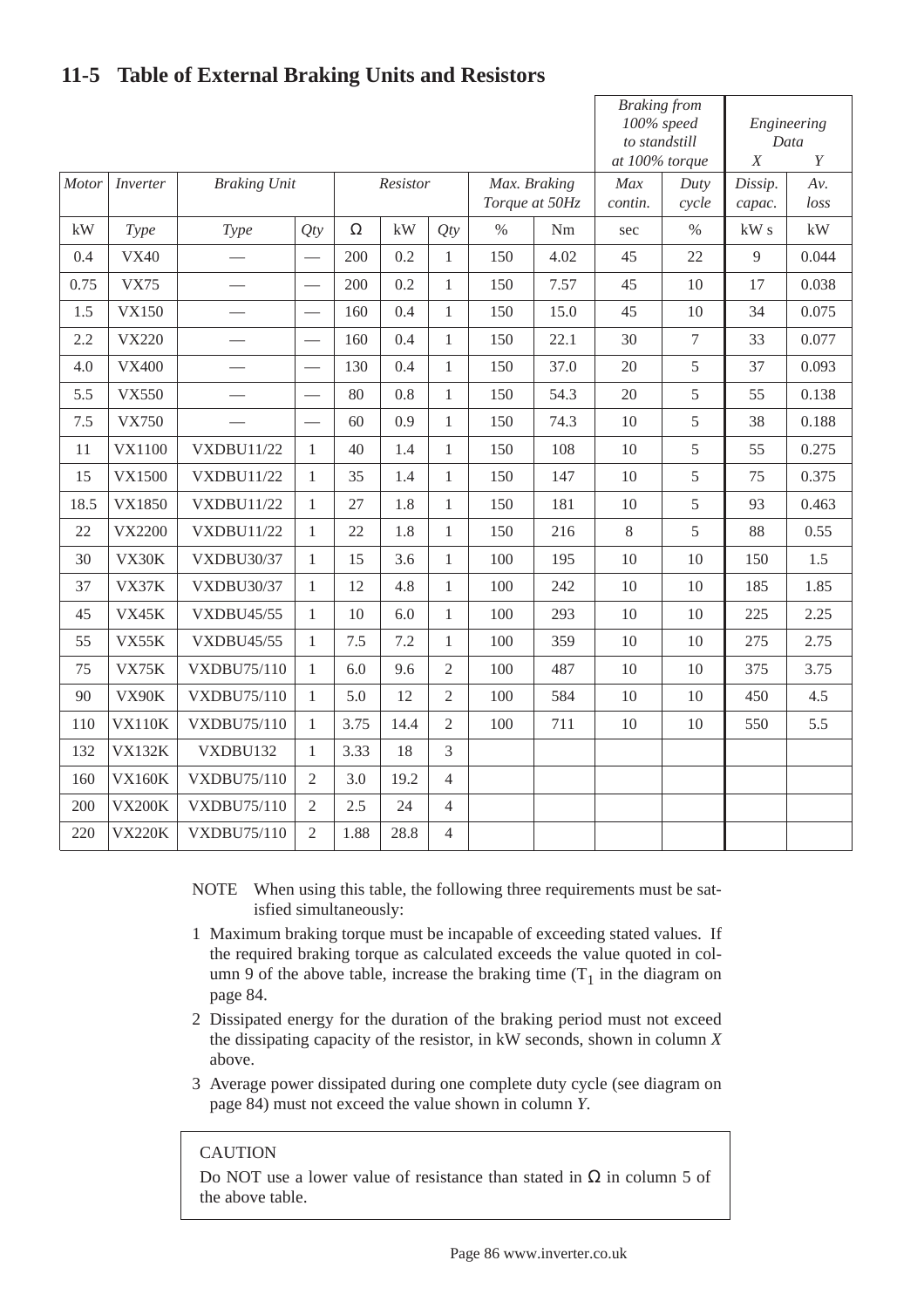## CAUTION

When using an external braking resistor, it is **essential** that a series-connected thermal overload trip circuit is installed and that it opens the **input contactor** if a braking transistor fault occurs.

#### **Example of Braking Protection**



*Essential braking circuit protection. Typical for VX1100 to VX2200, VX1500P to VX2200P, and VX30K and VX30KP and larger.*

| KEY        |                                           |
|------------|-------------------------------------------|
| <b>DBR</b> | External dynamic brake resistor.          |
| FF         | Control circuit fuses.                    |
| O/L        | Series-connected thermal overload sensor. |
| <b>RTS</b> | Resistor over-temperature sensor.         |
| <b>TT</b>  | Thermal trip switch.                      |
| ⊖          | Earth (ground) terminal.                  |
|            |                                           |

#### **NOTES**

- (1) Thermistor contact RTS is optional. Remove link LK if required.
- (2) Observe correct polarity and connections.
- (3) It is **essential** that control circuit (THR)-(P24)/(CMS) is completed as shown above to enable the Braking Unit to function correctly.
- (4) If using an external braking resistor on inverters VX40 to VX750, VX750P and VX1100P **ensure that the internal resistor is disconnected first.** Refer to page 20.
- (5) The example shows the braking connections only. It is NOT for EMC-compliance. Refer to pages 23, 30 and 31.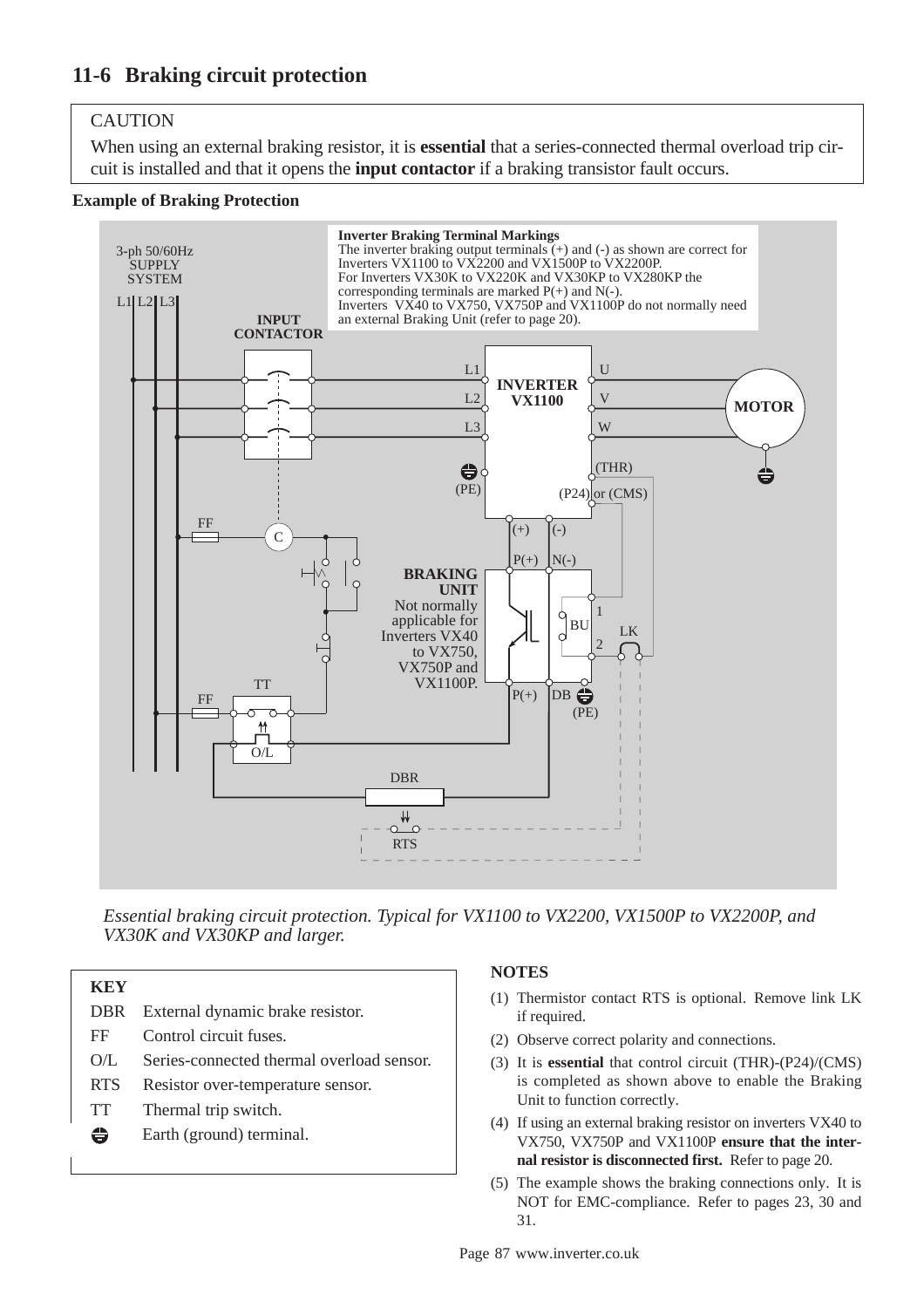# 12 RFI-FP 'Footprint' EMC Filters

for *Jaguar VX* Inverter Drives

## **WARNING**

The RF filter must be earthed in accordance with the circuit diagram 'Method 1' on page 31.

A *Jaguar VX* inverter may be mounted on the face of the Footprint Filter using the integral tapped mounting points, so that valuable space may be saved within the enclosure.

Alternatively, the filter may be mounted (upright) alongside the inverter, if preferred.

Please refer to the circuit diagram 'Method 1' on page 31 for details of connections.

## **Earth Leakage Current**

Under normal running conditions, with three phases



energised, the effective leakage is approximately 1mA. However, at power-up, or if one phase fails, the leakage current may be up to 70mA.



4 holes tapped 'Z'mm for inverter fixing



### **Dimensions**

| Part               | Jaguar VX                      | Rated<br>current | Dimensions (mm) |     |    |     |     |                |  |
|--------------------|--------------------------------|------------------|-----------------|-----|----|-----|-----|----------------|--|
| number             | inverter range                 |                  |                 | W   | H  | X   | Y   | Ζ              |  |
| <b>RFI 40 FP</b>   | <i>VX40</i>                    | 5A               | 300             | 115 | 40 | 290 | 92  | M <sub>5</sub> |  |
| <b>RFI 150 FP</b>  | $VX75$ to $VX150$              | 5A               | 300             | 155 | 40 | 290 | 105 | M <sub>5</sub> |  |
| <b>RFI 400 FP</b>  | VX220 to VX400                 | 15A              | 300             | 155 | 40 | 290 | 105 | M <sub>5</sub> |  |
| <b>RFI 750 FP</b>  | <i>VX550</i> to <i>VX750</i>   | 25A              | 300             | 225 | 40 | 290 | 105 | M6             |  |
| <b>RFI 1500 FP</b> | <i>VX1100</i> to <i>VX1500</i> | 50A              | 460             | 250 | 65 | 445 | 125 | M <sub>6</sub> |  |
| <b>RFI 2200 FP</b> | VX1850 to VX2200               | 75A              | 460             | 250 | 65 | 445 | 125 | M6             |  |

Page 88 www.inverter.co.uk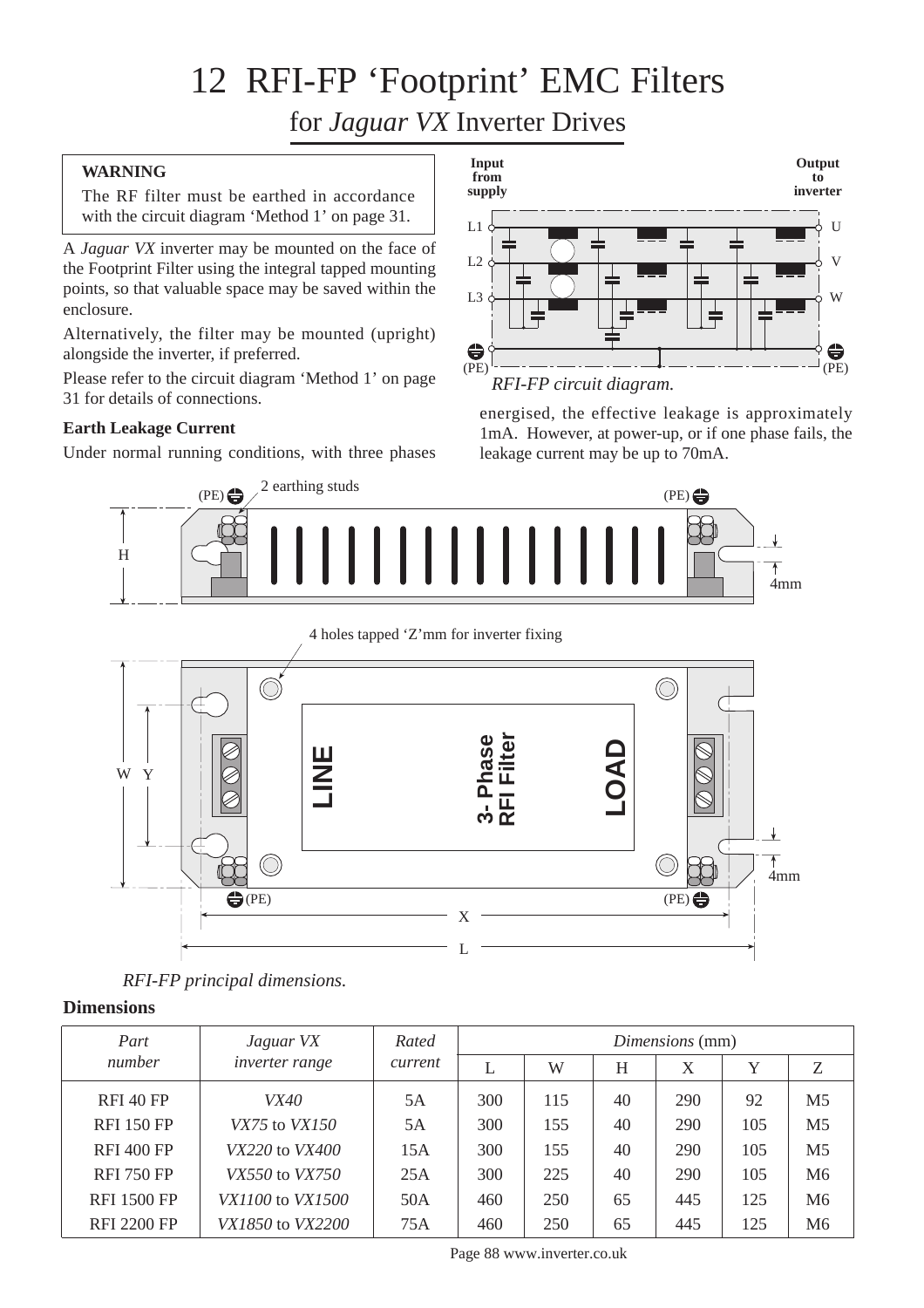### **Safety at Work**

It is the responsibility of the owner, installer and user to ensure that the installation of the equipment and the way in which it is operated and maintained complies with the requirements of the Health & Safety at Work Act in the United Kingdom and other applicable legislation, regulations and codes of practice in the UK or elsewhere.

Only qualified personnel should install this equipment, after first reading and understanding the information in this publication. The installation instructions should be adhered to. Any question or doubt should be referred to Power Drive Srevices Ltd.

#### **Operational Safety**

Users and operators of the equipment must take all necessary precautions to prevent damage to equipment and especially to prevent the risk of injury to personnel working on or near the motor and the driven equipment.

**The stop and start inputs should not be relied upon alone to ensure the safety of personnel. If a safety hazard could arise from the unexpected starting of the motor, an interlock mechanism should be provided to prevent the motor from running except when it is safe for it to do so.**

#### **Warnings, Cautions & Notes**

'WARNING', 'CAUTION' and 'NOTE' paragraphs appear in the text of this instruction manual wherever they are applicable as precautionary reminders to installers and operators.

#### **WARNING**

Denotes operating procedures and practices which, if not correctly followed and strictly observed, may result in danger, personal injury or loss of life.

#### **CAUTION**

Denotes operating procedures and practices which, if not correctly followed and strictly observed, may result in damage to or destruction of equipment.

#### **NOTE**

Notes call attention to information that is especially significant in understanding and operating the equipment.

#### **Documentation**

Every effort has been made by Power Drive Services Ltd to ensure that this document accurately and completely represents the *Jaguar VX* range of inverters at the time of going to press. Information with respect to installation is necessarily generalised, and the supplier accepts no liability for contingencies over which he has no control in respect of the selection, installation and/or operation of equipment.

## **Copyright**

All rights reserved. No part of this publication may be reproduced or transmitted in any form or by any means, electronic or mechanical including photocopying, recording, or by by any information storage or retrieval system without the written permission of Power Drive Services Ltd.

© Power Drive Services Ltd

Part number VXMAN -EN/-D Document ref. SWK VX40 - VX280KP